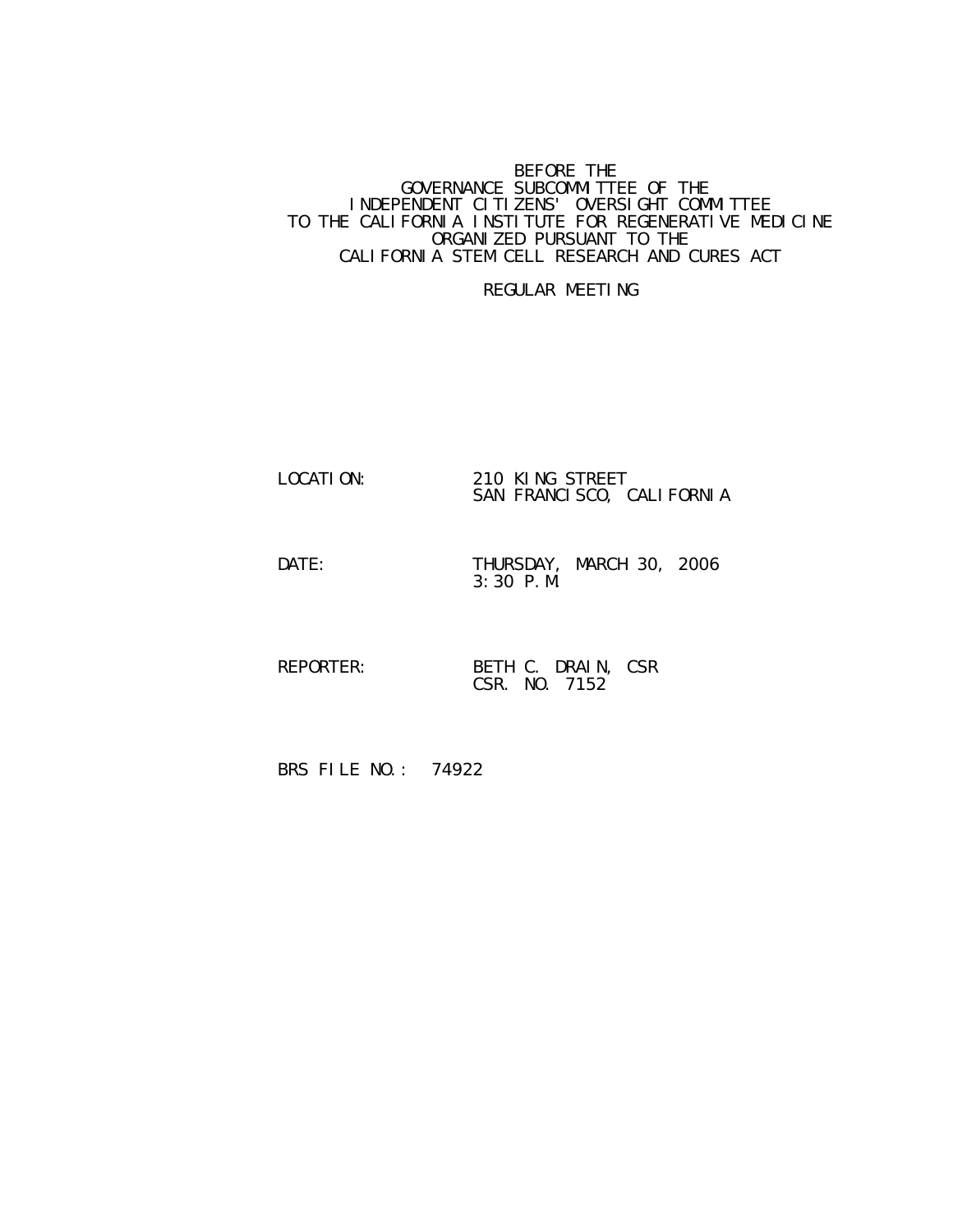## I N D E X

| I TEM                   | <b>DESCRIPTION</b>                                                                                                          | PAGE NO. |  |
|-------------------------|-----------------------------------------------------------------------------------------------------------------------------|----------|--|
| CALL TO ORDER           |                                                                                                                             | 3        |  |
| ROLL CALL               |                                                                                                                             | 3        |  |
| APPROVAL OF THE MINUTES |                                                                                                                             | 32       |  |
|                         | CONSIDERATION OF PRESIDENT'S REPORT                                                                                         | 34       |  |
|                         | CONSIDERATION OF ICOC BYLAWS                                                                                                | 7        |  |
|                         | CONSIDERATION OF PROPOSED POLICY AND<br>PROCEDURE ON ACCEPTING GIFTS OF REAL<br>OR PERSONAL PROPERTY AND NAMING OPPORTUNITY | 73       |  |
|                         | CONSIDERATION OF UPDATE ON CONTRACTS                                                                                        | 91       |  |
| ADJOURNMENT             |                                                                                                                             | 113      |  |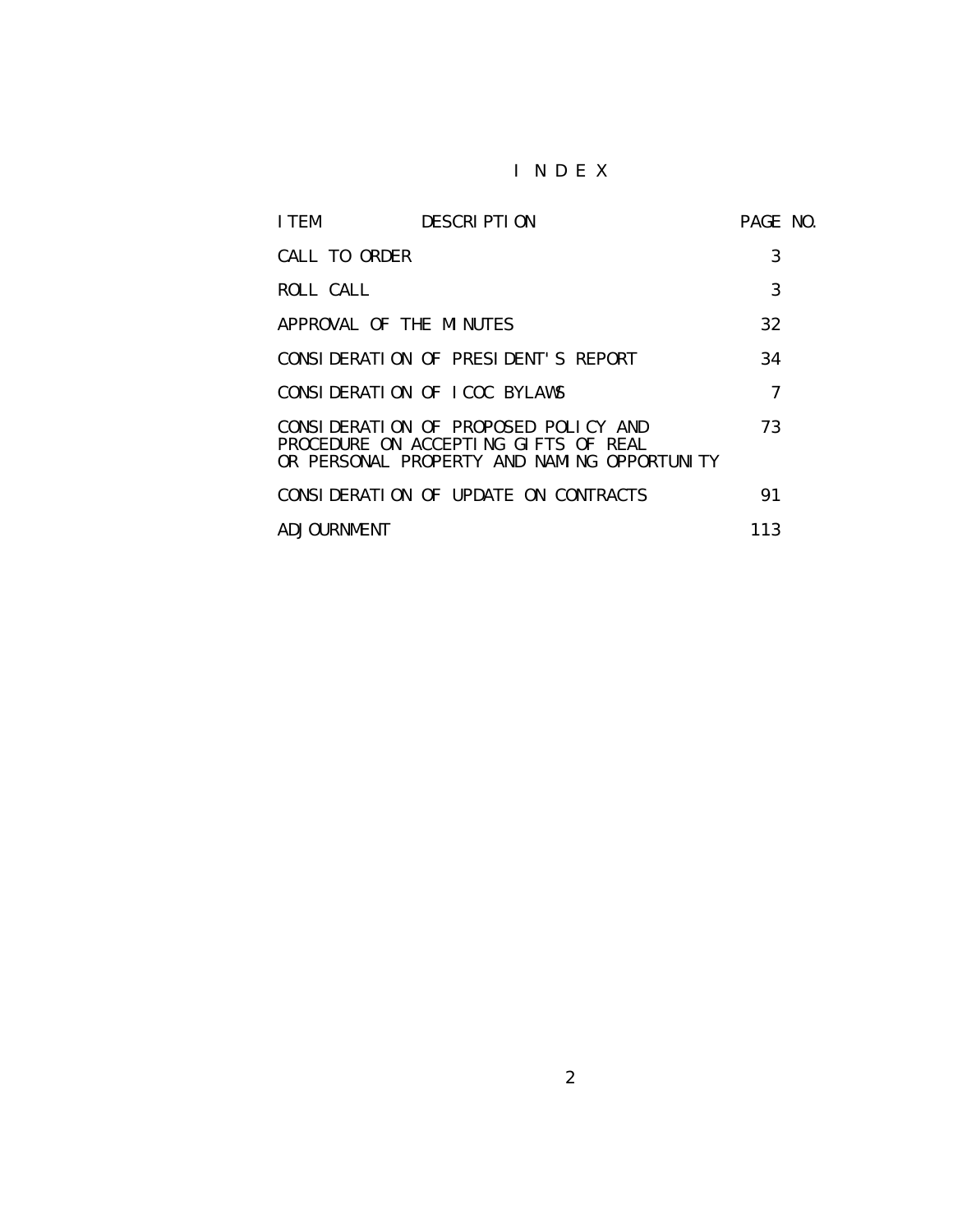| 1              | GOVERNANCE SUBCOMMITTEE TELECONFERENCE MEETING;        |
|----------------|--------------------------------------------------------|
| 2              | THURSDAY, MARCH 30, 2006                               |
| 3              |                                                        |
| 4              | CHAIR LANSING: LET ME START. THIS IS SHERRY            |
| 5              | LANSING. LET ME WELCOME EVERYONE TO THIS MEETING OF    |
| 6              | THE GOVERNANCE SUBCOMMITTEE OF THE ICOC. WE WILL       |
| $\overline{7}$ | EVENTUALLY HAVE PARTICIPANTS IN EIGHT LOCATIONS ON THE |
| 8              | CALL. SO I'M HERE IN LOS ANGELES SO FAR WITH ONE       |
| 9              | MEMBER OF THE PUBLIC, LAURA BROWN. AND IS THERE ANYONE |
| 10             | AT CEDARS-SINAI YET?                                   |
| 11             | UNIDENTIFIED SPEAKER: NO PUBLIC YET.                   |
| 12             | CHAIR LANSING: AT USC? AT IRVINE?                      |
| 13             | DR. STEWARD: OS STEWARD IS HERE. NO PUBLIC.            |
| 14             | CHAIR LANSING: AT STANFORD?                            |
| 15             | DR. PIZZO: PHIL PIZZO IS HERE WITH BOB AND             |
| 16             | AMY.                                                   |
| 17             | CHAIR LANSING: AT UC DAVIS?                            |
| 18             | MS. AMANERO: CANDACE AMANERO. NO PUBLIC.               |
| 19             | CHAIR LANSING: AT SAN DIEGO?                           |
| 20             | WELL, IF PEOPLE COME IN, WE WILL CONTINUE,             |
| 21             | BUT I THINK IN THE -- YOU KNOW, BECAUSE OF THE TIME    |
| 22             | CONSTRAINTS THAT SOME OF US HAVE, I THINK I WANT TO    |
| 23             | THANK EVERYBODY WHO'S HERE SO FAR FOR PARTICIPATING.   |
| 24             | AMY, WHY DON'T YOU LEAD US IN A ROLL CALL.             |
| 25             | MS. DU ROSS: SHERRY LANSING.                           |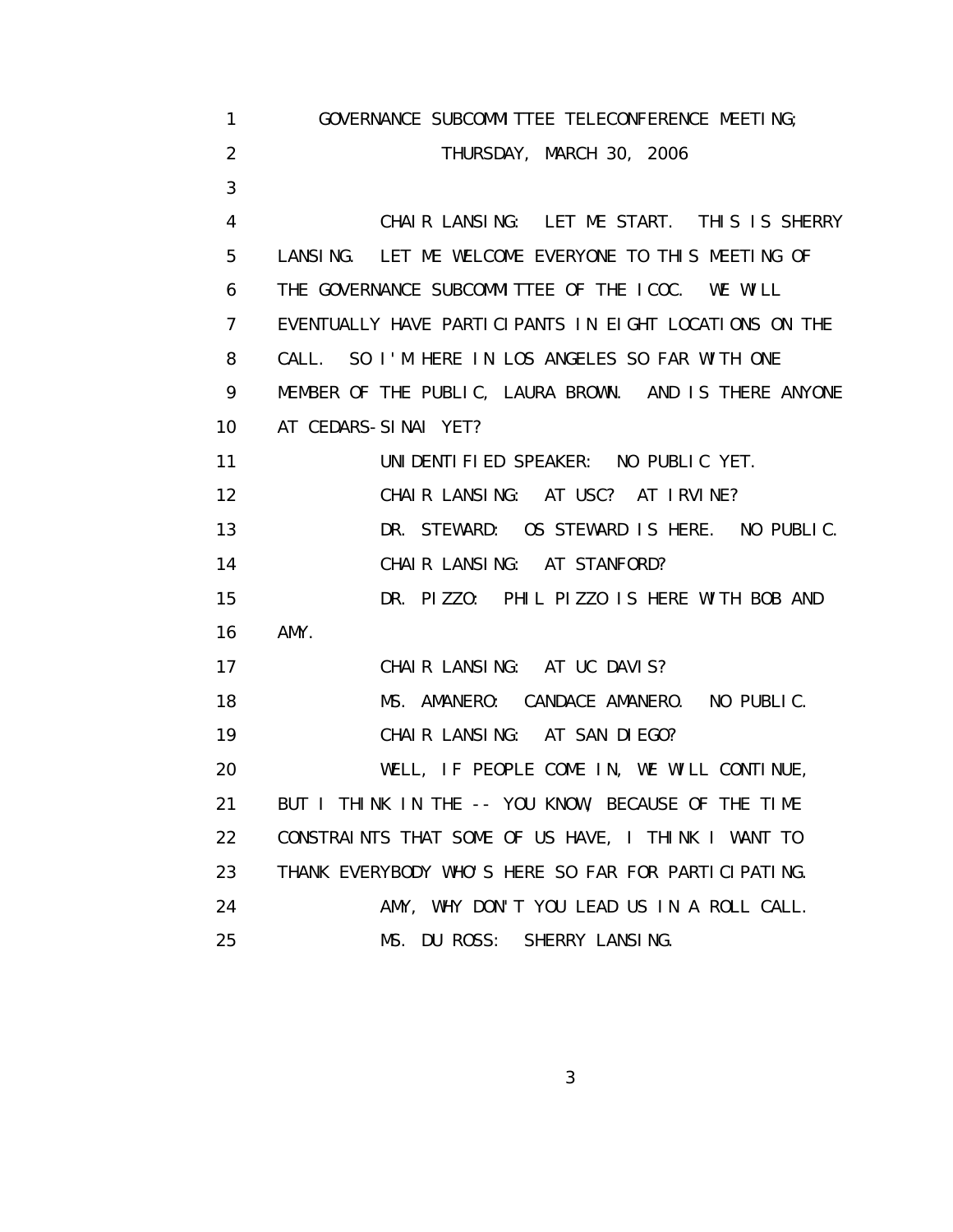| 1               | CHAIR LANSING: HERE.                                    |
|-----------------|---------------------------------------------------------|
| $\overline{2}$  | MS. DU ROSS: KEITH BLACK. BRIAN HENDERSON.              |
| 3               | BOB KLEIN.                                              |
| 4               | MR. KLEIN: HERE.                                        |
| 5               | DU ROSS: CLAIRE POMEROY. OS STEWARD.<br>MS.             |
| 6               | DR. STEWARD:<br>HERE.                                   |
| $\overline{7}$  | MS. DU ROSS: TINA NOVA. PHIL PIZZO.                     |
| 8               | DR. PIZZO: HERE.                                        |
| 9               | MS. DU ROSS: JOHN REED. RICHARD MURPHY.                 |
| 10              | CHAIR LANSING: I DO BELIEVE THAT WE WILL                |
| 11              | HAVE A COMFORTABLE QUORUM, AND I UNDERSTAND THAT ALL OF |
| 12 <sup>2</sup> | OUR COMMITTEE WILL BE ATTENDING EXCEPT POSSIBLY KEITH   |
| 13              | BLACK. BUT BEFORE WE GET INTO OUR AGENDA, ARE THERE     |
| 14              | ANY QUESTIONS OR COMMENTS FROM SUBCOMMITTEE MEMBERS?    |
| 15              | CEDARS-SINAI? THERE'S NO ONE THERE YET. USC? IRVINE?    |
| 16              | DR. STEWARD: NO COMMENTS.                               |
| 17              | CHAIR LANSING: STANFORD? UC DAVIS? SAN                  |
| 18              | DI EGO?                                                 |
| 19              | ALL RIGHT. I'D LIKE TO INVITE THE PUBLIC TO             |
| 20              | COMMENT. AND I WILL GO THROUGH AGAIN. PUBLIC AT         |
| 21              | CEDARS-SINAI? USC? IRVINE?                              |
| 22              | DR. STEWARD: NO PUBLIC.                                 |
| 23              | CHAIR LANSING: STANFORD? DAVIS? SAN DIEGO?              |
| 24              | WHO'S JOINED US, PLEASE?                                |
| 25              | DR. NOVA: IT'S TINA IN SAN DIEGO.                       |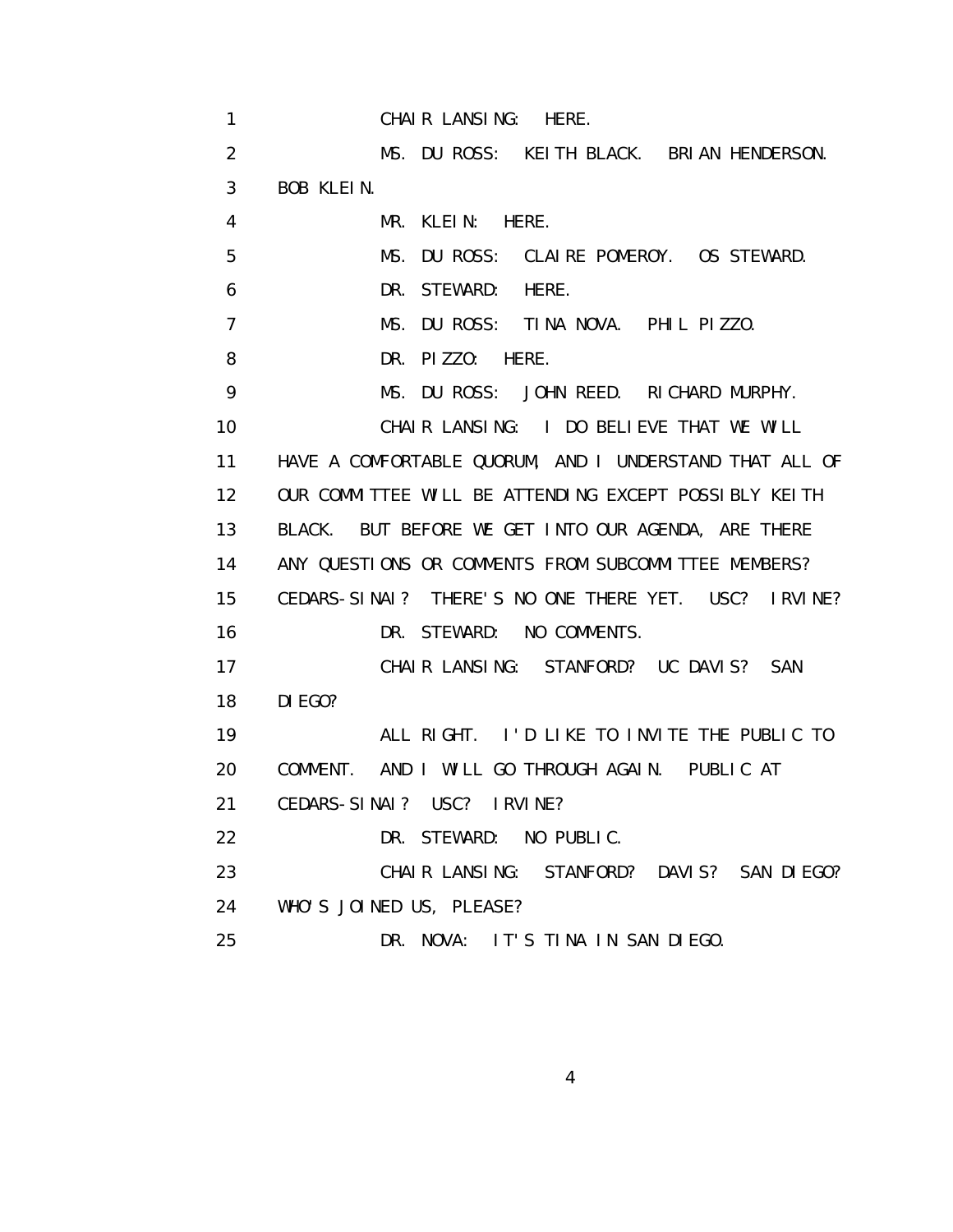1 CHAIR LANSING: TINA, WE WILL RECORD THAT YOU 2 ARE HERE. WE'RE GLAD YOU'RE HERE. ARE THERE ANY 3 MEMBERS OF THE PUBLIC THAT WISH TO COMMENT AT YOUR 4 LOCATION?

 5 DR. NOVA: THERE ARE NOT. 6 CHAIR LANSING: OKAY. THEN I THINK WE'VE 7 GONE THROUGH THE BEGINNING. SO WE ARE NOW GOING TO 8 ALTER OUR AGENDA SLIGHTLY. WE'RE GOING TO DEAL WITH 9 AGENDA ITEM 5, THE CONSIDERATION OF THE ICOC BYLAWS. 10 THIS IS BECAUSE DAN BEDFORD HAS TO LEAVE EARLY FOR A 11 FAMILY OBLIGATION.

 12 SO, BOB, WOULD YOU PLEASE INTRODUCE DAN, WHO 13 WILL LEAD US THROUGH AGENDA ITEM 5, WHICH IS THE 14 CONSIDERATION OF OUR BYLAWS.

 15 MR. KLEIN: THANK YOU, SHERRY. DAN BEDFORD 16 JUST JOINED. IS THAT DAN?

 17 CHAIR LANSING: I JUST WANT TO SAY THAT DAN 18 HAS A REALLY GOOD FAMILY OBLIGATION. HIS DAUGHTER IS 19 GETTING MARRIED THIS WEEKEND, SO THAT'S WORTH ADOPTING 20 OUR AGENDA.

 21 MR. BEDFORD: I THOUGHT YOU'D NEVER SAY THAT, 22 SHERRY.

 23 MR. KLEIN: EVERYONE SHOULD KNOW THAT DAN 24 BEDFORD HAS BEEN AT ORRICK, HERRINGTON AS A SENIOR 25 PARTNER FOR YEARS IN THE CORPORATE AND FINANCE AREAS

 $\sim$  5  $\sim$  5  $\sim$  5  $\sim$  5  $\sim$  5  $\sim$  5  $\sim$  5  $\sim$  5  $\sim$  5  $\sim$  5  $\sim$  5  $\sim$  5  $\sim$  5  $\sim$  5  $\sim$  5  $\sim$  5  $\sim$  5  $\sim$  5  $\sim$  5  $\sim$  5  $\sim$  5  $\sim$  5  $\sim$  5  $\sim$  5  $\sim$  5  $\sim$  5  $\sim$  5  $\sim$  5  $\sim$  5  $\sim$  5  $\sim$  5  $\sim$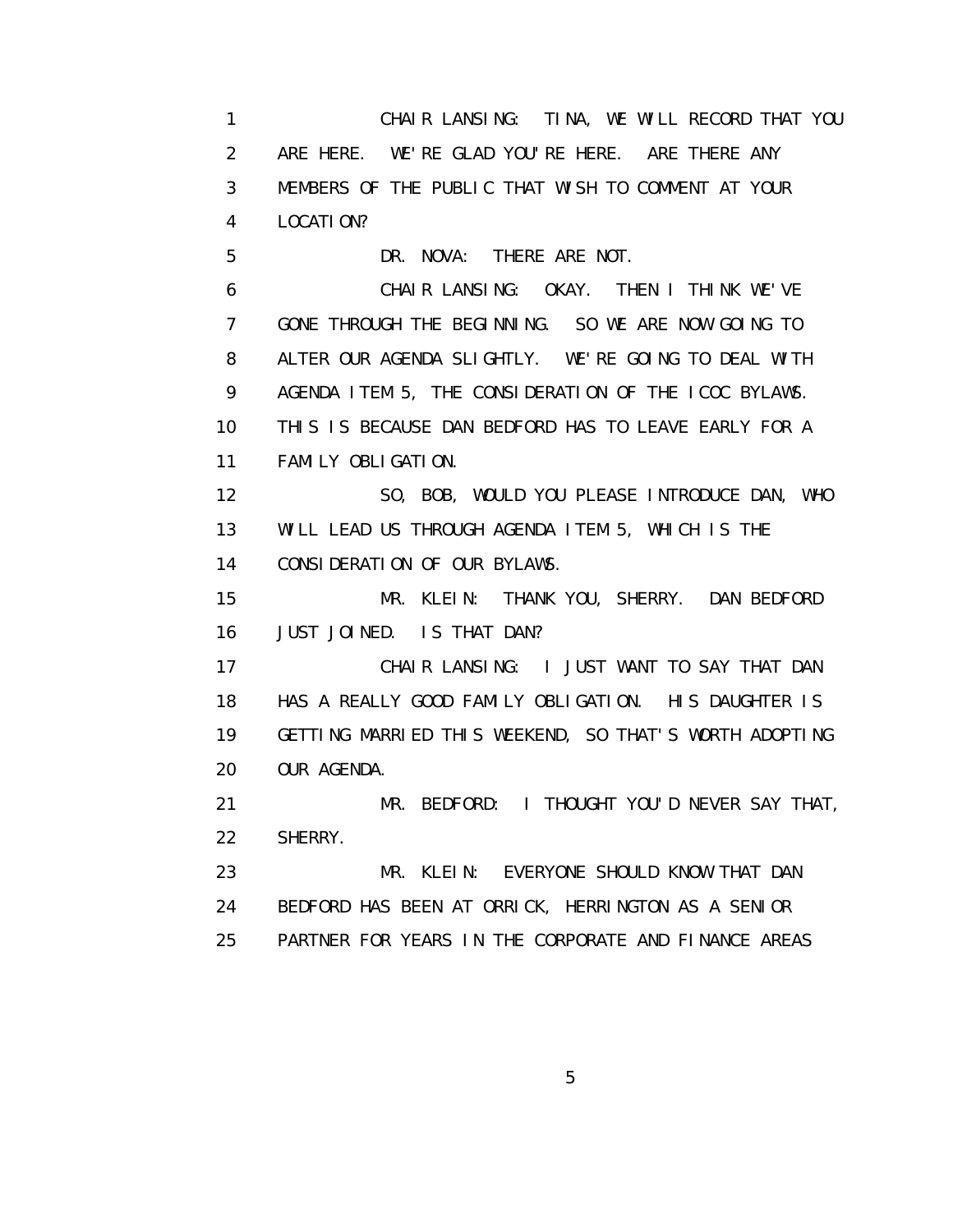1 PRINCIPALLY, BUT OPERATING ACROSS THE BROAD SPECTRUM OF 2 SUBJECT AREAS. HE TOOK A LEAVE ABOUT SIX MONTHS AGO 3 NOW AND CAME OVER TO THE CIRM AND SERVES AS A PUBLIC 4 CONTRIBUTION PRO BONO ON OUR STAFF, HAS MADE VERY 5 IMPORTANT CONTRIBUTIONS, INCLUDING THE ONE HE'S GOING 6 TO INTRODUCE TODAY, WHICH IS BRINGING TOGETHER A 7 PROFESSIONAL SET OF BYLAWS FOR CIRM. 8 SO, DAN, MAYBE YOU COULD -- I THINK, SHERRY, 9 YOU WANT DAN TO LEAD US THROUGH THIS? 10 CHAIR LANSING: YES, I DO. 11 MR. BEDFORD: THANK YOU. 12 DR. HALL: WE'VE JUST BEEN JOINED BY A MEMBER 13 OF THE PUBLIC. 14 MR. ELIAS: HI. I'M PAUL ELIAS, ASSOCIATED 15 PRESS. 16 CHAIR LANSING: WELCOME. DID YOU HAVE ANY 17 COMMENTS BEFORE WE START THIS AGENDA ITEM? 18 MR. ELIAS: NO, THANK YOU. 19 CHAIR LANSING: OKAY. 20 DR. HALL: HAS SOMEBODY ELSE JOINED IN? 21 MR. BARNES: I THINK SOMEBODY ELSE HAS JOINED 22 US. WOULD THAT BE FROM USC? 23 MS. LAPA: YES, WE'RE HERE FROM USC. 24 MR. BARNES: AND WHO IS THAT? 25 MS. LAPA: I'M DIANE LAPA, THE STAFF

 $\sim$  6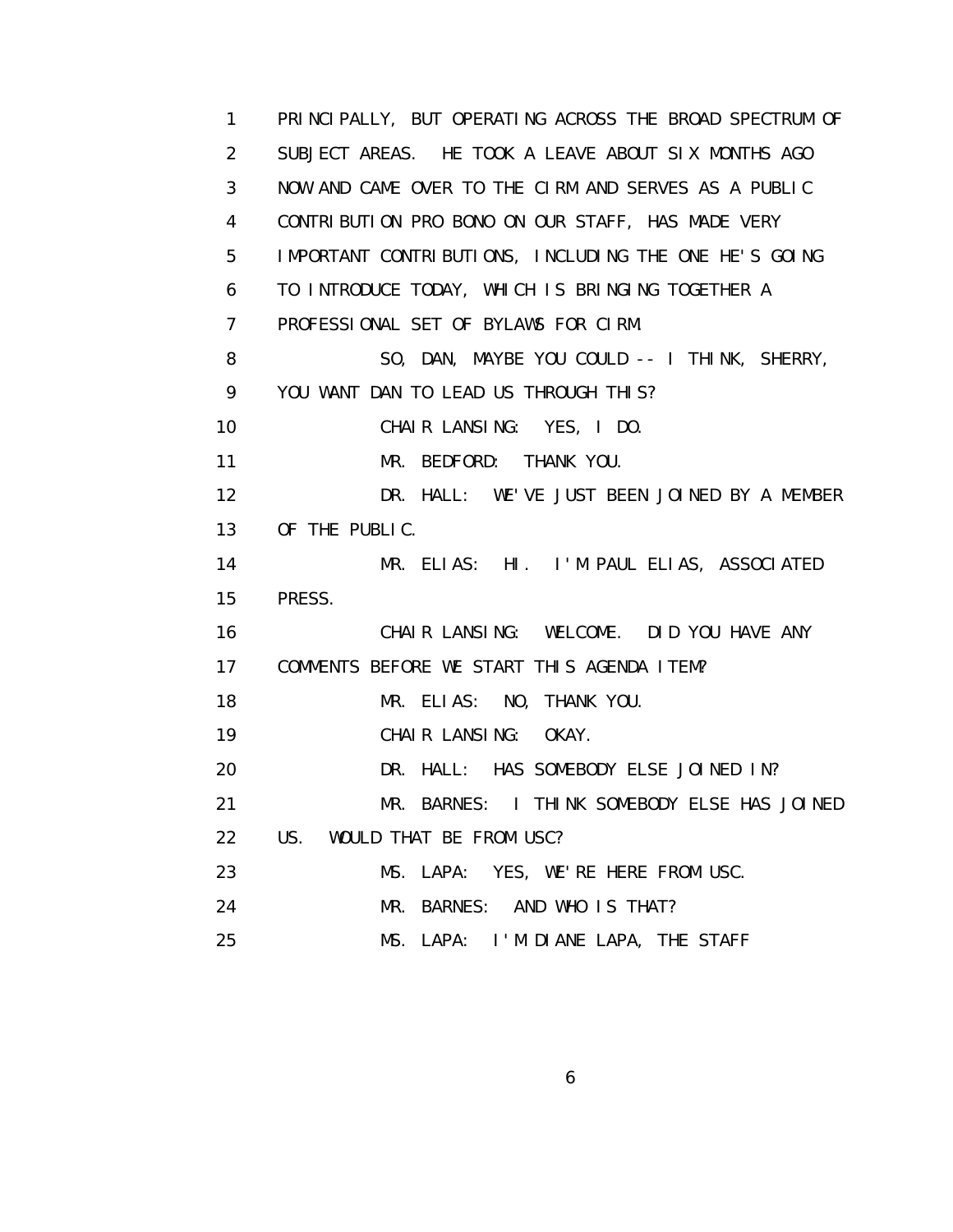1 ASSISTANT, AND DR. HENDERSON IS ACTUALLY COMING UP THE 2 ELEVATOR.

 3 MR. BEDFORD: ARE WE READY? I WANTED TO 4 ANSWER THE FIRST QUESTION THAT'S IN EVERYBODY'S MIND, 5 AND THAT IS THAT I DO LIKE MY FUTURE SON-IN-LAW.

 6 I WANTED TO TELL YOU THE BACKGROUND ON THE 7 BYLAWS. I THINK IT WILL MAKE A LOT MORE SENSE WHAT 8 YOU'RE LOOKING AT IF I GO THROUGH A FEW THINGS, WHAT I 9 CALL THE BYLAW PHILOSOPHY.

 10 IN A SITUATION LIKE THIS, AS YOU'VE BEEN TOLD 11 IN THE PAST, IT'S NOT UNCOMMON FOR AGENCIES NOT TO HAVE 12 BYLAWS AT ALL. HOWEVER, IN THIS CASE WE HAVE A NUMBER 13 OF REASONS FOR HAVING IT. THE FIRST THING IS THERE'S A 14 LOT OF RULES THAT PROP 71 ACTUALLY ASKS THAT WE ADOPT 15 TO RUN OURSELVES THAT ARE NOT COVERED BY PROP 71. 16 SECONDLY, WE WANT TO CLARIFY THOSE AREAS IN PROP 71 17 WHICH MAY HAVE EITHER AMBIGUITIES OR TWO DIFFERENT 18 VIEWPOINTS JUST TO SET THE RECORD STRAIGHT. THE COURTS 19 GIVE GREAT WEIGHT TO WHAT AN AGENCY DECIDES IS THE WAY 20 ITS LAW IS MEANT TO BE READ. AND THEN THIRD IN THIS 21 CASE WE HAVE ALSO TRIED TO BRING TOGETHER IN ONE PLACE 22 THE RULES AND GUIDELINES OF PROP 71 THAT PERTAIN TO THE 23 ICOC AND THAT ARE REPEATEDLY REFERRED TO OR CONVENIENT 24 TO HAVE IN ONE PLACE.

25 WHAT WE HAVEN'T DONE IS WE HAVEN'T BROUGHT IN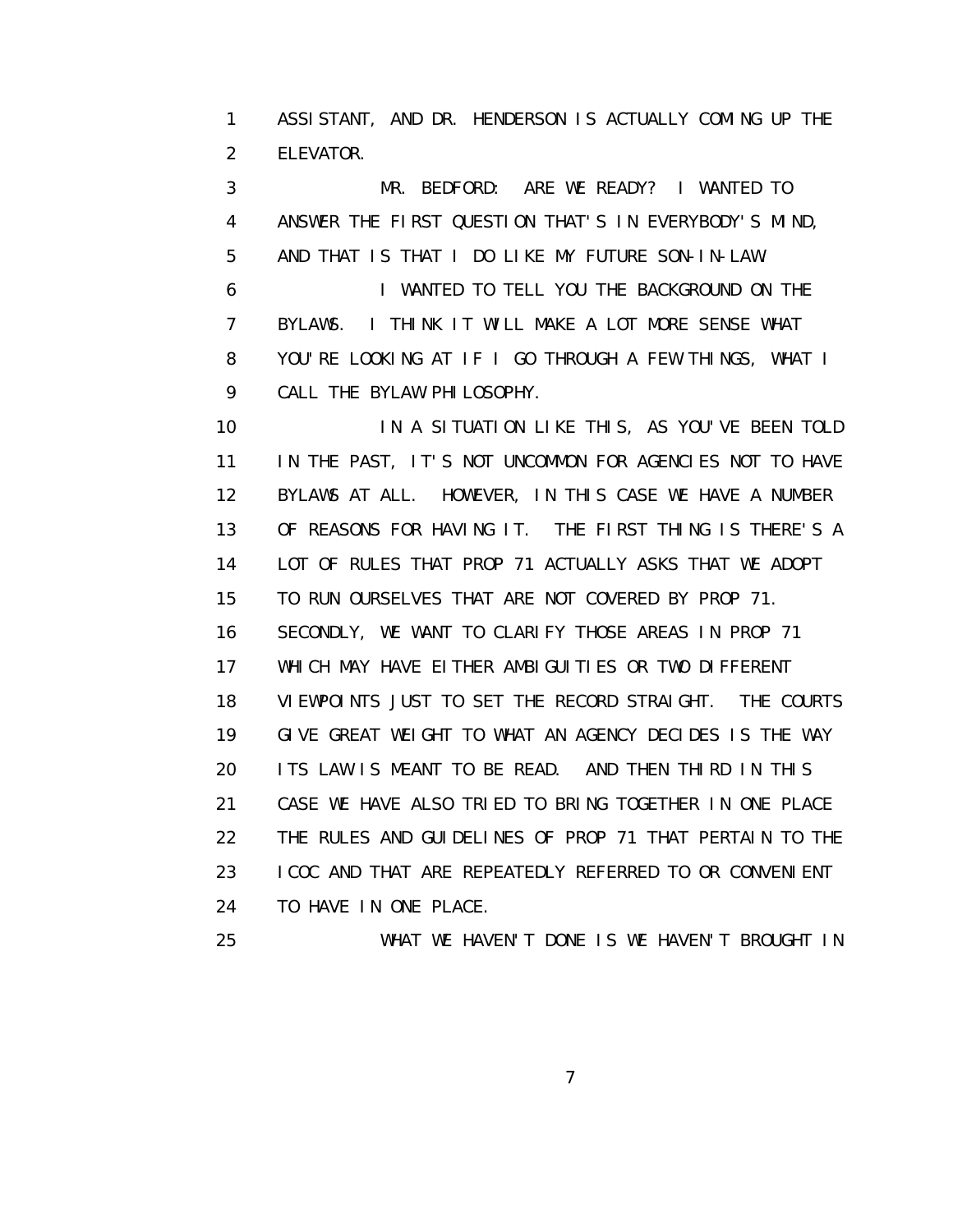1 RULES AND GUIDELINES THAT APPLY TO OTHER STATE 2 OFFICIALS, SO YOU WON'T SEE ANYTHING ABOUT THE FINANCE 3 COMMITTEE IN THERE. AND THERE IS AN INTERNAL 4 GOVERNANCE POLICY BEING DEVELOPED WHICH WILL BE 5 PRESENTED AT SOME LATER DATE, SO THAT SORT OF THING, 6 WHEN I SAY GOVERNANCE, I MEAN CIRM'S INTERNAL 7 GOVERNANCE POLICY. THAT'S NOT ON THE TABLE TODAY. 8 THE WAY THAT CIRM GOT GOING AND THE ICOC GOT 9 GOING, IT WAS A TRIP AND FALL IN MANY CASES EARLIER IN 10 THE YEAR. A LOT OF THINGS WERE DONE, BUT NOT BROUGHT 11 TOGETHER IN ONE PLACE. SOME OF THE SOURCE MATERIAL FOR 12 THESE BYLAWS INCLUDE THE SET THAT JAMES HARRISON 13 INTRODUCED SOME TIME AGO IN AUGUST TO THE ICOC -- I'M 14 SORRY -- TO THE GOVERNANCE SUBCOMMITTEE, PROP 71 15 ITSELF, OF COURSE, THE UNOFFICIAL TRANSCRIPTS OF SOME 16 OF THE GOVERNANCE SUBCOMMITTEE MEETINGS, AND AGENDA 17 ITEMS 10 FOR BOTH THE JULY AND AUGUST MEETINGS DEALING 18 WITH POLICY ENHANCEMENTS. 19 SO, FINALLY, AS EVERYBODY ON THIS CALL 20 PAINFULLY KNOWS, CIRM IS AT A POINT IN LIFE WHERE 21 ADMINISTRATIVE MATTERS SUCH AS BYLAWS ARE ALWAYS 22 UNFINISHED BUSINESS AND THAT WE CONTINUALLY ADD, 23 REVISE, AND TAKE AWAY. I WANT TO TAKE YOU THROUGH A

 24 FEW ITEMS THAT HAVE ALREADY COME UP SINCE THE DRAFT WAS 25 SENT TO YOU JUST A FEW DAYS AGO.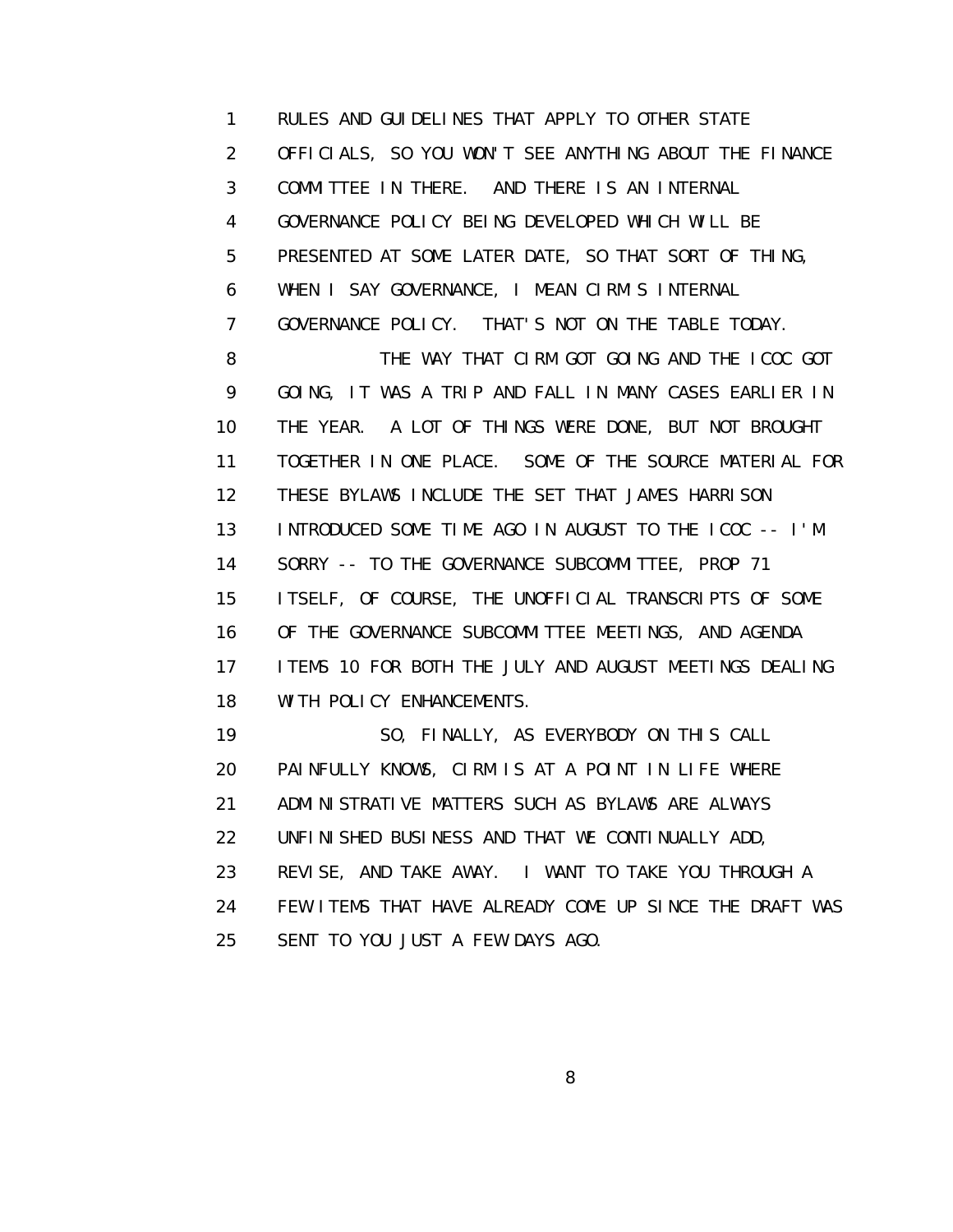1 THE FIRST ONE IS THAT THERE WAS A REQUIREMENT 2 THAT A 70-PERCENT VOTE OF THE ICOC IS NEEDED FOR 3 CHANGES TO THE POLICY ENHANCEMENTS. THAT RULE OF 4 VOTING WAS INADVERTENTLY DELETED IN THE PRESENT DRAFT 5 AND IT WILL SIMPLY GO BACK IN. WE HAVE ALSO HAD 6 SUGGESTIONS TO ADD TO ARTICLE VII, THE WORKING GROUP'S 7 ARTICLE, THREE ITEMS. ONE IS THE LIST OF FUNCTIONS 8 THAT ARE IN PROP 71 AS A REFERENCE FOR ICOC MEMBERS AND 9 OTHERS. THE SECOND ONE IS THE PROCEDURES FOR REMOVING 10 WORKING GROUP MEMBERS THAT WAS ADOPTED AT THE FEBRUARY 11 10 ICOC MEETING. AND THE THIRD ITEM ARE THE PROCEDURES 12 FOR APPOINTING WORKING GROUP MEMBERS WHEN THERE IS A 13 VACANCY. THESE ARE ALL ITEMS THAT CAME UP THROUGH 14 THE -- WHEN I WAS READING THE VARIOUS TRANSCRIPTS THAT 15 HAD NOT YET BEEN PUT IN THERE.

 16 THERE HAS BEEN A SUGGESTION MADE THAT ALL OR 17 PART OF THE CONFLICT OF INTEREST POLICY FOR ICOC 18 MEMBERS BE MADE A PART OF THE BYLAWS EITHER BY 19 INCORPORATION, ATTACHMENT, OR REFERENCE. AND WE CAN 20 RETURN TO THAT QUESTION IN A SECOND.

 21 THERE ARE A NUMBER OF OTHER LITTLE ITEMS THAT 22 CAN -- NOT LITTLE, BUT MORE EASILY DEALT WITH ON A PAGE 23 TURN THROUGH THE DOCUMENTS, WHICH I WON'T BRING UP AT 24 THIS TIME. BUT FIRST, THERE'S ONE ADDITION THAT REALLY 25 CONCERNS PROCEDURES FOR THE ICOC EXECUTIVE SESSIONS.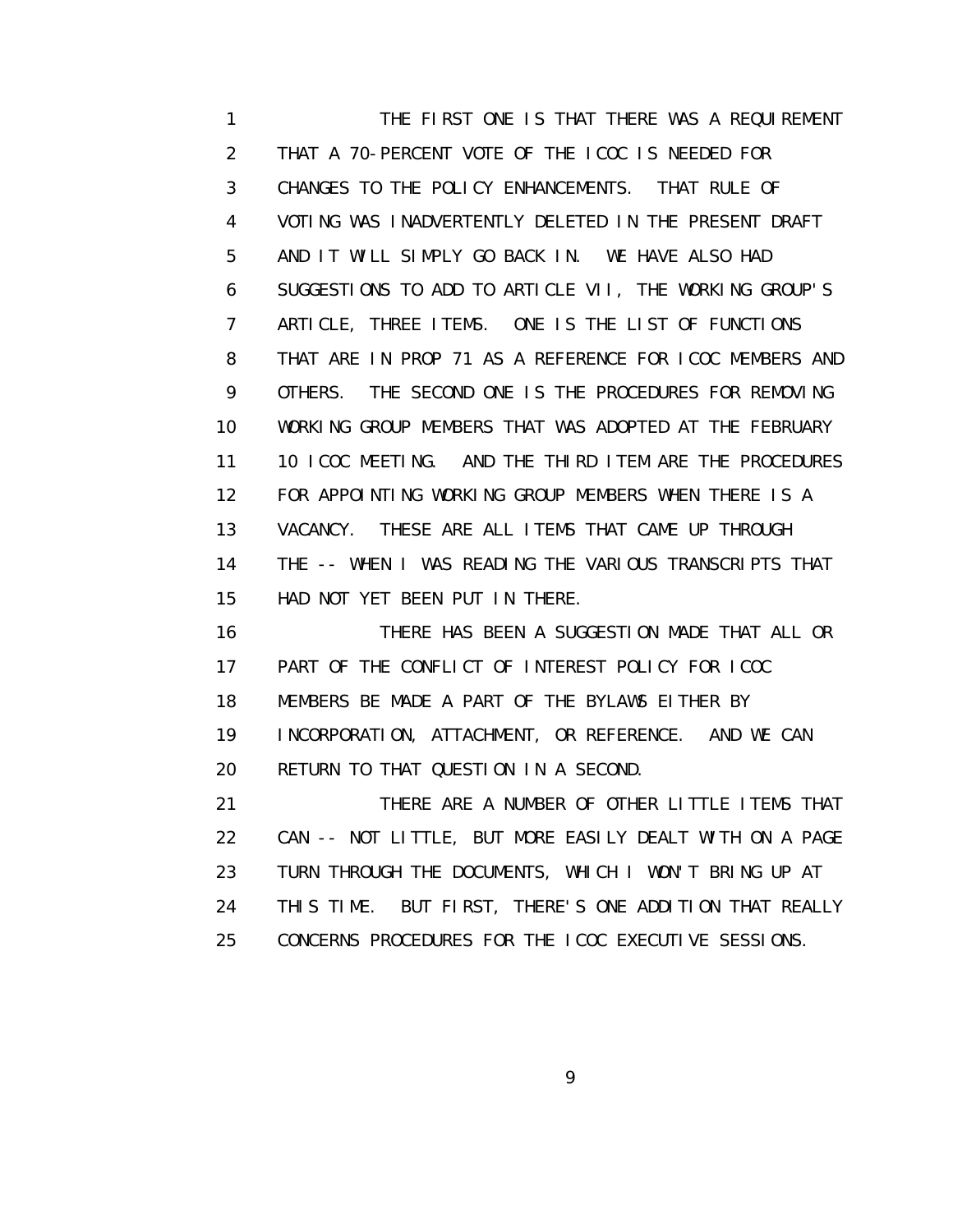1 AND IT NEEDS A FURTHER EXPLANATION, WE BELIEVE, FROM 2 JAMES HARRISON BECAUSE THERE'S A LOT OF MOTIVATION FOR 3 WANTING TO INCLUDE THAT.

 4 JAMES, YOU'RE ON THE LINE, RIGHT? 5 MR. HARRISON: I AM. THANKS, DAN. AS MANY 6 OF YOU KNOW, ONE OF THE ARGUMENTS THAT THE PLAINTIFFS 7 HAVE RAISED IN THE ONGOING LITIGATION CHALLENGING 8 PROPOSITION 71 IS THAT THE WORKING GROUPS ARE THE REAL 9 DECISION MAKERS UNDER PROPOSITION 71. AND THE BASIS 10 FOR THE PLAINTIFFS' ARGUMENT IS THAT THE ICOC, BECAUSE 11 IT MEETS IN PUBLIC SESSION, DOESN'T HAVE THE ABILITY TO 12 ENGAGE IN A DETAILED REVIEW OF APPLICATIONS WITHOUT 13 UNDERMINING THE CONFIDENTIAL NATURE OF PROPRIETARY 14 INFORMATION CONTAINED IN THOSE APPLICATIONS. AND AS 15 YOU ALSO KNOW, PROPOSITION 71 IS ITSELF CREATING 16 CERTAIN EXCEPTIONS TO THE BAGLEY-KEENE OPEN MEETING 17 ACT, INCLUDING AN EXCEPTION THAT PERMITS THE ICOC TO GO 18 INTO CLOSED SESSION TO DISCUSS CONFIDENTIAL 19 INTELLECTUAL PROPERTY, WORK PRODUCT, OR OTHER 20 PROPRIETARY INFORMATION, AND ALSO TO DISCUSS 21 CONFIDENTIAL SCIENTIFIC RESEARCH FOR DATA. 22 SO WE THINK IT'S VERY IMPORTANT TO BE 23 EXPLICIT HERE IN THE BYLAWS AND TO RECONFIRM THE ICOC'S 24 AUTHORITY TO GO INTO CLOSED SESSION TO CONDUCT THAT 25 KIND OF DETAILED EVALUATION IF MEMBERS BELIEVE IT'S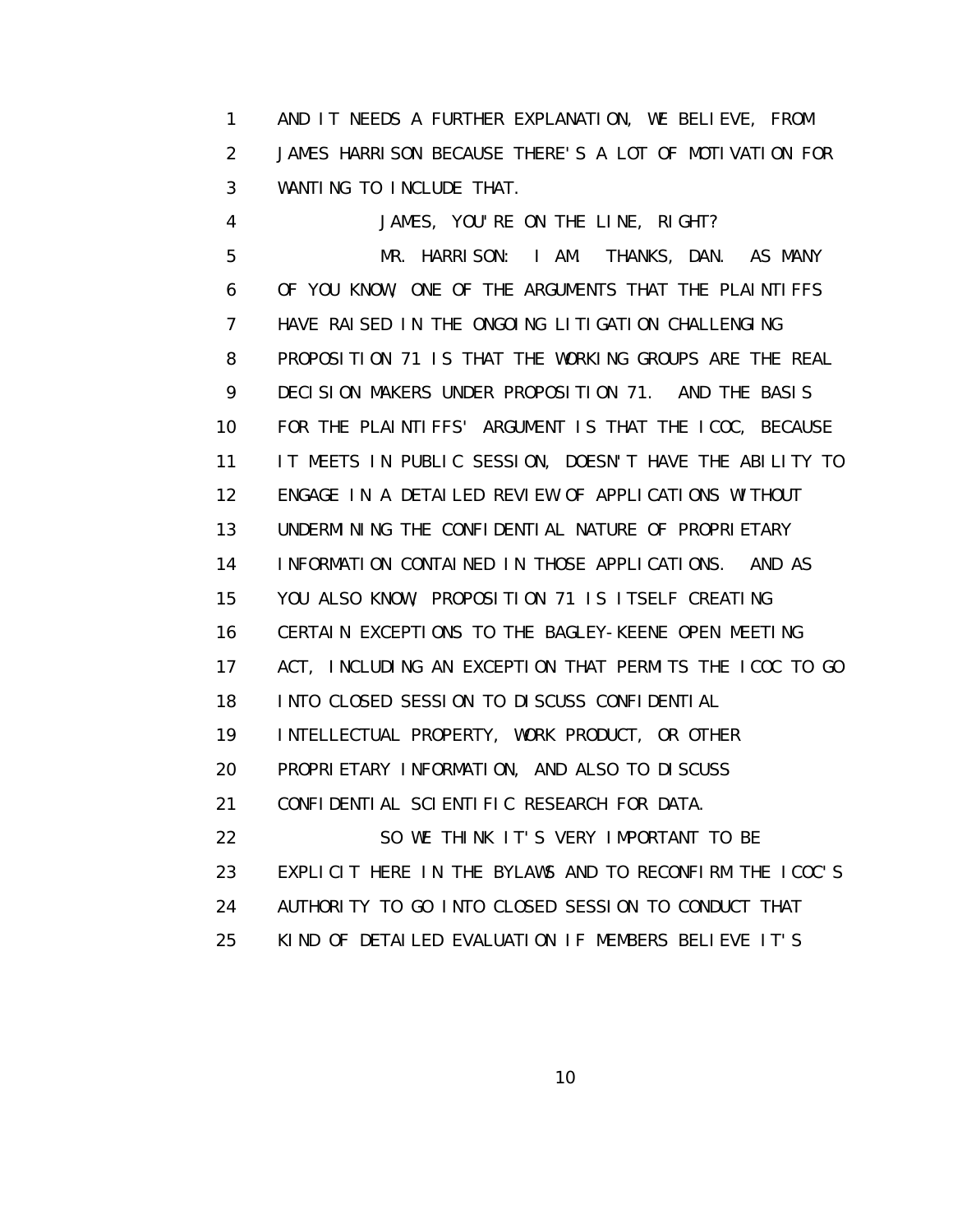1 NECESSARY TO DO SO.

 2 DR. PIZZO: I THINK THAT'S A VERY IMPORTANT 3 STEP IN THE RIGHT DIRECTION AND WILL HELP, I THINK, ALL 4 OF US BE ABLE TO FEEL MORE RESPONSIBLE STEWARDS OF THE 5 PROCESS.

 6 MR. KLEIN: IT IS IMPORTANT. IT IS A RIGHT 7 THAT WE'VE HAD, BUT TO MAKE IT EXPLICIT IN OUR BYLAWS 8 MAKES IT EASIER FOR ANY MEMBER OF THE PUBLIC TO 9 UNDERSTAND THE PURPOSES FOR AN EXECUTIVE SESSION THAT 10 WOULD DISCUSS PREPUBLICATION PROPRIETARY SCIENTIFIC 11 INFORMATION, FOR EXAMPLE.

 12 DR. POMEROY: THIS IS CLAIRE POMEROY. I'VE 13 JUST JOINED YOU. AND IT SEEMS LIKE A VERY REASONABLE 14 APPROACH.

 15 MR. KLEIN: JAMES, I THINK THAT COVERED THAT 16 ITEM.

 17 MR. HARRISON: I THINK THAT'S RIGHT. I THINK 18 WHAT WE NEED TO DO IS SIMPLY AMEND THE BYLAWS TO MAKE 19 EXPLICIT REFERENCE TO THE ICOC'S ABILITY TO RETIRE TO 20 CLOSED SESSION FOR THOSE PURPOSES.

 21 MR. KLEIN: SO THIS, JAMES, IS A QUESTION. 22 IT WOULD BE INCORPORATED AS AN AMENDMENT -- AS PART OF 23 THE AMENDMENTS THAT ARE BEING SUGGESTED TO US RIGHT 24 NOW; IS THAT RIGHT?

25 MR. HARRISON: THAT'S CORRECT.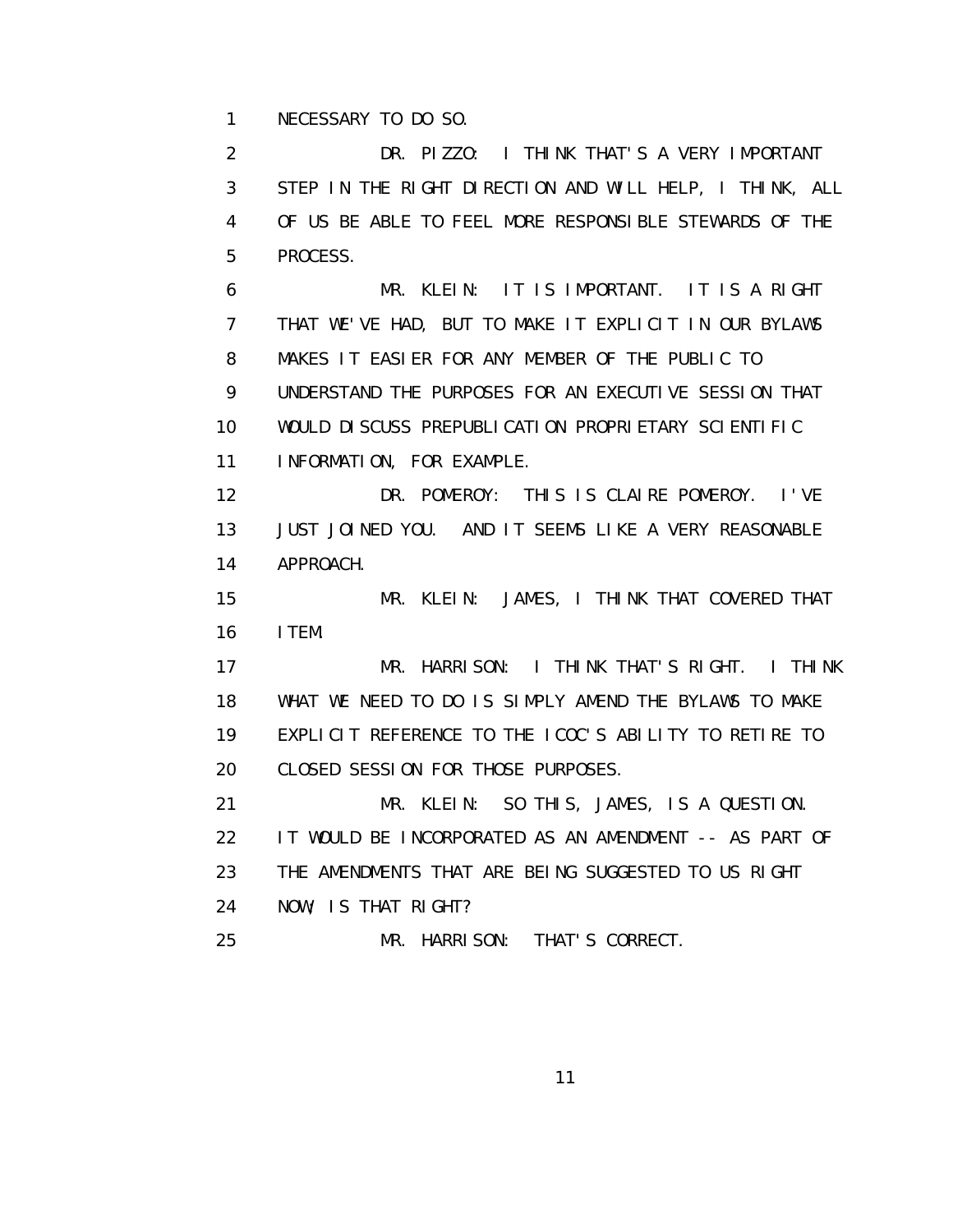1 DR. PIZZO: WHERE DOES IT SHOW UP, JAMES, IN 2 THE LIST OF ITEMS? 3 MR. HARRISON: IT WOULD ACTUALLY BE A NEW 4 SECTION IN ARTICLE V OF MEETINGS. IT WOULD BE A NEW 5 SECTION 3 THAT WOULD FOLLOW THE OPEN MEETING SECTION. 6 DR. PIZZO: VERY GOOD. THANK YOU. 7 MR. KLEIN: ARE WE BACK TO DAN? 8 MR. HARRISON: TURN THE FLOOR BACK TO DAN. 9 MR. BEDFORD: GOOD. SO LET'S GO THROUGH THE 10 WORKING GROUP ITEM. I'D LIKE TO GET A SENSE OF THE 11 GROUP ON WHETHER THERE'S ANY COMMENT ABOUT ADDING THE 12 LIST. THESE ARE THINGS THAT REALLY HAVE ALREADY BEEN 13 DRAFTED: THE LIST OF FUNCTIONS FOR THE WORKING GROUPS 14 SET FORTH IN PROPOSITION 71, PROCEDURES FOR REMOVING 15 WORKING GROUP MEMBERS THAT WAS ADOPTED AT THE FEBRUARY 16 10 ICOC MEETING, AND THE PROCEDURES FOR APPOINTING 17 WORKING GROUP MEMBERS WHEN THERE IS A VACANCY. I DON'T 18 HAVE THE REFERENCE TO THAT, BUT APPARENTLY THAT WAS 19 ADOPTED AS A MOTION AT ONE OF THE VERY EARLY MEETINGS. 20 MR. KLEIN: JAMES, THAT'S CORRECT, IS THAT 21 NOT? 22 MR. HARRISON: IT IS. 23 MR. BEDFORD: WELL, I'LL TAKE THE ABSENCE OF 24 A NAY AS BEING OKAY. 25 THEN THE CONFLICT OF INTEREST -- BOB, WE WERE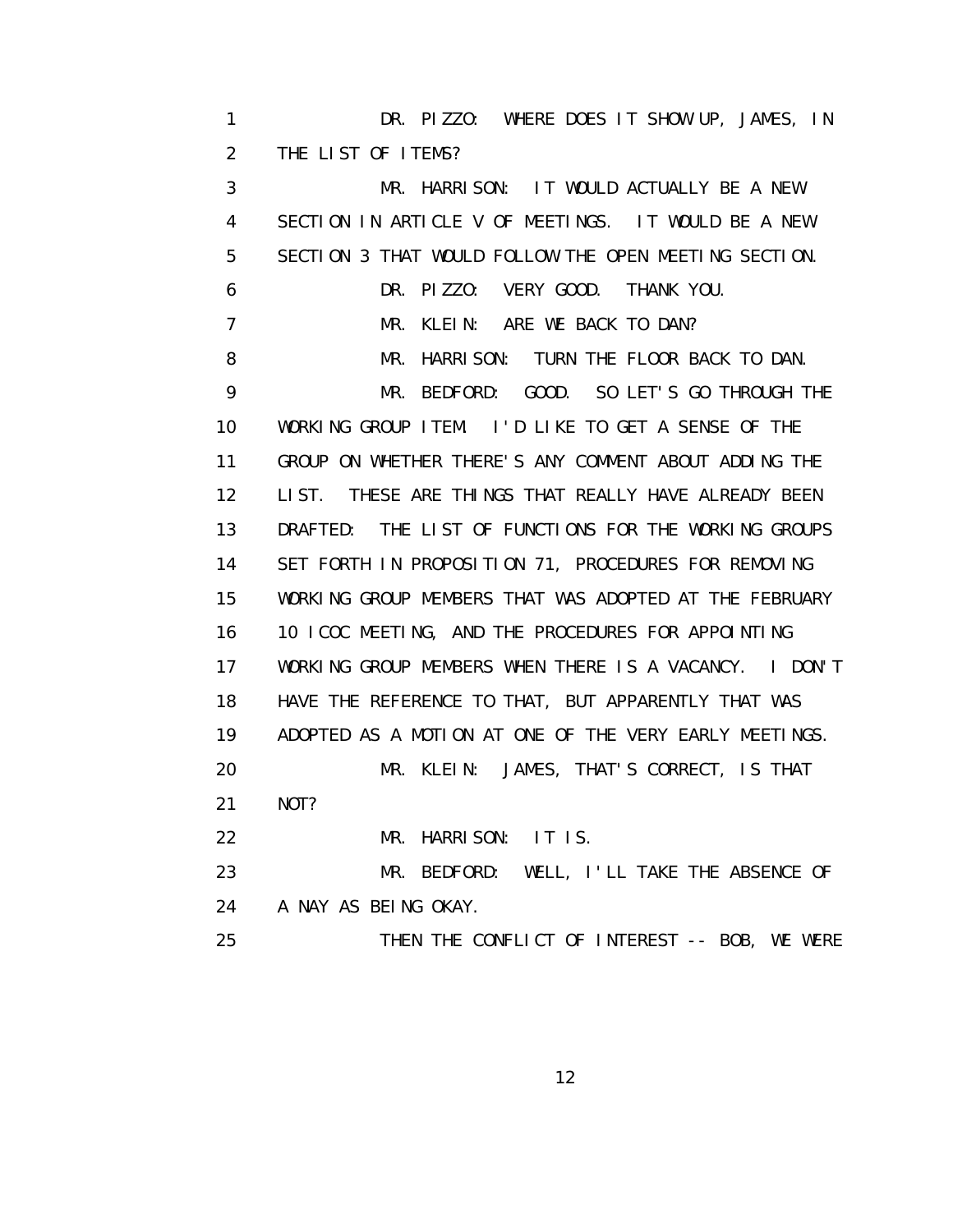1 TALKING ABOUT THIS A LITTLE BIT EARLIER THIS MORNING, 2 AND THE QUESTION IS WHETHER TO LITERALLY JUST MAYBE 3 PERHAPS ATTACH THE CONFLICT OF INTEREST POLICY AS AN 4 ATTACHMENT AND MAKE REFERENCE TO THE FACT THAT THE 5 MEMBERS ARE BOUND BY THAT POLICY SO THAT IT'S ALL PART 6 OF THE BYLAWS. IT MAY HAVE BEEN DR. PIZZO OR SOMEBODY 7 HAD MADE A COMMENT THAT THEY WERE CONSTANTLY REFERRING 8 TO THEIR BYLAWS WHEN IT CAME TO STICKY ITEMS. AND IT 9 SEEMS TO ME THIS WOULD BE CONVENIENT TO HAVE AS PART OF 10 OUR BYLAWS.

11 DR. PIZZO: I AGREE WITH THAT.

12 MR. KLEIN: SEEMS LIKE A GOOD IDEA.

 13 MR. BEDFORD: THEN YOU'VE HAD -- YOU HAVE THE 14 DRAFT IN FRONT OF YOU. WHY DON'T WE JUST TURN A FEW 15 PAGES. I CAN TELL YOU SOME OF THE CHANGES, VERY MINOR 16 CHANGES, BUT A COUPLE OF VERY IMPORTANT ONES. AND IF 17 ANYBODY HAS ANY QUESTIONS OR COMMENTS AS WE GO THROUGH, 18 JUST PLEASE SORT OF -- I CAN'T SEE YOUR HAND RAISED, SO 19 JUST PIPE UP. ACTUALLY I CAN, BUT I DON'T LIKE TO 20 ADMIT IT.

21 THE FIRST ONE IS ON PAGE 2, UNDER ARTICLE IV, 22 MEMBERS, SECTION 2. THERE HAS BEEN SOME DISCUSSION FOR 23 SOME TIME THAT THE PHRASE "FROM TIME TO TIME" THAT'S IN 24 THE PROP 71 THAT REFERS TO ALLOWING CERTAIN MEMBERS TO 25 HAVE ALTERNATES ATTEND ON THEIR BEHALF SHOULD HAVE SOME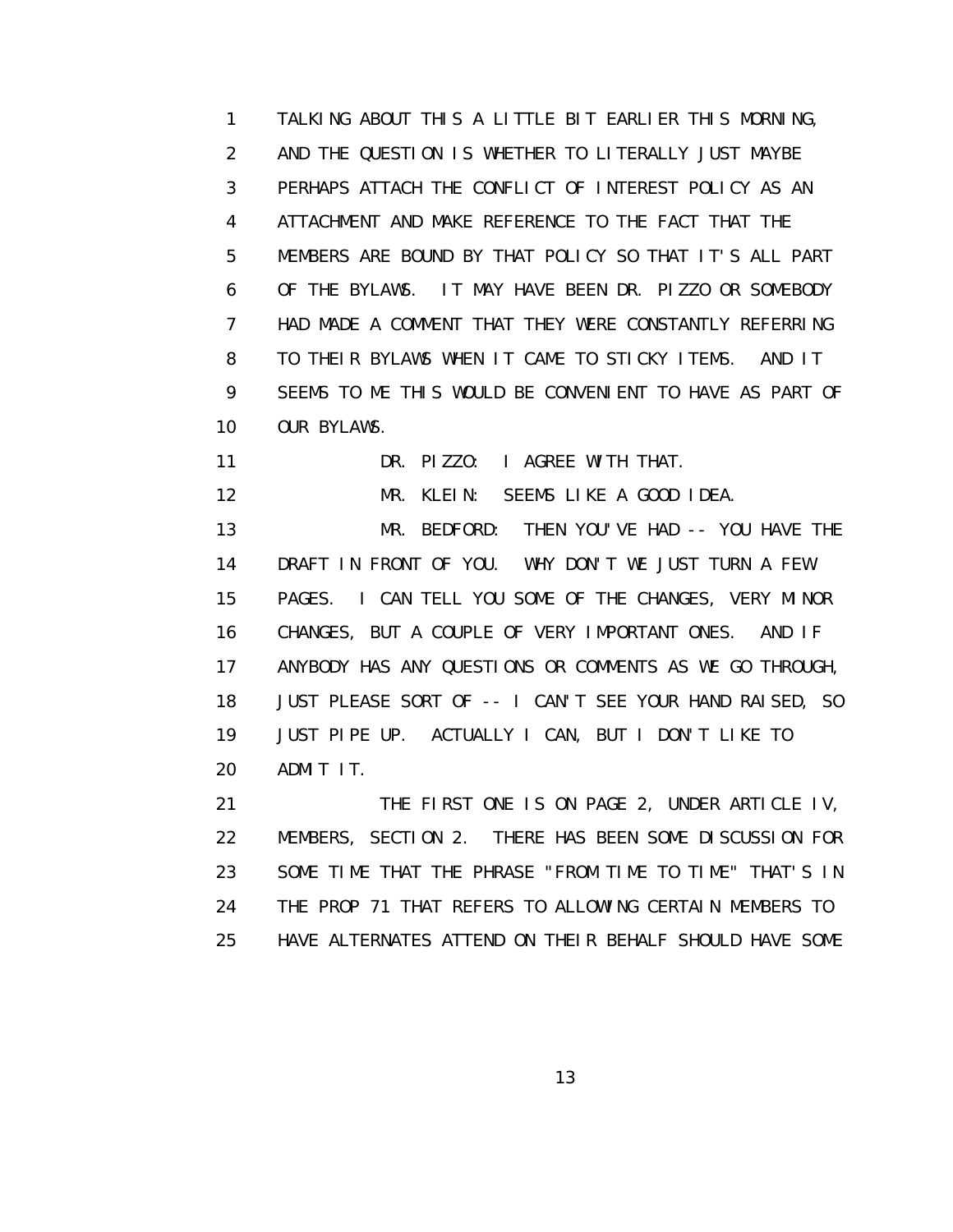1 PARAMETERS ABOUT IT. IN A SORT OF CONFERENCE THIS 2 MORNING AMONG SOME OF US HERE AT CIRM, THE CONSENSUS 3 WAS TO JUST HAVE IT LIMITED TO NOT MORE THAN FOUR TIMES 4 IN A 12-MONTH PERIOD. BUT IF PEOPLE HAVE OTHER 5 SUGGESTIONS AND FEEL STRONGLY, WE CAN CERTAINLY GO THAT 6 WAY.

7 MR. KLEIN: THAT WAS JAMES HARRISON'S 8 RECOMMENDATION; IS THAT CORRECT, DAN?

 9 MR. BEDFORD: HE PICKED THE CALENDAR YEAR AND 10 YOU PICKED 12 MONTHS, AND I ADDED TWICE IN A ROW. SO 11 IT WAS SORT OF A TEAM EFFORT TO BUILD THE CAMEL INSTEAD 12 OF THE HORSE.

 13 DR. PIZZO: I HAVE ONE QUESTION, WHICH IS 14 CERTAINLY THAT SOUNDS REASONABLE, BUT I WANT TO 15 QUESTION WHAT WE'RE ATTEMPTING TO ACCOMPLISH BECAUSE 16 THE ALTERNATIVE, WHICH I THINK DOES HAPPEN, THAT 17 SOMEONE DOESN'T HAVE A DELEGATE AND THERE'S NO 18 INSTITUTIONAL REPRESENTATION. AND SO THE QUESTION IS 19 IS IT BETTER TO HAVE NO INSTITUTIONAL REPRESENTATION OR 20 TO HAVE A DELEGATE WHO CAN PARTICIPATE IN THE PROCESS 21 EVEN IF THAT VIOLATED THE CURRENT RECOMMENDATION THAT 22 YOU HAVE OF TWO CONSECUTIVE TIMES OR FOUR IN A 12-MONTH 23 OR YEAR-LONG PERIOD? 24 MR. KLEIN: FROM A LEGAL POINT OF VIEW, THE

25 PURPOSE HERE IS TO GET INSTITUTIONAL REPRESENTATION IN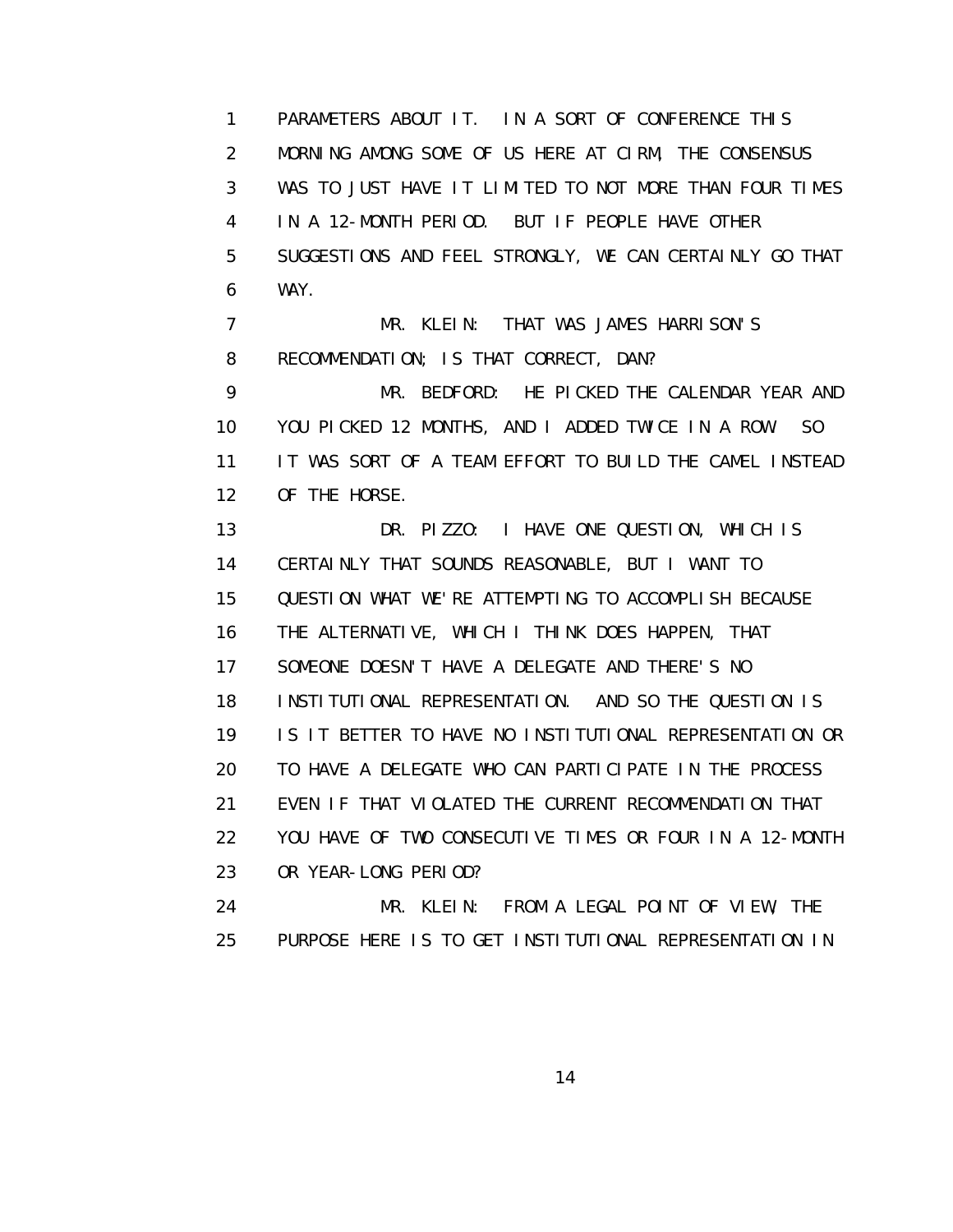1 TERMS OF THE TYPE OF INSTITUTION AS THE CRITERIA SET 2 FORTH. SO EVEN IF THERE IS ONE RESEARCH HOSPITAL THAT 3 DOESN'T HAVE A DELEGATE THERE, THERE WOULD BE ANOTHER 4 RESEARCH HOSPITAL THAT WOULD MEET THE CRITERIA BECAUSE, 5 OF COURSE, WE DON'T HAVE ANY REPRESENTATION OF 6 INSTITUTIONS PER SE.

 7 WE'RE TRYING TO GET PEOPLE ON THE BOARD AND 8 BE PRESENT WITH QUALIFICATIONS THAT FALL INTO CERTAIN 9 CLASSES. BUT THE THOUGHT HERE IS THAT IT'S A BALANCING 10 ACT SO THAT BY PERMITTING FOUR ALTERNATES IN A YEAR, 11 THERE IS SIGNIFICANT FLEXIBILITY AND YET THE COURT 12 KNOWS THAT THERE'S ALSO LIMITS ON THAT.

 13 DR. PIZZO: OKAY. MY QUESTION IS ANSWERED. 14 CHAIR LANSING: ISN'T ALSO WHAT WE'RE TRYING 15 IS IF FOR SOME REASON WE HAVE A MEMBER WHO MISSES -- 16 YOU KNOW, HE KEEPS TRYING TO SEND AN ALTERNATE, THEN 17 THAT'S A PERSON WHO CAN'T DEVOTE THE NECESSARY AMOUNT 18 OF TIME TO THE JOB.

 19 MR. KLEIN: BUT, SHERRY, IN TERMS OF THAT, 20 THE FOUR TIMES, MORE THAN FOUR TIMES A YEAR, THERE 21 COULD BE SOMEONE WHO DURING ONE PARTICULAR YEAR HAS A 22 DIFFICULT PERIOD, BUT I WOULD SUGGEST WE DON'T HAVE THE 23 TWICE IN A ROW PROVISION BECAUSE EASILY SOMEONE CAN 24 HAVE A TWO- OR THREE-MONTH INTENSE PERIOD WHERE THEY 25 JUST CAN'T BE THERE.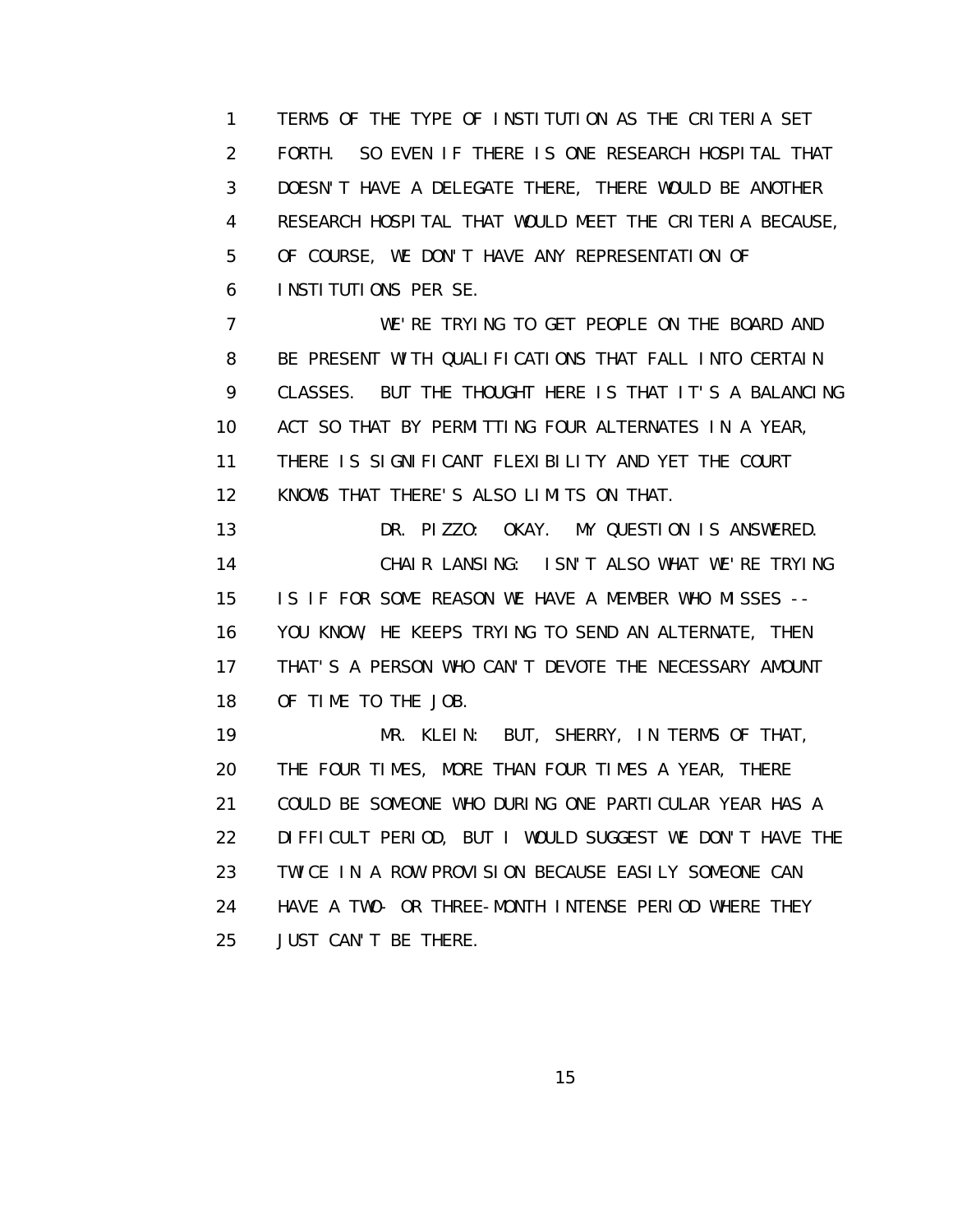1 CHAIR LANSING: I AGREE WITH YOU. SOMETIMES 2 WE'RE MEETING IT'S TWO MONTHS BECAUSE WE ARE MEETING 3 ONCE A MONTH NOW. I ACTUALLY THINK FOUR TIMES A YEAR, 4 AND MAYBE WE NEED TO SAY THAT WE DID THIS WITH 5 REMOVAL -- YOU KNOW, I'M JUST TRYING TO THINK OF SOME 6 EXTREME SITUATION WHERE, GOD FORBID, SOMEONE WAS SICK 7 OR SOMETHING, AND THEY WERE SENDING AN ALTERNATIVE, BUT 8 WE KNEW THAT THEY WOULD BE WELL.

 9 DR. HENDERSON: TAKE THEM ASIDE AND HAVE A 10 HEART TO HEART WITH THEM.

 11 MR. KLEIN: THAT'S THE RIGHT INDEX BECAUSE WE 12 REALLY DON'T UNDER THE STATUTORY LANGUAGE HAVE AN 13 ABILITY HERE TO REMOVE THEM FOR THAT ISSUE, BUT IT 14 WOULD BE A VERY CLEAR BENCHMARK FOR THE MEMBER. AND AS 15 CHAIRMAN, I COULD SIT DOWN WITH THE MEMBER AND TALK 16 ABOUT IT AND SEE IF THEY HAD THE TIME. IT MAY BE THAT 17 THEY MISS FIVE IN A YEAR, BUT IN THE PRIOR YEAR THEY 18 MADE ALL THE MEETINGS.

 19 CHAIR LANSING: SO WE'RE NOT REMOVING THEM. 20 WE'RE JUST SAYING THEY CAN'T SEND AN ALTERNATIVE 21 BECAUSE WE DON'T WANT THE ALTERNATIVE TO SUDDENLY 22 BECOME THEM. I'M COMFORTABLE WITH THIS. I WOULD 23 REMOVE THE TWO IN A ROW THOUGH. 24 DR. PIZZO: CAN I MAKE ONE FRIENDLY MODIFIER,

25 WHICH MAY OR MAY NOT BE RELEVANT. BUT GOING FROM TIME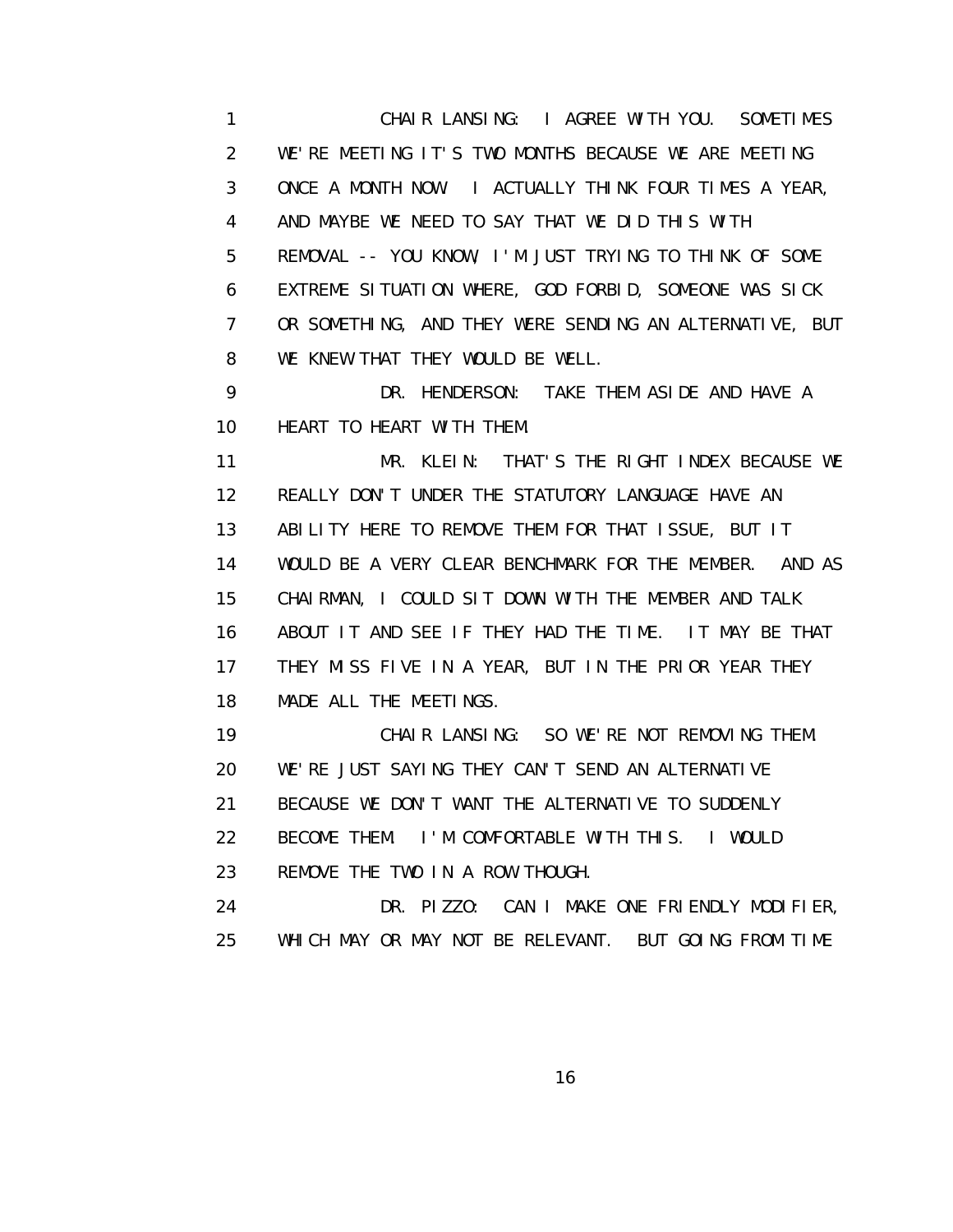1 TO TIME, WHICH IS A VERY ABSTRUSE AND VAGUE CONCEPT, TO 2 A SET OF DEFINITIVE NUMBERS CAN BE REASONABLE, BUT I 3 WONDER AS WE'RE TRYING TO CONTINUE TO GET EXPERIENCE, 4 MAYBE A SUGGESTION WOULD BE, RATHER THAN BEING SO 5 EXPLICIT, TO HAVE A FOR EXAMPLE. YOU KNOW, TIME TO 6 TIME AND THEN, FOR EXAMPLE, FOUR TIMES, MISSING FOUR 7 TIMES A YEAR. THAT WAY WE'D HAVE A LITTLE BIT MORE 8 FLEXIBILITY SHOULD THERE BE ONE OF THE EXCEPTIONS THAT 9 BOB PUT FORTH AS COMPARED TO HAVING SOMETHING SO FIRMLY 10 CODIFIED.

11 DR. POMEROY: I KIND OF HAVE SOME OF THE SAME 12 QUESTIONS THAT ARE IMPLIED BY PHIL'S POINT. I WOULD 13 JUST POINT OUT TWO THINGS. ONE, IF WE MEET EVERY OTHER 14 MONTH AND SOMEONE MISSES FOUR TIMES IN A YEAR, THEN 15 THEY HAVE ONLY ATTENDED ONE-THIRD OF THE MEETINGS. BY 16 BEING SPECIFIC, WE NOW OPEN OURSELVES UP TO CRITICISM. 17 SO YOU'RE SAYING IT'S FINE FOR SOMEONE TO COME ONLY TO 18 ONE-THIRD OF THE MEETINGS. THAT'S ONE OF THE PROBLEMS 19 WITH BEING SO SPECIFIC.

 20 THE OTHER POINT I WOULD MAKE IS THAT WE HAVE 21 A NUMBER OF INDIVIDUALS ON THE BOARD ON THE ICOC WHO 22 HAVE MISSED FOUR TIMES IN THE LAST 12 MONTHS. AND 23 WHAT'S THE POINT OF HAVING A SPECIFIC IF THERE IS, YOU 24 KNOW, NO -- IF THAT HASN'T BEEN OUR PRACTICE AND THAT 25 WASN'T SPECIFIC WHEN THEY SIGNED UP FOR THE DEAL?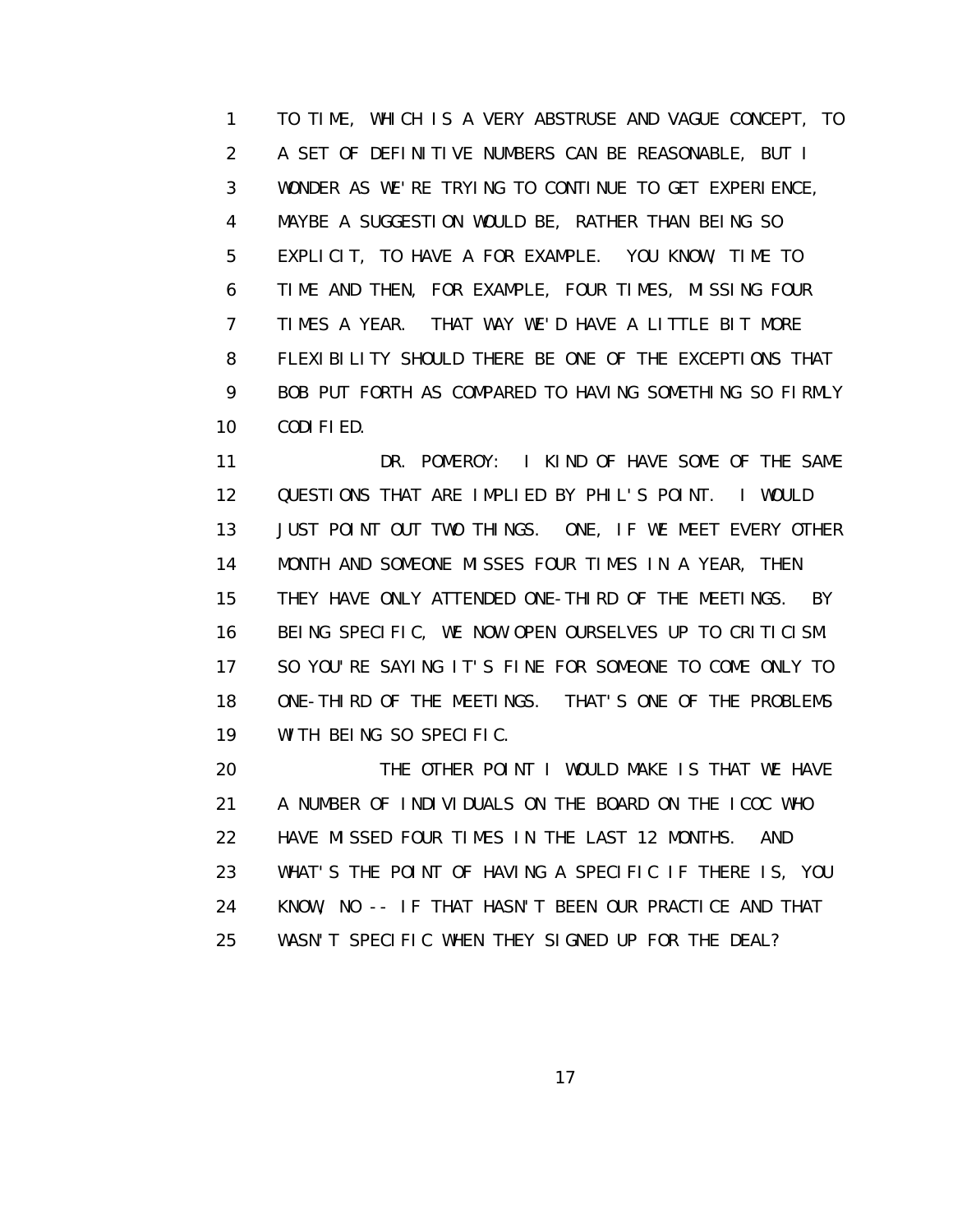1 DR. STEWARD: MAY I MAKE SORT OF AN ALTERNATE 2 POINT HERE? WE'RE TALKING OBVIOUSLY ABOUT THE 3 INSTITUTIONAL REPRESENTATIVES, BUT SKIRTING THE POINT 4 THAT ACTUALLY AT THIS TIME THERE IS NO PROVISION FOR 5 SUBSTITUTES FOR THE PATIENT ADVOCATES. AND I THINK 6 THAT IT IS APPROPRIATE ACTUALLY TO BE HIGHLY SPECIFIC 7 AND MAYBE TO LAY OUT THE EXPECTATIONS FOR THE 8 INSTITUTIONAL REPRESENTATIVE'S ATTENDANCE A LITTLE BIT 9 MORE CLEARLY.

 10 ALSO I'D LIKE TO JUST REMIND EVERYONE OF 11 BOB'S POINT, THAT WE'RE TALKING ABOUT REPRESENTATION IN 12 GENERAL, NOT INSTITUTIONAL REPRESENTATION. SO IT 13 REALLY WOULDN'T HURT FOR THE INSTITUTIONAL 14 REPRESENTATIVES SIMPLY NOT TO BE THERE IF THEY CAN'T 15 MAKE IT RATHER THAN SENDING AN ALTERNATE WHO REALLY 16 ISN'T FULLY ENGAGED WITH THE HISTORY OF THE ICOC. 17 SO I WOULD PREFER ACTUALLY TO BE QUITE 18 STRINGENT ON THE RULES AS FAR AS SENDING AN ALTERNATE 19 REPRESENTATIVE. AND IF WE RAN INTO PROBLEMS WITH THE 20 MEMBER NOT ACTUALLY BEING THERE, SO BE IT. 21 DR. POMEROY: OS, AS YOU KNOW, I HAVE NOT 22 USED AN ALTERNATE. AND I DO HAVE SIGNIFICANT PROBLEMS 23 WITH THE SORT OF CHANGING FACES ON THIS COMMITTEE. IT 24 CAN MAKE IT VERY CHALLENGING WHEN YOU THINK YOU'VE 25 WORKED OUT AN ISSUE OR SET A PRIORITY, AND THEN THERE'S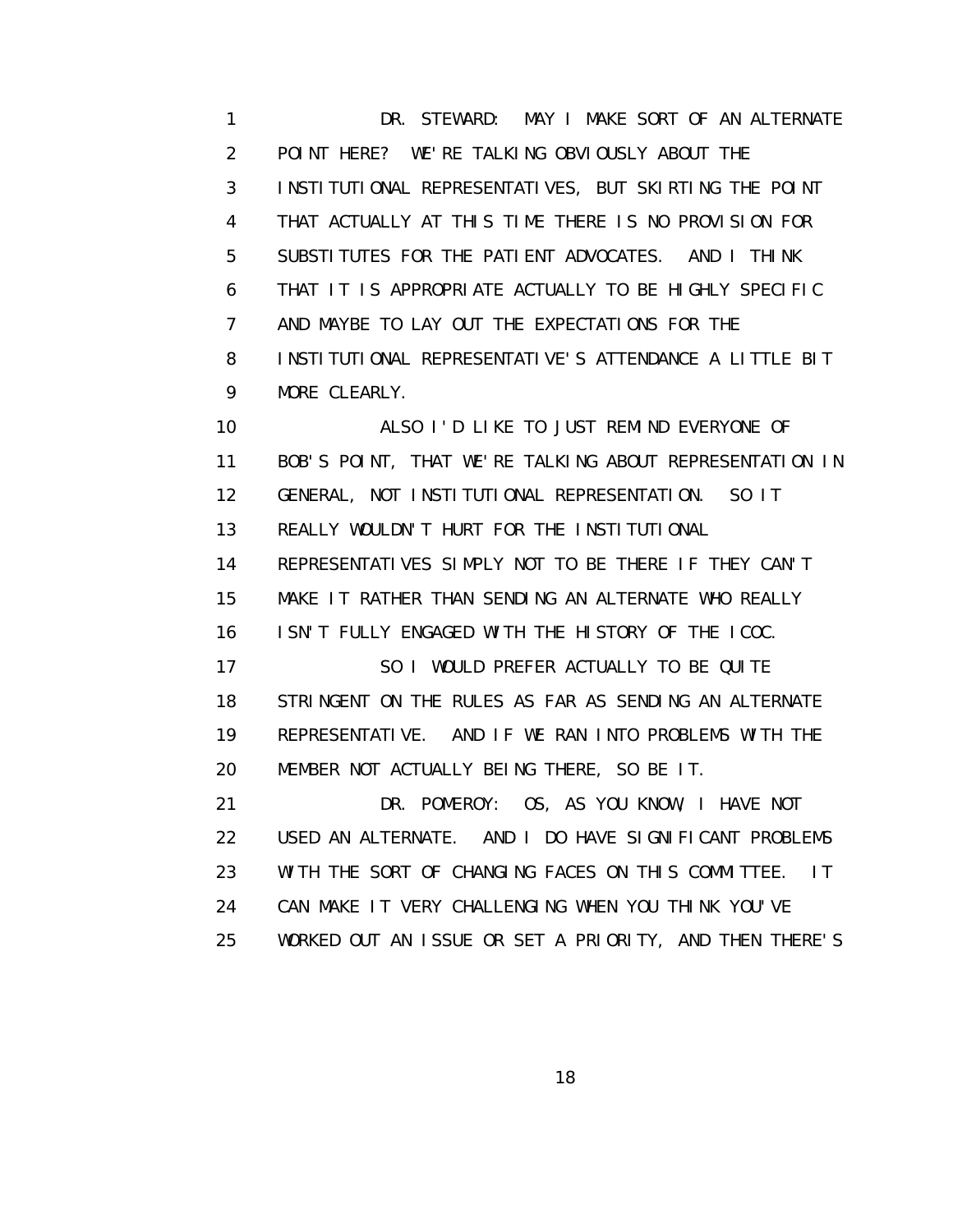1 A WHOLE NEW SLATE OF FOLKS. SO I THINK THERE'S A REAL 2 FUNDAMENTAL QUESTION HERE OF WHAT WE VIEW THE ROLES OF 3 ALTERNATES AS. AND TO SAY YOU CAN USE THEM TWO-THIRDS 4 OF THE MEETINGS IS A LITTLE BIT TRICKY FOR ME.

 5 DR. STEWARD: I AGREE, CLAIRE. THIS IS OS 6 AGAIN. IN FACT, WHAT I WOULD TRY TO DO IS ACTUALLY SET 7 THE BAR FAIRLY HIGH FOR ALTERNATES. I DON'T KNOW QUITE 8 HOW TO DO THAT. MAYBE YOU'RE RIGHT. MAYBE HAVING IT 9 EXPLICITLY STATED AS BEING THIS FLEXIBLE ACTUALLY MAKES 10 IT EASIER RATHER THAN HARDER.

 11 DR. PIZZO: NOT TO DEBATE IT TOO LONG, I'M 12 NOT SURE THAT I AGREE WITH THAT POINT. A POINT OF 13 ORDER QUESTION IS ARE NOT THE ALTERNATES SOMETHING THAT 14 ARE ALREADY PART OF THE EXPECTATION CODIFIED IN PROP 15 71? I THOUGHT THAT THERE WAS A MECHANISM IN WHICH YOU 16 COULD HAVE ALTERNATES, SO WE SHOULDN'T ALTER THAT IF 17 THAT MECHANISM EXISTS. I THINK IT'S IMPORTANT TO HAVE, 18 IF YOU DO HAVE AN ALTERNATE, TO HAVE SOMEBODY WHO IS 19 THE SAME ALTERNATE EACH TIME RATHER THAN A CHANGING 20 FACE. I THINK THAT HAS BEEN THE CASE MORE OFTEN THAN 21 NOT, AT LEAST AS I LOOK AROUND THE ROOM. AND I THINK 22 AS LONG AS THE ALTERNATE IS COMMUNICATING WITH THE 23 MEMBER, I THINK IT DOES PROVIDE A WAY OF SUSTAINING 24 EVERYTHING FROM THE QUORUM TO THE DIVERSITY OF THE 25 DISCUSSION.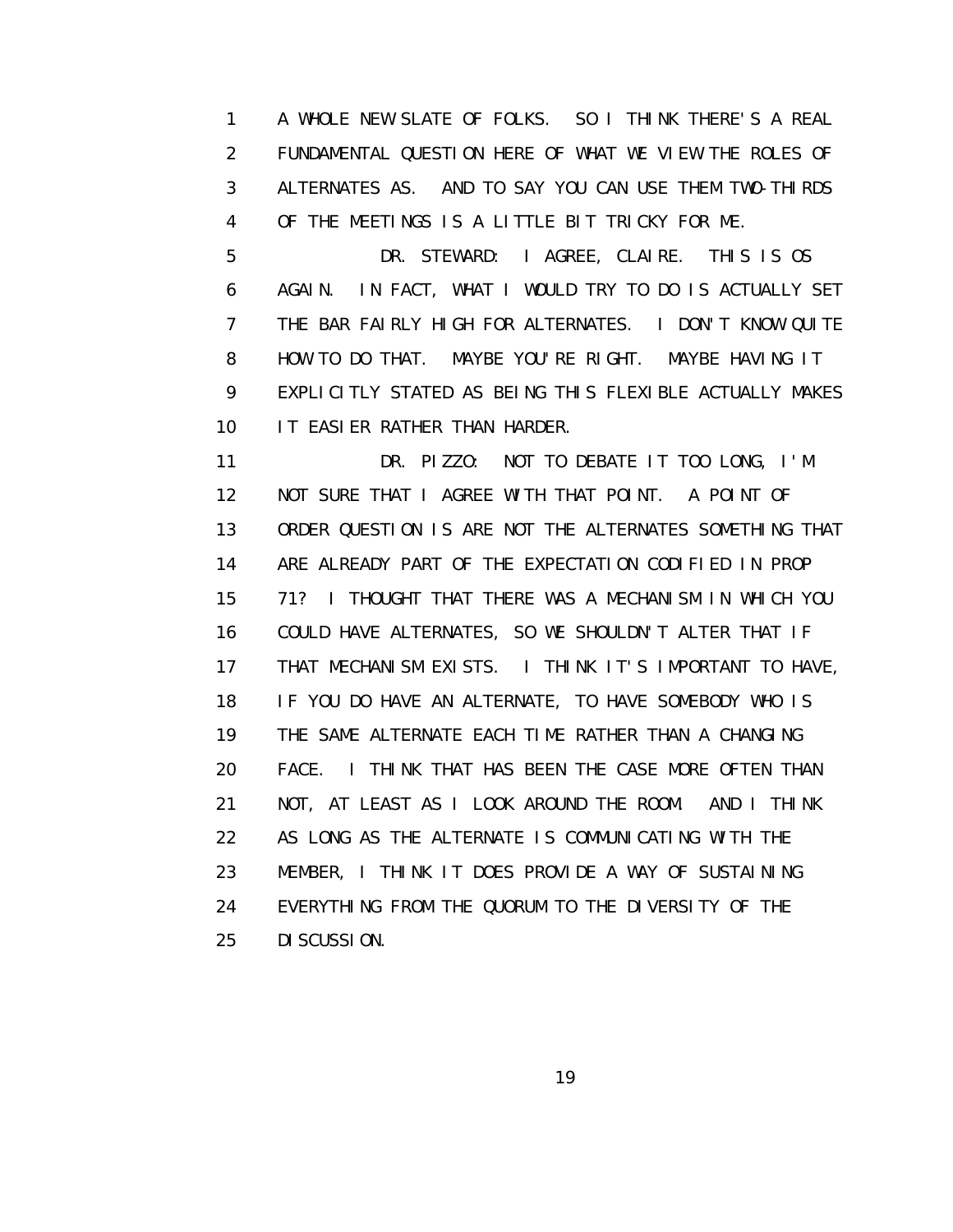1 AND THE REALITY IS AS WE DIG INTO THIS, EACH 2 OF US KNOW THAT OUR LIVES ARE GOVERNED BY WHAT WE DO 3 FOR THE ICOC, BUT ALSO OTHER THINGS AS WELL. AND I 4 WOULD HATE TO THINK, BUT I CAN IMAGINE THAT THERE WOULD 5 BE TIMES WHEN THERE MIGHT BE MULTIPLE PEOPLE AWAY, AND 6 THAT, I THINK, WOULD NOT BE A GOOD THING. 7 MR. BEDFORD: I'D LIKE TO POINT OUT IF YOU 8 DON'T ALLOW THE ALTERNATE AND THEY SIMPLY ARE NOT 9 THERE, THAT DOES AFFECT THE COUNTING OF THE QUORUM TOO. 10 DR. PIZZO: THAT'S PARTLY WHAT I'M REFERRING 11 TO WHEN I SAID ABOUT THE NUMBERS OF PEOPLE. SO IF 12 ALTERNATES ARE SOMETHING THAT'S BUILT INTO THE SYSTEM, 13 TO CONTINUE WITH ALTERNATES, NOT GET RID OF THEM, I 14 THINK AS LONG AS -- AND THESE ALTERNATES ARE ALL SWORN

16 ADD SOMETHING TO THE DISCUSSION. CERTAINLY THOSE 17 COMING OUT OF REGULAR --

15 IN, SO THEY'RE SERVING AS REPRESENTATIVES AND THEY DO

 18 CHAIR LANSING: THIS IS SHERRY AGAIN. THEN 19 MAYBE WHAT I'M HEARING FROM EVERYBODY IS IT'S NOT 20 BROKE, SO WE SHOULD LEAVE IT ALONE.

 21 DR. STEWARD: THIS IS OS AGAIN, AND I JUST 22 WANTED TO MAKE THE POINT AGAIN AND MAKE IT CLEARLY, 23 THAT AS FAR AS I KNOW, THERE IS NO PROVISION FOR 24 ALTERNATES FOR THE PATIENT REPRESENTATIVES, WHICH DOES 25 MAKE AN INTERESTING DIFFERENCE IN MEMBERSHIP ON THE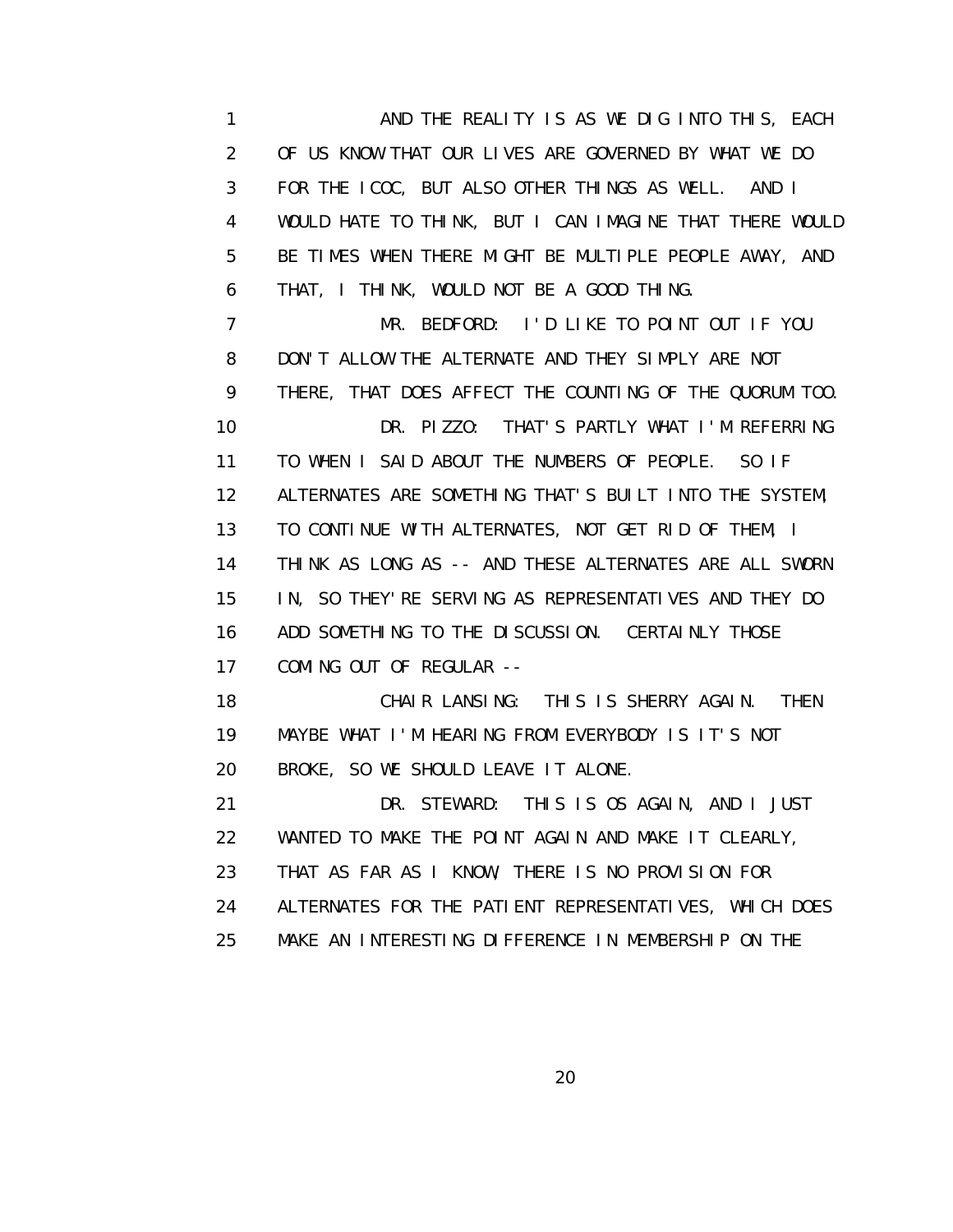1 ICOC.

 2 MR. KLEIN: OKAY. WELL, IT SOUNDS LIKE WE'VE 3 HAD A GOOD DISCUSSION ON THIS, SO WE CAN MOVE ON TO THE 4 NEXT ITEM. 5 MR. BEDFORD: I DIDN'T HEAR A CONCLUSION. 6 DR. HENDERSON: LEAVE IT AS IT IS. 7 CHAIR LANSING: WE DON'T HAVE A CONCLUSION. 8 ARE WE SAYING THAT WE WANT TO LEAVE THIS ALONE OR WHAT? 9 DR. HENDERSON: LEAVE IT ALONE. 10 DR. PIZZO: THAT'S WHAT I'M SAYING. 11 DR. HENDERSON: LEAVE IT ALONE. TRYING TO 12 FIX IT WOULD MAKE IT WORSE. 13 DR. POMEROY: EXACTLY. 14 MR. BEDFORD: THAT'S FINE. SO IT WILL JUST 15 SAY FROM TIME TO TIME, WHATEVER THAT MEANS, AND THAT'S 16 FINE. 17 CHAIR LANSING: NOW, ON THE ROLE OF PATIENT 18 ADVOCATES, I THINK IT'S NOT IN THE BYLAWS TO DO 19 ANYTHING ABOUT IT. SO WITHOUT REALLY GOING IN, I DON'T 20 THINK WE CAN CHANGE THAT. 21 MR. KLEIN: WE DON'T HAVE THE AUTHORITY UNDER 22 THE INITIATIVE TO DO THAT. SO -- 23 DR. POMEROY: DOES THE INITIATIVE PROHIBIT 24 FOR THE PATIENT ADVOCATE REPRESENTATIVES? 25 MR. HARRISON: IT AUTHORIZES ONLY CERTAIN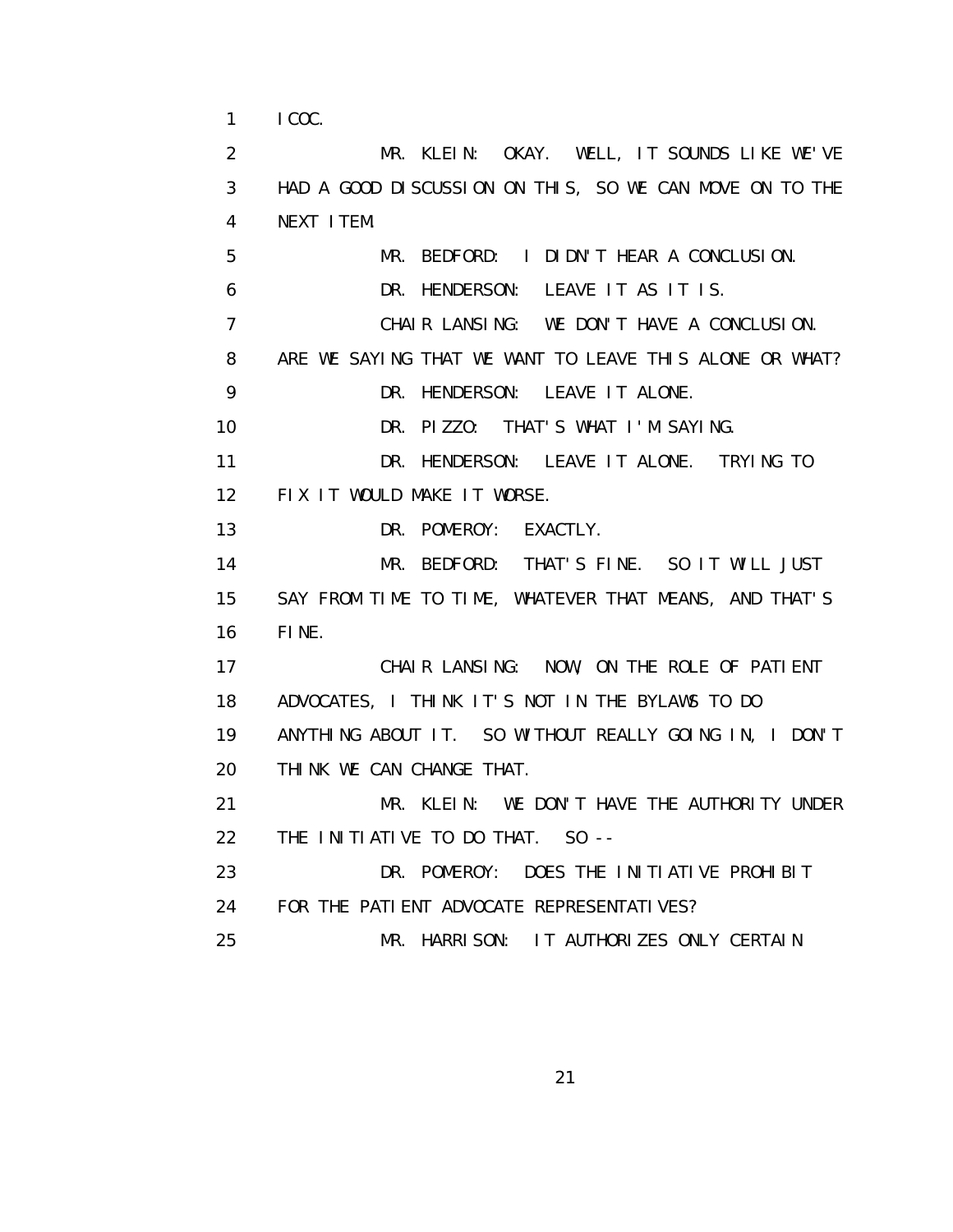1 MEMBERS, THOSE FROM UNIVERSITIES, RESEARCH 2 INSTITUTIONS, OR NONPROFIT RESEARCH INSTITUTIONS TO 3 APPOINT ALTERNATES. 4 DR. POMEROY: MY QUESTION IS IS IT SILENT 5 ABOUT ALTERNATES? 6 MR. HARRISON: IT IS SILENT. 7 MR. KLEIN: IT IS SILENT, CLAIRE. PROBABLY 8 WHAT WE SHOULD DO IS HAVE JAMES LOOK AT THE POSSIBILITY 9 AT THE THREE-YEAR DATE OF HAVING LEGISLATIVE 10 ENHANCEMENT THAT PERMITS PATIENT ADVOCATES TO HAVE 11 ALTERNATES, IF THAT'S POSSIBLE. BUT MAYBE JAMES CAN 12 COME BACK AT A LATER TIME WITH A LEGAL OPINION ON THAT. 13 CHAIR LANSING: I PERSONALLY THINK IT'S A 14 VERY GOOD IDEA BECAUSE A LOT OF THE PATIENT ADVOCATES, 15 NOT MYSELF, I'M COMFORTABLE ATTENDING, BUT I KNOW IT'S 16 PUTTING A LOT OF BURDEN ON A LOT OF THEM AND THEY WISH 17 SOMETIME THAT THEY HAD AN ALTERNATE THAT THEY COULD 18 TRUST. SO I THINK WE SHOULD LOOK INTO THIS MATTER. I 19 THINK THAT'S A VERY GOOD THING FOR US TO DO. 20 MR. KLEIN: I THINK, DAN, THAT MEANS WE ARE 21 PREPARED TO GO TO THE NEXT ITEM. 22 DR. NOVA: DR. MURPHY HAS JOINED US IN SAN 23 DIEGO. 24 DR. PIZZO: WE HEARD HIM. 25 DR. NOVA: HE'S NOISY.

<u>22</u>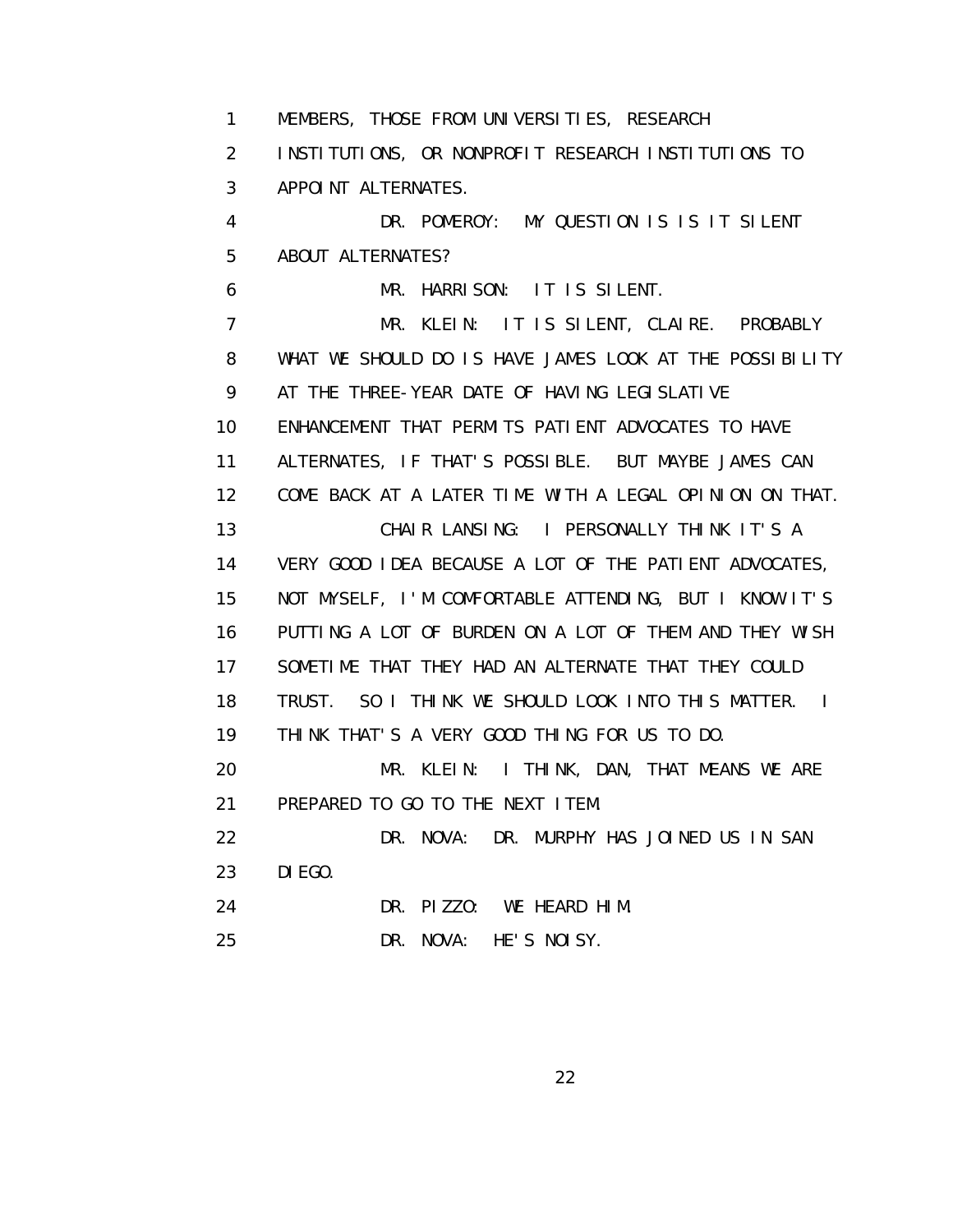1 MR. BEDFORD: THE NEXT ONE IS ON PAGE 4, MY 2 PAGE 4, BUT IT'S ARTICLE V, SECTION 6, IT CLASSIFIES 3 WHAT A QUORUM IS FOR THE ICOC. AND IT DID NOT INCLUDE 4 THE WORDS OUT OF PROP 71, WHICH ARE "AND ARE ELIGIBLE 5 TO VOTE." I THINK WHAT WE'RE GOING TO PROPOSE IS THAT 6 THE WORD "ELIGIBLE" IS NOT GOOD ENOUGH. WE'RE GOING TO 7 PUT IN A SENTENCE THAT SAYS ELIGIBLE TO VOTE MEANS THAT 8 THEY ARE NOT RECUSED OR OTHERWISE NOT AUTHORIZED TO 9 VOTE FOR LEGAL OR -- I'LL MAKE UP SOMETHING ABOUT THE 10 REASONS. BUT IF THERE'S A REASON THEY CANNOT VOTE, 11 EITHER BY OUR BYLAWS, OUR LAWS, OR THE ACT, OR 12 WHATEVER, THEN THEY ARE NOT -- THAT'S NOT PART OF THE 13 QUORUM.

 14 MR. KLEIN: I THINK, DAN, THIS IS MY 15 SUGGESTION OF PICKING UP THE LANGUAGE FROM THE 16 INITIATIVE ITSELF. AND THE POINT IS THEY'RE NOT 17 ELIGIBLE TO VOTE BECAUSE THEY RECUSE THEMSELVES OR AS 18 DETERMINED BY COUNSEL BECAUSE THAT THEN COVERS THE 19 WHOLE SPECTRUM OF OTHER REASONS. MIGHT BE A STATE LAW 20 PROVISION OR SOMETHING ELSE WE DON'T HAVE BEFORE US 21 RIGHT NOW. SO RATHER THAN TRYING TO CREATE AN 22 INCLUSIVE LIST OF REASONS, WE SAY AS DETERMINED BY 23 COUNSEL. 24 MR. BEDFORD: OKAY. ANYBODY HAVE ANY

25 ADDITIONS TO THAT?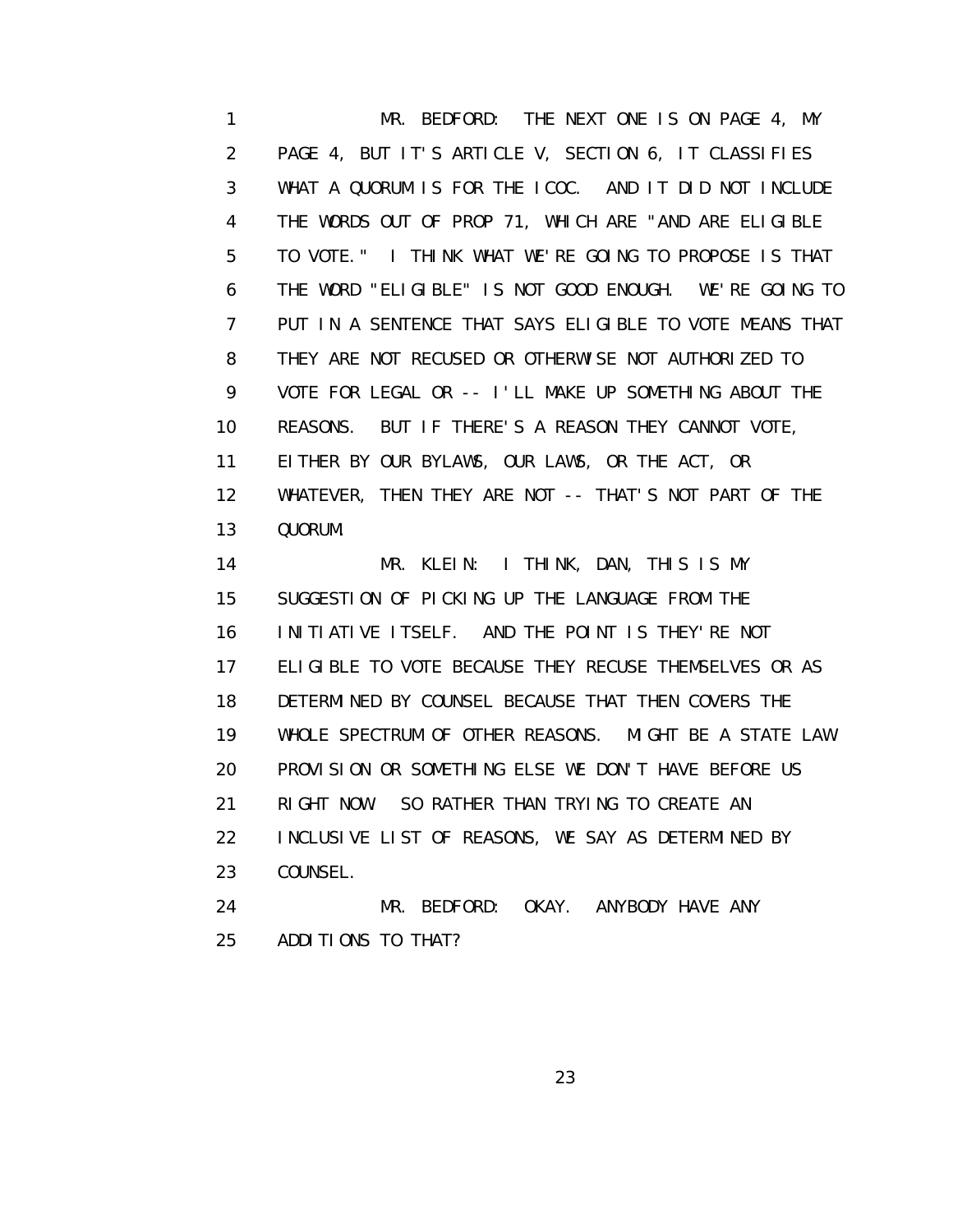1 DR. HENDERSON: NO. MOVE ON. 2 MR. BEDFORD: THEN THE NEXT ONE ZACH WANTED 3 TO RAISE IN ARTICLE VI, SUBCOMMITTEES, SECTION 4, 4 PARAGRAPH C, AS IN CHARLIE, ON MY PAGE 5, AND IT'S A 5 SUGGESTION THAT WE DELETE THE PARAGRAPH AS REDUNDANT. 6 DR. HALL: THERE'S TWO ISSUES IN JUST READING 7 IT. FIRST OF ALL, IT SEEMS REPETITIVE OF PARAGRAPH A. 8 WITH A KEY WORDING CHANGE, WHICH PARAGRAPH C SAYS, THE 9 GOVERNANCE SUBCOMMITTEE SHALL DEVELOP AND PRESENT TO 10 THE ICOC FOR ITS CONSIDERATION FOR ADOPTION THE 11 FOLLOWING: THE INSTITUTE MISSION STATEMENT, CORE 12 PRINCIPLES, INSTITUTE ORGANIZATIONAL CHART AND 13 STRATEGIC PLAN, COMPENSATION POLICY, AND MONITORING 14 PROCESS, INSTITUTE BUDGET. ALL OF THESE ARE THINGS, I 15 THINK, THAT THE INSTITUTE SHOULD DEVELOP AND PRESENT TO 16 THE GOVERNANCE SUBCOMMITTEE FOR, AS IN SECTION A, FOR 17 ITS REVIEW, COMMENT, AND THEN TO MAKE RECOMMENDATIONS 18 ON TO THE ICOC. 19 DR. POMEROY: EXACTLY. 20 CHAIR LANSING: WE AGREE. 21 DR. HALL: IF THERE'S ANY OTHER COMMENTS. 22 MR. BEDFORD: THERE'S A QUESTION AT THE END 23 OF THAT SAME ARTICLE SAYING ARE THERE ANY OTHER 24 STANDING SUBCOMMITTEES, AND THERE IS A FINANCE SEARCH 25 SUBCOMMITTEE, IF THAT'S THE CORRECT TITLE. WHATEVER IT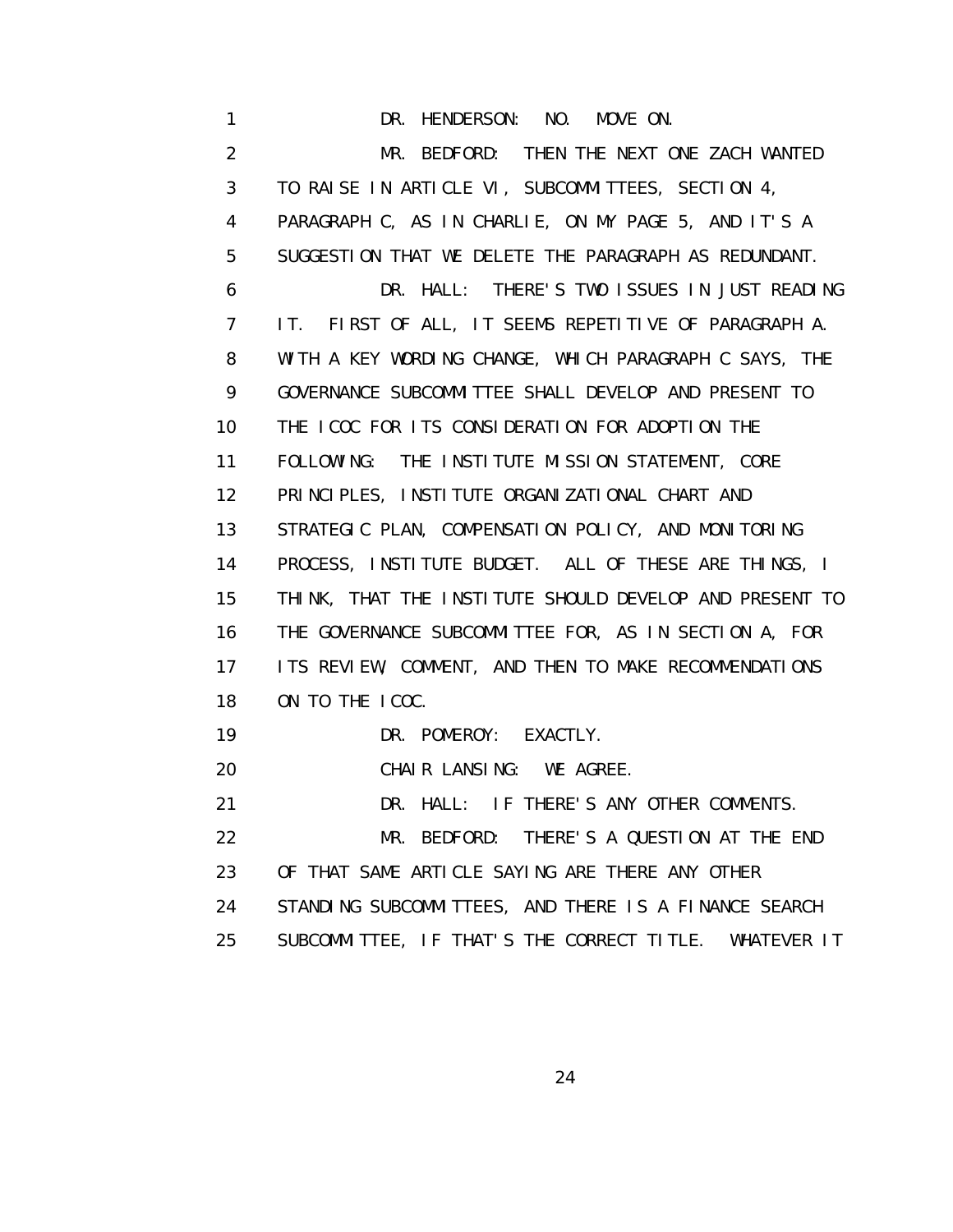1 IS, SUBCOMMITTEE THAT TRIES TO FIND PEOPLE TO WORK ON 2 THE GRANTS.

 3 DR. HALL: THERE WERE THREE SUBCOMMITTEES 4 EARLY. DAN, YOU WEREN'T WITH US THEN.

 5 MR. BEDFORD: I'M NOT ASKING WHAT THEY WERE. 6 I'M ASKING ABOUT WHICH ONES THAT ARE SEMIPERMANENT.

 7 MR. KLEIN: WE DON'T NEED TO GO THROUGH AND 8 SPECIFY WHAT ADDITIONAL COMMITTEES. FROM TIME TO TIME 9 THOSE COMMITTEES WILL BE IN EFFECT AS APPROVED BY THE 10 ICOC. SO I THINK ADDRESSING THE ONES YOU HAVE IS FINE. 11 WE DON'T NEED THIS TO BE ENCYCLOPAEDIC.

12 DR. POMEROY: MANY BYLAWS UNDER THE 13 SUBCOMMITTEE SECTION HAVE A SENTENCE THAT SAYS OTHER 14 SUBCOMMITTEES MAY BE APPOINTED BY THE ICOC. JUST SO 15 THAT THERE'S NO QUESTION ABOUT THE ABILITY TO DO WHAT 16 YOU JUST SAID, BOB.

 17 MR. KLEIN: YOU'RE ABSOLUTELY RIGHT. AND I 18 THOUGHT THAT ARTICLE VI UNDER SECTION 1, ESTABLISHMENT, 19 ADDRESSED THAT BECAUSE IT SAYS THE ICOC MAY ESTABLISH 20 SUBCOMMITTEES TO FACILITATE THE WORK OF THE BOARD.

21 DR. POMEROY: OKAY.

 22 MR. KLEIN: SO, SHERRY, DO YOU SEE A NEED TO 23 PUT ADDITIONAL LANGUAGE IN THERE?

 24 CHAIR LANSING: I'M COMFORTABLE EITHER WAY, 25 TO BE HONEST WITH YOU.

<u>25 and 25 and 26 and 26 and 26 and 26 and 26 and 26 and 26 and 26 and 26 and 26 and 26 and 26 and 26 and 26 and 26 and 26 and 26 and 26 and 26 and 26 and 26 and 26 and 27 and 27 and 27 and 27 and 27 and 27 and 27 and 27 a</u>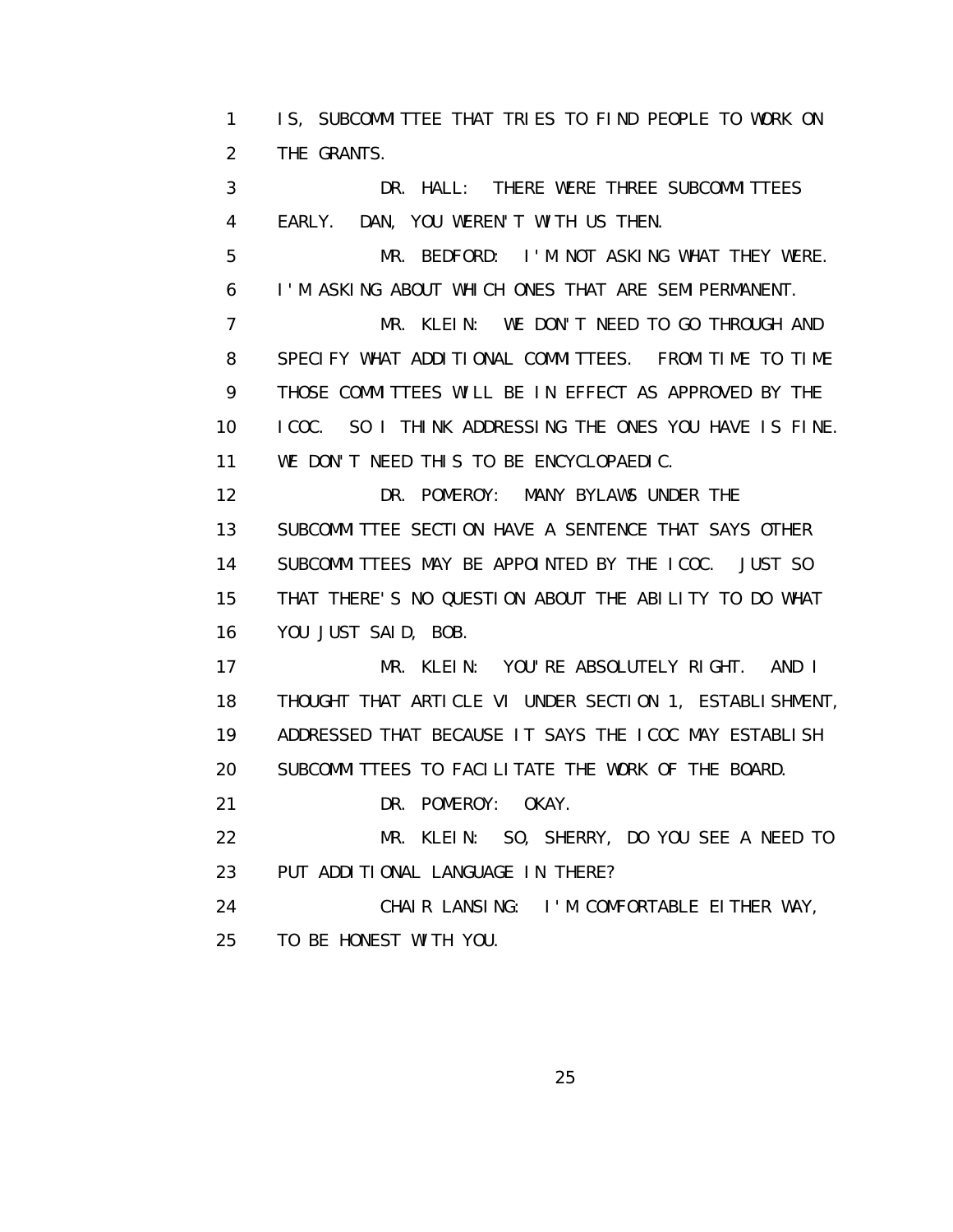1 DR. POMEROY: BOB, I ACCEPT YOUR SUGGESTION 2 THAT IT'S COVERED BY SECTION 1. 3 CHAIR LANSING: I'M FINE. 4 MR. BEDFORD: THEN THAT REALLY LEAVES WHAT DO 5 WE DO FOR A CONFLICT? 6 MR. KLEIN: ON THE CONFLICT I THOUGHT YOU 7 MADE THE SUGGESTION -- 8 MR. BEDFORD: OF ATTACHING IT. 9 MR. KLEIN: -- OF ATTACHING IT. 10 MR. BEDFORD: RIGHT. THANK YOU. 11 DR. PIZZO: I AGREE. 12 MR. BEDFORD: THAT'S THE LIST FROM THE STAFF. 13 ARE THERE ANY QUESTIONS FROM THE MEMBERS OR FROM THE 14 PUBLIC OR COMMENTS OR WHATEVER? 15 CHAIR LANSING: YOU WANT TO DO PUBLIC COMMENT 16 NOW, OR DO YOU WANT TO WAIT? LET'S GO AROUND THEN AND 17 ASK FOR PUBLIC COMMENT. IN L.A. WE HAVE PUBLIC 18 COMMENT. 19 MR. SIMPSON: JOHN SIMPSON FROM THE 20 FOUNDATION FOR TAXPAYER AND CONSUMER RIGHTS HAS JOINED, 21 AND EVERYTHING I HEARD SO FAR SOUNDS INTERESTING AND 22 GOOD. 23 CHAIR LANSING: GREAT. CEDARS-SINAI? USC, 24 PUBLIC COMMENT? 25 DR. HENDERSON: NONE.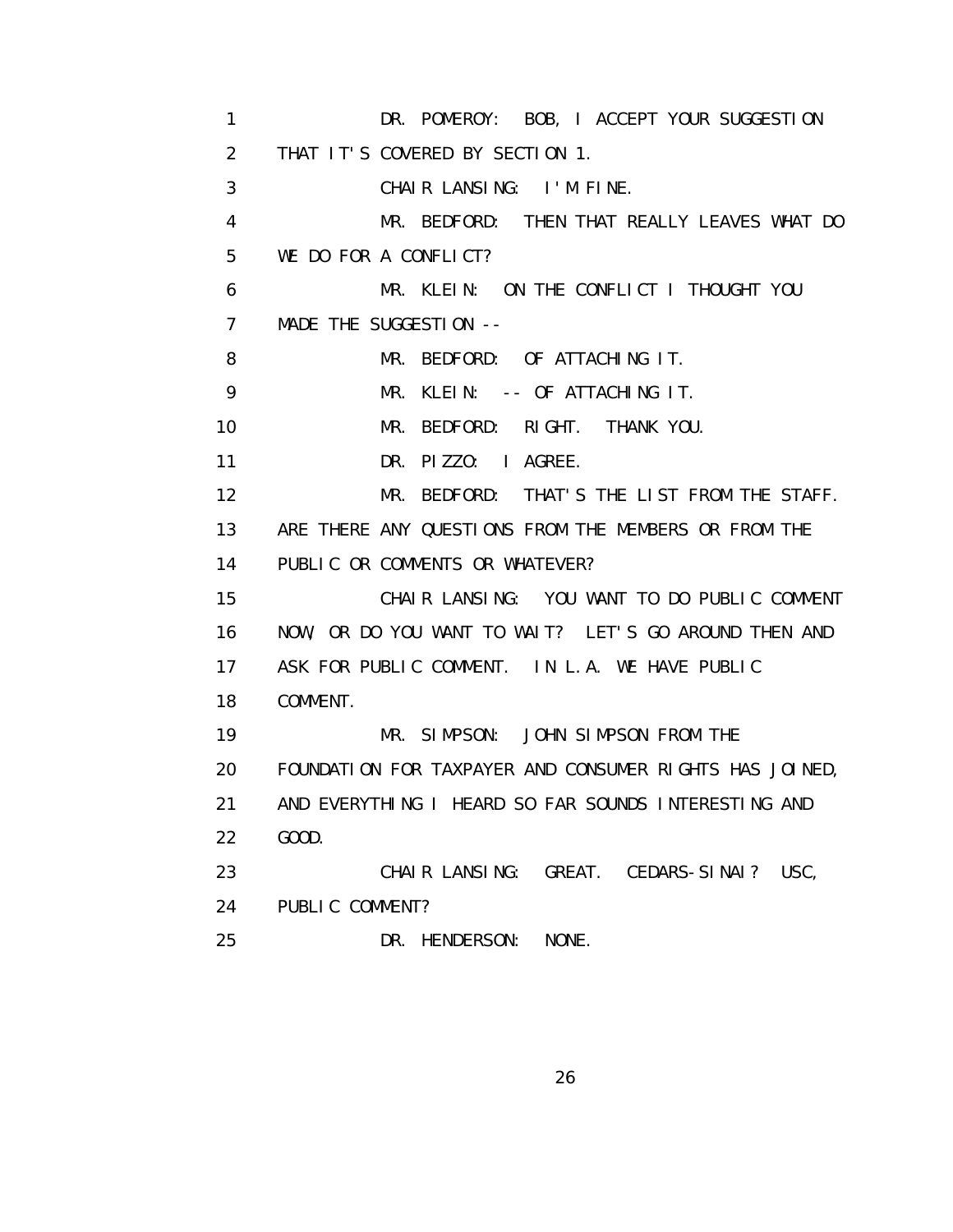- 1 CHAIR LANSING: IRVINE?
- 2 DR. STEWARD: NO PUBLIC.
- 3 CHAIR LANSING: STANFORD?
- 4 DR. PIZZO: NO PUBLIC.
- 5 CHAIR LANSING: DAVIS?
- 6 DR. POMEROY: NO PUBLIC.
- 7 CHAIR LANSING: SAN DIEGO?
- 8 DR. NOVA: NO PUBLIC.

 9 MR. REED: THIS IS DON REED. I HAD A 10 QUESTION EARLIER ABOUT THE CLOSED SESSION LANGUAGE. I 11 WONDER, HAVING BEEN TO ALL THREE DAYS OF THE TRIAL AND 12 HEARING AGAIN AND AGAIN THE ACCUSATION MADE THAT IT IS 13 THE WORKING GROUP THAT ARE MAKING THE DECISIONS, THE 14 ICOC KIND OF LIKE RUBBER-STAMPS THEM. THAT'S WHAT 15 THEY'RE SAYING. I WONDER BEFORE WE MENTION THE WORDS 16 "CLOSED SESSION" WE COULD PUT IN THERE THAT THE ICOC IN 17 THEIR DECISION-MAKING CAPACITY MAY FIND IT NECESSARY TO 18 RETIRE TO CLOSED SESSION, SO YOU PUT IMMEDIATELY 19 SOMETHING TO THE EFFECT THAT THE ICOC IS THE 20 DECISION-MAKING GROUP. 21 DR. PIZZO: ISN'T THAT BY DEFINITION ALREADY, 22 SO IF WE PUT IT THERE, WE'RE GOING TO WIND UP HAVING TO 23 MODIFY IT EVERYWHERE?

 24 MR. REED: I'M NOT SURE. I JUST HEARD THIS 25 ACCUSATION MADE.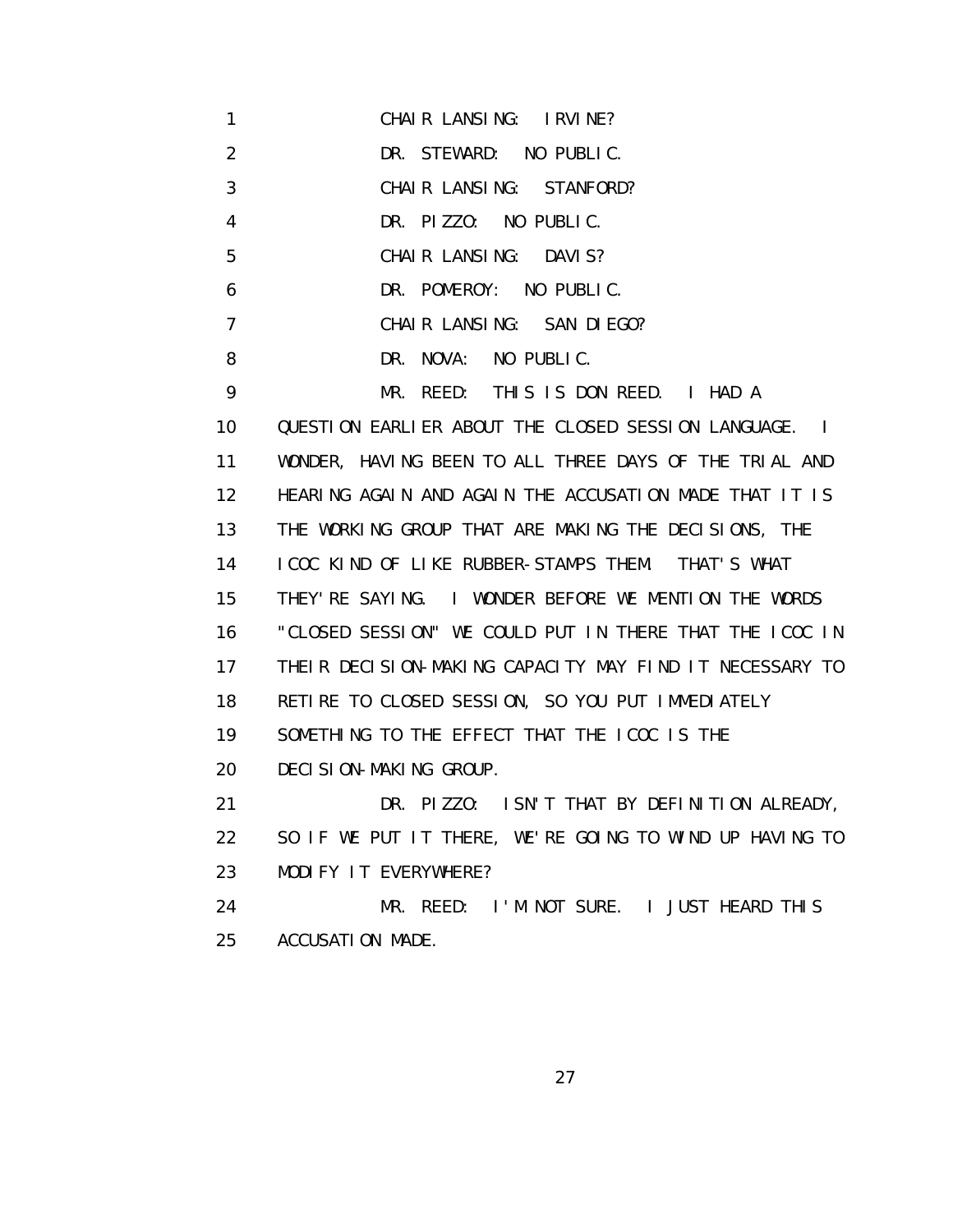1 MR. KLEIN: DON, WHY DON'T WE ASK JAMES. 2 MR. HARRISON: THE BYLAWS CONFIRM WHAT THE 3 ACT ITSELF SAYS IN ARTICLE III IN FUNCTIONS, 4 SUBDIVISION C, THAT THE ICOC'S FUNCTION IS TO MAKE 5 FINAL DECISIONS ON RESEARCH STANDARDS AND GRANT AWARDS. 6 SO I THINK THAT'S INHERENT IN THE ICOC'S AUTHORITY. 7 MR. REED: YOU THINK THE FACT THAT EVEN 8 THOUGH IT'S ALREADY THERE AND STILL BEEN BROUGHT UP AS 9 ARGUMENT AGAINST THE CIRM AGAIN AND AGAIN, EVEN IF IT'S 10 REDUNDANT, I WONDER IF IT MIGHT NOT BE HELPFUL. 11 MR. HARRISON: I DON'T SEE ANY PARTICULAR 12 DOWNSIDE IN INCLUDING IT. I THINK IT'S ALREADY 13 EXPRESSED BY THE PLAIN TERMS OF THE ACT ITSELF. 14 OBVIOUSLY ANY TIME THAT THE ICOC MEETS, IT'S MEETING TO 15 PERFORM THE FUNCTIONS THAT ARE IMPOSED ON IT BY LAW. 16 SO IT'S BY DEFINITION EXERCISING ITS DECISION-MAKING 17 AUTHORITY. 18 MR. REED: I'M HAPPY TO BE IRRELEVANT. 19 CHAIR LANSING: IT'S OKAY. DAN, YOU WANT TO 20 CONTINUE OR -- 21 MR. BEDFORD: NO. THAT'S MY LIST UNLESS -- 22 CHAIR LANSING: THAT'S YOUR LIST. WELL, 23 GREAT. WELL, THEN YOU'RE FAR MORE EFFICIENT. YOU'RE 24 GOING TO BE A GREAT FATHER OF THE BRIDE. 25 LET ME GO BACK THEN AND JUST MAKE SURE THAT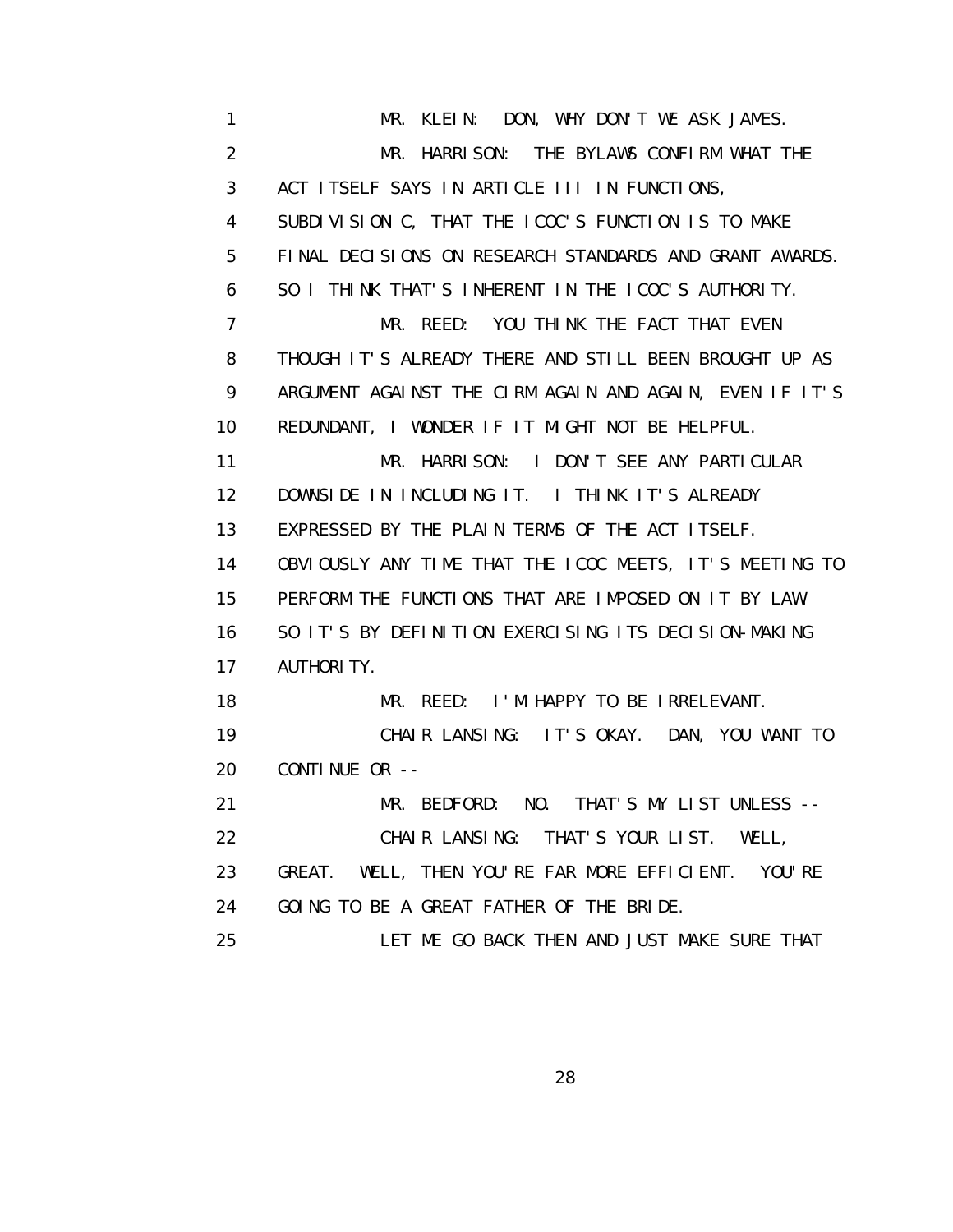1 THERE'S NO MORE BOARD COMMENT FROM SAN FRANCISCO?

2 CEDARS? USC?

3 DR. HENDERSON: NO.

4 CHAIR LANSING: IRVINE?

5 DR. STEWARD: NO.

6 CHAIR LANSING: STANFORD?

7 DR. PIZZO: NO.

8 CHAIR LANSING: DAVIS?

9 DR. POMEROY: NO.

10 CHAIR LANSING: SAN DIEGO?

11 DR. NOVA: NO.

12 CHAIR LANSING: THEN I THINK WE'VE HAD BOARD

13 COMMENT AND PUBLIC COMMENT, SO IS THERE A MOTION TO

14 APPROVE THESE ICOC BYLAWS?

 15 MR. HARRISON: CAN I JUST ASK ONE QUESTION? 16 DAN, THIS MORNING WE HAD TALKED ABOUT IN SECTIONS 5 AND 17 6 OF ARTICLE VIII, WHICH REFERRED TO THE CHAIR'S POWER 18 TO APPOINT A MEMBER OF THE CITIZENS FINANCIAL 19 ACCOUNTABILITY OVERSIGHT COMMITTEE AND THE FINANCE 20 COMMITTEE, BOTH OF THOSE APPOINTMENTS DO NOT HAVE FIXED 21 TERMS. SO UNDER STATE LAW THEY'RE CONSIDERED TO BE 22 AT-WILL APPOINTMENTS. DID WE WANT TO ADD A SENTENCE 23 THERE TO MAKE THAT EXPLICIT? 24 MR. KLEIN: JAMES, IF IT'S YOUR SUGGESTION WE 25 MAKE IT EXPLICIT, I WOULD MAKE THE SUGGESTION.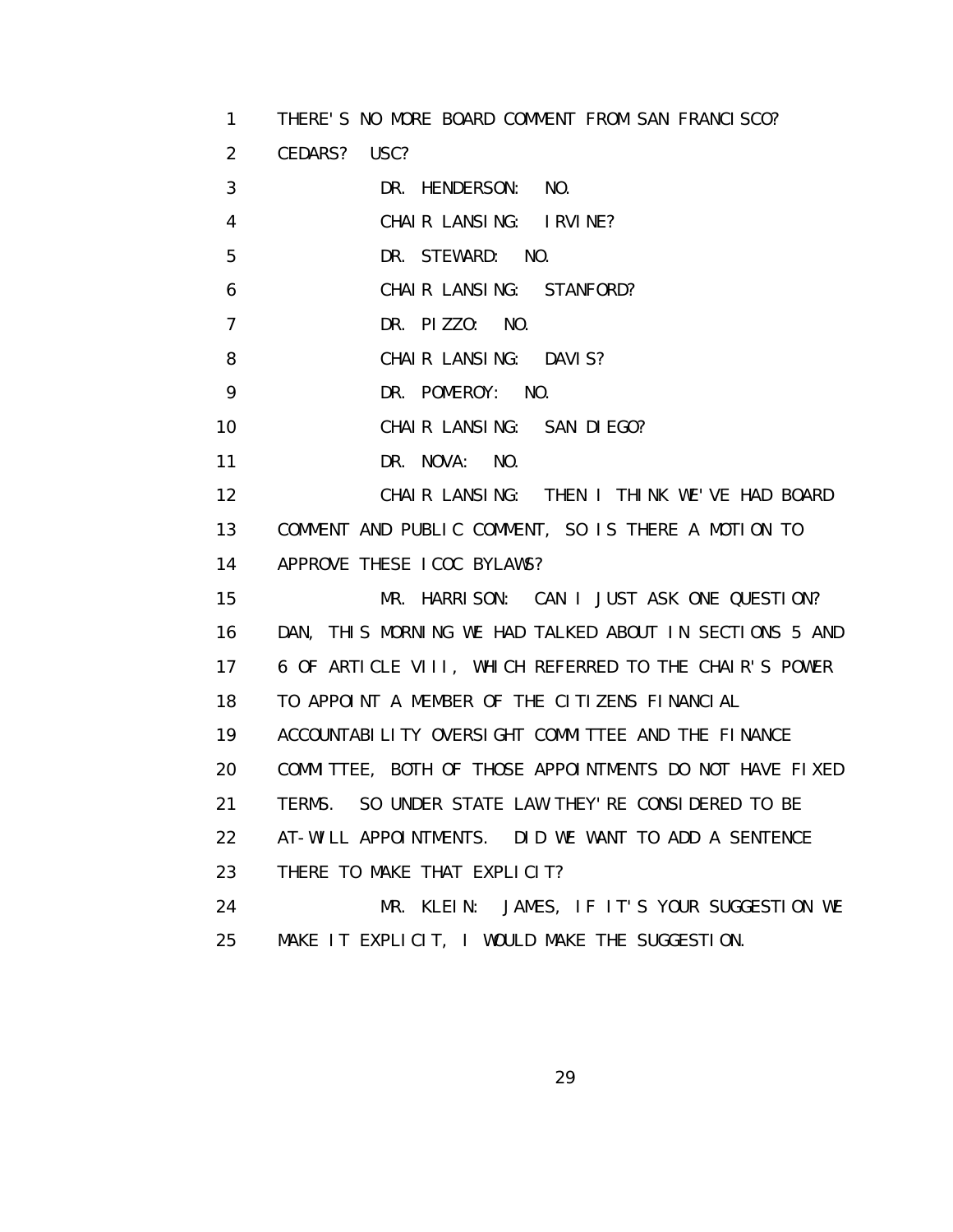1 MR. HARRISON: IN OTHER WORDS, WHAT YOU WOULD 2 DO IN SECTION -- 3 DR. PIZZO: WHAT SECTION IS IT AGAIN, JAMES? 4 MR. HARRISON: IF YOU LOOK AT ARTICLE VIII, 5 SECTION 5, PAGE 8 OF 11, THE LAST SENTENCE SAYS THE 6 CHAIRPERSON SHALL APPOINT A PUBLIC MEMBER OF THE 7 COMMITTEE. AND WHAT I WOULD PROPOSE IS TO ADD THE 8 PHRASE "WHO SHALL SERVE AT THE PLEASURE OF THE 9 APPOINTING AUTHORITY." 10 MR. BEDFORD: YOU WOULD DO THAT IN 6 AS WELL? 11 MR. HARRISON: EXACTLY. 12 DR. PIZZO: OKAY. FINE WITH ME. 13 CHAIR LANSING: WITH THAT SAID -- 14 DR. HENDERSON: I MOVE APPROVAL. 15 CHAIR LANSING: THE ICOC BYLAWS, I GUESS I 16 SHOULD SAY WITH THE CHANGES SUGGESTED. 17 DR. HENDERSON: WITH THE CHANGES SUGGESTED. 18 CHAIR LANSING: IS THERE A SECOND? 19 DR. PIZZO: SECOND. 20 CHAIR LANSING: OKAY. IS THERE ANY 21 DISCUSSION ON THE MOTION? AMY, WILL YOU PLEASE LEAD US 22 IN A ROLL CALL VOTE. 23 MS. DU ROSS: SHERRY LANSING. 24 CHAIR LANSING: YES. 25 MS. DU ROSS: KEITH BLACK. BRIAN HENDERSON.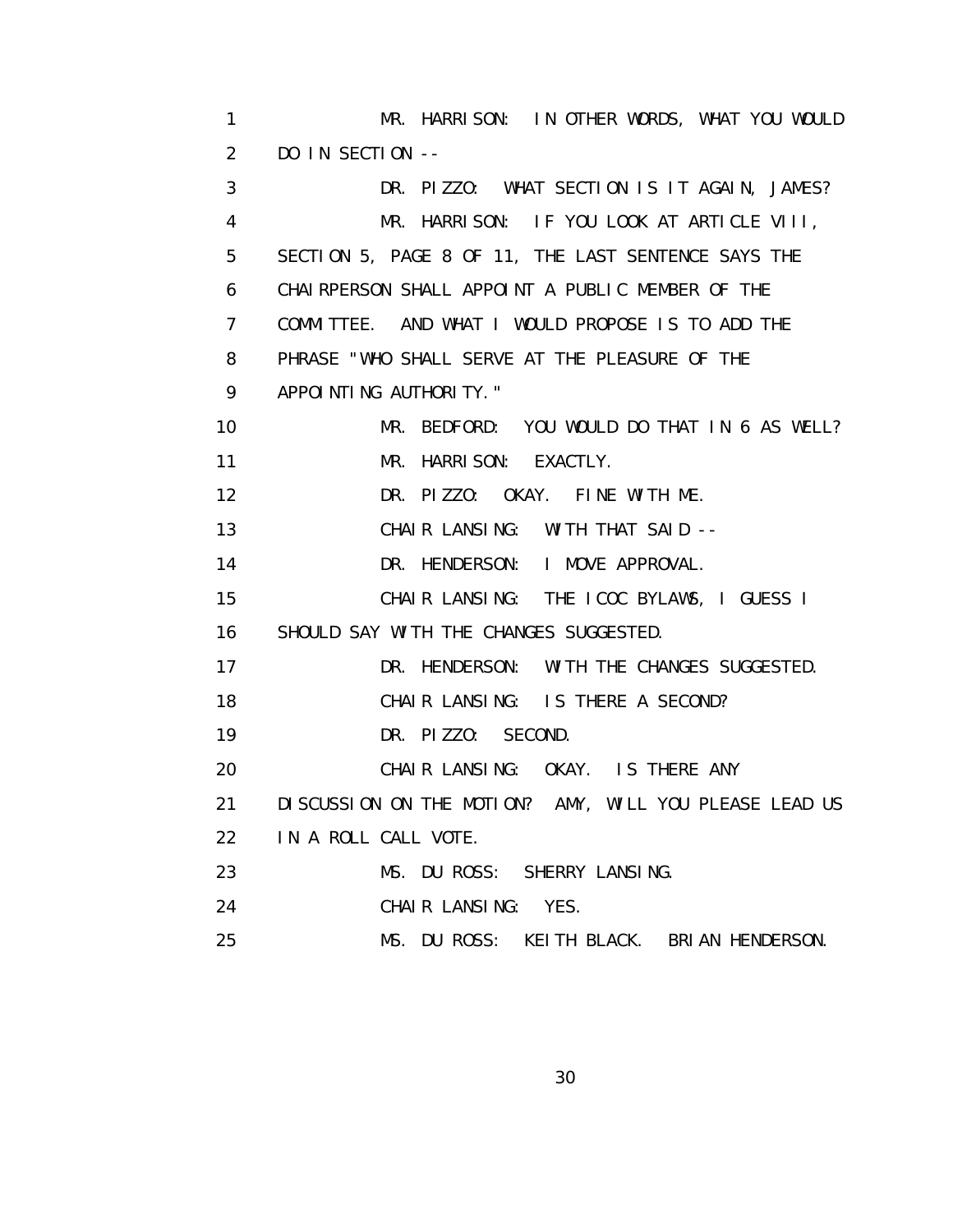- 1 DR. HENDERSON: YES.
- 2 MS. DU ROSS: BOB KLEIN.
- 3 MR. KLEIN: YES.
- 4 MS. DU ROSS: CLAIRE POMEROY.
- 5 DR. POMEROY: YES.
- 6 MS. DU ROSS: OS STEWARD.
- 7 DR. STEWARD: YES.
- 8 MS. DU ROSS: TINA NOVA.
- 9 DR. NOVA: YES.
- 10 MS. DU ROSS: PHIL PIZZO.
- 11 DR. PIZZO: YES.
- 12 MS. DU ROSS: JOHN REED. RICHARD MURPHY.
- 13 DR. MURPHY: YES.
- 14 MS. DU ROSS: MOTION PASSES.
- 15 MR. KLEIN: SHERRY, IT MIGHT BE GOOD FOR THE 16 RECORD TO INDICATE WHO MADE THE MOTION, WHO MADE THE 17 SECOND. AND WE UNDERSTAND WE'VE HEARD THE VOICES AND 18 UNDERSTAND WHO THE PEOPLE ARE, BUT FOR THE RECORD, IT 19 MIGHT BE HELPFUL.
- 20 CHAIR LANSING: YOU WANT TO DO THAT. I KNOW 21 IT WAS BRIAN HENDERSON WHO MADE THE MOTION. 22 MS. DU ROSS: PHIL PIZZO MADE THE SECOND.
- 23 CHAIR LANSING: GREAT. GO HAVE A GOOD 24 WEDDING, DAN.
- 25 MR. BEDFORD: THANK YOU, SHERRY.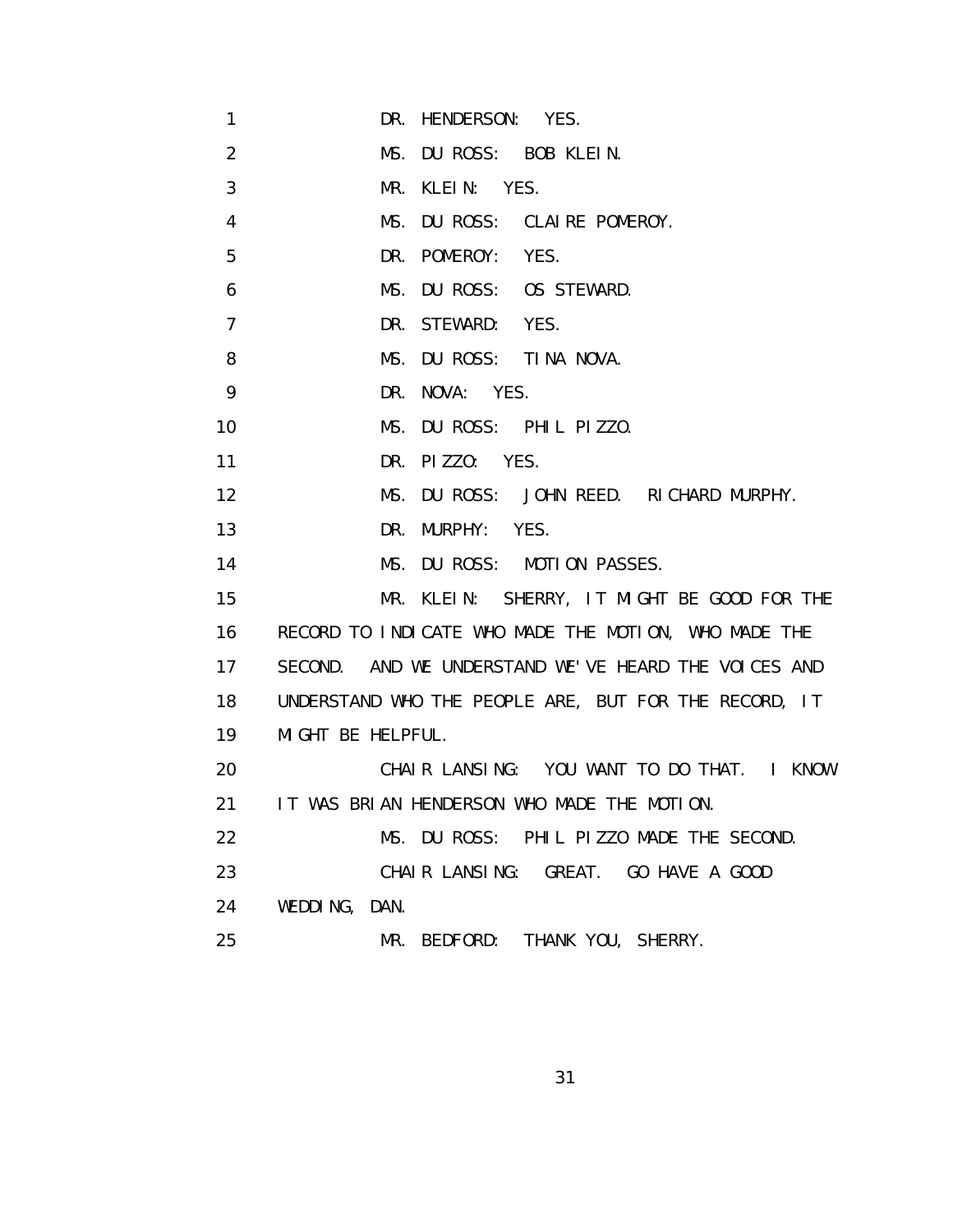1 CHAIR LANSING: THANK YOU FOR A GREAT JOB. 2 OUR NEXT ITEM OF BUSINESS IS AGENDA ITEM 3, WHICH IS 3 APPROVAL OF THE MINUTES. IS THERE BOARD COMMENT ON 4 MINUTES FROM SAN FRANCISCO? CEDARS? USC? 5 DR. HENDERSON: NO. 6 CHAIR LANSING: IRVINE? 7 DR. STEWARD: NO. 8 CHAIR LANSING: STANFORD? 9 DR. PIZZO: NO. 10 CHAIR LANSING: DAVIS? 11 DR. POMEROY: ACTUALLY I HAVE ONE CORRECTION, 12 BUT I DON'T HAVE PAGE NUMBERS ON MINE. BUT AT ONE 13 POINT I SAID THAT THE PROCESS FOR DETERMINING A NAMING 14 OPPORTUNITY FEELS QUITE BIG, AND IT WAS SUPPOSED TO BE 15 QUITE VAGUE. 16 MS. DU ROSS: OKAY. SORRY ABOUT THAT. WE'LL 17 CHANGE THAT. 18 CHAIR LANSING: DULY NOTED. SAN DIEGO? 19 DR. NOVA: NO. 20 CHAIR LANSING: I'M SORRY. I HAVE NO 21 COMMENT. IS THERE PUBLIC COMMENT IN LOS ANGELES? 22 MR. SIMPSON: NONE IN LOS ANGELES. 23 CHAIR LANSING: SAN FRANCISCO? CEDARS? USC? 24 DR. HENDERSON: NO. 25 CHAIR LANSING: IRVINE?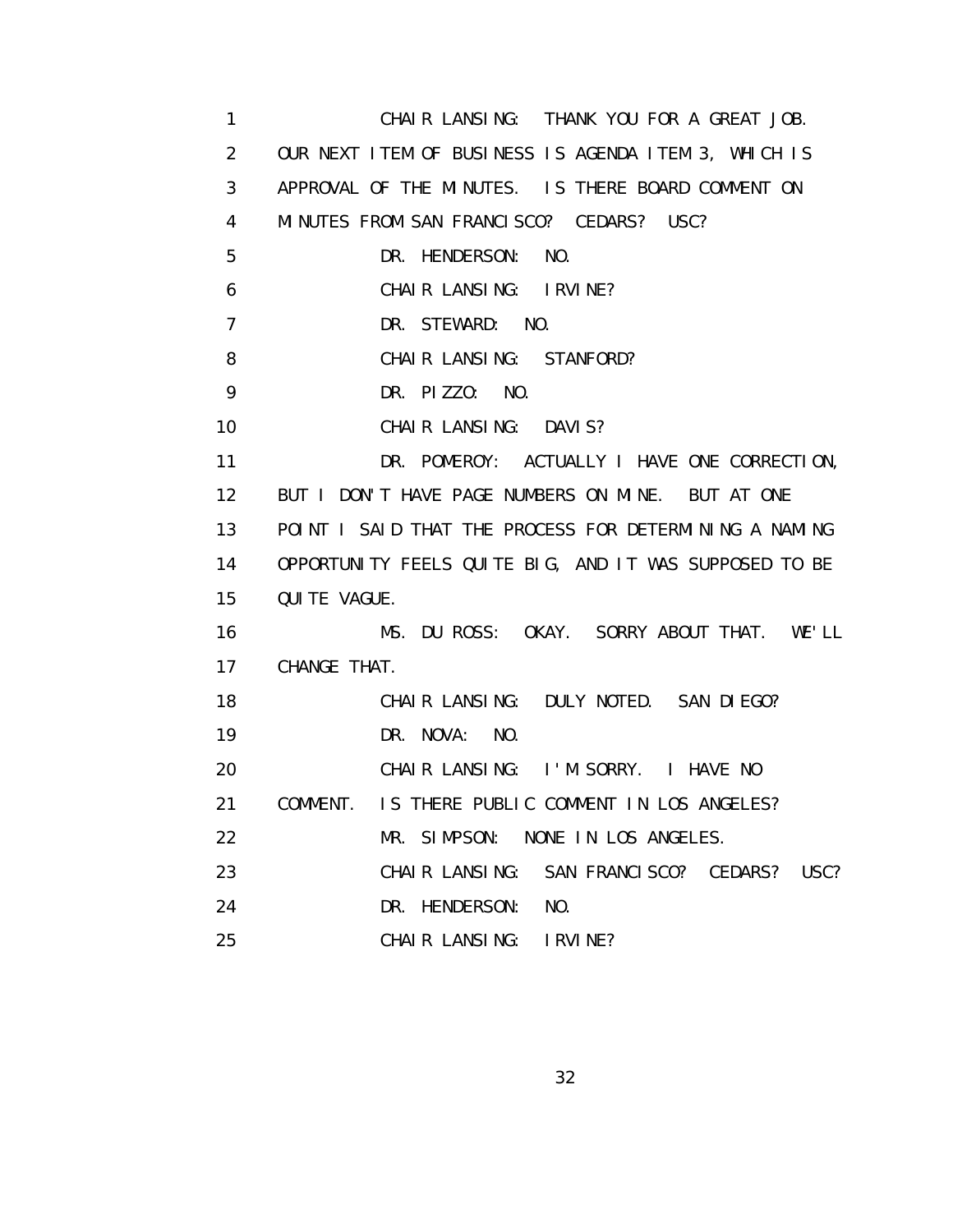| 1              | DR. STEWARD: NO.                                    |
|----------------|-----------------------------------------------------|
| $\overline{2}$ | CHAIR LANSING: STANFORD?                            |
| 3              | DR. PIZZO: NO.                                      |
| 4              | CHAIR LANSING: DAVIS?                               |
| 5              | DR. POMEROY: NO.                                    |
| 6              | CHAIR LANSING: SAN DIEGO?                           |
| 7              | DR. NOVA: NO.                                       |
| 8              | CHAIR LANSING: IS THERE A MOTION TO APPROVE         |
| 9              | MINUTES AS AMENDED BY CLAIRE'S WORD?                |
| 10             | DR. POMEROY: SO MOVED.                              |
| 11             | CHAIR LANSING: IS THERE A SECOND?                   |
| 12             | DR. PIZZO: SECOND.                                  |
| 13             | CHAIR LANSING: SO CLAIRE MOVED THE MOTION,          |
| 14             | AND PHIL PIZZO SECONDED. IS THERE ANY DISCUSSION ON |
| 15             | THE MOTION? AMY, WILL YOU PLEASE LEAD US IN A ROLL  |
| 16             | CALL VOTE.                                          |
| 17             | MS. DU ROSS: SHERRY LANSING.                        |
| 18             | CHAIR LANSING: YES.                                 |
| 19             | MS. DU ROSS: BRIAN HENDERSON.                       |
| 20             | DR. HENDERSON: YES.                                 |
| 21             | MS. DU ROSS: BOB KLEIN.                             |
| 22             | MR. KLEIN: YES.                                     |
| 23             | MS. DU ROSS: CLAIRE POMEROY.                        |
| 24             | DR. POMEROY: YES.                                   |
| 25             | MS. DU ROSS: OS STEWARD.                            |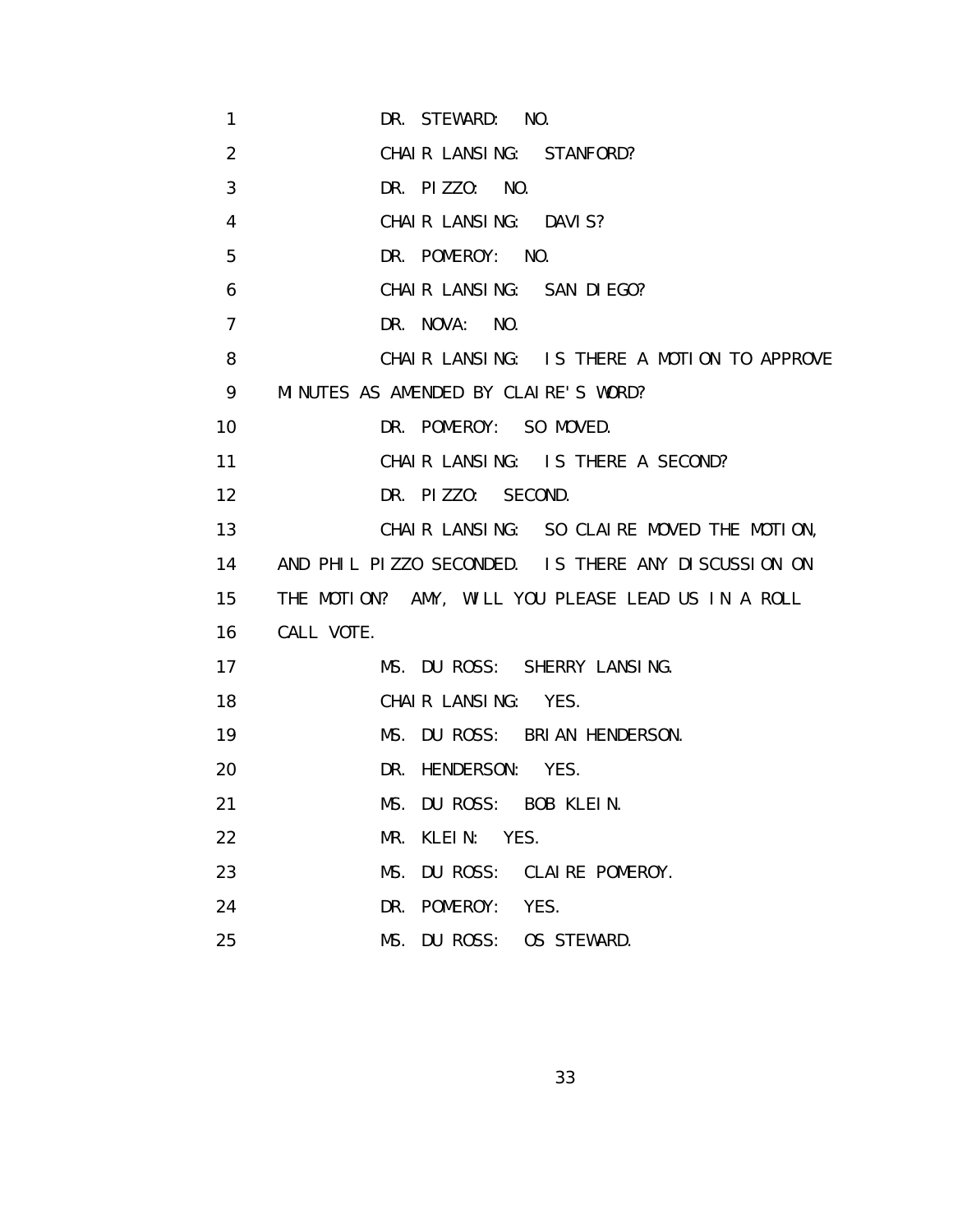1 DR. STEWARD: YES.

2 MS. DU ROSS: TINA NOVA.

3 DR. NOVA: YES.

4 MS. DU ROSS: PHIL PIZZO.

5 DR. PIZZO: YES.

6 MS. DU ROSS: JOHN REED. RICHARD MURPHY.

7 DR. MURPHY: YES.

8 CHAIR LANSING: OKAY. NOW WE'RE GOING TO -- 9 THE MINUTES PASSED -- AGENDA ITEM 4, WHICH IS OUR 10 PRESIDENT'S REPORT. AND ZACH HALL, WOULD YOU PLEASE 11 LEAD US THROUGH THIS AGENDA.

12 **DR. HALL: MOST OF THE ITEMS THAT WE HAVE, IN**  13 FACT, ARE THOSE UNDER THE RESPONSIBILITY OF WALTER 14 BARNES, OUR CHIEF ADMINISTRATIVE FINANCE OFFICER, SO 15 I'M GOING TO TURN THE MEETING OVER TO WALTER TO LEAD US 16 THROUGH THESE ITEMS.

17 MR. BARNES: THE ONE ITEM THAT WE ACTUALLY 18 HAVE, IT JUST SEEMS LIKE A LOT, HAS TO DO WITH EMPLOYEE 19 COMPENSATION. TAKING A CUE FROM MY BOSS, I'M GOING TO 20 PITCH THIS TO ALEXANDRA CAMPE, WHO IS OUR HUMAN 21 RESOURCES OFFICER. MANY OF YOU MET HER AT THE LAST 22 MEETING. SHE'S ACTUALLY BEEN ON BOARD GOING BACK TO, I 23 THINK, MAY OF LAST YEAR EITHER UNDER LOAN THROUGH A 24 CONTRACT WITH THE UNIVERSITY OF CALIFORNIA SAN 25 FRANCISCO AND MORE RECENTLY AS AN EMPLOYEE OF CIRM.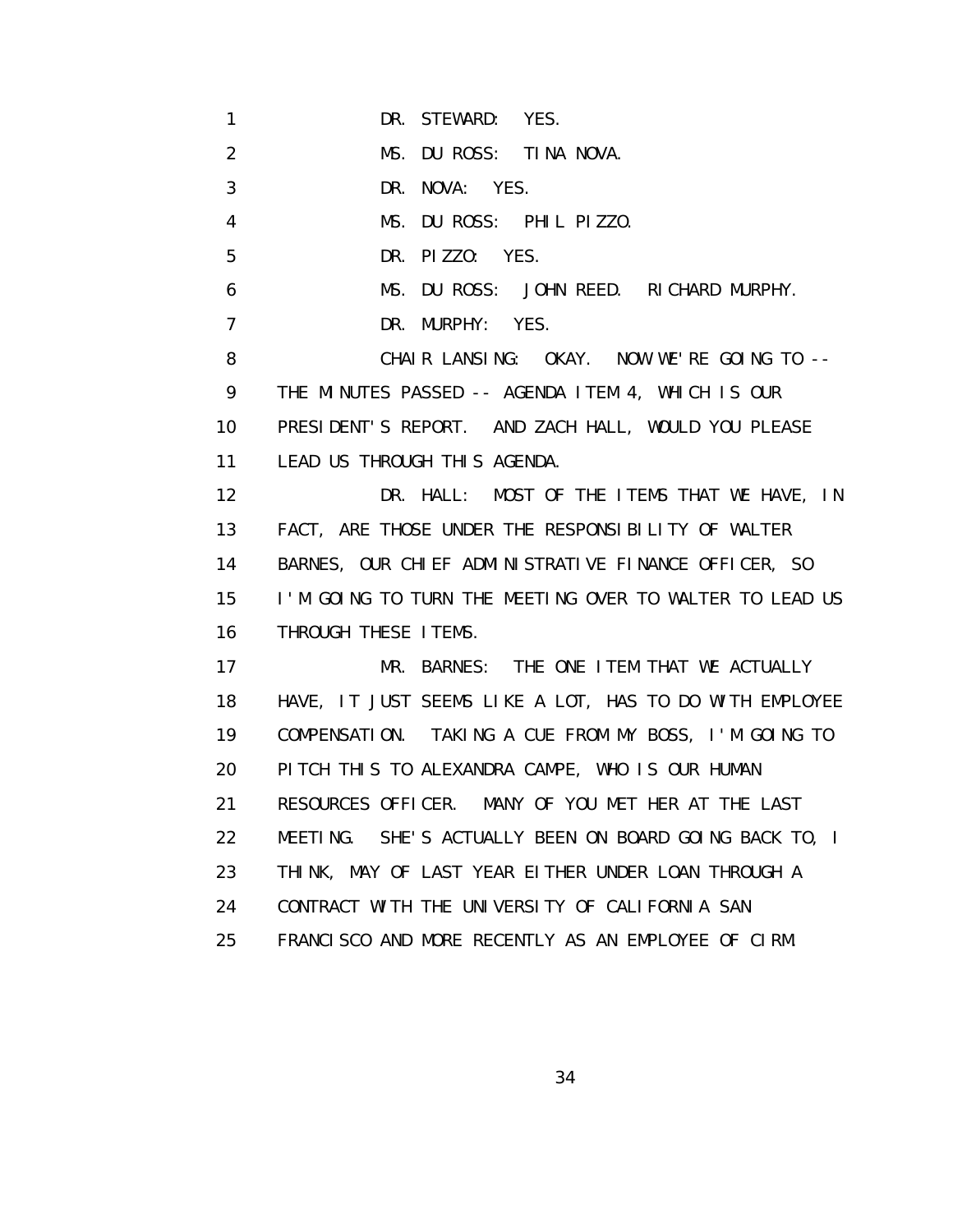1 SHE HAS DEVELOPED THE PROPOSAL FOR EMPLOYEE 2 COMPENSATION WHICH THE ICOC IS GOING TO HAVE TO 3 APPROVE. ALEXANDRA, I'M GOING TO TURN IT OVER TO YOU. 4 MS. CAMPE: HELLO, ALL. 5 CHAIR LANSING: HI. 6 MS. CAMPE: I'D LIKE TO FIRST START BY 7 ENSURING YOU THAT YOU HAVE EVERYTHING THAT WILL BE 8 VIEWED IN MY PRESENTATION. FIRST, I'VE PROVIDED A 9 SUMMARY STATEMENT THAT GENERALLY GOES OVER THE 10 BACKGROUND OF HOW THE SALARY STRUCTURE WAS CREATED. 11 AND IN ADDITION TO THAT THREE ATTACHMENTS, THREE EXCEL 12 ATTACHMENTS. ATTACHMENT A REFLECTED THE SURVEY SENT TO 13 THE DESIGNATED ORGANIZATIONS. ATTACHMENT B IS THE 14 COMPILATION OF ALL THE DATA THAT WE RECEIVED BACK FROM 15 THE OUTSIDE CONSULTANT WE WORKED WITH ON THIS. AND 16 THEN ATTACHMENT C IS THE CIRM'S PROPOSED SALARY 17 STRUCTURE. THAT'S THE DOCUMENTS I'LL BE GOING THROUGH 18 WITH YOU. 19 MR. SIMPSON: IS THIS ITEM AGENDA NO. 7 IN 20 EFFECT? 21 MS. CAMPE: ITEM 4. AS YOU ALL KNOW, HEALTH 22 AND SAFETY CODE 125290.45 DOES AUTHORIZE THE 23 INDEPENDENT CITIZEN'S OVERSIGHT COMMITTEE TO SET 24 COMPENSATION FOR THE CHAIRPERSON, VICE CHAIRPERSON, AND 25 PRESIDENT AND OTHER OFFICERS AS FOR THE SCIENTIFIC,

<u>35 and 2012 and 2013 and 2014 and 2014 and 2014 and 2014 and 2014 and 2014 and 2014 and 2014 and 2014 and 201</u>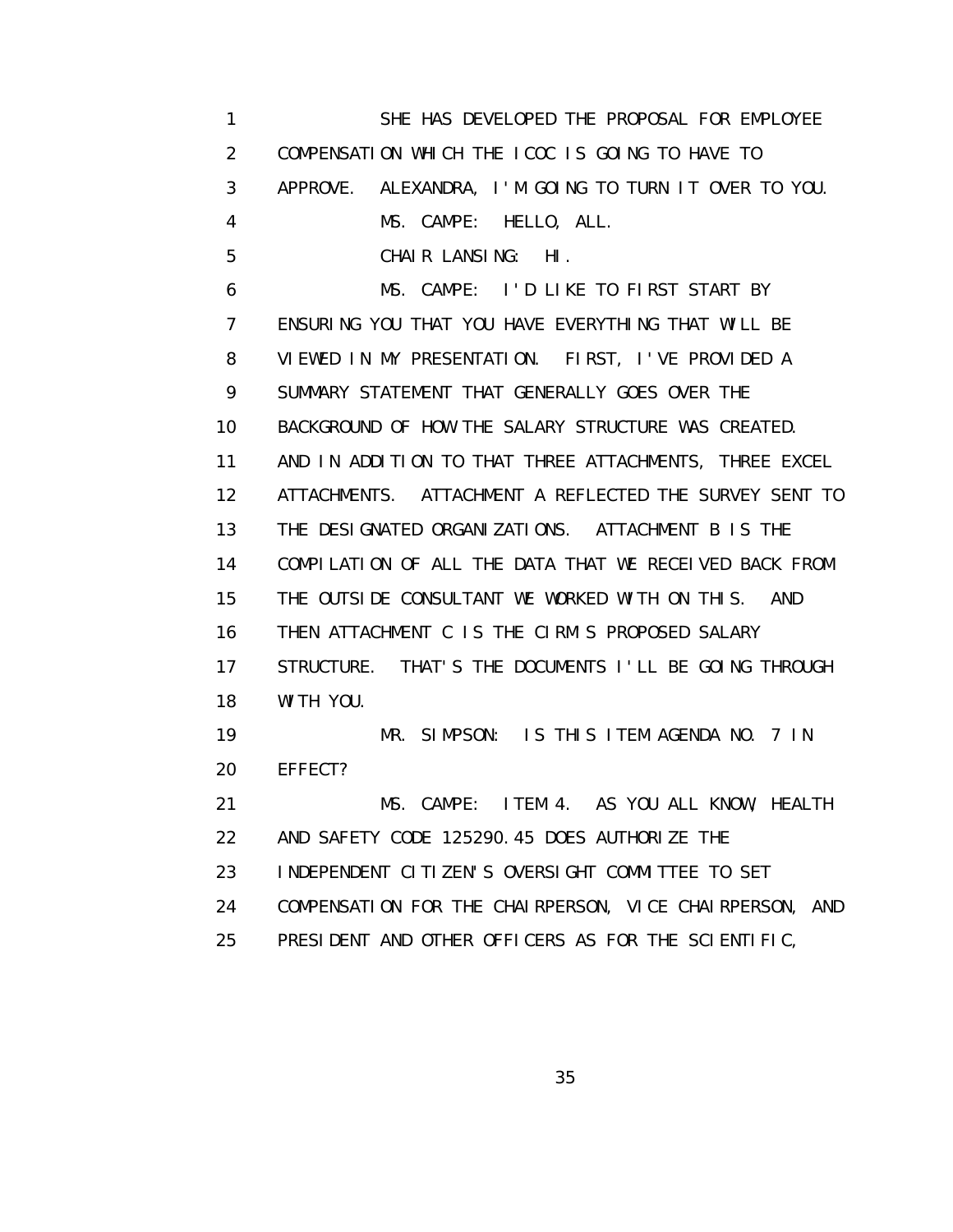1 MEDICAL, TECHNICAL, AND ADMINISTRATIVE STAFF OF THE 2 INSTITUTE IN THE RANGE OF COMPENSATION LEVELS FOR 3 EXECUTIVE OFFICERS AND SCIENTIFIC MEDICAL, TECHNICAL, 4 AND ADMINISTRATIVE STAFF OF MEDICAL SCHOOLS WITHIN THE 5 UNIVERSITY OF CALIFORNIA SYSTEM AND THE NONPROFIT 6 ACADEMIC AND RESEARCH INSTITUTIONS DESCRIBED IN 7 PARAGRAPH 2 OF SUBDIVISION A OF SECTION 125290.2. 8 IN LIGHT OF THAT, CIRM CONTRACTED WITH AN 9 OUTSIDE CONSULTANT LAST YEAR, DEE DIPIETRO, TO CREATE 10 AND IMPLEMENT A SALARY SURVEY, WHICH IS ATTACHMENT A. 11 WE SOLICITED AND GATHERED DATA FROM APPLICABLE 12 ORGANIZATIONS THAT WAS ADDRESSED IN PROPOSITION 71, AS 13 I JUST MENTIONED. WE BASICALLY HAD TWO CATEGORIES OF 14 ORGANIZATIONS THAT WE COMPILED THE DATA FOR. THE FIRST 15 GROUP IS WHAT WE LISTED AS HE, WHICH STANDS FOR HIGHER 16 EDUCATION. AND ON THE SURVEY ON ATTACHMENT B, THAT 17 DATA IS -- THAT IS WHAT HE STANDS FOR, HIGHER 18 EDUCATION, AND IT INCLUDED THE UC, THE FIVE UC MEDICAL 19 SCHOOLS, SOME OF THE NONPROFIT ACADEMIC AND RESEARCH 20 INSTITUTES, INCLUDING CEDARS-SINAI, STANFORD, USC, AND 21 CALIFORNIA INSTITUTE OF TECHNOLOGY. 22 THE OTHER GROUPING OF DATA THAT WE RECEIVED 23 WAS WHAT WE CALLED PRI, WHICH STOOD FOR PRIVATE 24 RESEARCH INSTITUTE. AND THOSE INSTITUTES INCORPORATED

25 BECKMAN RESEARCH INSTITUTE, CITY OF HOPE, SALK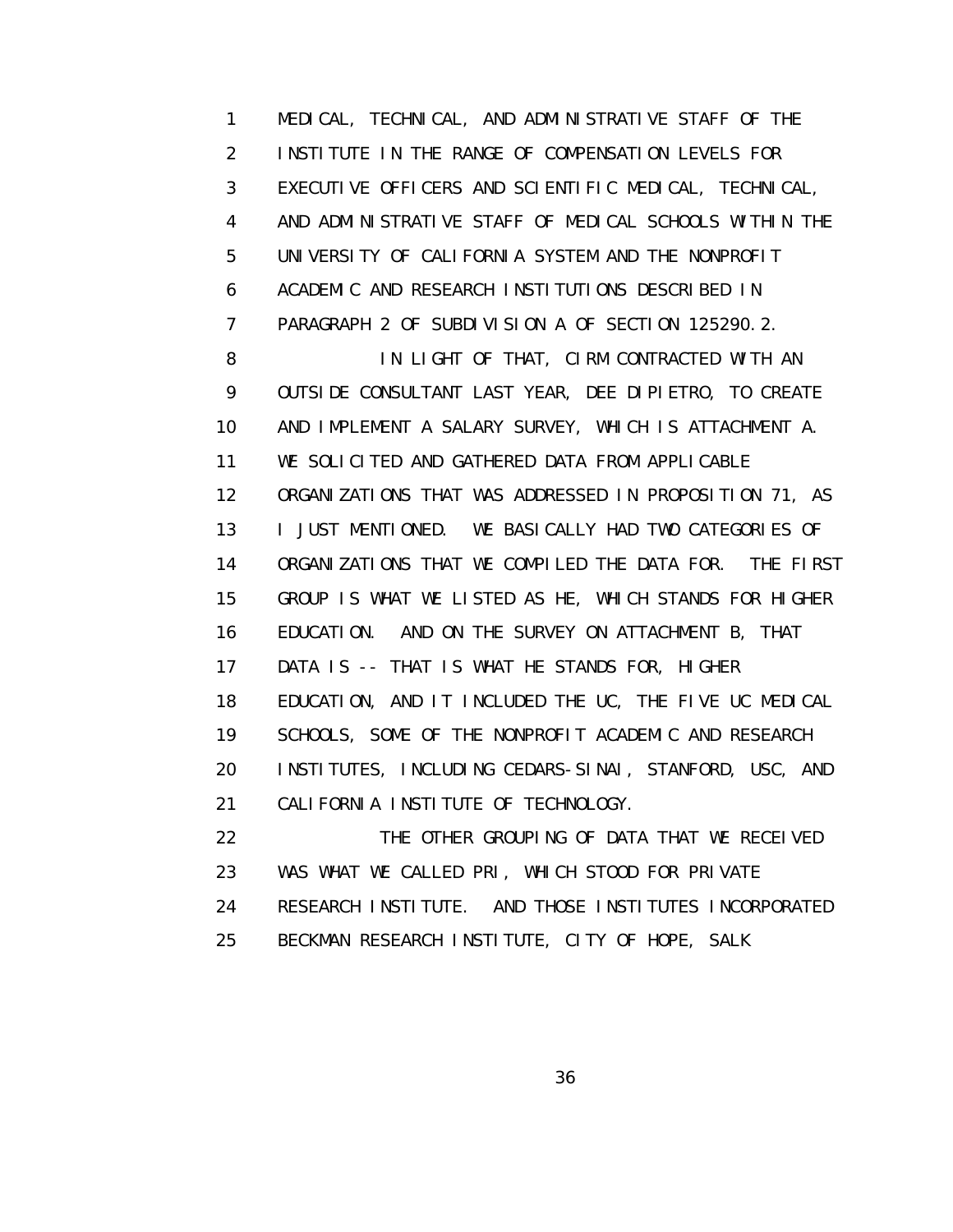1 INSTITUTE, BURNHAM INSTITUTE, AND ABOUT EIGHT OTHERS OR 2 SO.

 3 THE RESULTS OF ALL THE DATA THAT WE GATHERED 4 IS PROVIDED ON ATTACHMENT B FOR YOU. AT THAT POINT 5 WHAT WE DID IS WE TOOK THE DATA AND WE CREATED A SALARY 6 STRUCTURE THAT YOU CAN SEE IN ATTACHMENT C. THIS IS A 7 TYPICAL SALARY STRUCTURE FOR ORGANIZATIONS WITH 8 NONREPRESENTED EMPLOYEES, MEANING NOT REPRESENTED BY A 9 BARGAINING UNIT. IT IS SALARY RANGES THAT WERE 60 10 PERCENT IN RANGE FROM THE MID TO THE MAXIMUM LEVEL, 50 11 PERCENT DIFFERENCE BETWEEN THE MINIMUM LEVEL AND THE 12 MAXIMUM LEVEL. WE CAME UP WITH NINE LEVELS, AND WE 13 CATEGORIZED LEVELS -- WE CATEGORIZED JOBS WITHIN THOSE 14 LEVELS, SPECIFICALLY CALLED SCIENTIFIC, BUSINESS, AND 15 ADMINISTRATIVE. THE REASON WHY WE CATEGORIZED THEM WAS 16 BECAUSE, DEPENDING ON THE LABOR MARKET AND DEPENDING ON 17 WHAT'S GOING ON IN A SPECIFIC LABOR MARKET, SOME 18 POSITIONS MIGHT BE MORE CHALLENGED WITH REGARDS TO THE 19 OUTSIDE LABOR MARKET PAYWISE THAN OTHERS, SO IT WOULD 20 ALLOW US TO MAKE ADJUSTMENTS TO CERTAIN CATEGORIES 21 WITHIN A LEVEL RATHER THAN ADJUSTING THE WHOLE ENTIRE 22 LEVEL DOWN THE ROAD IF WE NEEDED TO TO ADDRESS ANY TYPE 23 OF RECRUITMENT DIFFICULTIES WE MAY FACE. 24 OKAY. SO I WANT TO PROVIDE A FEW EXAMPLES OF

25 HOW WE CREATE THIS STRUCTURE BESIDES OBVIOUSLY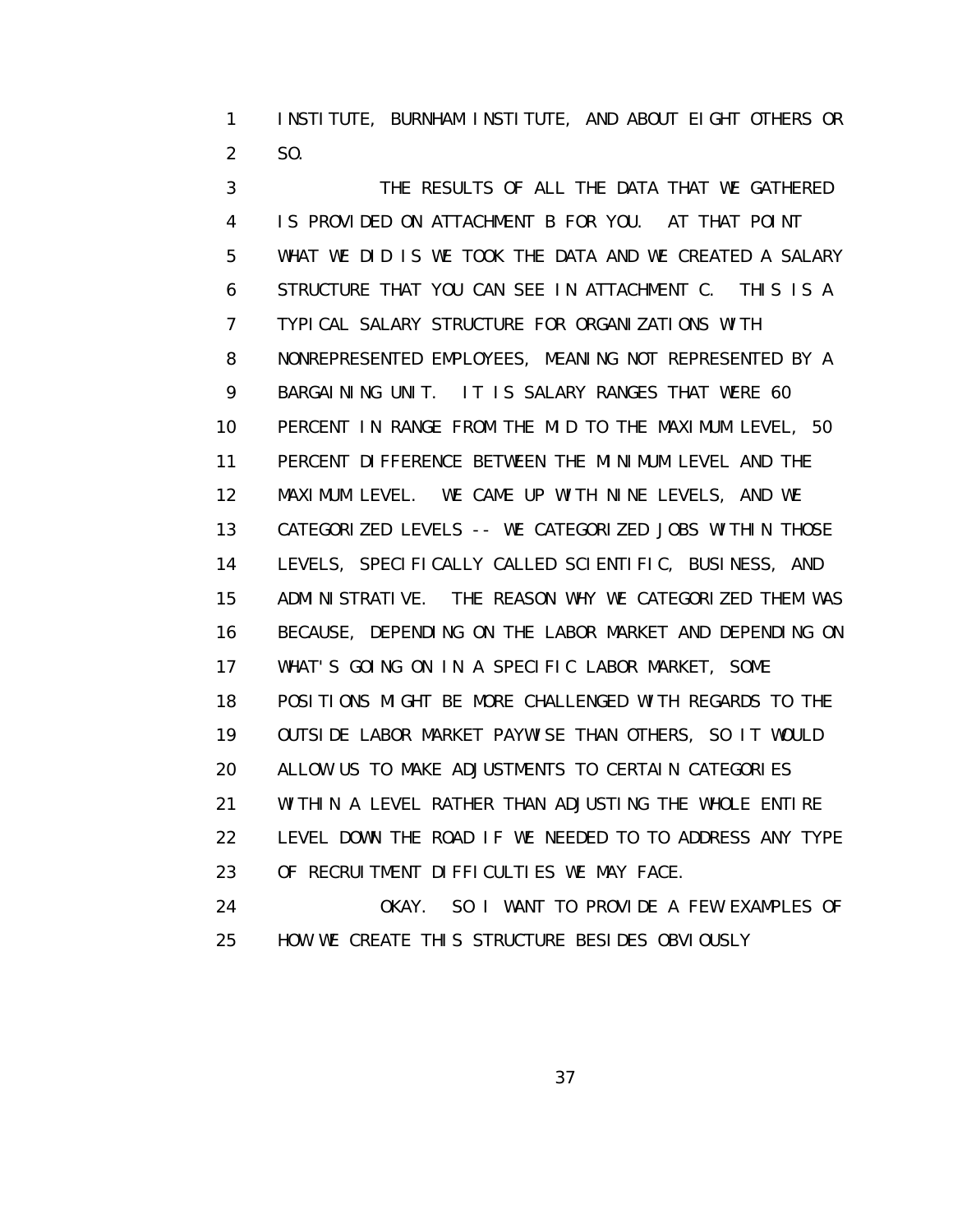1 REVIEWING ALL THE DATA. WE CAN BEGIN WITH THE GRANTS 2 TECHNICAL ASSISTANT. WE DID HIRE A GRANTS TECHNICAL 3 ASSISTANT LAST NOVEMBER. AND IF YOU LOOK ON ATTACHMENT 4 C ON PAGE 3, YOU WILL SEE THAT THE DATA -- THE AVERAGE 5 DATA THAT'S PROVIDED RANGES FROM 37,823 TO 52,793. WE 6 CHOSE TO FOCUS IN ON THE 25TH PERCENTILE BECAUSE THAT'S 7 AN AVERAGE RANGE FOR THE POSITIONS AND FOR THE -- 8 DR. HENDERSON: WHERE ARE YOU? I'M SORRY. 9 MS. CAMPE: ATTACHMENT B ON PAGE 3. 10 DR. PIZZO: I DON'T FIND ATTACHMENT B. I 11 HAVE ATTACHMENT A AND -- 12 DR. HENDERSON: I HAVE B. WHAT IS THIS 13 DESIGNATION YOU ARE TALKING ABOUT? WHERE ON B? 14 MS. CAMPE: PAGE 3. IT'S THE LAST CATEGORY. 15 DR. HENDERSON: OKAY. GOTCHA. 16 MS. CAMPE: ALL THE ATTACHMENTS ACTUALLY WERE 17 ON THE WEB AND E-MAILED. IF WE LOOK AT ATTACHMENT B, 18 YOU WILL SEE, LIKE I MENTIONED, THE AVERAGE FOR THE HE 19 AND THE PRI DATA RANGED FROM 37,823 TO 52,793. BASED 20 ON THAT, WE CREATED A RANGE THAT STARTED AT 40,000 FOR 21 A MINIMUM, MEANING THAT THAT WAS GOING TO BE THE LOWEST 22 END WE WOULD PAY SOMEBODY IN THAT PARTICULAR POSITION 23 CATEGORY AND A MAXIMUM OF 64,000. THIS IS A 60-PERCENT 24 RANGE, AS I MENTIONED EARLIER. WHAT WE DID IS ALL THE 25 LEVELS WE HAD THE SAME RANGE. FOR OPEN-RANGE PROGRAMS,

<u>38 and 2012 and 2013 and 2014 and 2014 and 2014 and 2014 and 2014 and 2014 and 2014 and 2014 and 2014 and 201</u>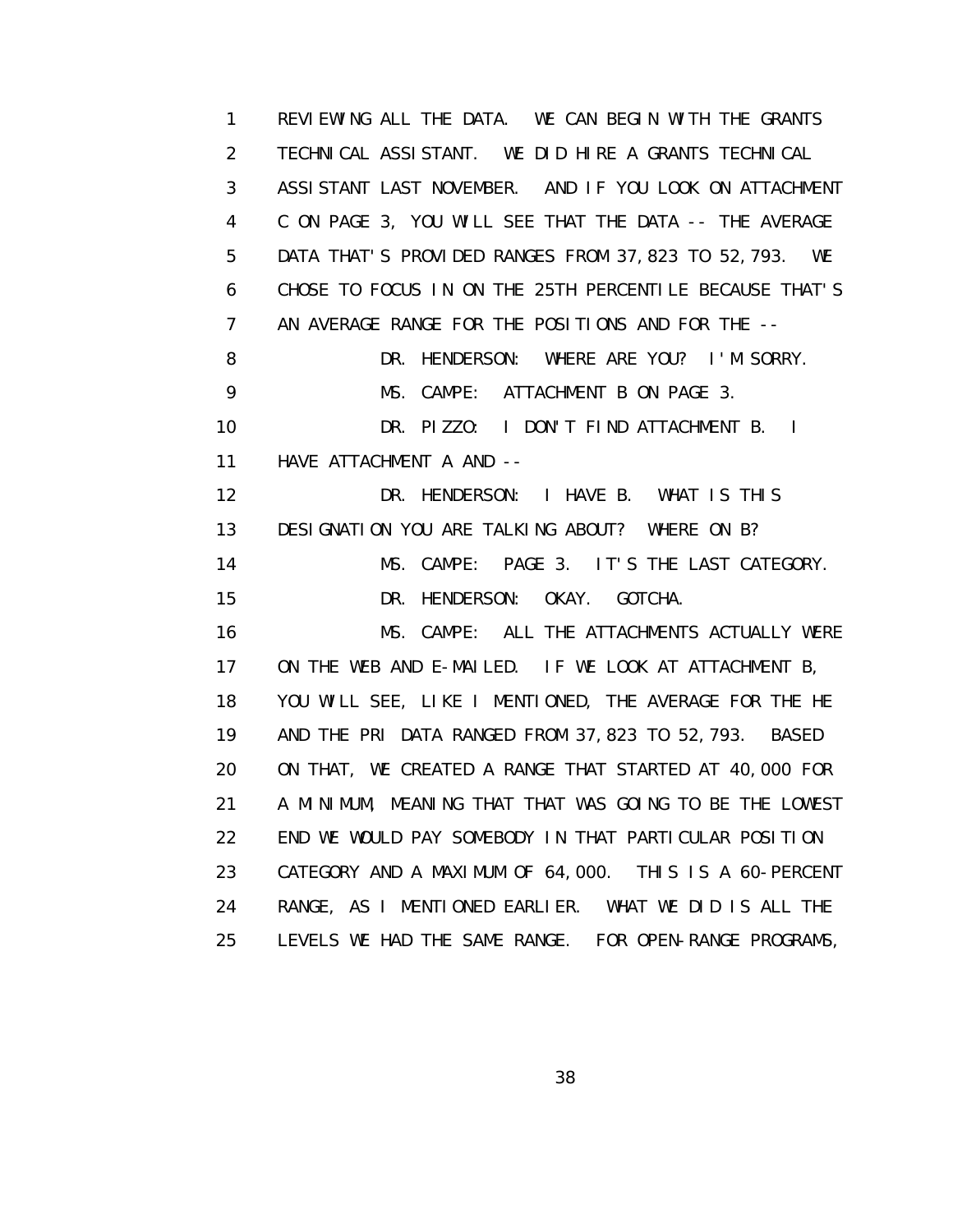1 THEY CAN RANGE ANYWHERE FROM 50 PERCENT RANGES ALL THE 2 WAY UP TO A HUNDRED PERCENT. WE FELT THAT 60 PERCENT 3 WOULD SUFFICE FOR THE NEEDS AND SUFFICIENT FOR THE 4 NEEDS THAT WE WOULD HAVE HERE AT THE INSTITUTE. MANY 5 OF THE OTHER LARGER ORGANIZATIONS MIGHT HAVE AS MUCH AS 6 AN 80 OR A HUNDRED PERCENT RANGE, BUT WE THOUGHT 60 7 PERCENT WOULD SUFFICE FOR THE DATA AND FOR NUMBER OF 8 POSITIONS THAT WE WOULD HAVE IN THE SPECIFIC LEVELS 9 THAT WE'RE CREATING HERE AT THE INSTITUTE.

 10 SO IN THAT PARTICULAR -- FOR THAT PARTICULAR 11 ROLE, WE ACTUALLY HIRED IN AT A \$45,000 SALARY. OUR 12 GOAL, IN GENERAL, IS TO HIRE IN AT THE LOW TO MIDLEVEL 13 OF THE SALARY RANGES AND ALLOW PEOPLE TO MOVE UP OVER 14 THE COURSE OF TIME WITH MERITS AND SUCH TO BE ABLE TO 15 ENHANCE THEIR SALARY, BUT STILL BE WITHIN THE RANGES 16 THAT WE'VE SUBMITTED AND PROVIDED FOR YOU TODAY. 17 **I'LL PROVIDE ANOTHER EXAMPLE AS WELL.** IF WE 18 LOOK TO THE SCIENTIFIC REVIEW OFFICER, WE HIRED A 19 SCIENTIFIC REVIEW OFFICER LAST FALL, AND WE HIRED IN AT 20 \$105,000. IF WE LOOK AT THE DATA FOR THIS, WE ACTUALLY 21 CREATED TWO LEVELS FOR SCIENTIFIC PROGRAM OFFICERS AND

 22 REVIEW OFFICERS. AND THAT DATA, IF YOU LOOK ON, AGAIN, 23 ON ATTACHMENT B, WHICH IS THE ATTACHMENT WITH ALL THE 24 DATA THAT WAS COMPILED BY OUR OUTSIDE CONSULTANT, IF WE 25 LOOK DOWN ON PAGE 2 ON THE LEFT-HAND SIDE, SAYS SENIOR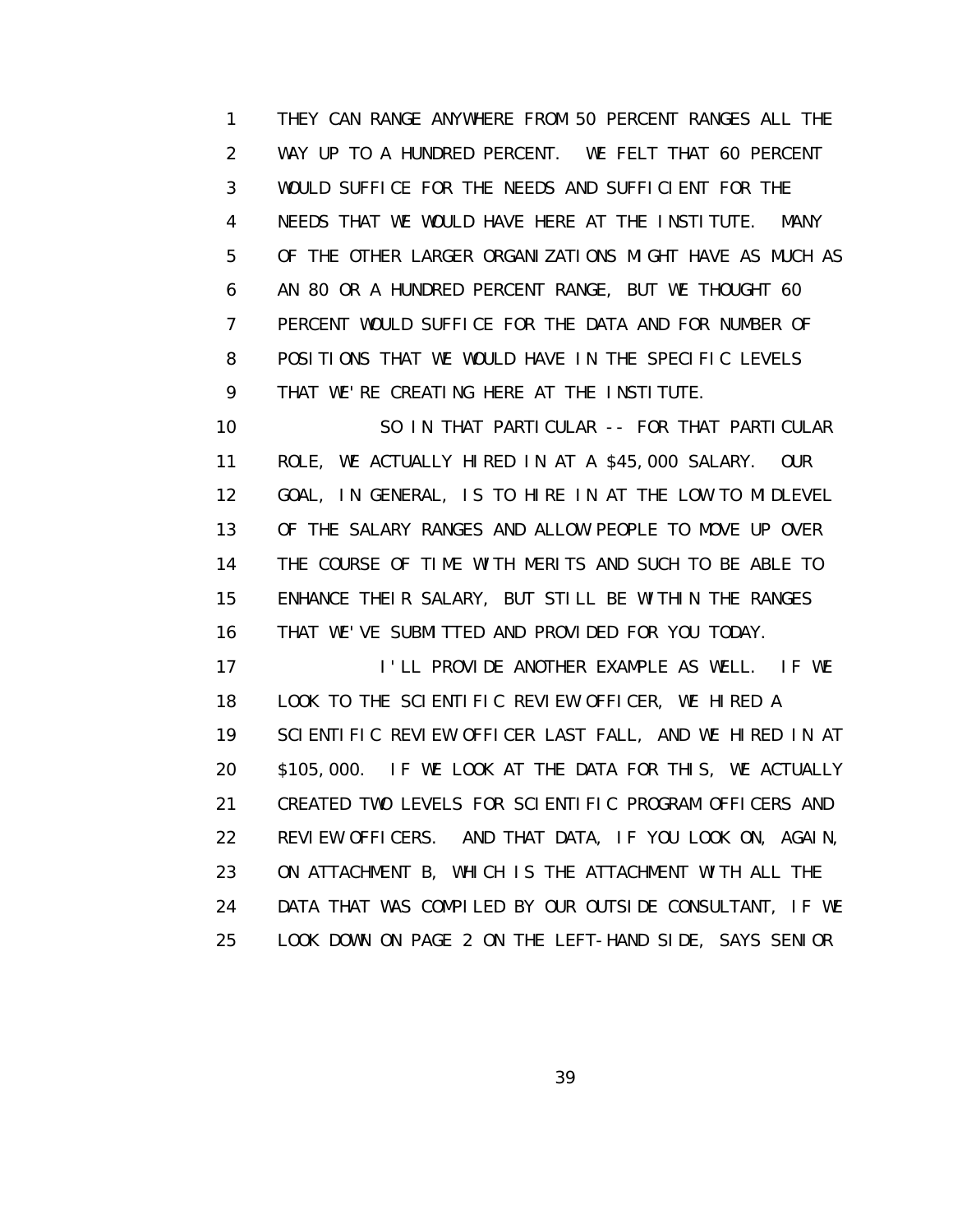1 RESEARCH SCIENTIST. IS EVERYBODY WITH ME?

2 DR. HENDERSON: YES.

3 DR. PIZZO: YES.

4 MR. SIMPSON: SAY AGAIN WHERE YOU ARE,

5 PLEASE.

 6 MS. CAMPE: PAGE 2, SECOND FROM THE BOTTOM, 7 ATTACHMENT B, IT SAYS SENIOR RESEARCH SCIENTISTS. THE 8 25TH PERCENTILE NOTED FOR THE AVERAGE OF BOTH THE 9 PRIVATE INSTITUTES AND THE HIGHER EDUCATION 10 ORGANIZATIONS, 93,097 SALARY TO 122,886 FOR THE 75TH 11 PERCENTILE. SO WITH THAT DATA AND ALSO THE DATA THAT 12 WE RECEIVED WITH ONE RIGHT BELOW THAT, WHICH WAS THE 13 RESEARCH SCIENTIST III, THAT DATA ACTUALLY, I BELIEVE, 14 FROM YOUR HANDOUTS GOES ONTO PAGE 3. AND THAT DATA 15 RANGE FROM 72,107 OF THE 25TH PERCENTILE TO 96,507 FOR 16 THE 75TH PERCENTILE.

 17 WE TOOK BOTH GROUPINGS AND FELT THAT AN 18 APPROPRIATE SALARY RANGE TO ENCOMPASS THAT LEVEL IN THE 19 ORGANIZATION WOULD BE A MINIMUM OF 80,000 TO A MAXIMUM 20 OF 128,000. AGAIN, BASED ON THE 60-PERCENT RANGE. SO 21 THE PERSON HIRED LAST SPRING OR LAST SUMMER WAS SLOTTED 22 INTO THAT LEVEL, 105,000. ANY QUESTIONS?

23 CHAIR LANSING: SO I HAVE SOME QUESTIONS. 24 I'LL START IN LOS ANGELES, SHERRY LANSING. I JUST WANT 25 TO UNDERSTAND AGAIN WHETHER THE SALARY RANGE IS RIGHT.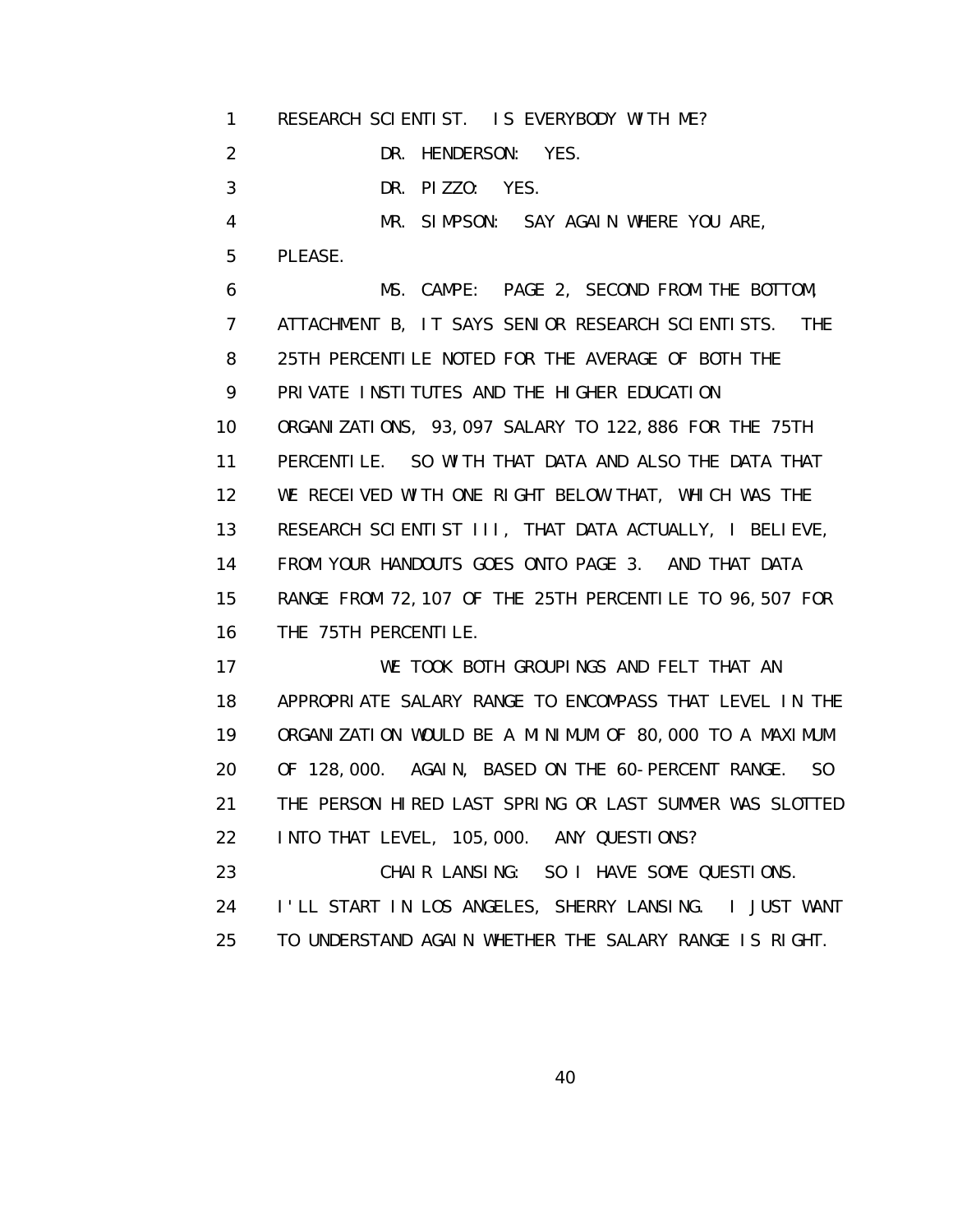1 I'M LOOKING NOW AT THE WEB BECAUSE I DON'T HAVE THE 2 PAPER OF THE ATTACHMENT C, AND IT'S THE CHIEF 3 COMMUNICATIONS OFFICER. I'D LIKE TO ASK YOU ABOUT 4 THAT, HOW YOU REACH THAT ONE. IS IT TOO HIGH? JUST 5 TALK TO ME ABOUT THAT ONE AND THE GENERAL COUNSEL. 6 MS. CAMPE: THE CHIEF COMMUNICATIONS OFFICER, 7 THE SURVEY THAT WE SUBMITTED, WE ACTUALLY DID NOT 8 RECEIVE ANY SALARY DATA BACK FOR THAT PARTICULAR 9 POSITION. SO WITH ANY SALARY SURVEY IN ANY 10 ORGANIZATION, YOU DON'T ALWAYS HAVE A MATCH FOR EVERY 11 JOB. SOMETIMES BECAUSE IT'S A HIGH-PRICED JOB AND YOUR 12 ORGANIZATION HAS DIFFERENT DUTIES THAN WHAT OTHER 13 ORGANIZATIONS MIGHT HAVE FOR THAT PARTICULAR POSITION 14 AND OTHER TIMES YOU JUST DON'T GET THE DATA BACK. 15 WHAT YOU DO AS AN ORGANIZATION IS YOU LOOK AT 16 YOUR OVERALL JOBS AND WHERE YOU'VE LEVELED THEM, AND 17 WHEN YOU HAVE POSITIONS THAT DON'T NECESSARILY HAVE ANY 18 DATA, YOU TRY TO SLOT THEM OR PLACE THEM INTO LEVELS 19 THAT ARE CONSISTENT WITH THE ORGANIZATIONS BASED ON THE 20 JOB DUTIES AND RESPONSIBILITIES OF THE POSITION AS WELL 21 AS THE REPORTING RELATIONSHIP WITH THAT POSITION. 22 SO IF YOU LOOK AT THE CHIEF COMMUNICATIONS 23 OFFICER, WE KNOW THAT THIS POSITION WAS GOING TO REPORT 24 INTO THE PRESIDENT. SO WE KNEW IT WAS A HIGHER LEVEL 25 POSITION. WE HAD GOTTEN DATA, AS YOU CAN TELL, FROM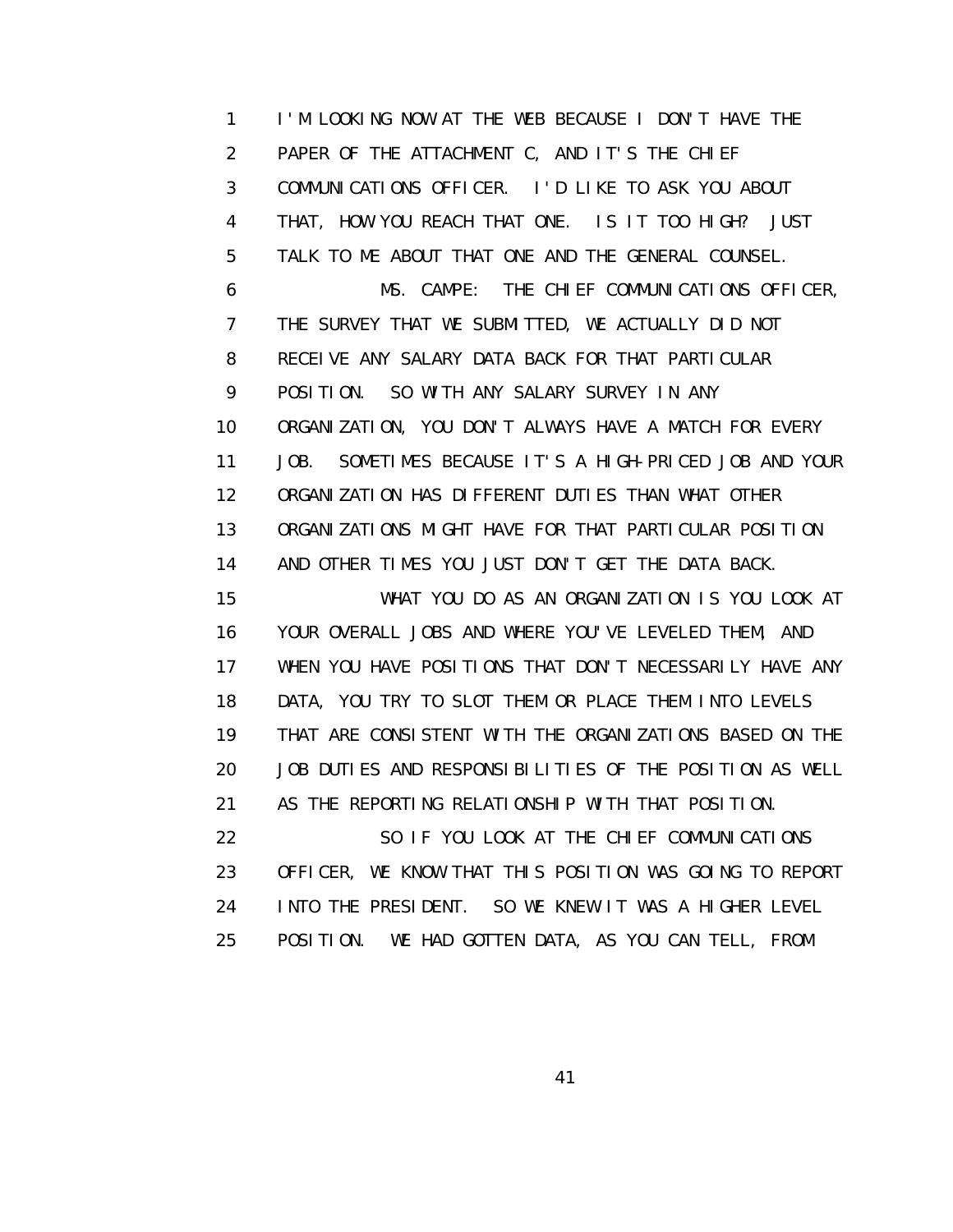1 ATTACHMENT C FOR THE DIRECTOR OF SCIENTIFIC ACTIVITIES, 2 THE DEPUTY VICE CHAIR, GENERAL COUNSEL, AND CHIEF 3 ADMINISTRATIVE OFFICER, AND SOME DATA FOR THE CHIEF OF 4 STAFF. WE FELT THAT THE CHIEF COMMUNICATIONS OFFICER 5 WAS CONSISTENT AND SHOULD BE AT THAT SAME LEVEL IN THE 6 ORGANIZATION. SO WE FELT IT WAS APPROPRIATE TO MAKE IT 7 AT ELEVEN SEVEN.

8 IN ADDITION TO THAT, WE DID CONFIDENTIALLY 9 GET SOME FEEDBACK FROM TWO INDIVIDUALS WHO WORK IN 10 ORGANIZATIONS THAT ARE REPRESENTED ON PROPOSITION 71 OR 11 IN AN ORGANIZATION THAT IS DEFINED WITHIN PROPOSITION 12 71. AND I SHARED WITH THEM THE SALARY RANGE WE WOULD 13 HAVE AND ASKED THEM IF WE WOULD BE COMPETITIVE IN THE 14 MARKETPLACE FOR THE TYPE OF ORGANIZATION WE ARE AND 15 WITH THAT SALARY RANGE. AND I RECEIVED POSITIVE 16 FEEDBACK THAT IT WAS AN APPROPRIATE SALARY RANGE BASED 17 ON THE DUTIES AND RESPONSIBILITIES OF THE POSITION. 18 DOES THAT ANSWER YOUR QUESTION, SHERRY? 19 CHAIR LANSING: IT DOES, BUT AGAIN, SINCE 20 WE'RE UNDER -- OBVIOUSLY TRYING TO ACT CORRECTLY, 21 SHOULD WE TRY AND DO MORE RESEARCH ON THIS? I'M REALLY 22 ASKING MY FELLOWS MEMBERS OF THE COMMITTEE ABOUT THIS 23 BECAUSE IT DID SHOW THAT THERE WAS NO SURVEY. I'M 24 ASKING WHAT EVERYONE FEELS. 25 MR. KLEIN: THIS IS BOB KLEIN. MY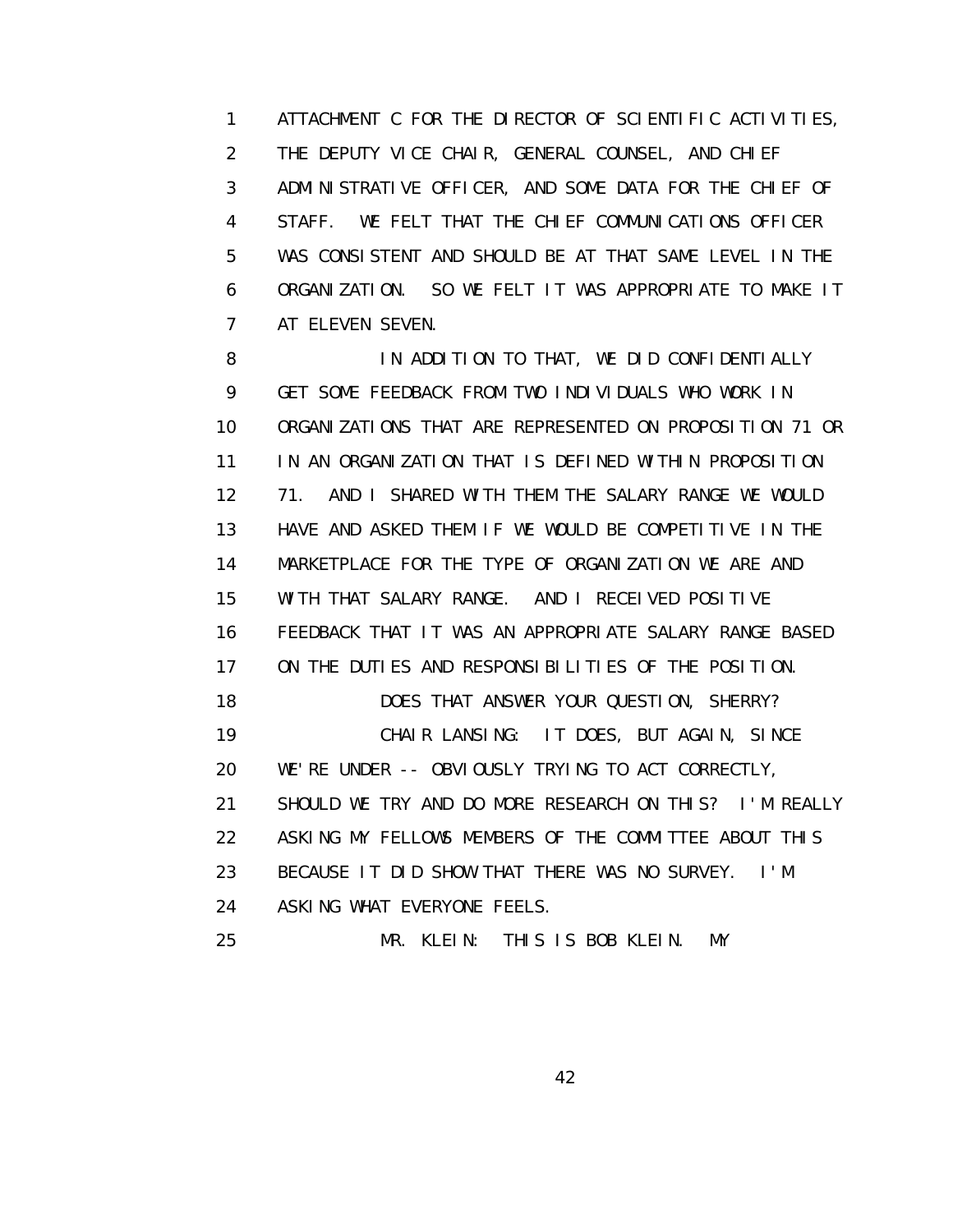1 UNDERSTANDING IS THAT, EVEN THOUGH I WASN'T INVOLVED IN 2 THIS PROCESS, MY UNDERSTANDING IS THAT IRONICALLY 3 COMMUNICATIONS OFFICERS ARE SENSITIVE ABOUT DISCLOSING 4 THEIR OWN SALARIES. AND THAT WE ACTUALLY KNOW 5 COMMUNICATION SALARIES ON SOME OF THESE INSTITUTIONS ON 6 THE REQUIRED LIST, BUT THEY ASKED -- THEY WOULD ONLY 7 DISCLOSE THEM TO US IF THEY WERE DISCLOSING THEM 8 CONFIDENTIALLY, WHICH MEANS WE CAN'T PUBLISH THEM. SO 9 MY UNDERSTANDING IS THAT, ALEX, IF IT'S CORRECT, IS 10 THAT YOU LOOKED AT THE LEVEL OF RESPONSIBILITY AND 11 COMPARED TO A NUMBER OF OTHER POSITIONS FOR WHICH YOU 12 DO HAVE DATA AND CROSS-CALIBRATED OR VALIDATED IT 13 THROUGH THOSE OTHER POSITIONS IN ADDITION TO HAVING THE 14 VERBAL CONFIRMATION, AS YOU SAID, OF WHAT THE SALARY 15 RANGES ARE, INCLUDING SALARIES THAT ARE ABOVE THE 16 MEDIAN OF THE SALARY RANGE THAT'S BEEN SUGGESTED. 17 MS. CAMPE: CORRECT. 18 DR. PIZZO: I'D JUST LIKE A COMMENT ON THIS 19 POSITION BECAUSE IT'S AN INTERESTING ONE, AND IT'S 20 MAYBE WHY SHERRY PICKED IT OUT. THE QUESTION THAT I 21 HAVE AS I LOOK AT THIS AND, IN FACT, OTHERS IS WHAT'S 22 THE RIGHT COMPARATOR ORGANIZATION? 23 CHAIR LANSING: THAT'S REALLY WHAT I'M TRYING 24 TO GET AT. 25 DR. PIZZO: I THINK THAT COMES UP IN OTHER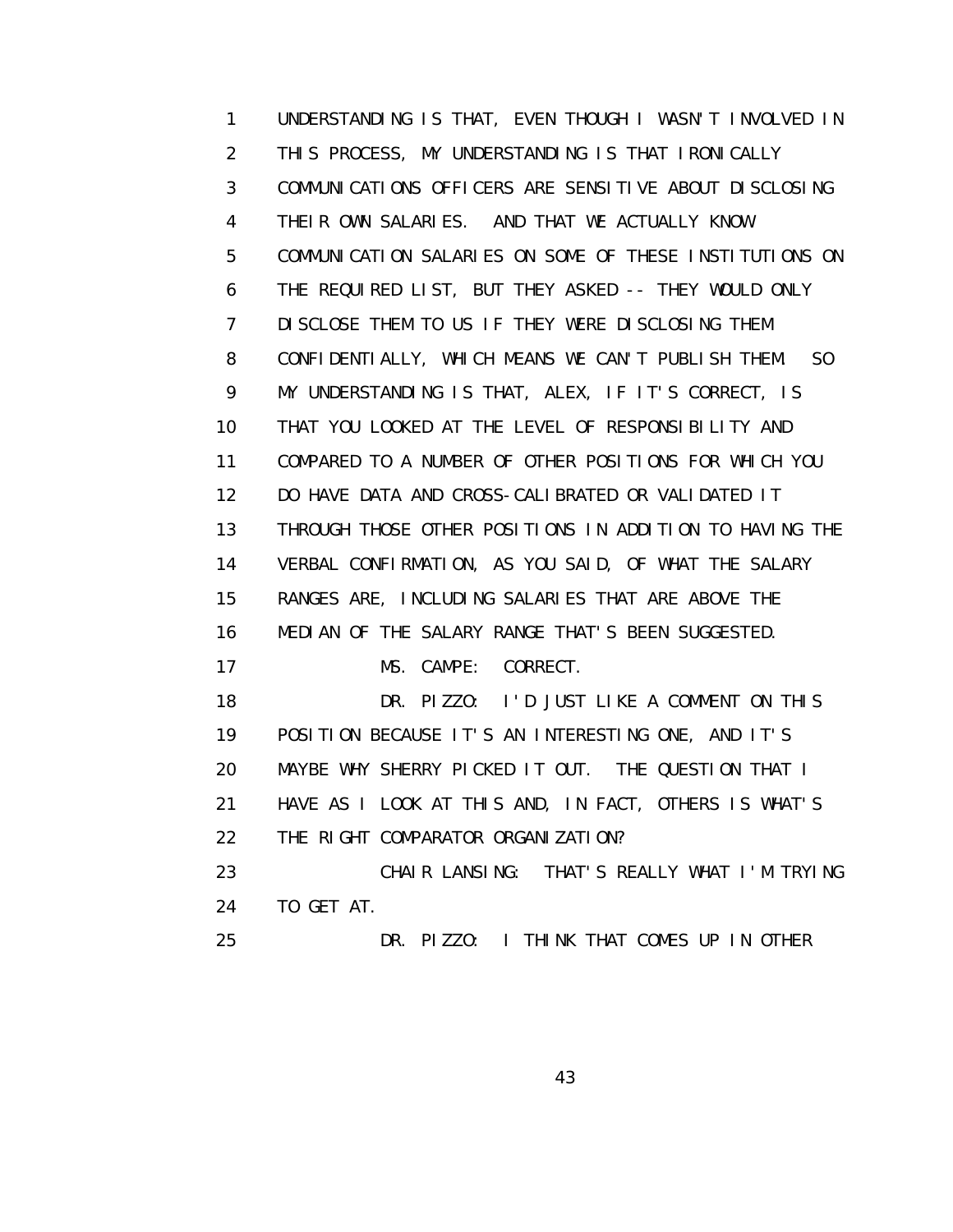1 SITUATIONS AS WELL ON THIS, WHICH I'LL COME TO IN A 2 MOMENT. IF YOU THINK ABOUT THE ORGANIZATION, IS THE 3 EQUIVALENT ORGANIZATION REALLY A MEDICAL SCHOOL OR 4 UNIVERSITY, OR IS IT ANOTHER NONPROFIT GRANTING 5 ORGANIZATION? BECAUSE THOSE MAY HAVE VERY DIFFERENT 6 SALARY SCALES. AND THEN YOU COUPLE THAT AGAINST THE 7 FACT THAT THE CIRM AS HAS A HUGE COMMUNICATION 8 CHALLENGE, WHICH IS ACTUALLY BIGGER THAN MOST NONPROFIT 9 ORGANIZATIONS, AND, IN FACT, IS NOT UNEQUIVALENT IF YOU 10 JUST LOOK AT THE AMOUNT OF PRESS TO A LOT OF 11 UNIVERSITIES. THAT ONE SORT OF STANDS OUT TO ME AS ONE 12 WHERE, IF YOU ARE JUST LOOKING AT ANOTHER NONPROFIT, 13 YOU MIGHT SAY IT'S A LOWER LEVEL JOB, BUT IN FACT THE 14 NATURE OF WHAT'S GOING ON IS ACTUALLY AT A HIGHER 15 LEVEL.

 16 NOT TO PUT ANYONE ON THE DEFENSIVE, WHEN I 17 LOOK AT THE COMPARATOR FOR THE PRESIDENT -- ZACH IS ON 18 THE LINE. DON'T MISUNDERSTAND WHAT I'M ABOUT TO SAY. 19 I THINK THERE'S A DIFFERENCE IN THE SCOPE AND NATURE OF 20 BEING THE PRESIDENT OF CIRM THAN THERE IS TO BEING THE 21 CHIEF EXECUTIVE OFFICER OR DEAN OR PRESIDENT OF A LARGE 22 RESEARCH FOUNDATION OR SCHOOL OF MEDICINE JUST IN TERMS 23 OF THE SCOPE OF RESPONSIBILITIES, NUMBER OF REPORTS, 24 AND ALL THE REST OF THAT.

25 SO I THINK THE COMPARATOR TO ME IS STILL AN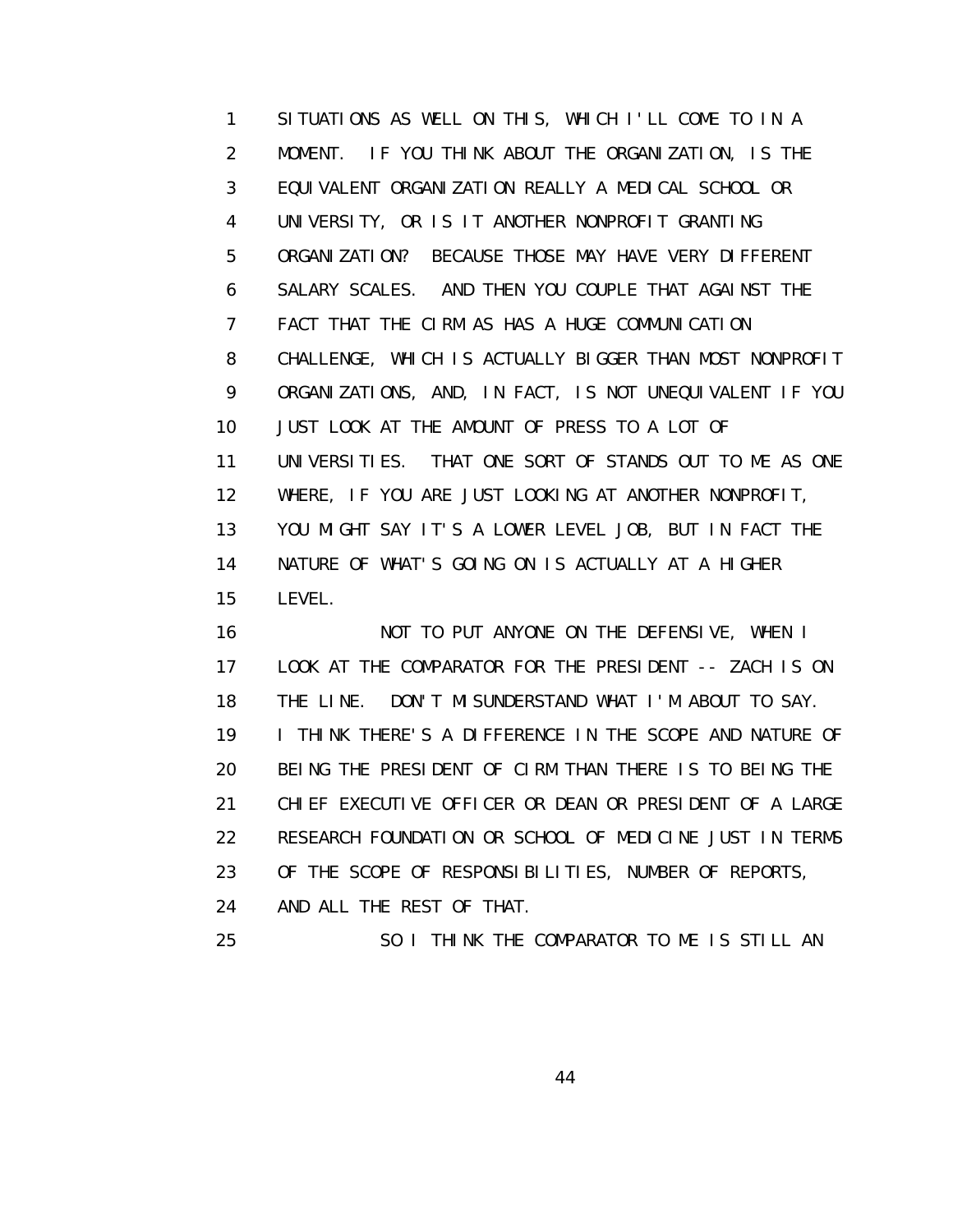1 ISSUE BECAUSE CIRM IS UNIQUE IN A NUMBER OF WAYS, AND 2 IT'S HARD TO FIND EXACTLY THE RIGHT COMPARATOR. 3 MR. KLEIN: IN TERMS OF DR. PIZZO'S COMMENT, 4 IN THE LITIGATION I THINK WE PRODUCED 5600 ARTICLES, 5 5600 ARTICLES IN THE YEAR WE'VE BEEN IN EXISTENCE. 6 DR. POMEROY: I WANT TO JOIN MY VOICE TO THE 7 PEOPLE WHO MAYBE ARE EXPRESSING SOME CONCERN ABOUT THE 8 COMPARATORS. ACTUALLY I THINK THE CHIEF COMMUNICATIONS 9 OFFICER IS MORE COMPLEX THAN THE COMPARATORS, BUT I 10 HAVE SOME CONCERNS ABOUT SOME OF THE OTHERS. 11 PERHAPS THE RESEARCH BUDGET IS SOMEWHAT AKIN 12 TO THE RESEARCH BUDGET AT A MEDICAL SCHOOL, BUT ON THE 13 OTHER HAND, THIS PERSON DOES NOT HAVE THE 14 RESPONSIBILITY FOR, YOU KNOW, ALL OF THE COMPLIANCE

 15 OVERSIGHT, ETC., ETC. AS A MEDICAL SCHOOL. AND I WOULD 16 EXPRESS THIS CONCERN EVEN MORE FOR SOME OF THE OTHER 17 POSITIONS, CHIEF OF STAFF, CIO. IF YOU LOOK AT MY 18 ORGANIZATION, THE PEOPLE WITH THOSE TITLES OVERSEE 19 8,000 EMPLOYEES AND A \$1 BILLION OPERATIONAL BUDGET. 20 AND SO I'M NOT SURE THAT MY JOB TITLE AT UC DAVIS 21 HEALTH SYSTEM WOULD BE COMPARABLE TO THOSE AT CIRM. 22 AND I SAY THIS BECAUSE I THINK THAT SOME, BUT 23 NOT ALL, OF THESE SALARY RANGES WILL BE PERCEIVED AS 24 PERHAPS HIGHER THAN SOME PEOPLE WILL BE COMFORTABLE 25 WITH.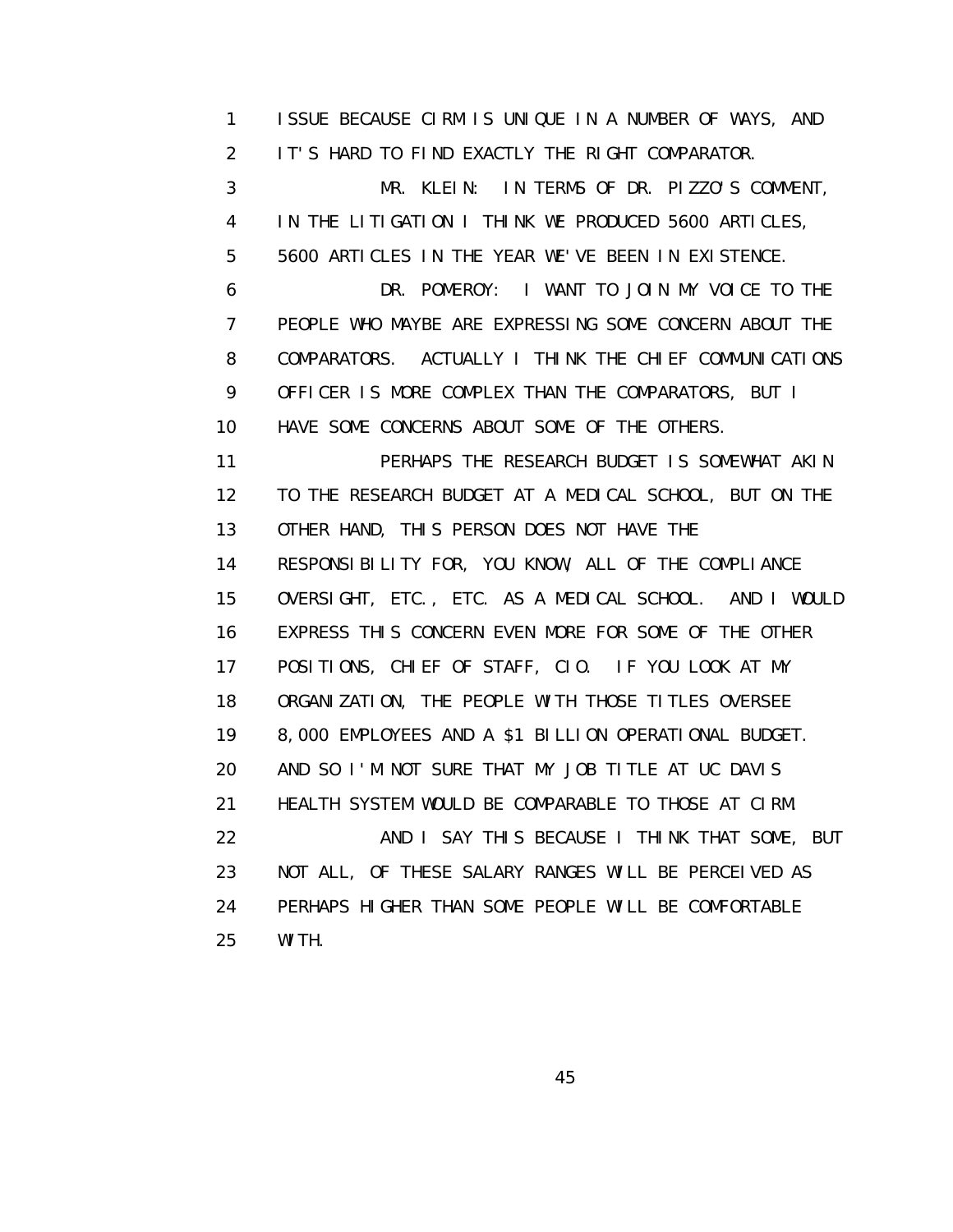1 DR. PIZZO: BASICALLY, CLAIRE, I'M MAKING A 2 SIMILAR POINT, WHICH IS THAT WE HAVE TO BE SURE THAT 3 WE'RE TESTING THIS AGAINST WHAT OTHERS WOULD LOOK AT AS 4 A COMPARATOR. AND I ECHOED EARLIER, I THINK, SOME 5 COMMUNICATION OFFICER IS A VERY SIGNIFICANT JOB, AND 6 IT'S NOT TO SAY THAT THE OTHER JOBS AREN'T VERY 7 SIGNIFICANT. I DON'T WANT TO PARSE EACH ONE OF THEM, 8 BUT I THINK THEY'RE DIFFERENT THAN WHEN YOU'RE 9 OVERSEEING HUNDREDS OR THOUSANDS OF PEOPLE AND LARGER 10 BUDGETS THAT ARE MORE COMPLEX AND THEY'RE MULTISOURCED. 11 MR. KLEIN: YOU KNOW, TALKING ABOUT MORE 12 COMPLEX POSITIONS, ANOTHER ONE, SHERRY, THAT YOU RAISED 13 IS THE LEGAL COUNSEL. AND VERY FEW -- WELL, THE LEVELS 14 OF LITIGATION CHALLENGES AND THE COMPLEXITY OF THE 15 LITIGATION CHALLENGES WE FACE ARE CERTAINLY RIGHT UP 16 THERE WITH THE MEDICAL SCHOOLS. 17 DR. PIZZO: I MUST SAY I SPEND MORE TIME WITH 18 MY LEGAL FOLKS THAN ALMOST ANYONE ELSE, SO WE MAY BE 19 RELATIVELY EQUIVALENT. 20 CHAIR LANSING: I THINK WHAT WE'RE GETTING 21 AT, I THINK WHAT PHIL AND CLAIRE AND I'M ACTUALLY JUST 22 QUESTIONING IT IS ARE THE COMPARISONS -- I TAKE THE 23 POINT. I THINK IT'S VERY WELL TAKEN, THAT OUR 24 COMMUNICATIONS, OUR EDUCATIONAL OUTREACH IS A HUGE PART

25 OF MAKING THE PUBLIC UNDERSTAND WHAT'S GOING ON. I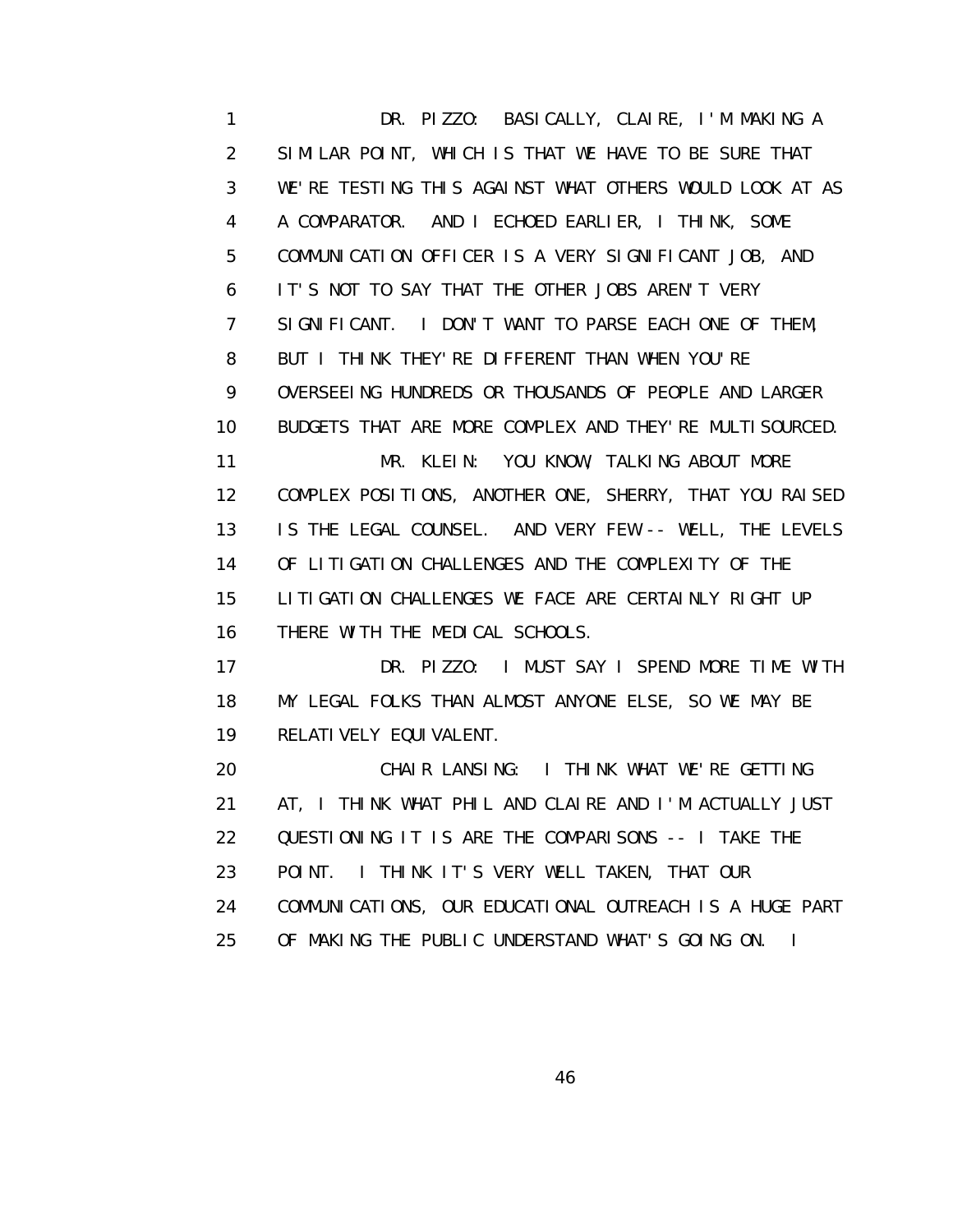1 TAKE THE POINT THAT OUR LEGAL COUNSEL RIGHT NOW IS 2 UNBELIEVABLE, AND EVERYBODY'S JOB IS UNBELIEVABLY 3 DIFFERENT. I GUESS WHAT IN THIS SARBANES OXLEY WORLD 4 AND THE WORLD THAT WE'RE ALL LIVING IN, DO WE HAVE THE 5 RIGHT COMPARISONS TO JUSTIFY WHAT WE ARE RECOMMENDING? 6 I THINK THAT'S THE QUESTION WE'RE ALL ASKING. 7 MR. KLEIN: ONE OF THE THINGS WE'RE DOING IS 8 THAT, ALEX, HOW MANY YEARS WERE YOU IN HUMAN RESOURCES? 9 MS. CAMPE: TWENTY TOTAL, TEN AT UCSF. 10 MR. KLEIN: WE'RE DEALING WITH A HUMAN 11 RESOURCE STAFF PERSON WITH 20 YEARS EXPERIENCE, TEN 12 YEARS IN ONE OF OUR LEADING INSTITUTIONS, WHO HAS A 13 BACKGROUND THAT WOULD DEFINITELY QUALIFY HER TO LOOK AT 14 THE COMPARABLES AND BENCHMARKS IN THE SYSTEM. 15 DR. HENDERSON: COULD I ASK WHETHER THERE'S 16 INFORMATION ON STATE POSITIONS, STATE-FUNDED POSITIONS, 17 THAT MORE OR LESS FALL INTO STATE OF CALIFORNIA 18 POSITIONS THAT FALL INTO THESE CATEGORIES THAT WE COULD 19 LOOK AT BY COMPARISON? ONE STANDARD MIGHT BE TO AT 20 LEAST TRY TO BE IN LINE WITH STATE SALARIES WHERE 21 THEY'RE APPROPRIATE. AND THERE ARE POSITIONS AT THE 22 STATE LEVEL THAT, YOU KNOW, THROUGHOUT THAT 23 ORGANIZATION THAT MIGHT BE RELEVANT TO SOME OF THESE 24 THAT WOULD GIVE US ANOTHER DEFENSE. 25 MR. KLEIN: THE INITIATIVE VERY SPECIFICALLY,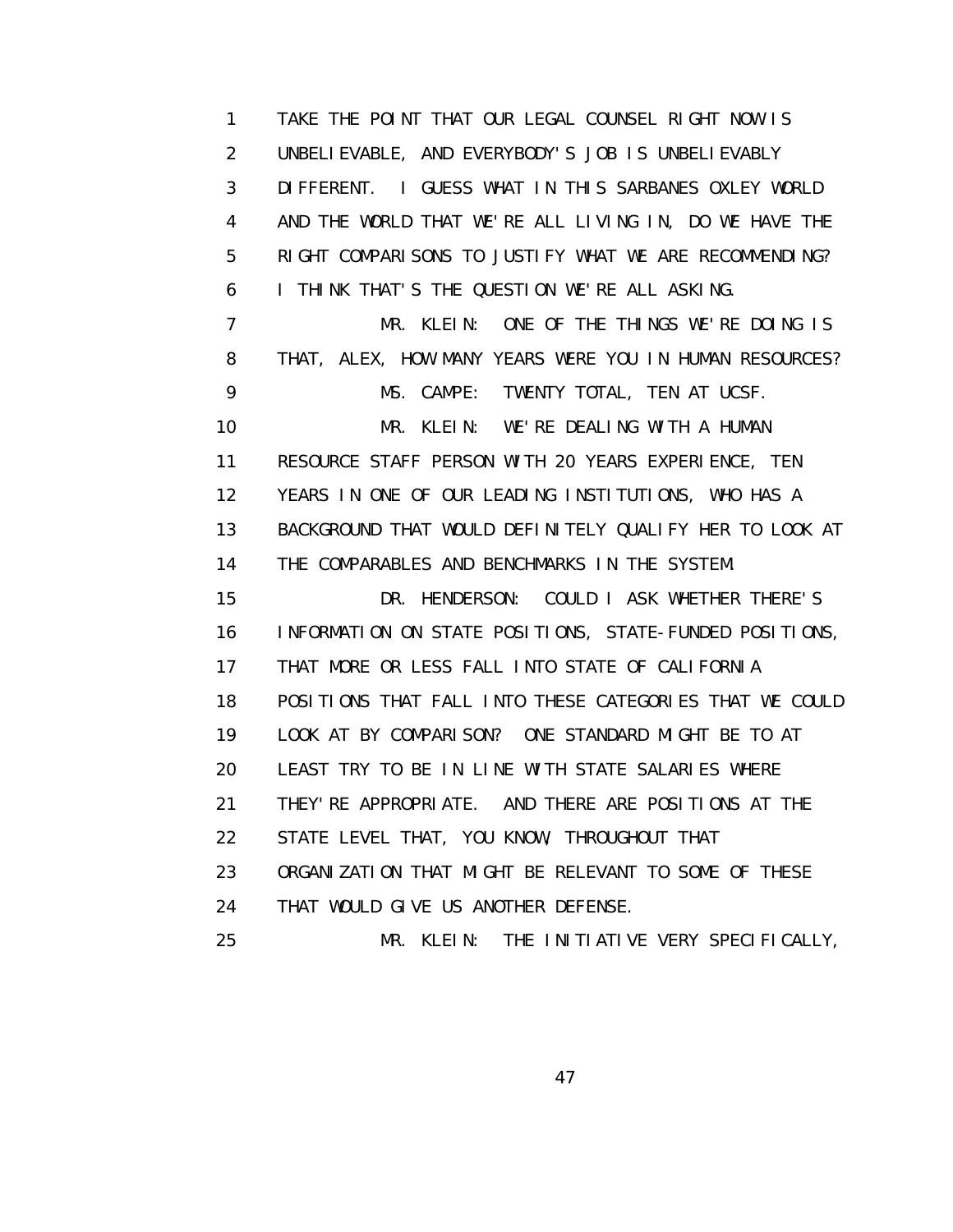1 BRIAN, SETS THE STANDARD AND THE BENCHMARKS OF THE 2 INSTITUTIONS WE'RE SUPPOSED TO USE AS THE INDEX, 3 INCLUDING THE RESEARCH HOSPITALS, THE INDEPENDENT 4 RESEARCH INSTITUTIONS, THE UNIVERSITIES, AND THE UC 5 SYSTEM SCHOOLS. SO IT SPECIFIES THE INDEX, BUT WITHIN 6 THE STATE SYSTEM ITSELF, YOU HAVE GROUPS THAT ARE 7 FUNDAMENTALLY HOUSED PRINCIPALLY IN SACRAMENTO WITH A 8 LOWER COST OF LIVING AND IN A DIFFERENT FUNCTIONAL AREA 9 OF RESPONSIBILITY, THOUGH THE OTHER STATE POSITIONS 10 DON'T COMPARE VERY WELL, WHICH IS WHY THE INDEX WAS 11 SPECIFIED IN THE INITIATIVE. 12 CHAIR LANSING: THIS IS HELPFUL TO ME, AND I 13 APOLOGIZE FOR MY IGNORANCE. IN THE INITIATIVE, AND 14 THIS IS ACTUALLY -- THAT'S THERE, IT SAYS WHAT 15 INSTITUTIONS WE'RE SUPPOSED TO COMPARE TO. 16 DR. HENDERSON: OH, YES. 17 CHAIR LANSING: WELL, THEN, WE'RE IN 18 COMPLIANCE. THAT'S ALL I THINK WE'RE ALL ASKING IS THE 19 QUESTION. 20 DR. PIZZO: CAN I OFFER A SLIGHT CAVEAT TO 21 THAT? I THINK THAT IS HELPFUL INFORMATION. 22 CHAIR LANSING: I APOLOGIZE FOR NOT KNOWING 23 IT. 24 DR. PIZZO: I THINK -- NO APOLOGY. I THINK 25 THE QUESTION IS WHETHER IT'S A BLANKET ACROSS THE BOARD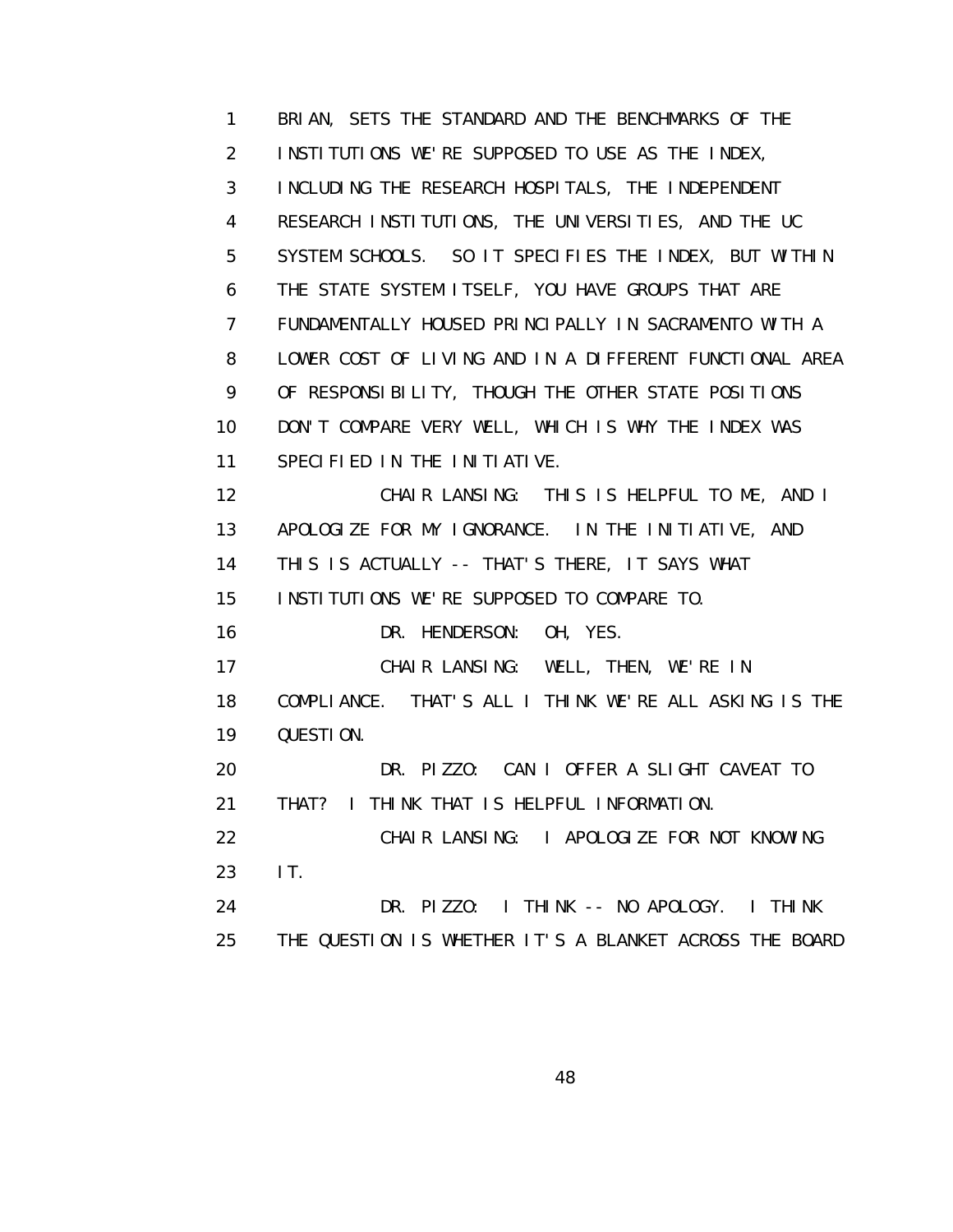1 COMPARISON OR WHETHER YOU WOULD SEGREGATE ROLES IF YOU 2 WERE WITHIN THAT MENU DIFFERENT KIND OF COMPARISONS. 3 LET ME JUST GO BACK TO BOB'S TWO ILLUSTRATIONS. ONE 4 TALKED ABOUT THE COMMUNICATION OFFICERS AND WE ALSO 5 TALKED ABOUT GENERAL COUNSELS, THEN YOU WENT ON TO HR 6 AND SAID THAT HR IS YEARS OF EXPERIENCE IN AN 7 INSTITUTION. I ACCEPT THAT THERE'S A YEARS OF 8 EXPERIENCE ISSUE, BUT THE SCOPE OF HR RESPONSIBILITIES 9 FOR CIRM IS, I WOULD IMAGINE, MUCH DIFFERENT THAN THE 10 SCOPE OF HR RESPONSIBILITIES IN OTHER -- IN ANY OF OUR 11 OTHER SETTINGS.

 12 MR. KLEIN: I WAS MERELY SAYING THAT ALEX, 13 WHO IS OUR HR REPRESENTATIVE, PUT THIS TOGETHER, HAS A 14 LOT OF EXPERIENCE. I WASN'T COMMENTING ABOUT HER 15 SALARY. SHE'S GOT 20 YEARS OF EXPERIENCE IN WHICH TO 16 MAKE SUBJECTIVE ADJUSTMENTS AS AGAINST THE BENCHMARKS 17 SPECIFIED IN THE INITIATIVE. SO I WASN'T TRYING TO GO 18 TO A THIRD POSITION.

19 DR. PIZZO: THAT'S HELPFUL.

 20 DR. MURPHY: WE JUST DID THIS AT THE SALK, 21 AND IT TURNS OUT FOR ACADEMIC POSITIONS, IT'S QUITE 22 EASY BECAUSE YOU'VE GOT A FAIRLY PRESCRIBED PEER GROUP, 23 AS SHERRY WAS MENTIONING. FROM THE NONACADEMIC

24 POSITIONS, IS A DOG'S BREAKFAST. AND THE WAY WE DID IT

25 IS WE USED A NUMBER OF INDICES THAT ARE OUT THERE THAT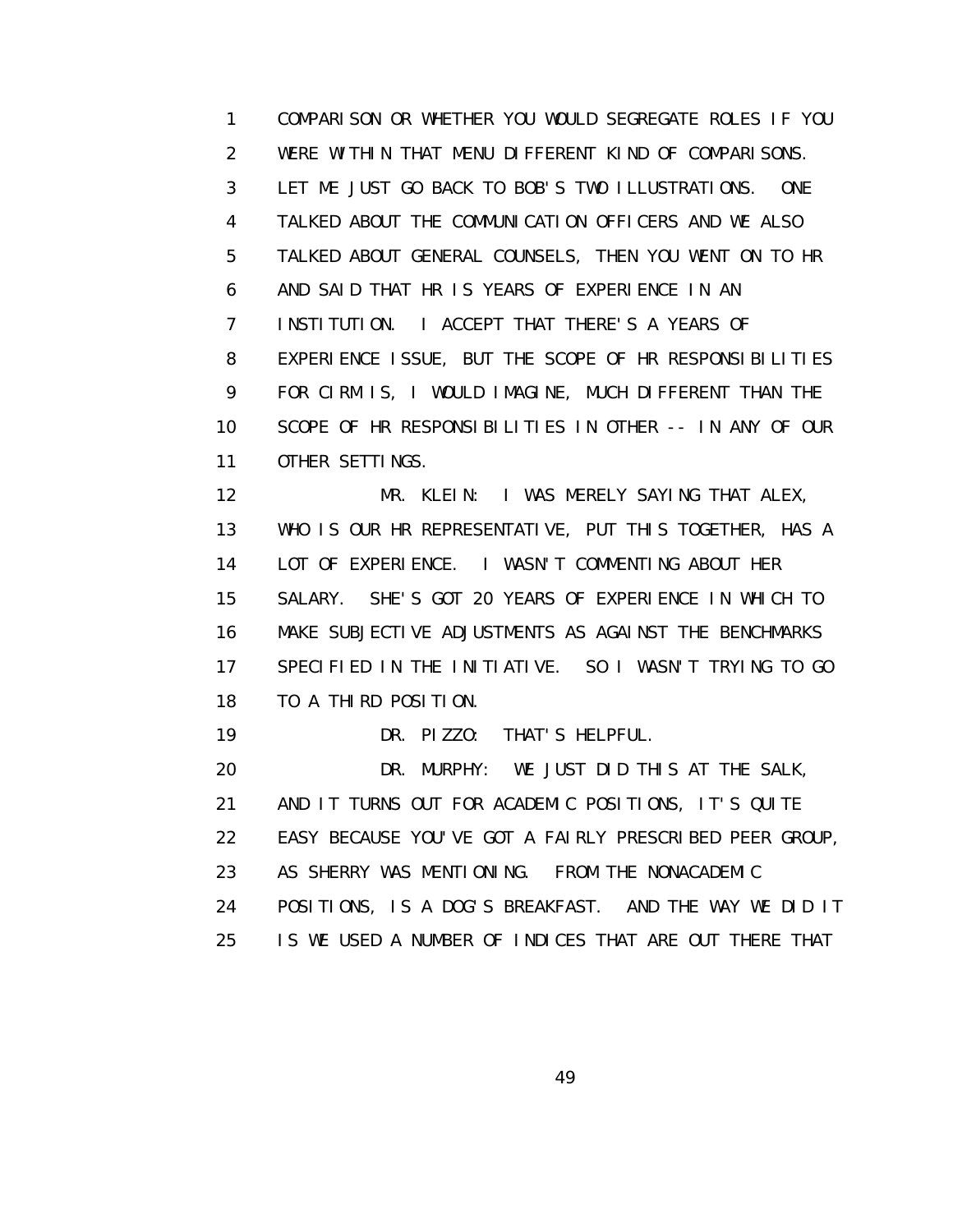1 WERE PULLED TOGETHER BY MERCER & COMPANY. AND THEY 2 HAVE BIOTECH GROUPS, THEY HAVE PROFIT, NONPROFIT. AND 3 I GUESS I WOULD ASK IS THERE A PUBLISHED INDEX OR IS 4 THERE A DATABASE WITH SOMEONE LIKE MERCER THAT COVERS 5 THESE KINDS OF ORGANIZATIONS IN CALIFORNIA, COMPARES 6 THEM TO NON-CALIFORNIA GROUPS, PUTS IN THERE THE 7 CALIFORNIA PREMIUM, WHICH IS ANYWHERE FROM 5 TO 10 8 PERCENT DEPENDING UPON WHERE YOU LIVE. I GUESS I SHARE 9 THE DISCOMFORT WITH THE FACT THAT FOR SOME POSITIONS 10 THERE WERE NO COMPARATORS.

11 AND I GUESS WITH ALL THE PRESSURE THAT THE UC 12 SYSTEM IS UNDER NOW THROUGH BOB DYNES' OFFICE, I THINK 13 WE HAVE TO BE QUITE METICULOUS HERE IN BEING ABLE TO 14 JUSTIFY WHATEVER SALARIES WE COME UP WITH.

 15 AND SO THE BOTTOM LINE IS ARE THERE INDICES 16 OUT THERE THAT WE CAN GO TO AS BACKUP FOR THESE 17 SALARIES THAT WE'RE RECOMMENDING?

 18 MS. CAMPE: WE ACTUALLY DID GATHER DATA FROM 19 RADFORD SURVEYS, WHICH I'M SURE YOU'RE FAMILIAR WITH. 20 IT'S ACTUALLY FOR BIOTECH ORGANIZATIONS. AND I DON'T 21 HAVE IT READILY HANDY RIGHT NOW, BUT IT DID, IN 22 GENERAL, SUPPORT THE RANGES THAT WE CREATED. WE DIDN'T 23 PROVIDE THAT IN THE SALARY ATTACHMENTS BECAUSE IT 24 WASN'T DEFINED IN PROPOSITION 71. SO WE USE THAT AS 25 BACKGROUND INFORMATION AND SURVEY DATA, BUT WE DIDN'T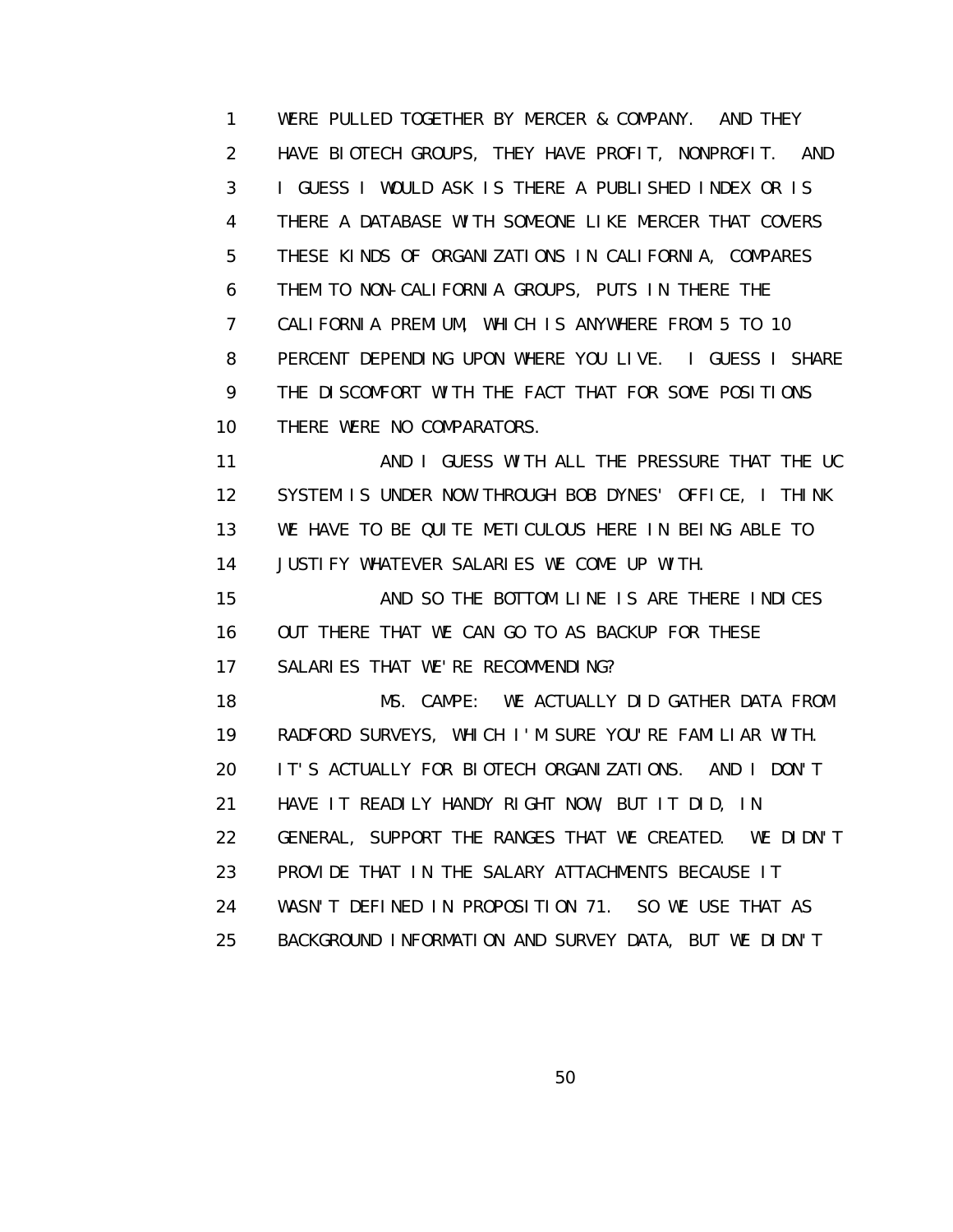1 SPECIFICALLY ADD IT TO THE DOCUMENTS THAT WE'VE 2 PROVIDED YOU BECAUSE, AGAIN, IT DIDN'T MEET THE 3 DEFINITION THAT'S UNDER PROPOSITION 71. 4 CHAIR LANSING: CAN YOU PLEASE READ US 5 EXACTLY WHAT PROP 71 SAYS? 6 MS. CAMPE: I READ THAT EARLIER. IT'S ON THE 7 PAGE OF THE OVERALL GENERAL NOTES. 8 CHAIR LANSING: I HAVE IT. YOU DON'T NEED TO 9 READ IT. I'LL FIND IT. 10 DR. HENDERSON: MY CONCERN IS THAT NOT -- YOU 11 KNOW, YOU CERTAINLY ADHERED TO THE SPIRIT AND THE 12 LETTER OF PROP 71, BUT MY CONCERN IS WHEN THIS BECOMES 13 PUBLIC INFORMATION, WHAT OTHER PEOPLE WILL USE AS 14 COMPARISONS RATHER THAN JUST READING THE PROP 71 AND 15 SAYING, OH, YEAH. WELL, THAT'S FINE. SO DO WE HAVE 16 ANY OTHER BENCHMARK THAT WE CAN USE THAT'S MORE GENERAL 17 THAN JUST SORT OF WHAT SOUNDS LIKE IT'S SUPPORTING 18 OURSELVES? 19 MR. KLEIN: CAN YOU DESCRIBE THE BRADFORD 20 INDEX THAT YOU WERE TALKING ABOUT, ALEXANDRA? I 21 APOLOGIZE FOR REFERRING TO YOU IN SHORT AS ALEX. I 22 SHOULD HAVE SAID ALEXANDRA. I'M SORRY. 23 DR. HENDERSON: WE DON'T HAVE THE BRADFORD 24 INFORMATION IN FRONT OF US. SO AS A GENERAL STATEMENT 25 THAT IT'S MORE OR LESS IN LINE IS NOT THE SAME AS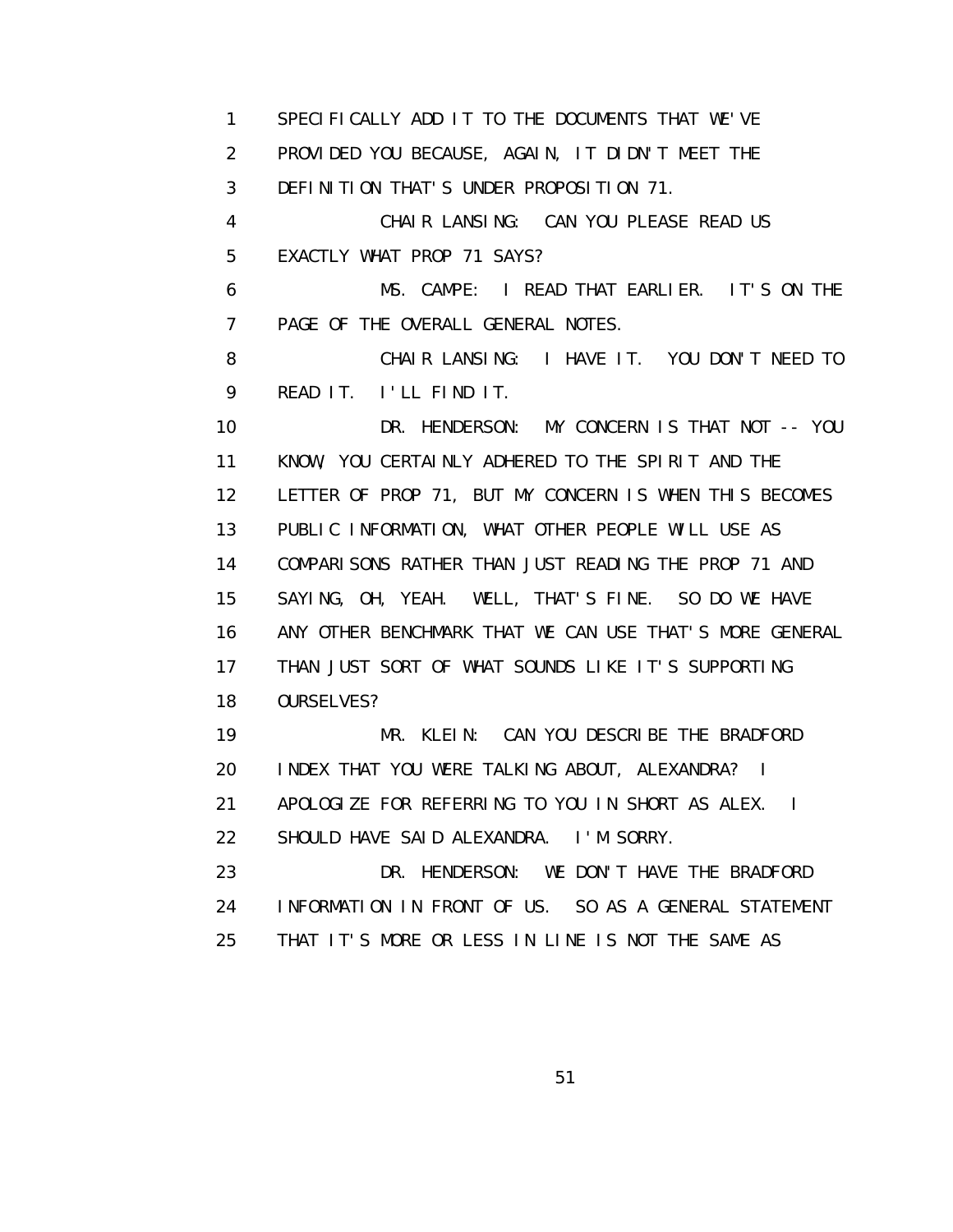1 HAVING THE NUMBERS.

 2 MS. CAMPE: THAT'S CORRECT. IT'S ACTUALLY 3 RADFORD SURVEY DATA THAT ENCOMPASSES DATA FROM 4 BIOTECHNOLOGY ORGANIZATIONS IN CALIFORNIA. AND OUR 5 OUTSIDE CONSULTANTS THAT WE WORKED WITH LAST YEAR DID 6 COMPILE THAT DATA FOR US, AND WE DO HAVE THAT DATA 7 AVAILABLE. WE JUST DID NOT PROVIDE IT HERE AGAIN 8 BECAUSE OF THE PROPOSITION LANGUAGE, BUT WE CAN 9 CERTAINLY CONSIDER -- HOWEVER YOU'D LIKE TO DO IT, WE 10 CAN BRING IT BACK INTO THE DATA THAT'S BEEN PROVIDED 11 HERE ALREADY. 12 DR. STEWARD: I WONDER IF THE PROBLEM ISN'T 13 MORE RELATED TO THE COMPARATORS THAN ANYTHING ELSE.

 14 AND SO, FOR EXAMPLE, TO ME IT SEEMS THAT THE CATEGORIES 15 OF CHIEF COMMUNICATIONS OFFICER, FOR WHICH WE HAVE NO 16 COMPARATORS, AND THE CHIEF INFORMATION OFFICER MIGHT 17 ALMOST FALL INTO THE CATEGORY OF ADVANCEMENT IF YOU 18 WERE TALKING ABOUT A UNIVERSITY. SO MAYBE VICE 19 CHANCELLOR FOR ADVANCEMENT WOULD BE THE CHIEF

20 COMMUNICATIONS OFFICER. WOULD THAT HELP?

 21 DR. PIZZO: WELL, THE PLACE WHERE IT BREAKS 22 DOWN, I THINK, ALTHOUGH I THINK IT'S A GOOD SUGGESTION, 23 IS JUST THAT COMPARATIVE SIZE AND SCOPE OF

24 RESPONSIBILITIES WHEN YOU SAY THAT. CHIEF INFORMATION

25 OFFICER FOR CIRM, THE SIZE AND SCOPE OF THE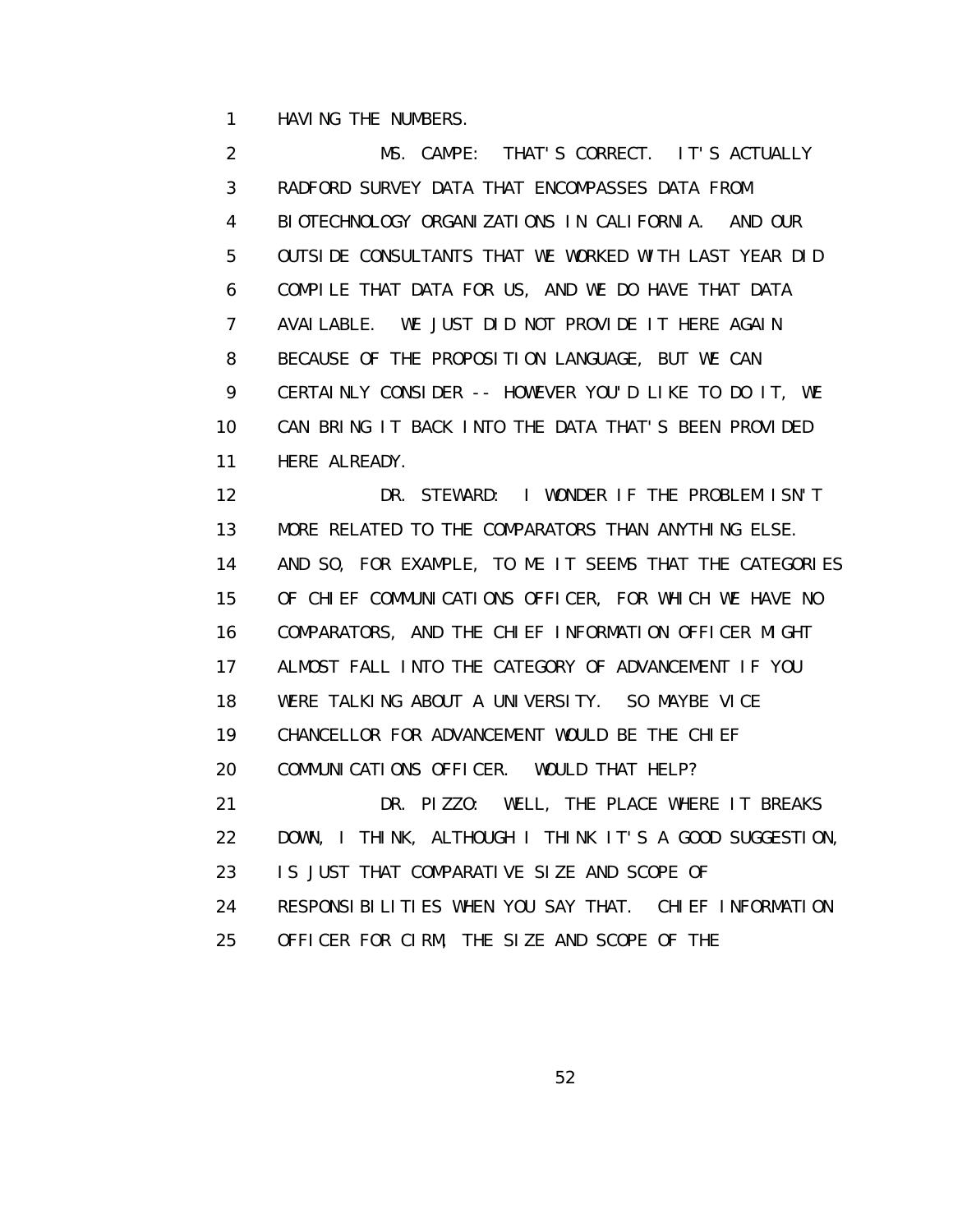1 RESPONSIBILITIES IS DIFFERENT THAN CHIEF INFORMATION 2 OFFICER IN A TEACHING HOSPITAL OR MEDICAL SCHOOL, JUST 3 THINKING ABOUT THE NUMBERS OF THINGS THAT HAVE TO BE 4 SERVICED.

 5 MR. KLEIN: I WOULD PROVIDE AN ALTERNATIVE 6 VIEW, WHICH IS WHILE THE SCOPE IS DIFFERENT, CLEARLY, 7 AS DEAN PIZZO SUGGESTS, IF YOU LOOK AT THE PRESIDENT'S 8 JOB, FOR EXAMPLE, ZACH IS CREATING AN AGENCY FROM THE 9 GROUND UP. IT'S NOT SUSTAINING AN EXISTING ENTITY. 10 AND IT IS A VERY GREAT CHALLENGE TO CREATE AN ENTITY 11 FROM THE GROUND UP, PUT ALL THE RULES IN PLACE. 12 DR. PIZZO: I DON'T DISAGREE WITH THAT AT 13 ALL, AND I THINK NONE OF US ARE IN STABLE 14 ORGANIZATIONS. SO I DON'T KNOW OF ANY ORGANIZATION -- 15 DR. HENDERSON: I CAN ATTEST TO THAT. 16 DR. PIZZO: THEY'RE ALL CHANGING RAPIDLY, I 17 CAN ASSURE YOU, BUT I THINK IT'S JUST A MATTER OF 18 COMPARISON. IT'S A COMPARISON TO A RESEARCH INSTITUTE 19 OR A NONPROFIT THAT MAKES GRANTS AS COMPARED TO, AS 20 WE'VE DONE HERE, TO THE DEAN OF A MEDICAL SCHOOL. 21 THAT'S AN ISSUE THAT I THINK SOME WILL CHALLENGE, 22 RIGHT? I THINK IT'S OUR JOB THAT WE CLEARLY WANT 23 EVERYONE TO BE COMPENSATED AT THE HIGHEST JUSTIFIABLE 24 LEVEL THAT WE CAN DO, BUT WE ALSO WANTED TO WITHSTAND 25 THE TEST, SO IT DOESN'T APPEAR LIKE THE UC STUFF OUT IN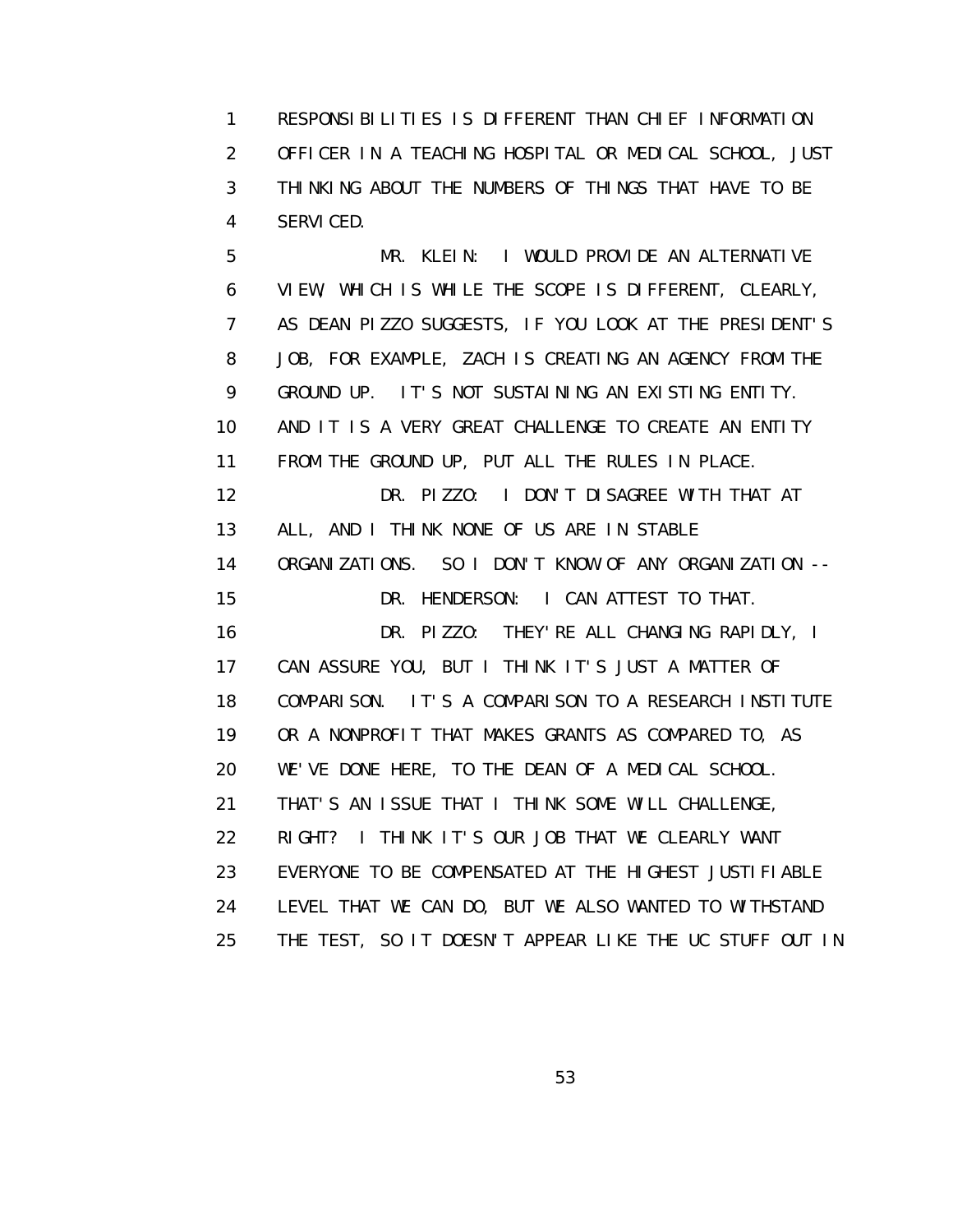1 THE PRESS AND EMBARRASS US.

 2 MR. KLEIN: I THINK I WAS JUST GOING TO SAY 3 THAT CERTAINLY WE NEED TO RECOGNIZE THOSE COMPARISONS; 4 BUT IN SETTING THE STAFF AT 50 PEOPLE INSTEAD OF A 5 HUNDRED, IN STUDYING THE OVERHEAD AT A LITTLE LESS THAN 6 6 PERCENT, WHICH IS ABOUT HALF WHAT MAJOR NONPROFITS 7 RUN IN ADMINISTRATIVE OVERHEAD, WE WERE ATTEMPTING TO 8 ATTRACT PEOPLE, A VERY SMALL GROUP OF PEOPLE SO WE HAVE 9 94 CENTS ON THE DOLLAR GO TO RESEARCH, WE WOULD CARRY 10 IMMENSE LOADS, AND THEY HAVE TO CREATE AN IP POLICY 11 THAT'S NEVER BEEN CREATED AND MEDICAL AND ETHICAL MODEL 12 STANDARDS THAT'S GOING TO BE USED AS A MODEL FOR THE 13 COUNTRY. THESE PEOPLE HAVE TREMENDOUS RESPONSIBILITIES 14 OF A DIFFERENT TYPE CERTAINLY.

15 AND SINCE WE HAVE SUCH A SMALL GROUP TO CARRY 16 OUT THESE RESPONSIBILITIES, THE INTENT WAS TO ATTRACT 17 THE BEST AND THE BRIGHTEST PEOPLE TO CARRY OUT THESE 18 FUNCTIONS. AND CERTAINLY DOING IT WHILE WE'RE UNDER 19 LITIGATION ATTACK AND WHILE THERE'S UNCERTAINTY IN OUR 20 FUNDING STREAMS REQUIRES A TREMENDOUS AMOUNT OF 21 DEDICATION IN ADDITION BECAUSE PEOPLE ARE NOT AT 22 INSTITUTIONS WHICH I CONSIDER TO BE STABLE, AT LEAST IN 23 TERMS OF MAKING PAYROLL. 24 DR. HENDERSON: BOB, YOU'RE PREACHING TO THE

25 CHOIR. WE'RE NOT CONCERNED ABOUT EACH OTHER. WE'RE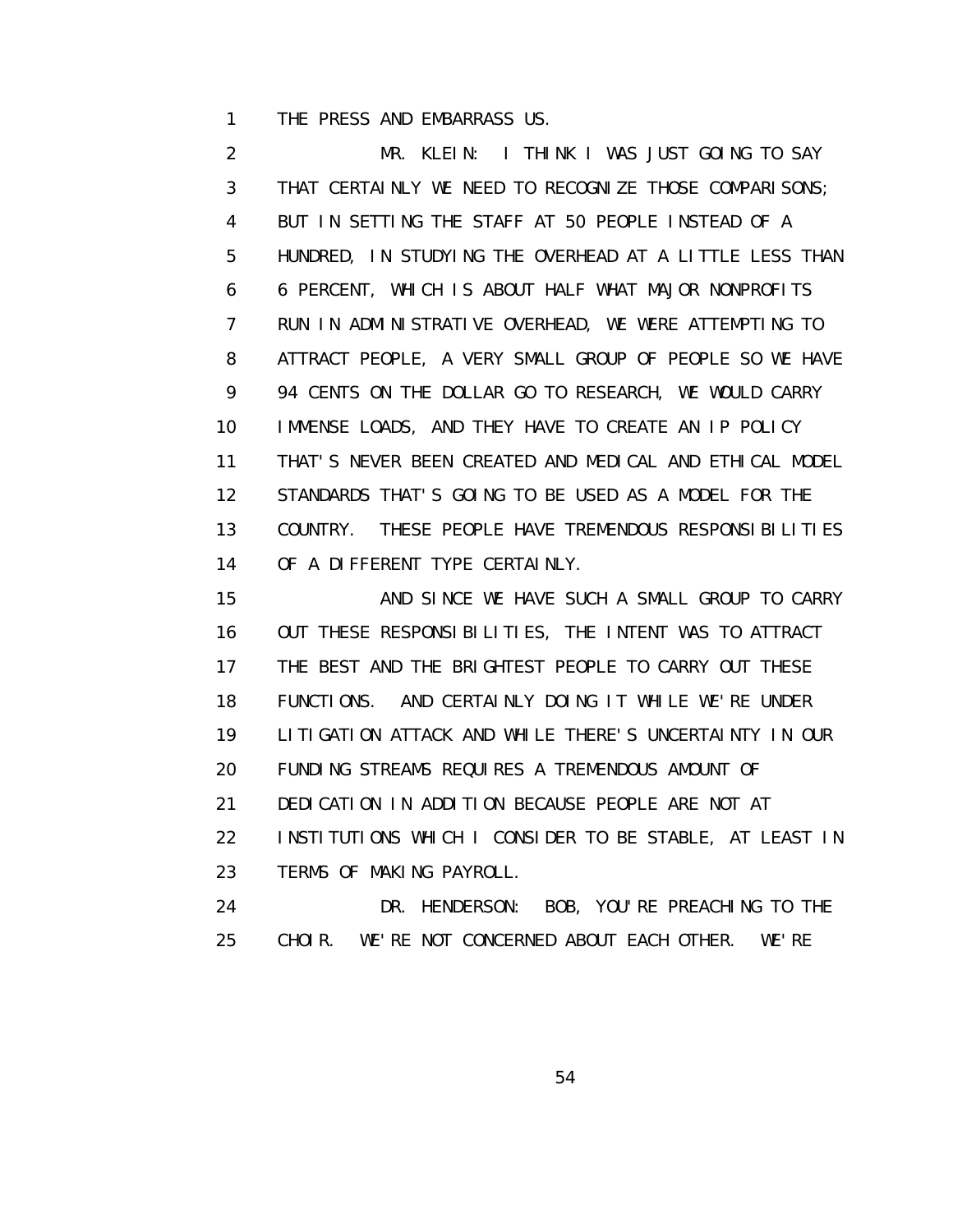1 CONCERNED ABOUT PEOPLE WE DON'T HAVE THE CHANCE TO SIT 2 DOWN AND HAVE THIS SORT OF DISCUSSION WITH. AND SO HOW 3 CAN WE DO THIS IN A WAY THAT WE MINIMIZE MISPERCEPTION 4 NO MATTER HOW WELL-JUSTIFIED AND HOW NOBLE THE PURPOSE? 5 AND SO I WANT TO -- I JUST WANT TO BE ASSURED THAT 6 WE'VE REALLY THOUGHT CAREFULLY ABOUT HOW THIS WILL 7 IMPACT AND SO THAT WE DON'T END UP HAVING THE SAME 8 PEOPLE WE'RE TRYING TO PROTECT AND HIRE ATTACKED IN THE 9 PRESS.

 10 DR. PIZZO: RIGHT. I AGREE WITH THAT. I 11 WOULD JUST ADD TWO OTHER THINGS. ONE OF THEM IS AS I 12 LOOK AT SECTION C, WHICH ACTUALLY LISTS, I'M NOT REALLY 13 CONCERNED ABOUT THOSE. I THINK WE CAN JUSTIFY THOSE 14 NUMBERS BASED UPON AT LEAST WHAT I THINK OF THE SIZE 15 AND SCOPE OF THEIR RESPONSIBILITY.

 16 BUT TO BOB'S POINT EARLIER, I RECOGNIZE THAT 17 WE'RE IN A BUILDING PHASE, AND THAT'S A HARDER EFFORT. 18 BUT WE ARE SETTING COMPENSATION WHICH WE SHOULD 19 CERTAINLY THINK ABOUT THAT WILL HAVE CARRY-OVER EFFECTS 20 WHEN THE BUILDING IS DONE AND THEN BRINGING IN OTHER 21 PEOPLE, SO IT WON'T NECESSARILY BE THE SAME. ONCE THE 22 JOB DESCRIPTION AND THE PAY BANDS ARE DEFINED, THEY'LL 23 HAVE SUSTAINABILITY OVER TIME, AND I THINK WE WANT TO 24 JUST BE COGNIZANT OF THAT AS WELL.

25 DR. MURPHY: I'VE GOT TO GO BACK TO WHAT

<u>55 September 2006 September 2006 September 2006 September 2006 September 2006 September 2006 September 2006 S</u>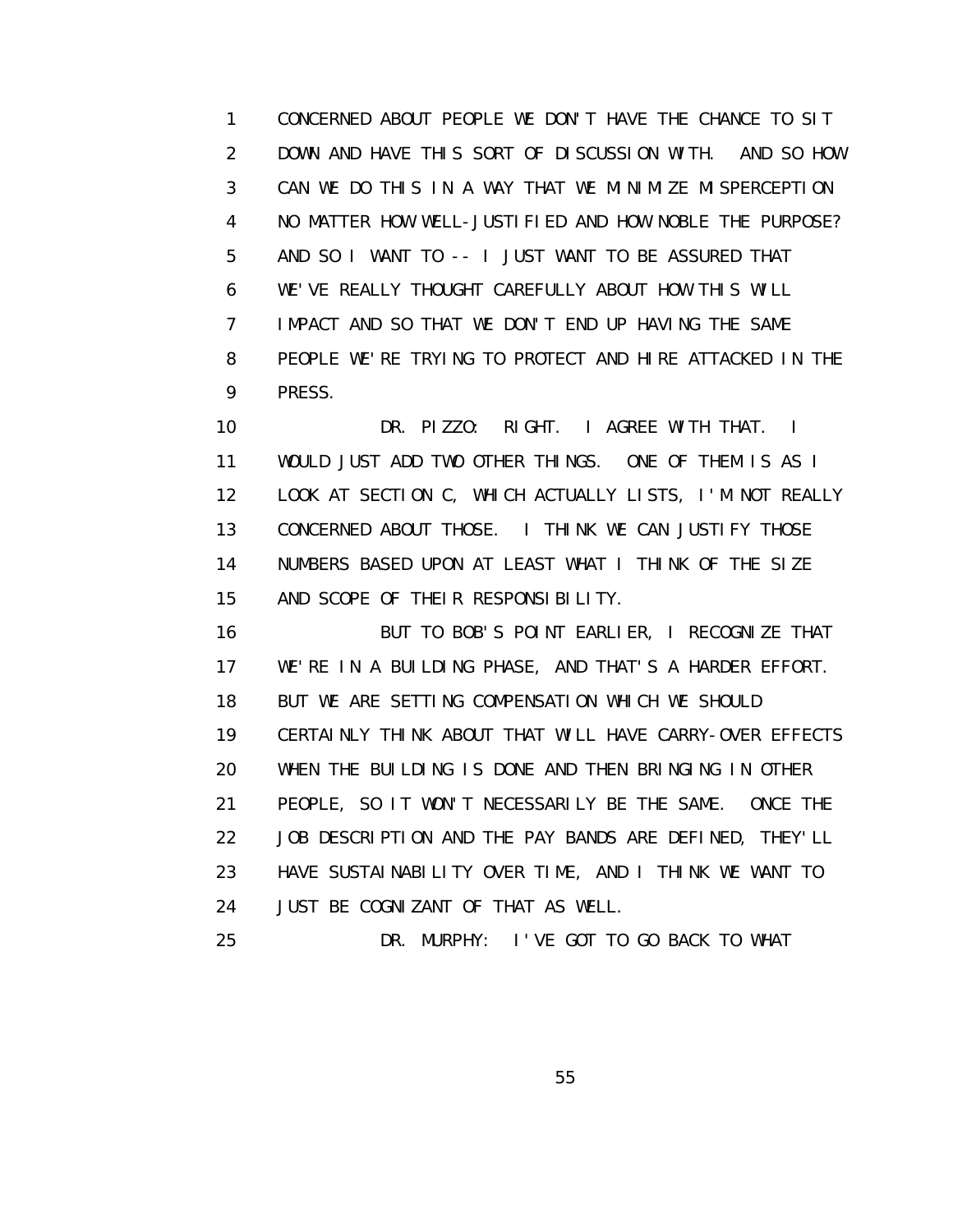1 BRIAN SAID BECAUSE I AGREE WITH IT. WE JUST NEED TO BE 2 ABLE TO DEFEND THIS WHEN IT HITS THE PUBLIC.

 3 ALEXANDRA, THE RADFORD BIOTECH, I THINK THE CRITICISM 4 OF THAT IS THAT BIOTECH GENERALLY PAYS HIGHER THAN THE 5 NONPROFIT SECTOR BECAUSE OF THE UNCERTAINTIES OF THE 6 BIOTECH INDUSTRY, ETC., ETC. I GUESS THE QUESTION I 7 WOULD HAVE IS I WOULD BE MORE COMFORTABLE IF, IN 8 ADDITION TO RADFORD, YOU HAD OTHER INDICES THERE THAT 9 ARE MORE BALANCED THAT WE COULD POINT TO IN ADDITION TO 10 THE ACADEMIC INFORMATION YOU HAVE BECAUSE I THINK WE 11 JUST NEED TO BE ABLE TO DEFEND THE SALARIES THAT WE'VE 12 COMMITTED HERE BECAUSE IT WILL BE QUESTIONED. THERE'S 13 NO QUESTION ABOUT IT.

14 MR. KLEIN: AND THE BEAUTY OF THIS 15 DISCUSSION, DR. MURPHY, IS THAT THIS IS IN THE PUBLIC. 16 AND PAUL ELIAS WITH ASSOCIATED PRESS IS AT CIRM 17 HEADQUARTERS SO THAT THIS IS A VERY INFORMED DISCUSSION 18 WITHIN THE PUBLIC SPECTRUM THAT HAS LOTS OF HEALTHY 19 VIEWS BEING EXPRESSED.

 20 DR. MURPHY: I CONGRATULATE YOU FOR THAT, 21 BOB.

 22 DR. HALL: LET ME MAKE ONE TECHNICAL POINT. 23 AS I RECALL, ONE OF THE DIFFICULTIES WITH THE CHIEF 24 COMMUNICATIONS OFFICER AND HAVING IT PEGGED TO MEDICAL 25 SCHOOLS, IN MANY CASES MEDICAL SCHOOLS THEMSELVES DON'T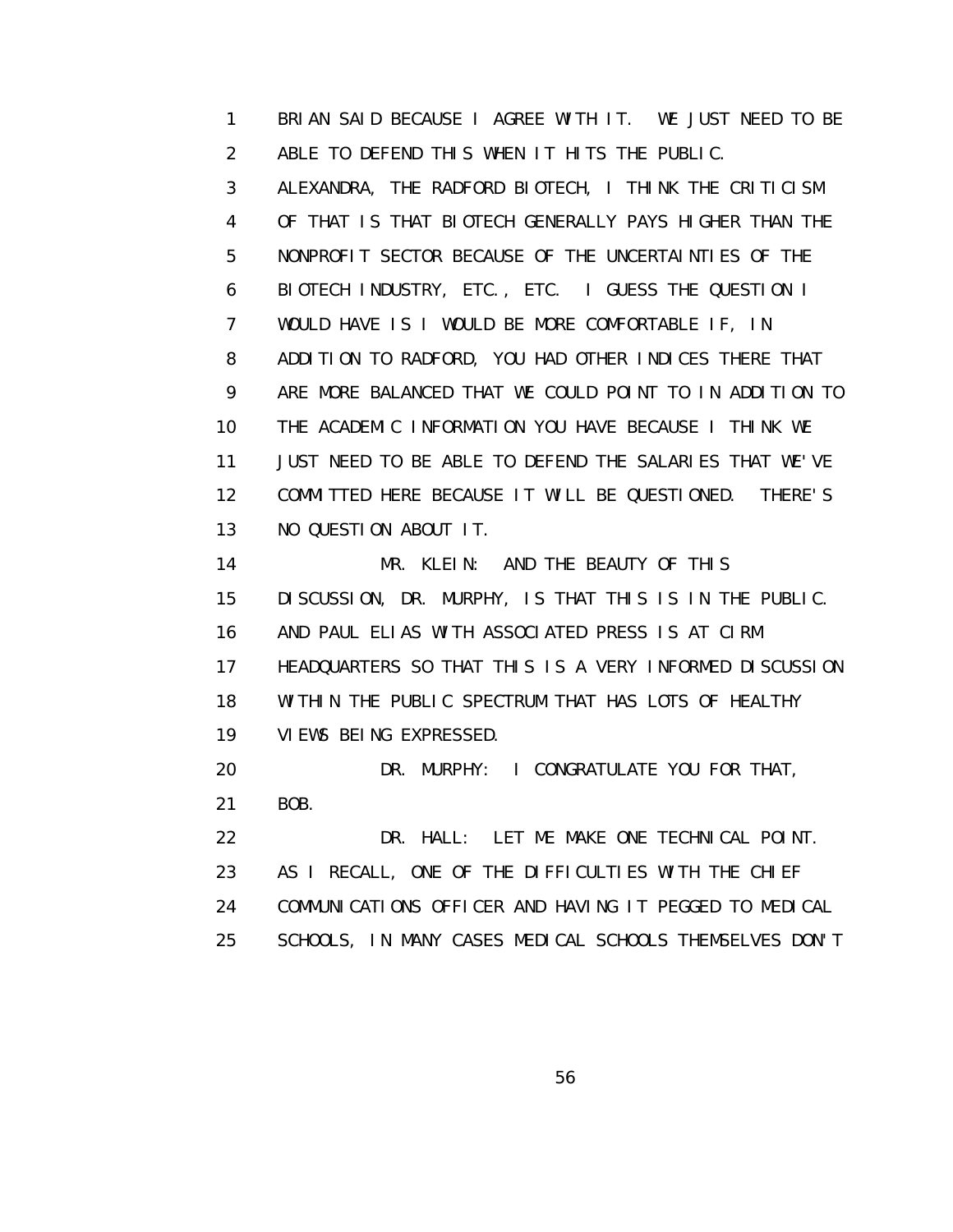1 HAVE A CHIEF COMMUNICATIONS OFFICER. IT TURNS OUT TO 2 BE SOMEBODY ASSOCIATED WITH THE UNIVERSITY OR WITH THE 3 CAMPUS OR A LARGER GROUP, AND I THINK THAT IN SOME 4 CASES WAS THE PROBLEM. I THINK IT'S SORT OF CERTAINLY 5 ACCIDENTAL THAT WE DON'T HAVE DATA FOR THAT, BOTH 6 BECAUSE OF THE REASON THAT BOB MENTIONED EARLIER. SOME 7 PEOPLE JUST DIDN'T WANT TO DIVULGE. ALSO THE FACT IN 8 THE STATE SCHOOLS WHERE IT'S A MATTER OF PUBLIC RECORD, 9 THEY OFTEN ARE NOT -- CLAIRE, I DON'T KNOW IF YOU HAVE 10 A COMMUNICATIONS OFFICE DEDICATED TO YOUR MEDICAL 11 SCHOOL OR NOT. 12 DR. POMEROY: TO OUR HEALTH SYSTEM, YES. 13 DR. PIZZO: WE HAVE A WHOLE OFFICE, ZACH, AT 14 STANFORD THAT IS JUST COMMUNICATIONS FOR THE MEDICAL 15 SCHOOL. 16 DR. HALL: I KNOW YOU DO. AT UCSF, AS FAR AS 17 **I KNOW, COMMUNICATIONS IS WITH THE CHANCELLOR'S OFFICE.**  18 THERE IS NO SPECIFIC COMMUNICATIONS FUNCTION WITH THE 19 MEDICAL SCHOOL. I DON'T KNOW ABOUT OTHER PLACES. I DO 20 KNOW THAT. 21 DR. MURPHY: I GUESS I'D ALSO LIKE TO ADD IF 22 YOU'RE A 501(C)(3), YOU'RE ON THE WEB. ALL SENIOR 23 POSITION SALARIES ARE ON THE WEB, SO THEY ARE 24 ACCESSIBLE WHETHER PEOPLE LIKE IT OR NOT. 25 CHAIR LANSING: RATHER THAN -- I BROUGHT THIS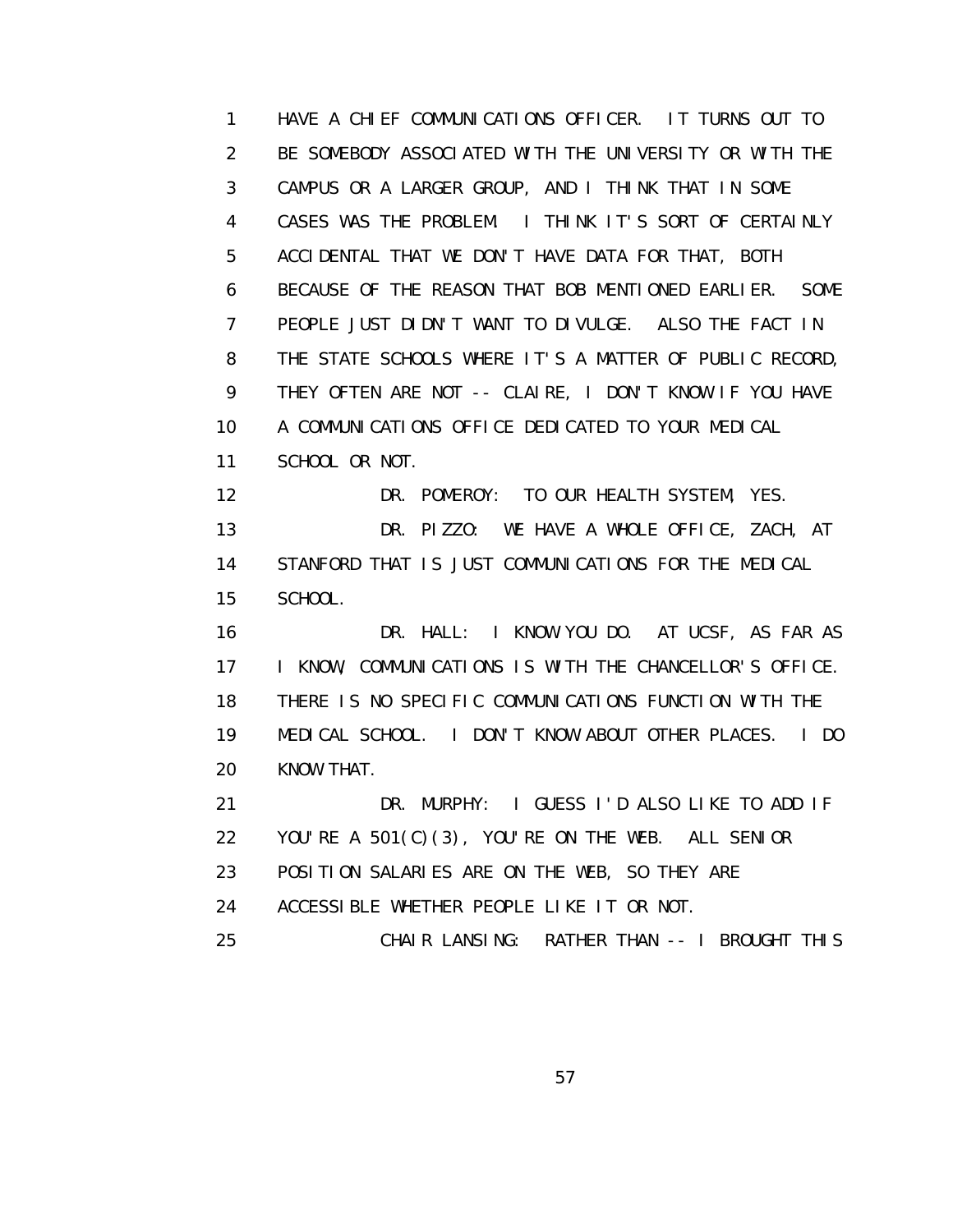1 UP BY FOCUSING IN ON ONE SALARY, BUT REALLY I THINK 2 WHAT A GROUP OF US ARE CONCERNED ABOUT IS BEING -- WE 3 WANT THE BEST PEOPLE, WE WANT TO ATTRACT THE BEST 4 PEOPLE, AND WE WANT TO BE SURE THAT WE ARE FULFILLING 5 OUR FIDUCIARY RESPONSIBILITIES BY DOING IT AT THE FAIR 6 MARKET VALUE, AND WE'RE CONCERNED WITH THE COMPARISON 7 CHART. I KNOW THE COMPARISON CHART IS WHAT IT SAYS IN 8 PROP 71.

 9 SO THE QUESTION IS WHAT DO WE DO NEXT? I 10 GUESS WHAT I'D LIKE TO DO, SINCE WE'VE BEEN TALKING 11 ABOUT IT QUITE BIT, IS HEAR FROM THE MEMBERS OF THE 12 PUBLIC FOR A SECOND AND THEN GO BACK TO OUR DISCUSSION 13 BECAUSE I KNOW THAT THE PUBLIC IN L.A. HAS BEEN 14 PATIENTLY WAITING TO SPEAK.

 15 MR. SIMPSON: THANK YOU VERY MUCH. JOHN 16 SIMPSON FROM THE FOUNDATION FOR TAXPAYER AND CONSUMER 17 RIGHTS AND THE FORMER DEPUTY EDITOR OF USA TODAY. I 18 UNDERSTAND THE PROP 71 NOTION THAT YOU HAVE TO HAVE 19 COMPARISON TO MEDICAL SCHOOLS AND UC. IT COULD BE 20 POSSIBLE THAT SOME OF THOSE SCALES ARE OUT OF WHACK AND 21 ARE TOO HIGH NOW ANYWAY, SO YOU MAY BE COMPARING TO 22 SOMETHING THAT'S HIGH AND HIGHER THAN IT SHOULD BE, AND 23 **I SUSPECT THAT MANY IN THE PUBLIC MIGHT SENSE THAT.**  24 BUT SPECIFICALLY TO THE POSITION OF CHIEF 25 COMMUNICATIONS OFFICER, THAT AT FIRST BLUSH TROUBLES ME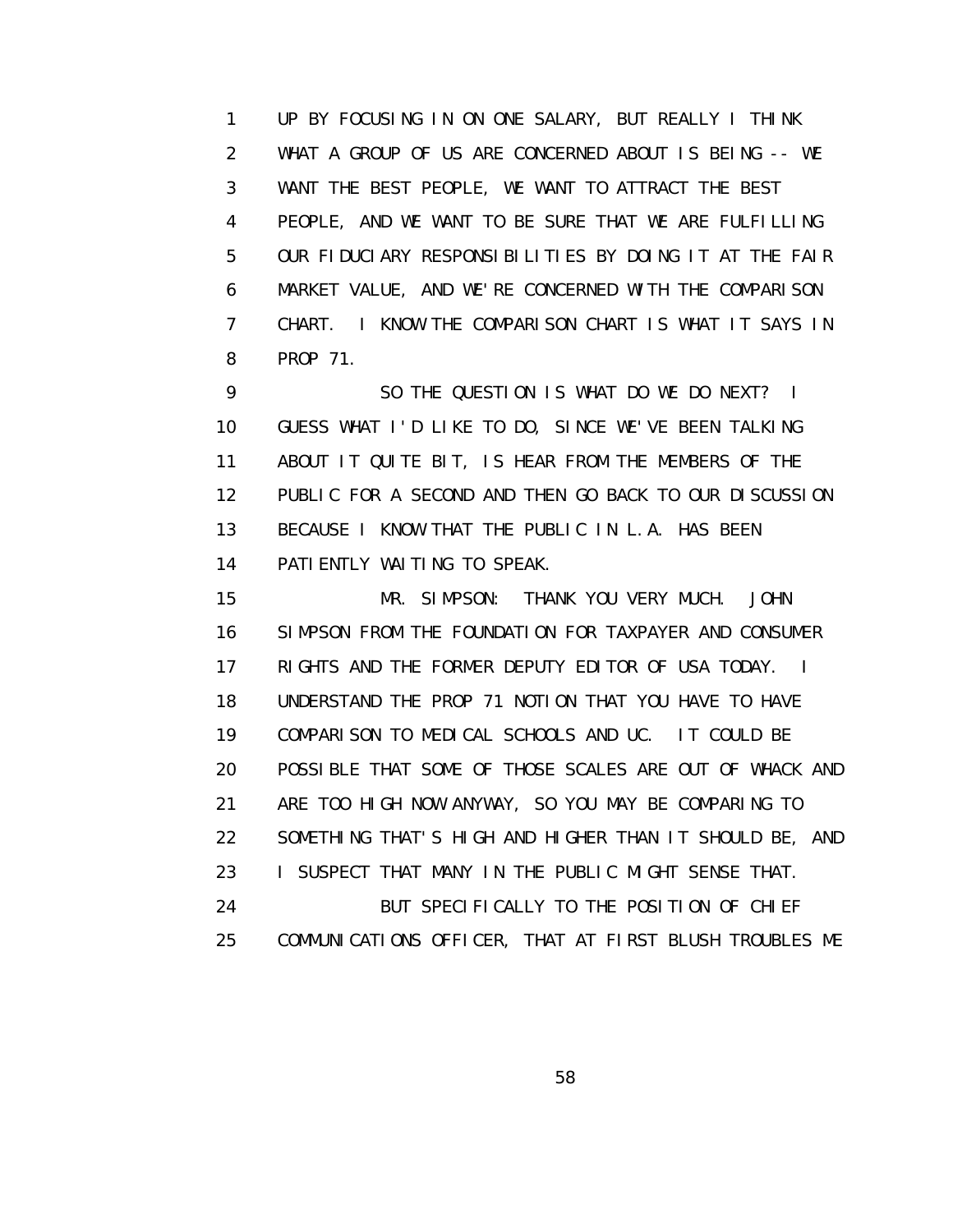1 THAT YOU AREN'T ABLE TO PROVIDE COMPARABLE DATA, BUT 2 BEYOND THAT, THAT THAT RANGE SEEMS EXCESSIVE TO ME. 3 AND I WONDER WHETHER THERE HAVE BEEN COMPARISONS MADE 4 PERHAPS TO SUCH POSITIONS AS THE CHIEF OF 5 COMMUNICATIONS FOR THE GOVERNOR OF THE STATE OR THE 6 CHIEF OF COMMUNICATIONS FOR OTHER PUBLIC AGENCIES. IT 7 JUST SEEMS A RANGE THAT IS QUITE HIGH, PARTICULARLY 8 WHEN YOU MIGHT TAKE INTO CONSIDERATION THAT THERE ARE 9 MANY, MANY TALENTED COMMUNICATIONS PEOPLE WHO ARE 10 FINDING THEMSELVES LOOKING FOR NEW POSITIONS PRECISELY 11 BECAUSE THE NEWSPAPER INDUSTRY IS SHRINKING. SO YOU 12 MIGHT FIND A VERY GOOD MARKET FOR PEOPLE. 13 I JUST RAISE THAT. AND IT DOES SEEM TO ME 14 THAT YOU NEED TO HAVE FURTHER REFINED COMPARISONS HERE 15 TO MAKE PEOPLE UNDERSTAND WHAT YOU'RE TRYING TO DO. 16 THANK YOU. 17 CHAIR LANSING: I THINK IN L.A. WHAT WE'RE 18 SENSING IS PERHAPS WE NEED TO HAVE SOME STATE 19 COMPARISONS TO JUSTIFY WHAT WE'RE TALKING ABOUT. 20 DR. HALL: WE HAVE A COMMENT FROM THE PUBLIC 21 HERE, AND I HAVE A SUGGESTION. 22 CHAIR LANSING: LET'S HEAR FROM THE PUBLIC IN 23 SAN FRANCISCO. 24 MR. REED: I FEEL THE COMPARATORS ARE GOOD, 25 AND IT'S A WRESTLING MATCH BETWEEN THE PUBLIC --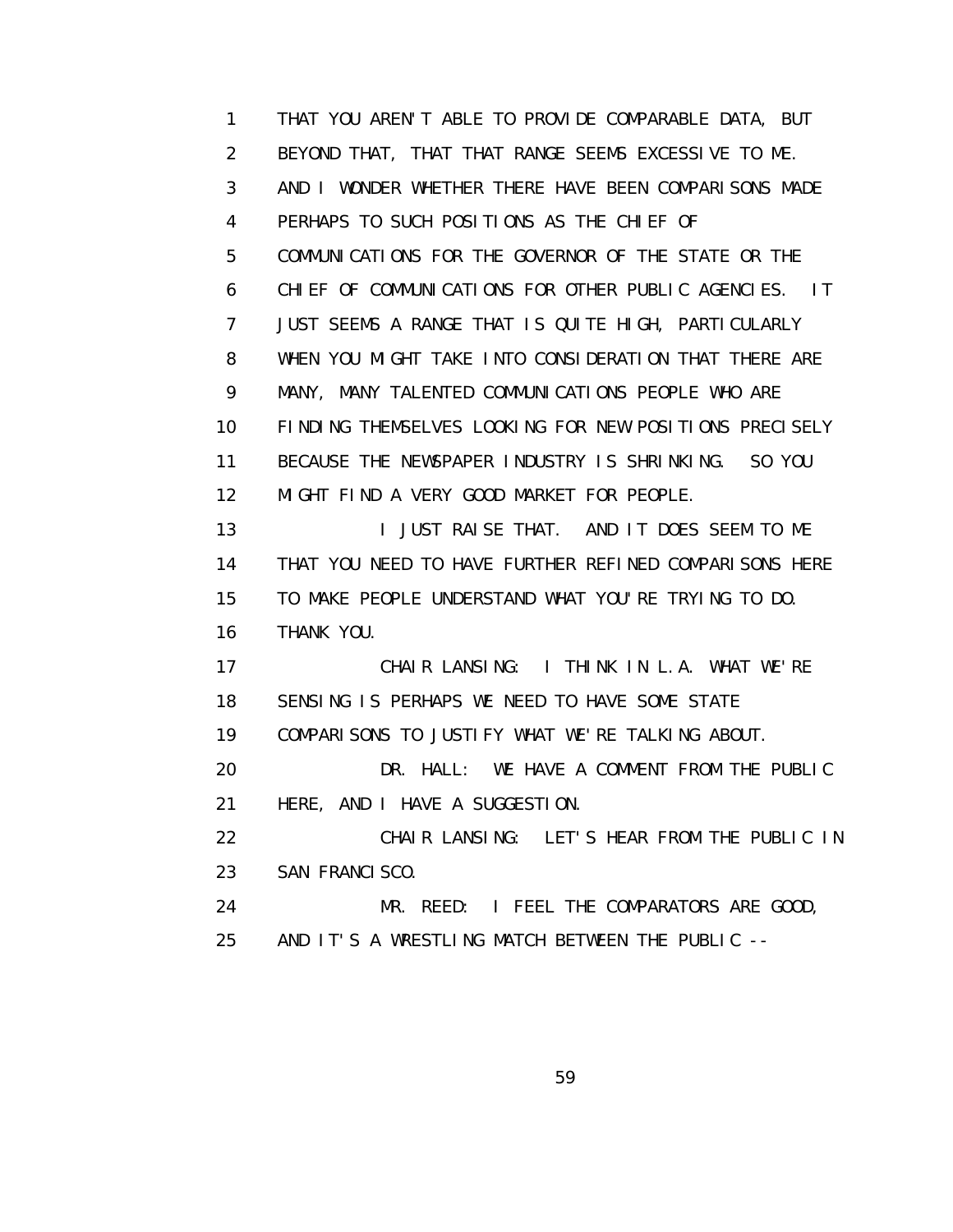1 CERTAIN ASPECTS OF THE PUBLIC'S NEED TO MAKE SURE EVERY 2 PENNY IS SPENT WISELY IS VALUABLE, BUT I THINK THIS IS 3 A UNIQUE SITUATION. WE'RE NOT COMING INTO AN 4 ESTABLISHED SITUATION WHERE YOU SHOW UP MONDAY MORNING 5 AND YOUR WORK IS ALL NEATLY LAID OUT FOR YOU, YOU GO 6 HOME AND YOU DON'T TAKE YOUR WORK HOME WITH YOU. THIS 7 COMBINES WHAT SEEMS TO ME LIKE THE STRESS OF A WAR ZONE 8 WITH THE OPPORTUNITIES OF A MOON WALK. I THINK THIS IS 9 SOMETHING UNIQUE AND NEW. WE DON'T WANT TO PAY PEOPLE 10 ADEQUATELY. WE WANT TO PAY THEM WELL BECAUSE OF THE 11 IMPORTANCE OF THE JOB. THOSE ARE MY THOUGHTS. 12 CHAIR LANSING: THANK YOU. I JUST DO THIS A 13 LITTLE BIT OUT OF ORDER IF THAT THAT'S OKAY. ZACH, DO 14 YOU WANT TO CALL AND I'LL GO AROUND TO PUBLIC AND 15 PRIVATE. 16 DR. HALL: GO AHEAD. 17 CHAIR LANSING: ANY OTHER PUBLIC IN SAN 18 FRANCISCO? ANY PUBLIC AT CEDARS? USC? 19 DR. HENDERSON: NO. 20 CHAIR LANSING: IRVINE? 21 DR. STEWARD: NOPE. 22 CHAIR LANSING: STANFORD? 23 DR. PIZZO: NO. 24 CHAIR LANSING: DAVIS? 25 DR. POMEROY: NO.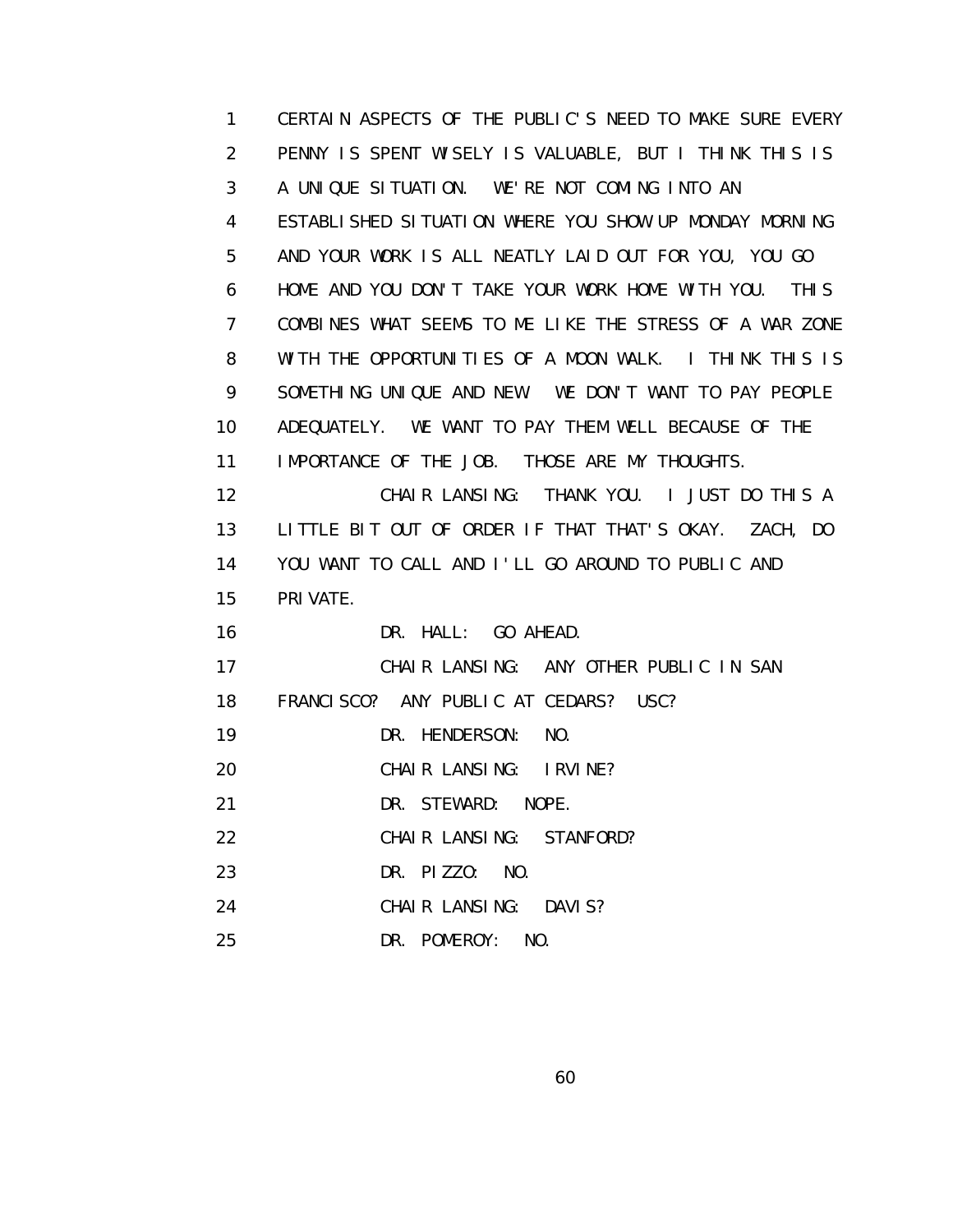1 CHAIR LANSING: SAN DIEGO?

2 DR. NOVA: NO.

 3 CHAIR LANSING: THEN LET ME GO BACK BECAUSE I 4 THINK WE'VE ISOLATED OUR CONCERNS, BUT NOW, YOU KNOW, 5 WE'RE SCHEDULED TO VOTE ON THIS, SO I'M WONDERING IF 6 THERE'S SOME WAY WE CAN MOVE THIS AGENDA ITEM FORWARD 7 OR COME UP WITH ANOTHER RESOLUTION. ZACH, YOU SAID YOU 8 HAD A SUGGESTION?

 9 DR. HALL: YES, I DO. I THINK IT IS A TIME 10 WHEN THERE'S A LOT OF SENSITIVITY ABOUT THESE ISSUES, 11 AND WE CERTAINLY KNOW, AS RICH SAID, THAT THE SITUATION 12 WITH UC MAKES IT A DELICATE TIME. WE ALSO KNOW THAT 13 THE PROPOSITION REQUIRES THAT IT BE INDEXED TO THAT, 14 BUT I THINK WE COULD PRESENT THE SCALES THAT WE HAVE 15 HERE. AND I THINK WHAT DRAWS THE FIRE ARE PARTICULARLY 16 THE TOP END. WHEN YOU LOOK AND SEE THAT SOMEBODY MIGHT 17 GET \$240,000 TO BE A CHIEF COMMUNICATIONS OFFICER, 18 PEOPLE SAY, WOW, THAT'S A LOT OF MONEY. ONE 19 POSSIBILITY WOULD BE TO USE THE SAME MINIMUMS OR 20 SIMILAR; AND THEN RATHER THAN HAVING A 60-PERCENT 21 RANGE, TO CUT THAT RANGE DOWN A LITTLE BIT. 22 MS. CAMPE: TO THE HIGHER LEVELS, YOU MEAN? 23 DR. HALL: SO THAT -- I HAVEN'T -- OFF THE 24 TOP OF MY HEAD I HAVE TO DO IT, BUT LET'S JUST SAY THAT 25 THE 150 TO 240 RANGE, IF YOU DID IT AT 50 PERCENT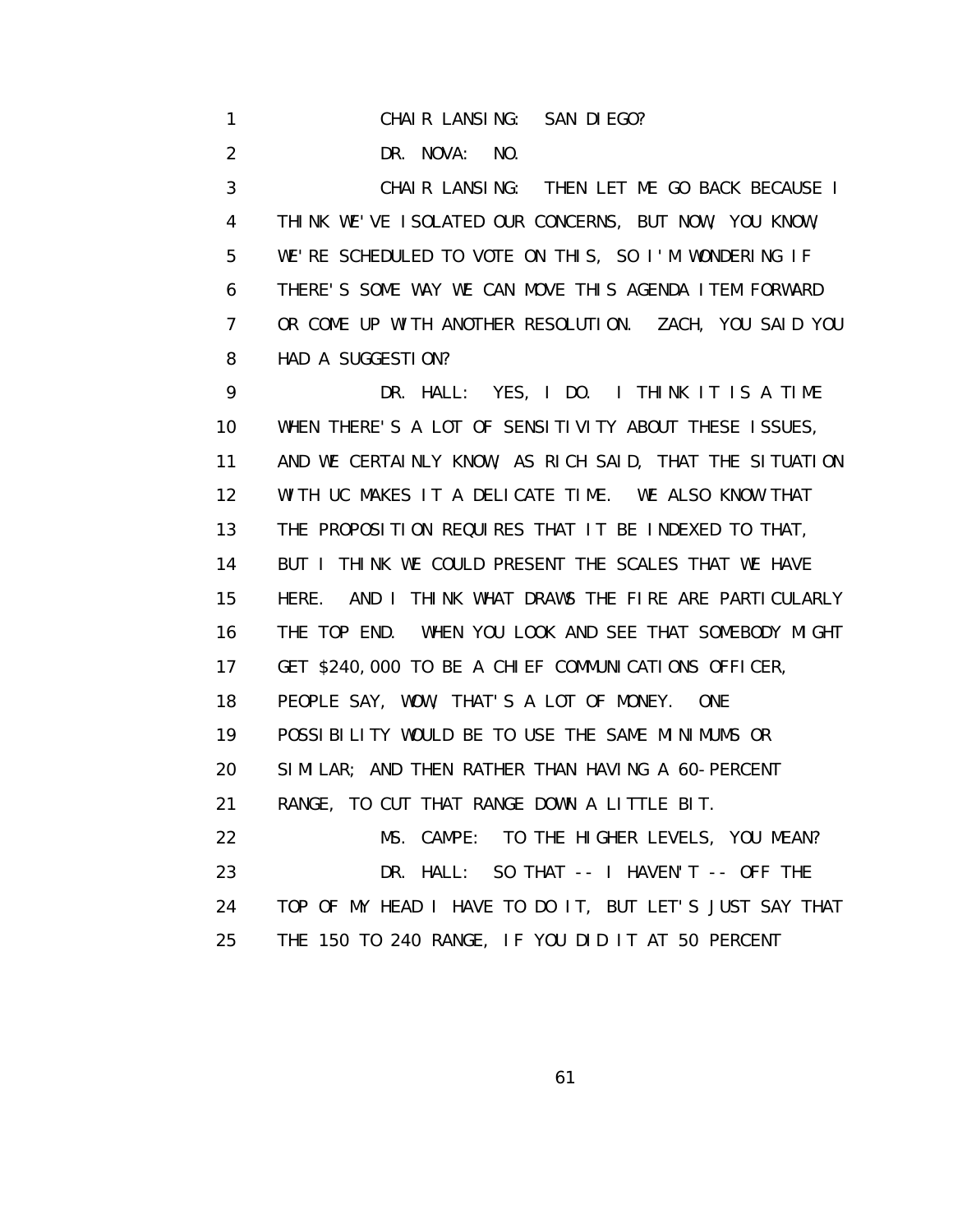1 INSTEAD OF 60, IT WOULD GO TO 225 AT THE TOP. THAT'S 2 JUST A SUGGESTION OFF THE TOP.

3 AND I THINK IF ONE ACTUALLY SAW THAT WE HAVE 4 IT INDEXED TO THE MEDICAL SCHOOLS HERE AND THAT WE WERE 5 ABLE TO SAY THAT WE HAD TAKEN A VERY CONSERVATIVE 6 STANCE WITHIN THAT INDEX, THAT IS, WE WEREN'T GOING TO 7 THE VERY TOP OF THE RANGE, BUT WE WERE PULLING BACK ON 8 IT A LITTLE BIT, IT MIGHT HELP US.

 9 CHAIR LANSING: CAN I ASK FOR SOMETHING, AND, 10 AGAIN, I'M PARTICULARLY SENSITIVE AS A REGENT OF THE 11 UNIVERSITY OF CALIFORNIA, AND I THINK ALL OF US 12 REALLY -- I HEAR YOU ABOUT THE TOP END. I GUESS IS 13 THERE ANY WAY THAT I CAN GET SOME, YOU KNOW, KIND OF 14 COMPARISONS AS TO WHAT'S THE GOVERNOR'S CHIEF OF STAFF 15 GET, WHAT THE GENERAL COUNSEL GET, WHAT THE CHIEF 16 COMMUNICATIONS OFFICER, JUST SO I CAN KNOW. IT MAY 17 TURN OUT THAT IT'S VERY CLOSE TO THIS, AND THEN I THINK 18 I WOULD SLEEP FINE KNOWING THAT. I WOULD JUST LIKE 19 SOME COMPARISONS.

20 I KNOW I'M VERY COMFORTED BY THE FACT THAT WE 21 ARE IN COMPLIANCE WITH PROP 71. AND I SUSPECT, YOU 22 KNOW, THAT THE UC SYSTEM HOPEFULLY WAS IN COMPLIANCE 23 ALSO, BUT THAT DOESN'T MEAN THAT THE PERCEPTION IS 24 GOING TO BE EASY. SO WHAT I'M CONCERNED ABOUT IS THAT 25 WE HANDLE THE PERCEPTION AS MUCH THE REALITY. AND I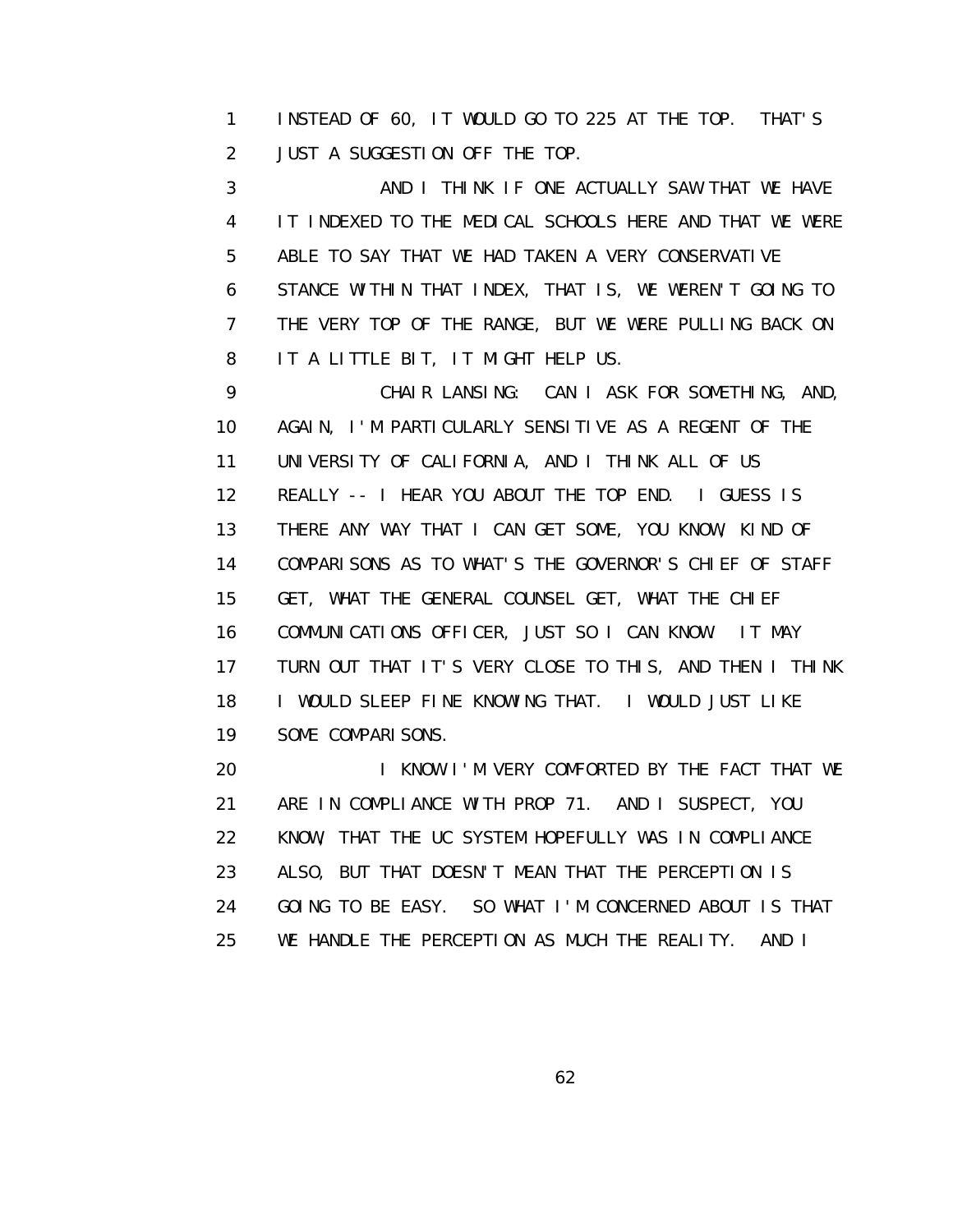1 GUESS, AS MUCH AS I KNOW WE WANT TO VOTE ON THIS TODAY, 2 IS IT POSSIBLE TO GET SOME COMPARISONS TO THE STATE, 3 SOME STATE OFFICES?

 4 MR. KLEIN: WE CAN CERTAINLY GET THOSE, AND 5 ZACH AND ALEXANDRA NEED TO REALLY COMMENT ON THAT. 6 THIS IS BOB. THE COMPARISON IS GOING TO BE MUCH LOWER. 7 I SAT ON THE CALIFORNIA HOUSING FINANCE AGENCY BOARD 8 FOR SIX YEARS, AND WE CONSTANTLY WERE LOSING STAFF 9 BECAUSE WE COULDN'T PAY AT THE LEVEL NECESSARY TO 10 CREATE INNOVATIVE PROGRAMS.

 11 CHAIR LANSING: BUT THEN, BOB, EVEN IF IT'S 12 LOWER, THEN WE CAN SEE HOW MUCH HIGHER WE ARE. AT 13 LEAST WE'LL KNOW WHY WE'RE DOING WHAT WE'RE DOING. I 14 DON'T HAVE ANY IDEA WHAT THE NUMBERS ARE. MAYBE 15 THEY'RE SUPPLEMENTING THEM.

 16 MR. KLEIN: I THINK IT'S A GOOD IDEA, FOR 17 EXAMPLE, TO LOOK AT THE RADFORD BIOTECH INDEX. THAT 18 SOUNDS LIKE AN INDEX THAT COULD BE VERY INFORMATIVE. 19 SO IT MAY BE VERY APPROPRIATE TO PUT THIS OVER, BUT I'D 20 LIKE TO HEAR WHAT ZACH'S VIEW IS OF IT.

 21 DR. HALL: I THINK I SHARE THE CONCERN OF THE 22 BOARD MEMBERS THAT THIS IS GOING TO, I THINK, BE 23 DIFFICULT TO DEFEND. AND YET I ALSO SHARE THE CONCERN 24 THAT WE WANT THE BEST POSSIBLE PEOPLE. I SUGGEST THAT 25 WE DO SOME MORE RESEARCH ON THIS, THAT WE LOOK AT THE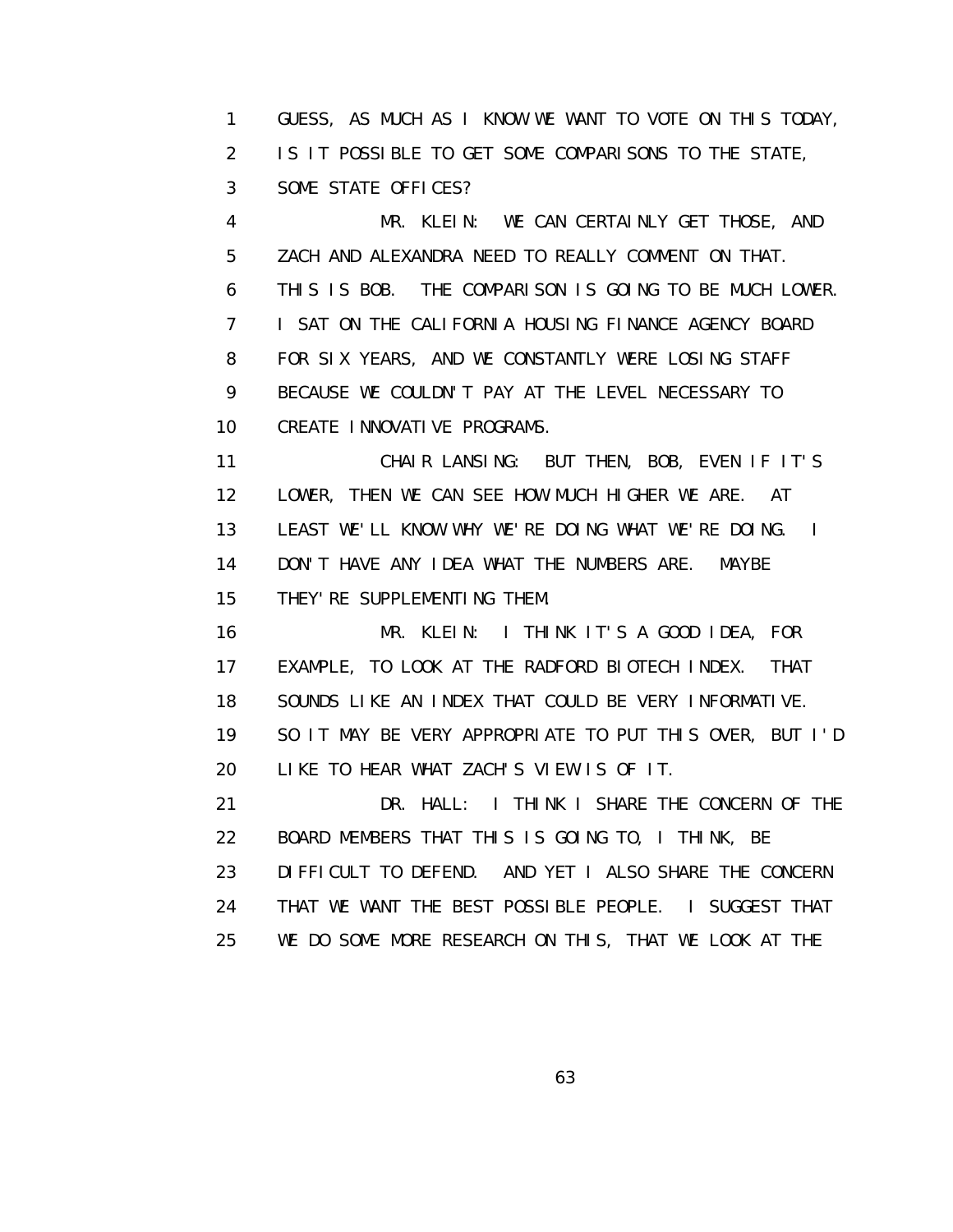1 RADFORD NUMBERS WITH THE AWARENESS THAT RICH SAID, THAT 2 THESE MAY BE HIGHER THAN THOSE AT THE MEDICAL SCHOOL

 3 NUMBERS THAT WE HAVE. SHERRY, IF YOU THINK WE OUGHT TO 4 LOOK AT THE STATE NUMBERS --

 5 CHAIR LANSING: I DO BECAUSE I FEEL VERY MUCH 6 BECAUSE THAT'S WHAT THE LEGISLATURE IS GOING TO LOOK AT 7 TOO.

8 DR. HALL: WE'VE ALREADY HEARD SOME OF THAT. 9 CHAIR LANSING: I WANT TO BE ABLE TO SAY, 10 OKAY. I JUST WANT THE FACTS. THAT'S ALL I CAN ASK, 11 AND THEN WE CAN MAKE AN INFORMED DECISION. I DON'T 12 HAVE ENOUGH OF THE FACTS.

 13 DR. HALL: I THINK BOTH THE THINGS WE'VE 14 HEARD MADE SOME ANECDOTAL INFORMATION THAT I HAVE ARE 15 TRUE; THAT IS, THESE NUMBERS ARE GOING TO COME IN 16 LOWER. WHENEVER WE TALK TO THE STATE PEOPLE, THEY SAY 17 YES, BUT SO-AND-SO, SO-AND-SO ONLY GETS, AND I'M SURE 18 THEY WILL COME IN LOWER. AND YET WE DO HAVE A CONCERN 19 THAT BOB HAS, THAT WE NEED THE VERY BEST PEOPLE TO 20 CARRY THIS PROJECT OUT.

21 **I THINK THE OTHER THING I WOULD SUGGEST IS**  22 THAT WE DO MORE RESEARCH, GIVE YOU SOME MORE NUMBERS, 23 INCLUDING THE RADFORD NUMBERS, AND THAT WE ALSO MAKE 24 SOME SUGGESTIONS ABOUT RESTRUCTURING THE FORMULA BY 25 WHICH WE CONSTRUCT THESE RANGES. AND I THINK WE CAN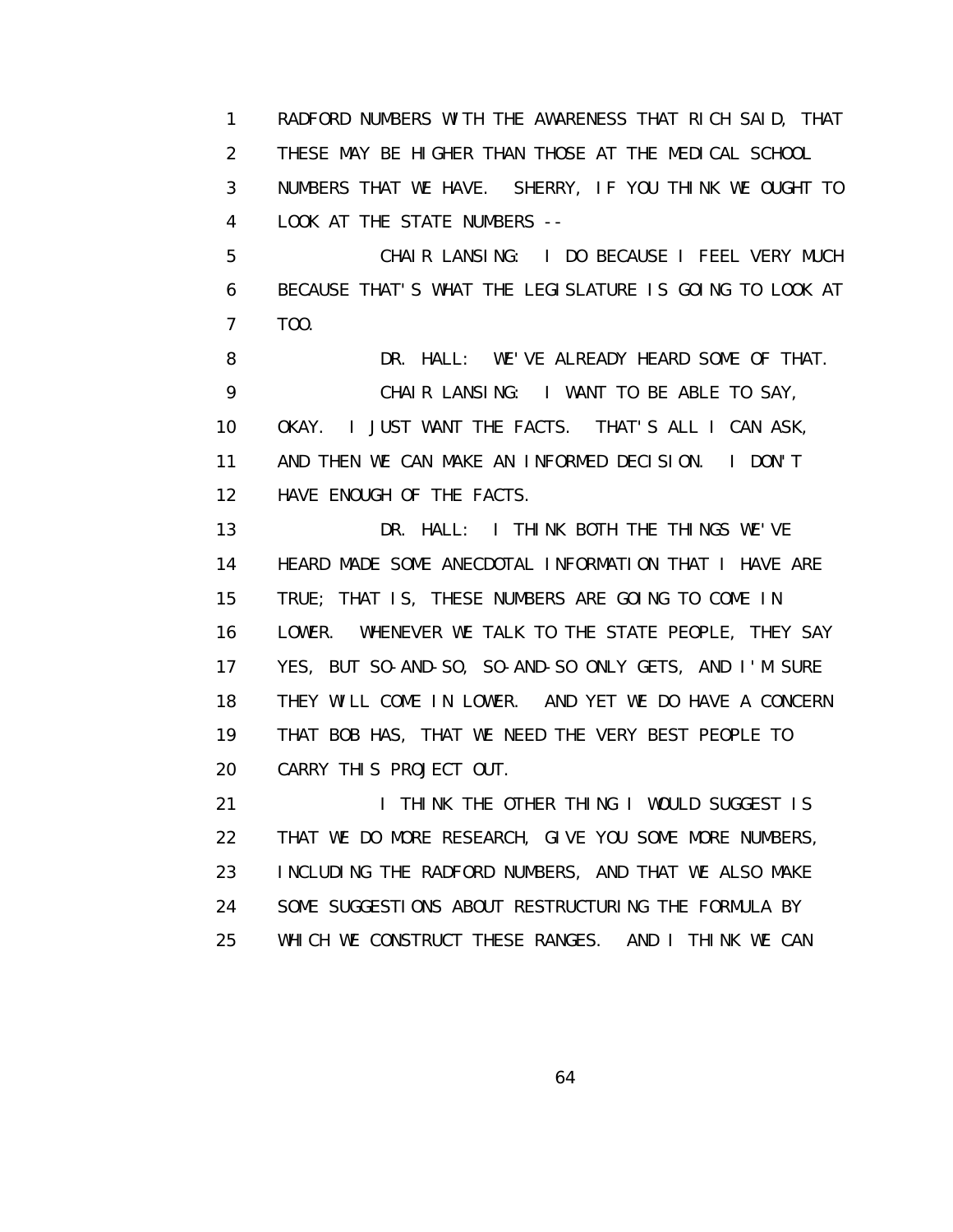1 COME UP WITH SOMETHING THAT STILL MAY BE -- THAT WILL 2 GIVE US THE RANGES THAT WE NEED TO GET REALLY GOOD 3 PEOPLE, BUT WILL BE A BIT MORE PALATABLE IN TERMS OF 4 APPEARANCE BECAUSE THAT'S WHAT SOMEBODY SAID. IT'S NO 5 GOOD TO SAY, WELL, THIS IS WHAT THE PROPOSITION 71 6 CALLS FOR. WHAT PEOPLE ARE CONCERNED ABOUT ARE THE 7 APPEARANCE.

8 AND THE SAME THING WILL HAPPEN TO US AS UC; 9 THAT IS, NUMBERS WILL BE ON THE FRONT PAGE IF WE DON'T 10 WATCH OUT.

 11 CHAIR LANSING: THERE'S NO NEED FOR THAT. 12 AGAIN, LET ME SAY, ZACH, I HAVE TWO QUESTIONS TO ASK 13 YOU, ZACH. FIRST OF ALL, DOES THIS INHIBIT YOUR 14 ABILITY TO MOVE FORWARD IN ANY WAY?

 15 DR. HALL: WHAT I'M SAYING IS I THINK WE CAN 16 COME UP WITH A MORE MODEST SALARY SCALE THAT WILL 17 NOT -- THAT WE CAN WORK WITH.

 18 CHAIR LANSING: AND NOT MOVING THIS AGENDA 19 ITEM FORWARD TODAY UNTIL WE GET THAT ADDITIONAL 20 INFORMATION, IS THERE ANYBODY THAT YOU'RE TRYING TO 21 HIRE THAT YOU NEEDED THIS DONE FOR?

 22 DR. HALL: I DON'T THINK AT THE MOMENT. 23 CHAIR LANSING: OKAY. THAT COMFORTS ME

24 BECAUSE I DON'T WANT TO IN ANY WAY, AND I SPEAK FOR ALL

25 OF US, INHIBIT YOUR ABILITY TO HIRE AND RUN THIS

 $\sim$  65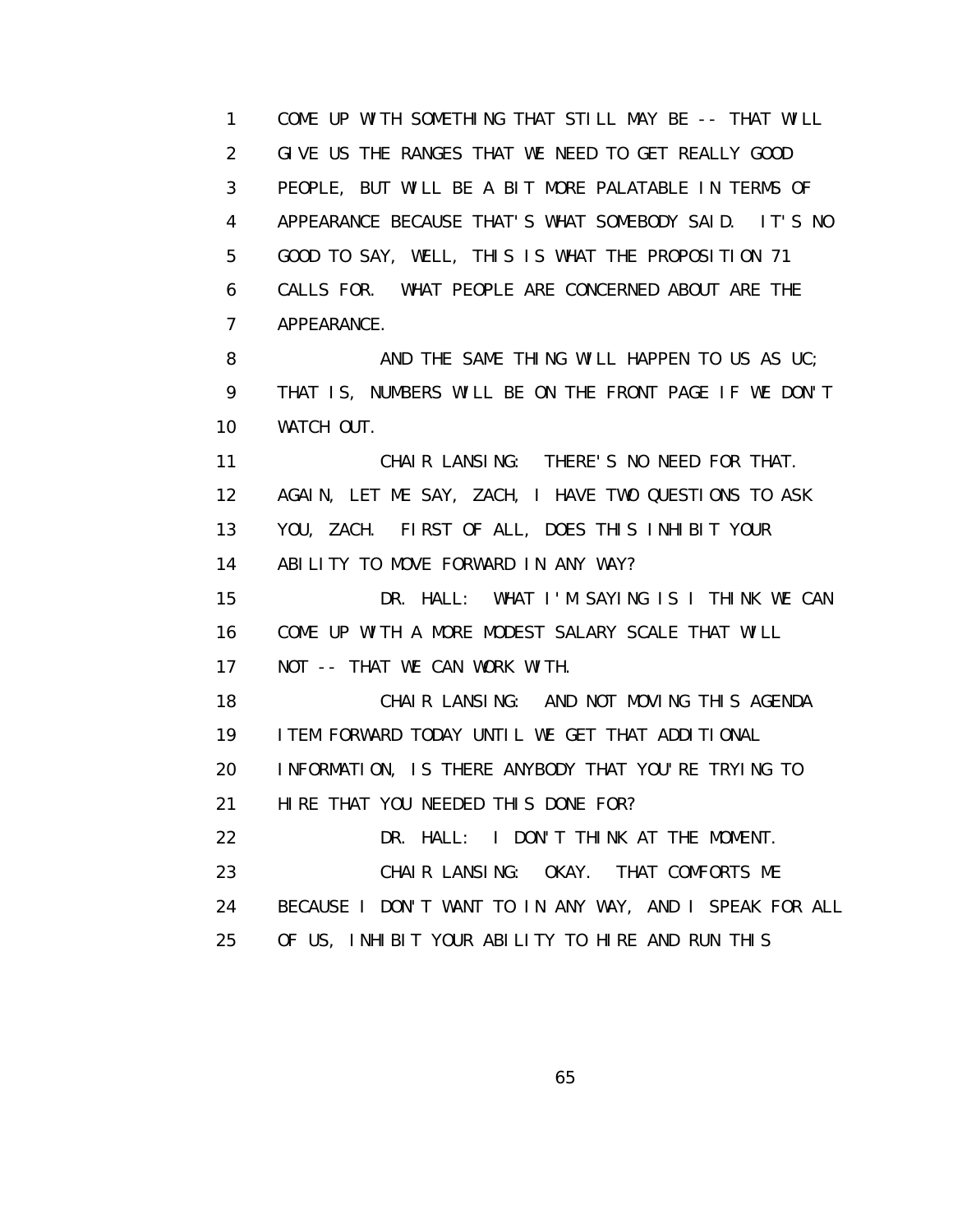1 INSTITUTION. AND, BOB, I SAY THAT AS WELL. I JUST 2 THINK --

 3 DR. STEWARD: JUST TO BUILD UPON WHAT ZACH 4 HAS PROPOSED HERE, AND I WANTED TO GO BACK TO AN 5 EARLIER SUGGESTION, I THINK MAYBE PART OF OUR PROBLEM 6 HERE IS IT IS HARD TO FIND THE COMPARATORS HERE. AND 7 TO ME, IN THINKING ABOUT WHAT IS LIKELY TO GO ON IN THE 8 CHIEF COMMUNICATIONS OFFICER'S REALM, IT REALLY DOES 9 STRIKE ME AS MORE OF AN ADVANCEMENT POSITION 10 EQUIVALENCY AS FAR AS THE UNIVERSITY GOES. I MEAN 11 ADVANCEMENT HERE, NOT DEVELOPMENT, SOMEBODY WHO'S 12 REALLY PUTTING FORWARD THE ACTIVITIES OF CIRM, AND SO I 13 WOULD RECOMMEND TRYING TO GET SOME COMPARATORS THERE. 14 SIMILARLY, IT SEEMS TO ME THAT THE GRANTS 15 MANAGEMENT OFFICER THAT'S DESCRIBED HERE MIGHT BE MORE 16 COMPARABLE TO SOMEONE IN THE VICE CHANCELLOR FOR 17 RESEARCH'S OFFICE IN A UNIVERSITY SETTING. MAYBE THE 18 ASSISTANT OR ASSOCIATE VICE CHANCELLOR FOR RESEARCH, 19 SOMETHING ALONG THOSE LINES. 20 **I THINK WHAT WE REALLY WANT TO SEE, THOUGH,** 

 21 IS ALL BLOCKS FILLED IN AND NO ASTERISKS THERE TO THE 22 EXTENT THAT WE CAN TO TRY TO GET REAL COMPARABLE SURVEY 23 DATA IN SOME WAY.

 24 DR. POMEROY: LIKE THE GENERAL SENTIMENT, I'M 25 NOT READY TO SUPPORT THESE TODAY AND NEED SOME MORE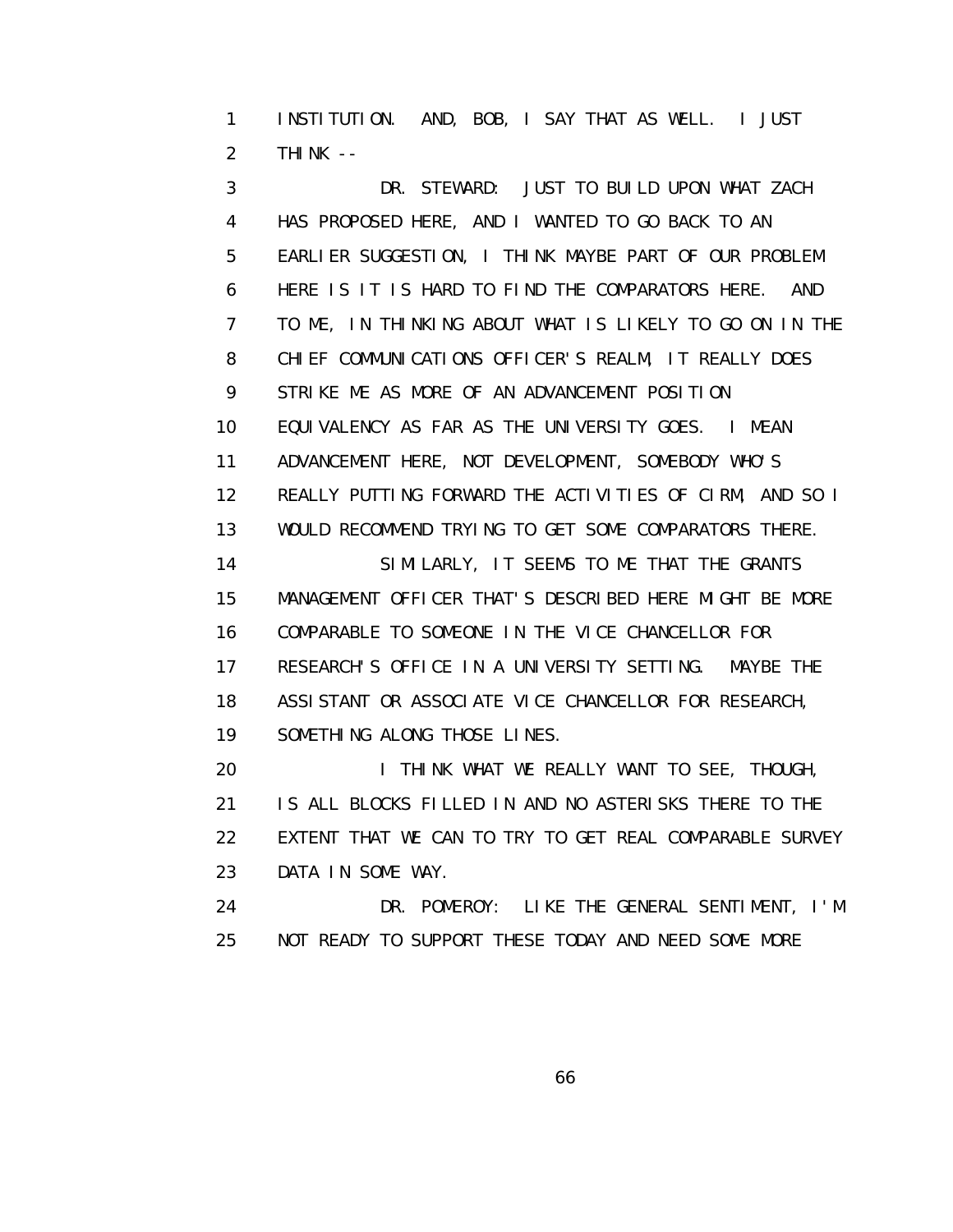1 DATA. BUT I WOULD ALSO ASK, IT WOULD BE VERY HELPFUL 2 FOR ME IF THE TYPE OF EDUCATIONAL BACKGROUND, YEARS OF 3 EXPERIENCE, AND THE FUNCTIONS OF THE POSITIONS WOULD BE 4 LISTED OUT ON THE SPREADSHEET BECAUSE I THINK THERE ARE 5 POTENTIALLY SOME OF THESE SALARIES THAT ARE TOO LOW AND 6 SOME THAT ARE TOO HIGH. AND JUST ON A FIRST GLANCE, 7 SOME OF THE ONES OF PEOPLE WITH RESEARCH BACKGROUNDS 8 SEEM DISPROPORTIONATELY A BIT LOW TO ME AND SOME OF THE 9 ONES WITH ADMINISTRATIVE BACKGROUND MIGHT, ON THE OTHER 10 HAND, BE HIGHER THAN I EXPECTED. HAVING THAT 11 INFORMATION OF THEIR EDUCATIONAL BACKGROUND, EXPECTED 12 ACTIVITIES, AND YEARS OF EXPERIENCE WOULD BE HELPFUL. 13 DR. NOVA: I AGREE WITH CLAIRE ON THAT. WHEN 14 WE LOOK AT HIRING SOMEONE NEW, THE FIRST PLACE WE 15 START, WE HAVE THE RADFORD AND SAN DIEGO AND ALL THOSE 16 SURVEYS AS WELL, BUT WE START BY SAYING WHAT IS YOUR 17 CURRENT SALARY AT YOUR JOB AND USE THAT A BASE. SO IF 18 THEY'RE MAKING 60,000 AT SOME LEVEL, AND WE LOOK AT THE 19 SURVEY AND IT SAYS THEY SHOULD BE MAKING 80,000, WE 20 DON'T TAKE THEM TO \$80,000. WE TAKE THEM UP A LITTLE 21 BIT OVER WHERE THEY WERE, SO IT'S REALLY THE 22 COMBINATION OF THE SURVEYS AND THEIR YEARS EXPERIENCE 23 AND WHERE THEY CURRENTLY ARE AND WHAT THEIR CURRENT 24 SALARY IS. 25 DR. MURPHY: SHERRY, I WOULD ADD ONE MORE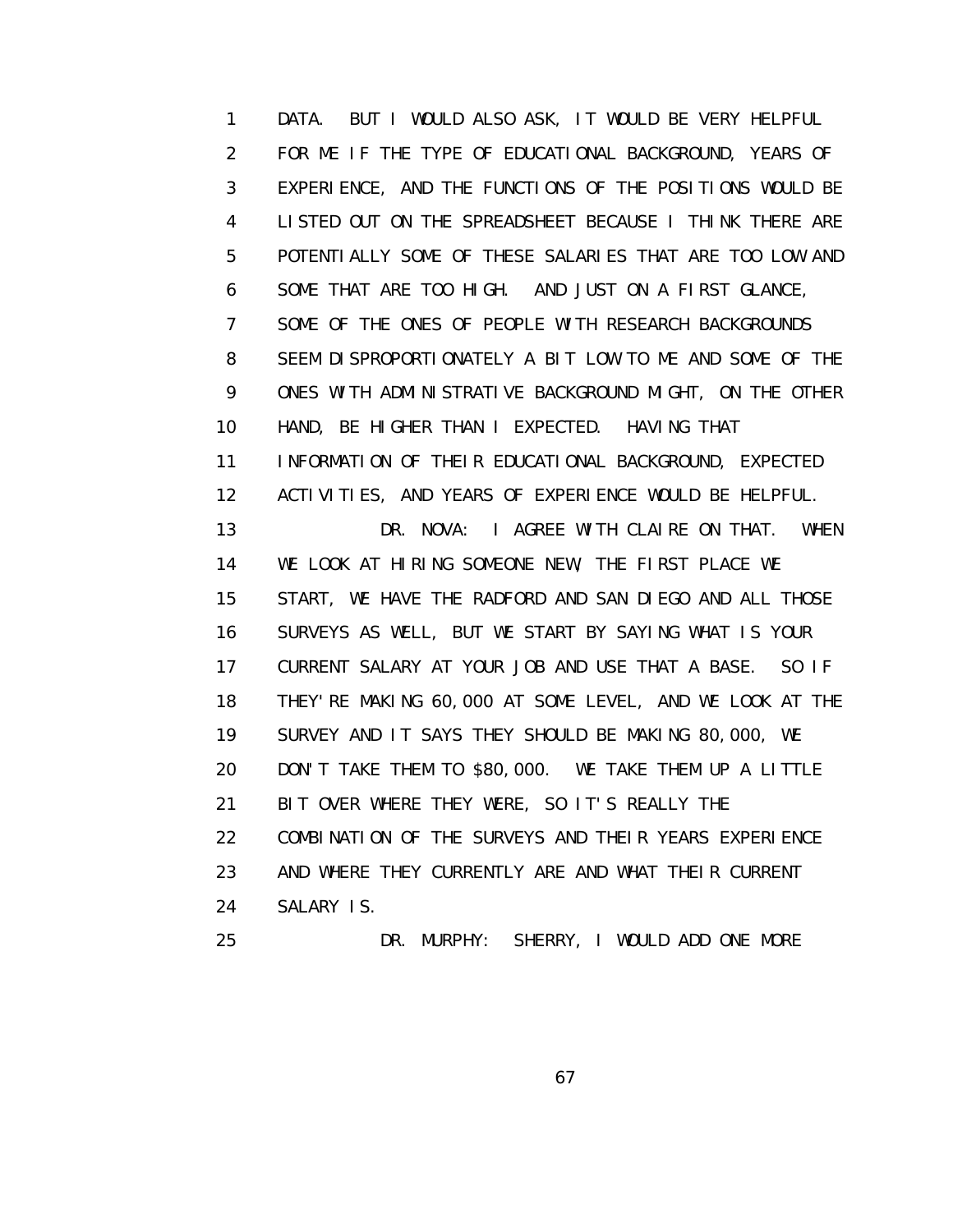1 THING. I THINK IN ADDITION TO RADFORD, I THINK WE NEED 2 OTHER SURVEYS. I'LL TELL YOU THE CRITICISM OF RADFORD, 3 IT'S GOING TO BE IT IS TOO HIGH. THE OTHER -- RELATIVE 4 TO NON-PROFITS. THE OTHER THING I THINK ALEXANDRA 5 SHOULD LOOK AT IS TOTAL COMPENSATION. IT'S NOT ONLY 6 SALARY, BUT IT'S BENEFITS AS WELL. I DON'T KNOW HOW 7 THAT PLAYS OUT, BUT AT LEAST WE NEED TO BE AWARE OF 8 THAT AS WE SET THE --

 9 CHAIR LANSING: VERY GOOD POINT. THAT'S WHAT 10 THE UC SYSTEM IS ACTUALLY --

 11 MS. CAMPE: THIS IS ALEXANDRA, AND I 12 APPRECIATE ALL THE THOUGHTS RIGHT NOW. I WANT TO ADD, 13 FIRST, ATTACHMENT A DOES ACTUALLY IN THE SURVEY THAT 14 WAS SENT OUT, IT SPECIFIES THE EDUCATION AND THE 15 GENERAL DUTIES OF THAT PARTICULAR JOB. SO THAT WAS 16 WHAT WAS GIVEN TO THE SURVEY UNIT WHEN WE ASKED FOR 17 THIS DATA. I JUST WANTED TO SHARE THAT.

18 I WILL ADD, JUST GENERALLY SPEAKING, I'VE 19 DONE SALARY SURVEYS FOR MANY, MANY YEARS. IT'S A HUGE 20 CHALLENGE BECAUSE EVEN WITHIN UC WHEN WE TRY TO COMPARE 21 JOBS WITHIN UCSF WITH SOME OTHER CAMPUS, THE 22 COMPARATORS WERE NOT ALWAYS GOOD BECAUSE JOBS MIGHT BE 23 IN DIFFERENT DEPARTMENTS, THEY MIGHT HAVE THREE PEOPLE 24 REPORTING UP THROUGH THEM, THEY MIGHT HAVE A BIGGER 25 SCOPE OF RESPONSIBILITY THAN THE SAME POSITION ON

 $\sim$  68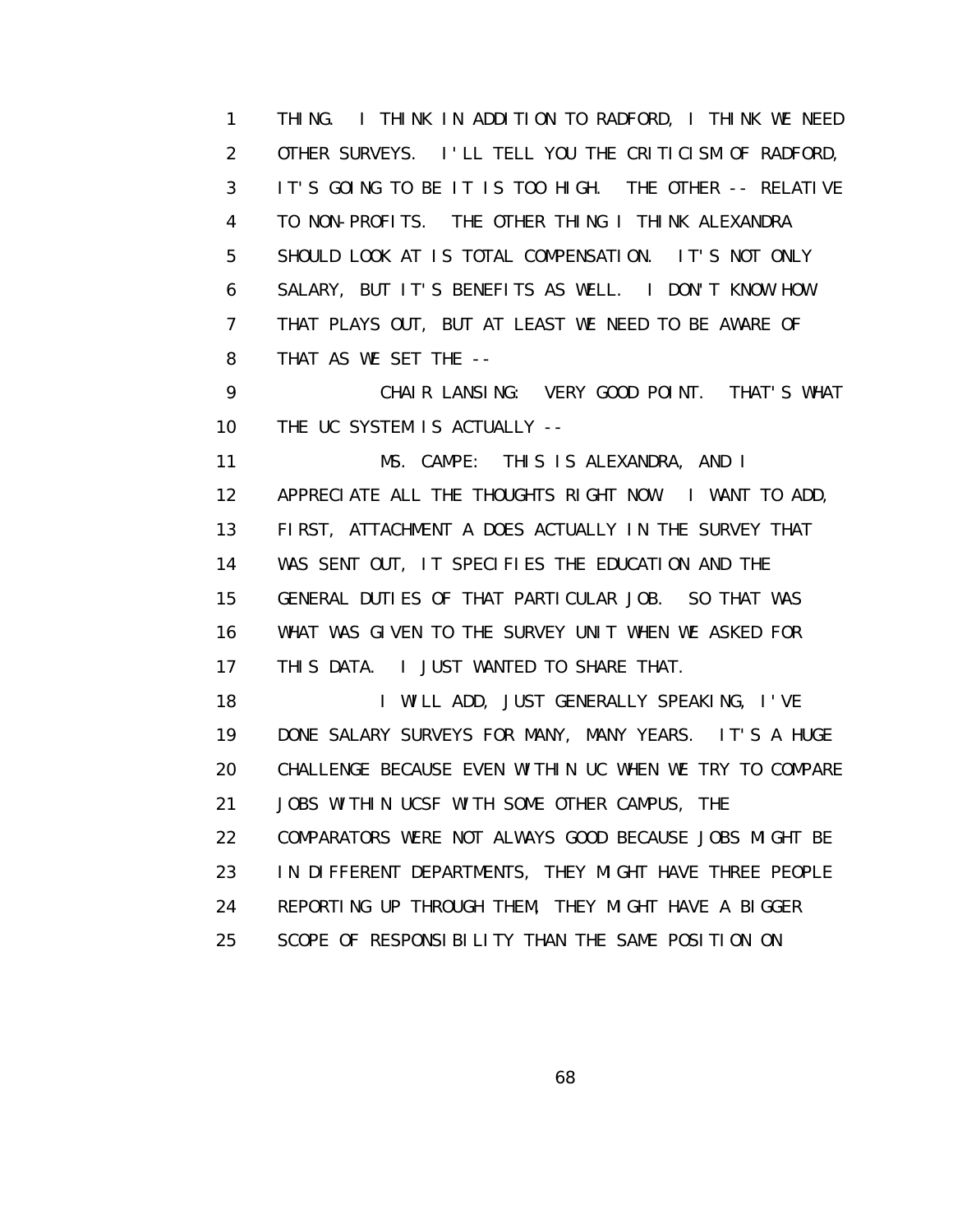1 ANOTHER CAMPUS. THIS IS A CHALLENGE FOR ALL 2 ORGANIZATIONS TO TAKE THE DATA AND, YOU KNOW, HAVE ALL 3 THE T'S AND I'S DOTTED AND SUCH. BUT MORE DATA IS 4 OBVIOUSLY BETTER.

 5 SO WHAT WE CAN DO IS DEFINITELY PULL IN THE 6 RADFORD DATA AGAIN. WE DID GET SOME DATA FROM THE 7 MOORE FOUNDATION FOR NONPROFIT ORGANIZATIONS 8 NATIONALLY. SOME OF THE CHALLENGE WITH THAT DATA LIKE 9 THAT IS THAT IT'S A NATIONAL AVERAGE, SO IT DOESN'T 10 TAKE INTO CONSIDERATION VARIOUS COST OF LIVING ISSUES, 11 SO THEN YOU KIND OF START KIND OF PUTTING IN APPLES AND 12 ORANGES. SO I'M JUST KIND OF BRINGING THOSE THINGS UP, 13 BUT I'M HAPPY TO GO BACK AND ADD MORE OF THE RADFORD 14 DATA, LOOK AT ANY OTHER SURVEY DATA THAT WE CAN COME UP 15 WITH. 16 CHAIR LANSING: I DESPERATELY NEED SOME OF 17 THE STATE DATA. I KNOW IT'S GOING TO BE LOWER, JUST I 18 JUST WANT TO KNOW WHAT IT IS.

 19 DR. HENDERSON: SAME HERE. I ECHO THAT. 20 MR. BARNES: I THINK WE CAN GET THAT. WE CAN 21 ALSO PUT IT IN ITS PROPER PERSPECTIVE IN TERMS OF THE 22 DUTIES AND RESPONSIBILITIES. 23 CHAIR LANSING: ABSOLUTELY. I'M NOT --

 24 DR. HENDERSON: WE'RE NOT TRYING TO PEG 25 THERE. WE'RE JUST TRYING TO KNOW WHAT IT IS.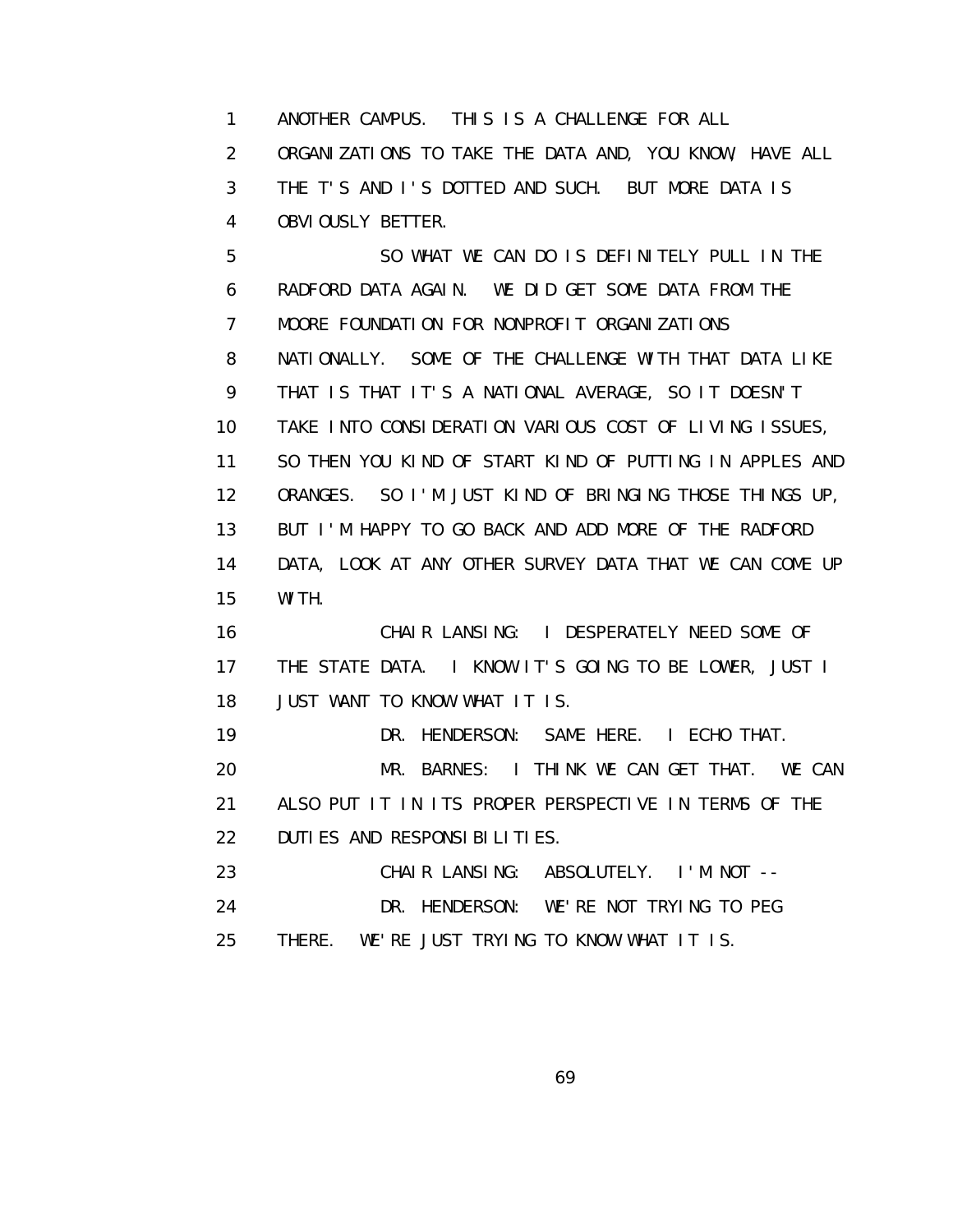1 MR. BARNES: I AGREE. I THINK THAT WOULD BE 2 GOOD DATA FOR YOU.

 3 DR. POMEROY: THERE ARE OTHER ORGANIZATIONS 4 THAT MIGHT BE INTERESTING TO LOOK AT.

 5 DR. PIZZO: CAN I ASK ONE OTHER QUESTION? 6 THIS DISCUSSION IS HELPFUL. HOW DOES THIS IMPACT 7 IMMEDIATELY ON THE STAFF CURRENTLY WORKING BECAUSE 8 THEY'RE PRESUMABLY BEING COMPENSATED AT CERTAIN RATES. 9 WE DON'T WANT TO CREATE A MORALE ISSUE WHILE WE'RE 10 GOING THROUGH THE CONTINUATION OF DATA GATHERING. WHEN 11 WOULD THE CHANGES OR WHATEVER GO INTO EFFECT? 12 MS. CAMPE: WELL, I WILL SAY THE CURRENT 13 RANGES THAT WE'RE PROPOSING, ALL STAFF ARE WITHIN THOSE 14 RANGES, AND ALL STAFF ARE WELL WITHIN THE MEDIAN RANGE 15 OF THOSE RANGES. IF WE POTENTIALLY MADE SOMETHING A 16 LITTLE BIT SMALLER, I DON'T THINK IT WOULD IMPACT 17 ANYONE. POTENTIALLY ONE PERSON, BUT I DON'T THINK, IN 18 GENERAL, IT WOULD AFFECT ANYONE. 19 DR. PIZZO: OKAY. THANK YOU. 20 MR. BARNES: PLUS, IN ADDITION, IN OUR

 21 RECOMMENDATION WE'RE CLARIFYING THAT ALL WE'RE DEALING 22 WITH IS THE INITIAL RANGES. THERE IS ANOTHER STEP THAT 23 WE'RE WORKING ON WHICH WOULD HAVE TO DO WITH REGARD TO 24 RAISES AND PROMOTIONS AND EVALUATIONS THAT WE'RE 25 WORKING ON THAT WILL COME BACK TO YOU. SO UNTIL THAT

<u>70</u>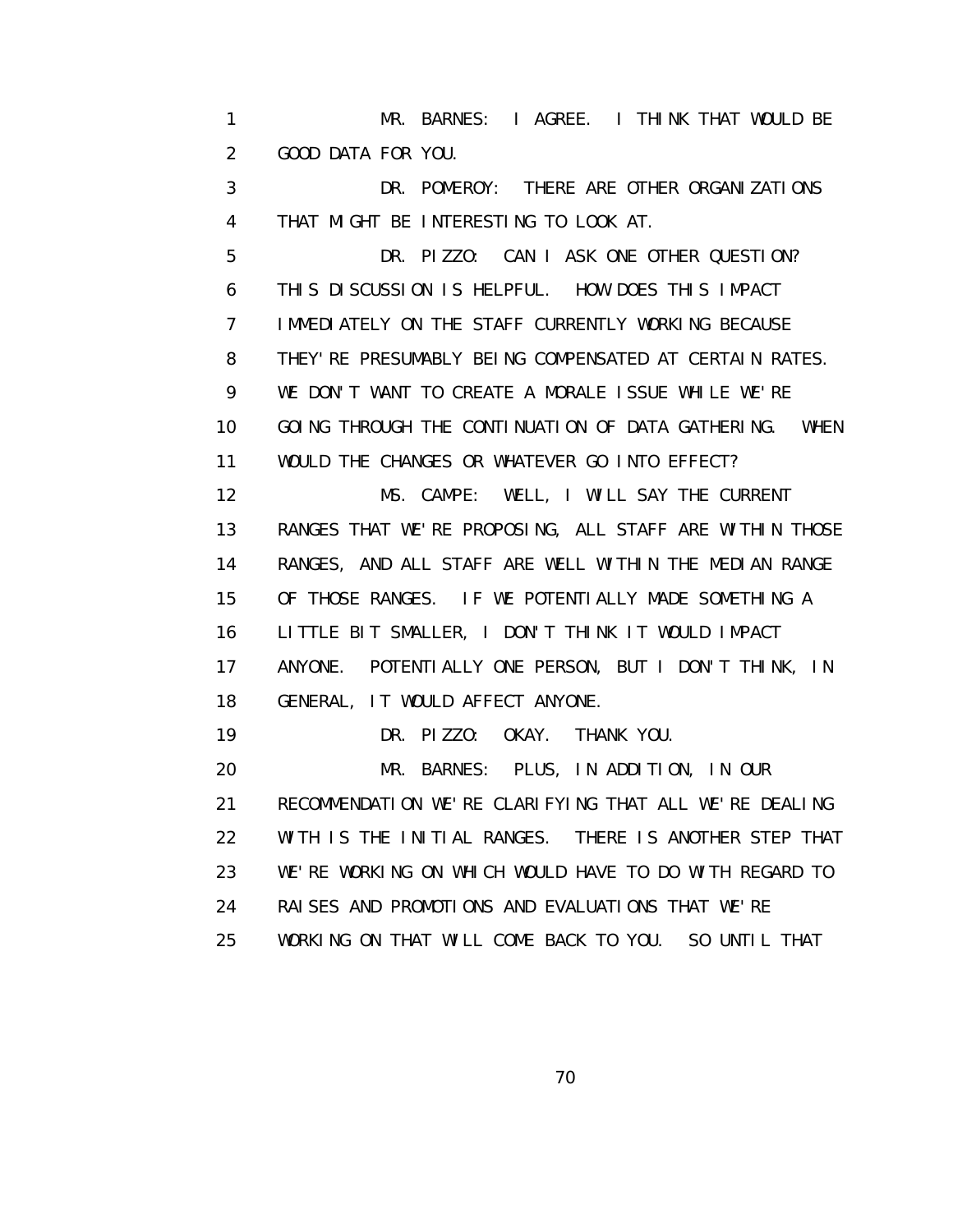1 PIECE COMES TO YOU, NOBODY WHO IS -- THE SALARIES THAT 2 PEOPLE ARE ACTUALLY GETTING PAID WILL BE THE SALARIES 3 THAT THEY WILL CONTINUE TO HAVE UNTIL SUCH TIME AS YOU 4 HAVE A CHANCE TO APPROVE THAT AS WELL. 5 CHAIR LANSING: WELL, I THINK THERE'S A REAL 6 SENSE OF THE GROUP THAT WE ARE EXTRAORDINARILY 7 APPRECIATIVE OF ALL THE WORK THAT YOU DID, ALEXANDRA. 8 AND WE'RE NOT IN ANY WAY SAYING THAT IT ISN'T CORRECT; 9 BUT JUST SO THAT WE CAN UNDERSTAND IT BETTER, WE WOULD 10 LIKE SOME MORE INFORMATION. I REALLY APPRECIATED, YOU 11 KNOW, JUST BECAUSE OF THE, YOU KNOW, OF WANTING JUST TO 12 BE FULLY, FULLY INFORMED SO THAT WE CAN 13 ENTHUSIASTICALLY RECOMMEND THE SALARIES WHEN WE HAVE 14 THE MOST INFORMATION. 15 SO I DON'T THINK -- LET ME ASK. IS THERE ANY 16 MORE BOARD COMMENT FROM LOS ANGELES? NO. FROM CEDARS? 17 NO. USC? 18 DR. HENDERSON: NO. 19 CHAIR LANSING: IRVINE? 20 DR. STEWARD: NO. 21 CHAIR LANSING: STANFORD? 22 DR. PIZZO: NO. 23 CHAIR LANSING: DAVIS? 24 DR. POMEROY: NO. 25 CHAIR LANSING: SAN DIEGO?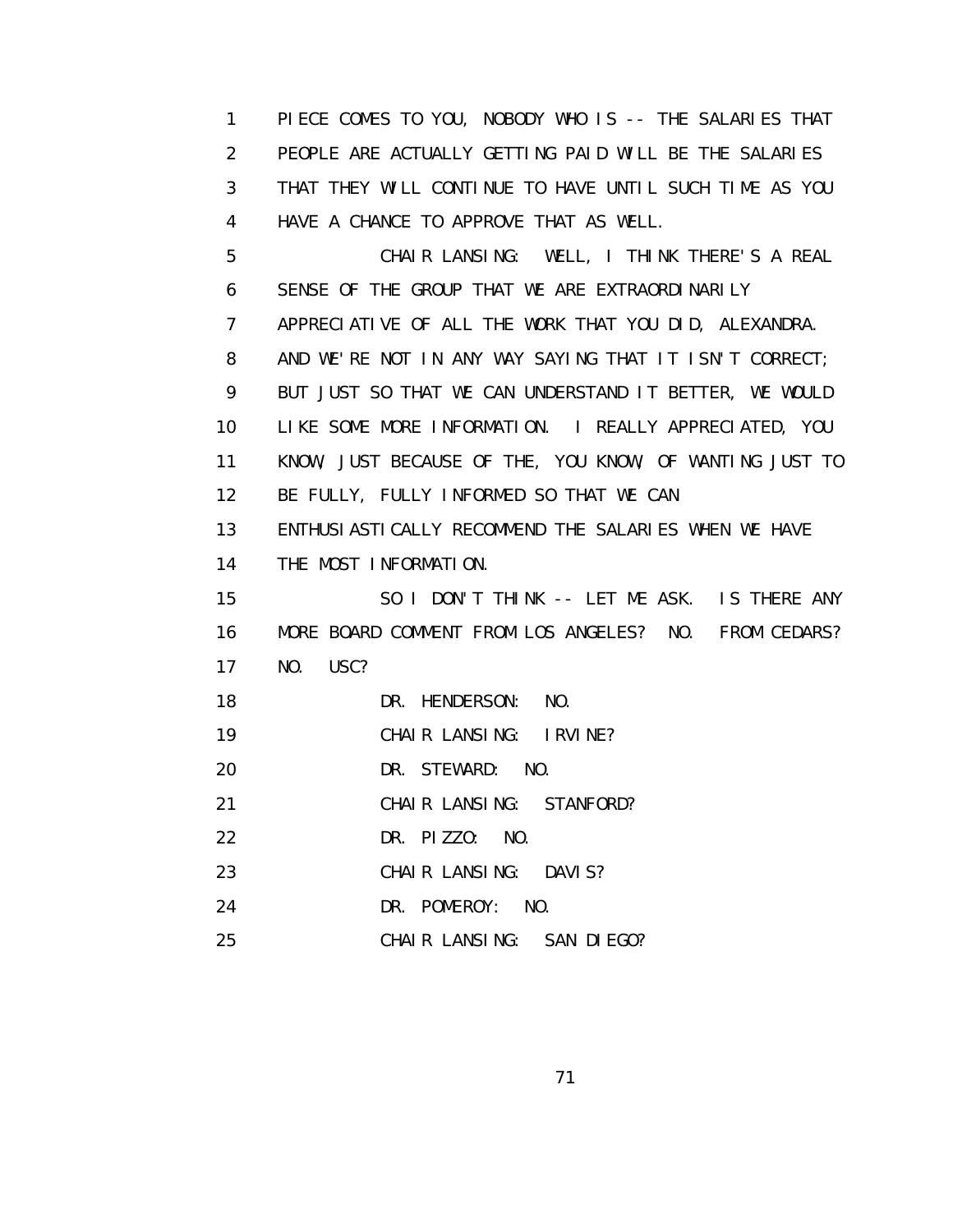| $\mathbf{1}$    | DR. NOVA: NO.                                                   |
|-----------------|-----------------------------------------------------------------|
| $\overline{2}$  | CHAIR LANSING: ANY COMMENT FROM THE PUBLIC                      |
| 3               | IN LOS ANGELES?                                                 |
| 4               | MR. SIMPSON: JUST THAT I'D LIKE TO                              |
| 5               | UNEMPHASIZE THE NEED TO GATHER MORE DATA. IT SEEMS TO           |
| 6               | ME THAT YOU'RE TAKING THE RIGHT STEP HERE, AND IT'S AN          |
| $\overline{7}$  | I MPORTANT ONE TO MAKE SURE YOU HAVE THAT DATA.                 |
| 8               | CHAIR LANSING: THANK YOU, JOHN. ANY FROM                        |
| 9               | SAN FRANCISCO? CEDARS? USC?                                     |
| 10              | DR. HENDERSON: NO.                                              |
| 11              | CHAIR LANSING: IRVINE?                                          |
| 12              | DR. STEWARD: NO.                                                |
| 13              | CHAIR LANSING: STANFORD?                                        |
| 14              | DR. PIZZO: NO.                                                  |
| 15              | CHAIR LANSING: DAVIS?                                           |
| 16              | DR. POMEROY: NO.                                                |
| 17              | CHAIR LANSING: SAN DIEGO?                                       |
| 18              | DR. NOVA: NO.                                                   |
| 19              | CHAIR LANSING: WE'RE GETTING MORE                               |
| 20              | INFORMATION. WE'RE GOING TO MEET AGAIN WHEN WE HAVE             |
| 21 <sup>1</sup> | MORE INFORMATION AND CONTINUE WITH THIS DISCUSSION,             |
| 22              | WHICH I HAVE TO SAY I THINK IT'S AN INCREDIBLY HEALTHY          |
| 23              | DI SCUSSION. AND, AGAIN, I WANT TO EMPHASIZE.<br><b>WE WANT</b> |
| 24              | TO GET THE BEST AND WE WILL DO EVERYTHING TO GET THE            |
| 25              | BEST, BUT WE JUST NEED MORE INFORMATION BEFORE WE CAN           |

<u>72</u>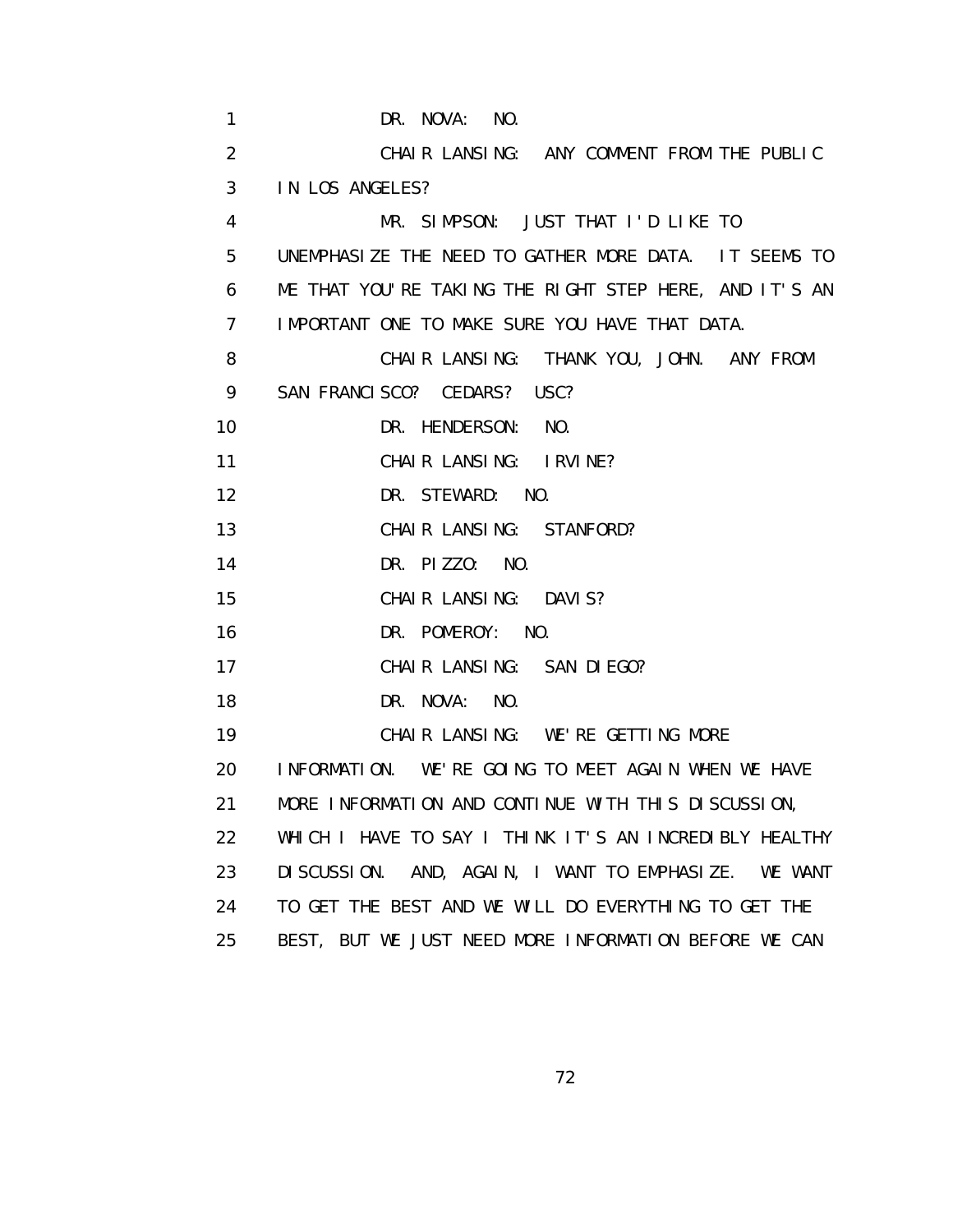1 ENTHUSIASTICALLY RECOMMEND THE SALARIES.

 2 DR. PIZZO: SHERRY, CAN I JUST ASK THAT YOU 3 CONSIDER SETTING A TIMELINE FOR GETTING THE INFORMATION 4 SO THAT --

 5 CHAIR LANSING: SURE. I ASK YOU, ALEXANDRA, 6 WHEN WE WOULD HAVE THAT, AND THEN WE CAN SET UP. WE 7 NEED TEN DAYS TO NOTICE ANOTHER CONFERENCE CALL. IT'S 8 POSSIBLE --

 9 DR. HALL: WE CERTAINLY KEY IT TO WE WON'T 10 MAKE THIS ICOC MEETING. LET'S KEY IT TO THE NEXT ICOC 11 MEETING, WHICH WILL BE FIRST OF JUNE. WE'LL TRY TO 12 HAVE SOMETHING FOR THAT GOVERNANCE. YOU ALL RIGHT WITH 13 THAT, ALEXANDRA?

14 MS. CAMPE: YES.

15 MS. DU ROSS: OUR NEXT GOVERNANCE

16 SUBCOMMITTEE MEETING IS MAY 19TH.

 17 CHAIR LANSING: SO I THINK THAT'S FAIR. DOES 18 ANYONE HAVE PROBLEMS WITH THAT? AND, AGAIN, IT DOESN'T 19 HINDER YOUR ABILITY TO DO YOUR JOB. OKAY.

 20 WALTER, NOW I'M GOING TO GO ON TO AGENDA ITEM 21 6, WHICH IS THE CONSIDERATION OF GIFT POLICY. AND, 22 WALTER, WOULD YOU PLEASE LEAD US THROUGH THAT AGENDA 23 ITEM?

 24 MR. BARNES: SURE. YOU SHOULD HAVE A 25 PRESENTATION ON THIS. THERE ARE THREE PARTS TO IT.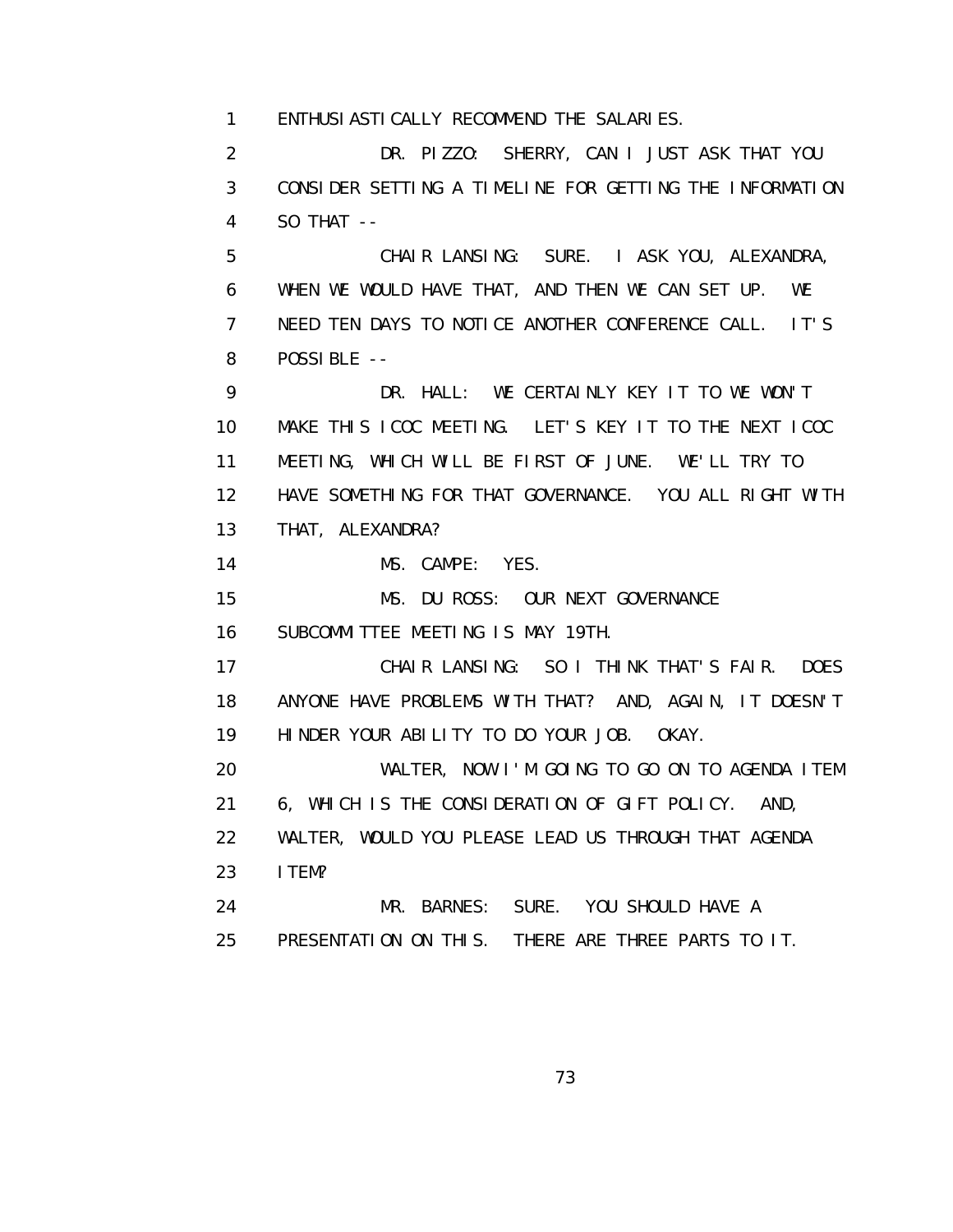1 THERE'S A BACKGROUND NARRATIVE AND RECOMMENDATION, A 2 PROPOSED POLICY AND PROCEDURE, AND THERE'S ALSO A 3 PROPOSED COMMITMENT LETTER FORMAT THAT WOULD BE USED IN 4 CONNECTION WITH ACCEPTING REAL AND PERSONAL PROPERTY. 5 AND PROPOSITION 71 DOES AUTHORIZE THE ICOC TO 6 ACCEPT REAL AND PERSONAL PROPERTY INCLUDING GIFTS, 7 ROYALTIES, AND INTEREST, AND OTHER THINGS TO SUPPLEMENT 8 FUNDING FOR GRANTS AND ADMINISTRATIVE OPERATIONS. NOW, 9 THE BACKGROUND PAPER TRACES THE HISTORY OF THE ICOC'S 10 EFFORTS TO IMPLEMENT THIS PROVISION, INCLUDING THE 11 ACCEPTANCE OF THE \$5 MILLION GRANT FROM THE DOLBY 12 FOUNDATION AND THE MORE RECENT ACTION THAT WAS TAKEN AT 13 THE FEBRUARY 10TH MEETING REGARDING AN OPPORTUNITY FOR 14 NAMING AND FUNDING. 15 (INTERRUPTION IN PROCEEDINGS.) 16 DR. PIZZO: WE MISSED ABOUT A SENTENCE. 17 MR. BARNES: BASICALLY THAT IT ENDED WITH THE 18 FEBRUARY 10TH MEETING AT WHICH THE MEMBERS CONSIDERED 19 THE FOLLOWING PROCESS FOR A NAMING OPPORTUNITY OR A 20 SPECIFIC NAMING OPPORTUNITY. 21 AND SO, ANYWAY, WHAT WE HAVE DONE, AND WHEN I 22 SAY WE, I WANT TO GIVE SOME CREDIT HERE TO JAMES 23 HARRISON AND SCOTT TOCHER, WHO HELPED ME IMMENSELY IN 24 PUTTING TOGETHER THIS PROPOSED POLICY, WE RESEARCHED 25 THE GIFT AND NAMING POLICIES AND PROCEDURES UNDER THREE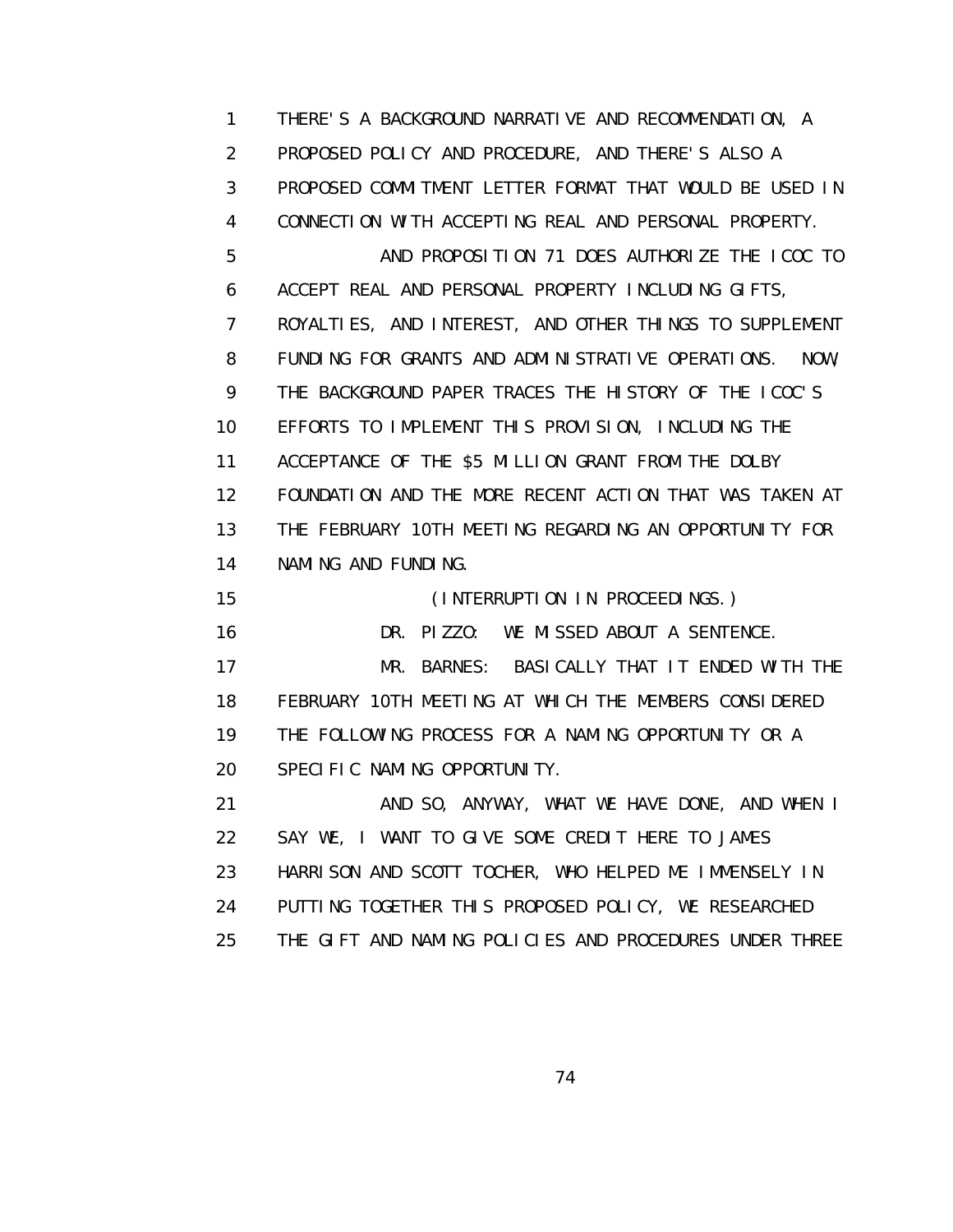1 GROUPS OF STATE AGENCIES. WE LOOKED AT THE UNIVERSITY 2 OF CALIFORNIA SYSTEM AND THE CALIFORNIA STATE 3 UNIVERSITY SYSTEM, AND WE LOOKED AT ALL OTHER STATE 4 AGENCIES. AND OUR NARRATIVE DOES SUMMARIZE SOME OF THE 5 UNIQUENESSES OF EACH ONE OF THOSE GROUPS OF AGENCIES. 6 BUT GENERALLY WHAT WE FOUND WAS THAT EACH 7 AGENCY, EACH OF THE VARIOUS POLICIES AND PROCEDURES 8 THAT ARE ASSOCIATED WITH GIFTING IN THESE THREE GROUPS 9 ARE ALWAYS WRITTEN DOWN, THEY'RE ALWAYS APPROVED BY A 10 GOVERNING BODY, AND GENERALLY THEY INCLUDE FOUR 11 SPECIFIC ELEMENTS. ONE IS THE STATEMENT OF GOALS FOR 12 BOTH THE RECEIPT OF REAL AND PERSONAL PROPERTY AND 13 NAMING, A DELEGATION FROM THE HIGHEST AUTHORITY TO A 14 LOWER LEVEL FOR AUTHORIZATION TO ACCEPT CERTAIN REAL OR 15 PERSONAL PROPERTY AND/OR TO MAKE SOME NAMING DECISIONS. 16 THERE'S A PREFERENCE FOR GIFTS THAT DO NOT REQUIRE 17 EITHER ADDITIONAL EXPENDITURE OR A SIGNIFICANT DELAY IN 18 THE AVAILABILITY FOR USE. AND MORE SPECIFICALLY, REAL 19 ESTATE IS GENERALLY SUBJECTED TO A PRETTY SIGNIFICANT 20 REVIEW. AND THEN BASICALLY THERE'S USUALLY A STRICT 21 LIMIT ON NAMING THAT IS NOT LINKED TO GIFTS. 22 SO WHAT WE HAVE DONE IS THAT WE'VE TRIED TO 23 INCORPORATE ALL OF THESE ELEMENTS. GENERALLY I WOULD

 24 SAY THAT THE MOST DEVELOPED ARE THE UC SYSTEM AND THE 25 CALIFORNIA STATE UNIVERSITY SYSTEM. SO THOSE OF YOU

<u>75 and 2012 and 2013 and 2014 and 2014 and 2014 and 2014 and 2014 and 2014 and 2014 and 2014 and 2014 and 201</u>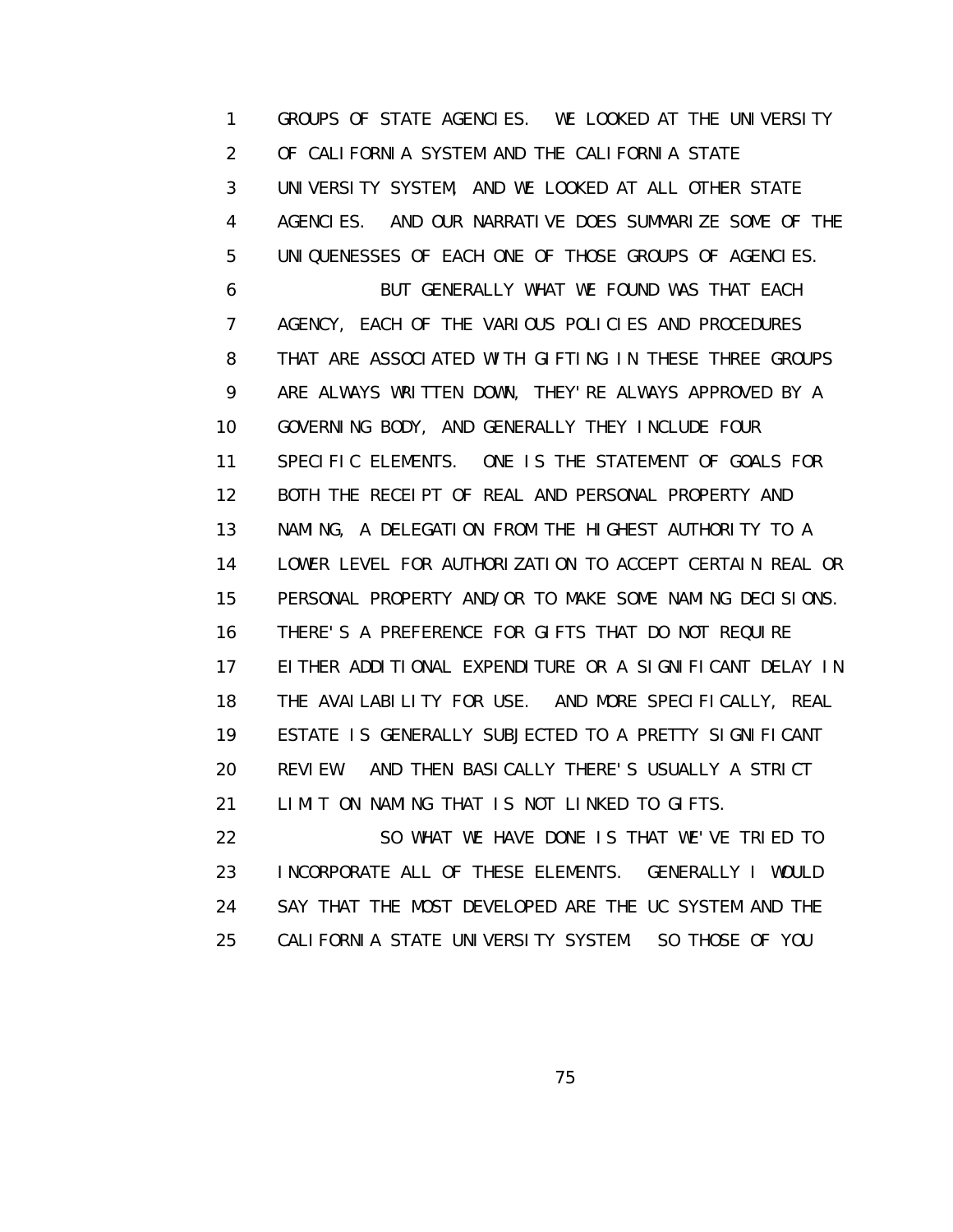1 THAT ARE AFFILIATED WITH ANY OF THOSE SYSTEMS WILL 2 PROBABLY RECOGNIZE SOME OF THESE AS YOU GO THROUGH THIS 3 PROPOSAL. AND IN ADDITION, WE TRIED TO ENSURE THAT IT 4 WAS BUILT ON THE ACTIONS THAT WE INCLUDED IN THE 5 BACKGROUND STATEMENT THAT THE IC HAS ALREADY TAKEN. 6 SO WITH THAT, IF YOU GO TO ATTACHMENT 1, 7 WHICH IS ON PAGE 4, THIS IS THE PROPOSED POLICY AND 8 PROCEDURE FOR RECEIPT OF GIFTS AND FOR NAMING. AND 9 ESSENTIALLY THE POLICY THAT WE'VE LAID OUT HERE IS THE 10 POLICY OF ICOC TO ACCEPT THE OFFER OF ADDITIONAL 11 REVENUE OF REAL AND PERSONAL PROPERTY AS AUTHORIZED TO 12 SUPPORT OPERATIONS OF CIRM AND TO FURTHER THE GOALS OF 13 PROPOSITION 71. IN ADDITION, IT'S A POLICY TO 14 ENCOURAGE THE OFFER OF ADDITIONAL REVENUE AND REAL 15 PROPERTY THROUGH NAMING. NAMING CAN BE GIVEN TO BOTH 16 REAL OBJECTS. NOW, WE DON'T HAVE A LOT OF REAL OBJECTS 17 WITH CIRM, BUT WE DO HAVE THINGS LIKE ROOMS AND 18 CONFERENCE ROOMS AND THAT KIND OF THING, AND INANIMATE 19 OBJECTS, SUCH AS BOB'S SUGGESTION PREVIOUSLY, TO NAME 20 CERTAIN GRANT PROGRAMS. 21 SO THAT WOULD BE THE POLICY UNDER WHICH GIFTS

 22 AND REAL AND PERSONAL PROPERTY WOULD BE ACCEPTED. 23 WE'VE LAID OUT SOME LIMITS IN TERMS OF WHAT GIFTS WE 24 WON'T ACCEPT. NO NAMING WILL BE -- AND BASICALLY OUR 25 FEELING IS THAT NO NAMING WILL BE CONSIDERED WITHOUT A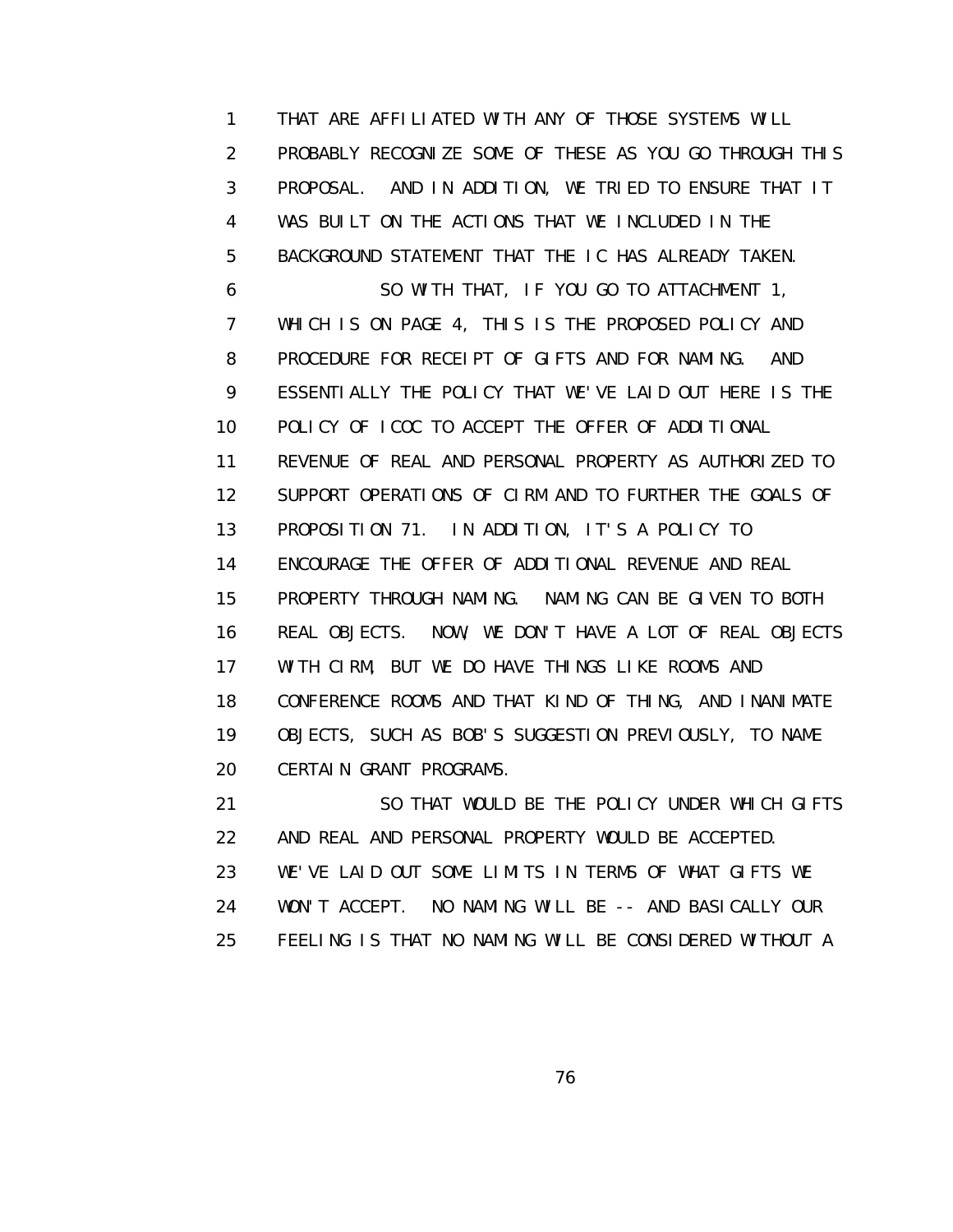1 GIFT OF SUBSTANTIAL VALUE TO CIRM AND ITS PROGRAMS. 2 DR. PIZZO: DOES THAT NEED TO BE FURTHER 3 CLARIFIED OR SUBSTANTIATED WHAT YOU MEAN BY 4 SUBSTANTIAL?

 5 MR. BARNES: YOU KNOW, NONE OF THE OTHER 6 THREE AGENCIES, THREE GROUPS OF AGENCIES, YOU KNOW, HAD 7 ANYTHING SPECIFIC ABOUT THAT. THEY JUST -- AND, IN 8 FACT, I BELIEVE SUBSTANTIAL VALUE IS THE TERM THAT THEY 9 USED. SO I THINK WHAT IT'S -- IT'S SORT OF LEFT OPEN 10 FOR US THAT NAMING WOULDN'T BE SOMETHING THAT WE WOULD 11 TAKE LIGHTLY.

 12 MR. KLEIN: NAMING DECISIONS NEED TO COME 13 BACK TO THE ICOC SO THAT WE WILL HAVE A CHANCE TO 14 DECIDE WHETHER IT'S SUBSTANTIAL ENOUGH. WALTER, ON B 15 HERE, THE LIMITS UNDER B -- THIS IS BOB -- I DON'T 16 UNDERSTAND BECAUSE IT'S INCONSISTENT WITH ANY GIFT 17 POLICY THAT I'M AWARE OF. IF YOU HAVE -- I MEAN -- 18 DR. HENDERSON: BRIAN HENDERSON HERE. I HAVE 19 TO CHECK OUT. APOLOGIZE.

 20 MR. KLEIN: OKAY. ELI BROAD JUST GAVE 25 21 MILLION TO A \$200 MILLION BUILDING THAT KECK SCHOOL OF 22 MEDICINE IS DOING TO BE NAMED AFTER HIS FAMILY FOR THE 23 LEAD GIFT. SO OUR NAMING THAT WE APPROVED AT THE BOARD 24 LEVEL OF 10 MILLION FOR THE FELLOWSHIP PROGRAM DOES NOT 25 PAY FOR THE FULL FELLOWSHIP PROGRAM, BUT IT'S A VERY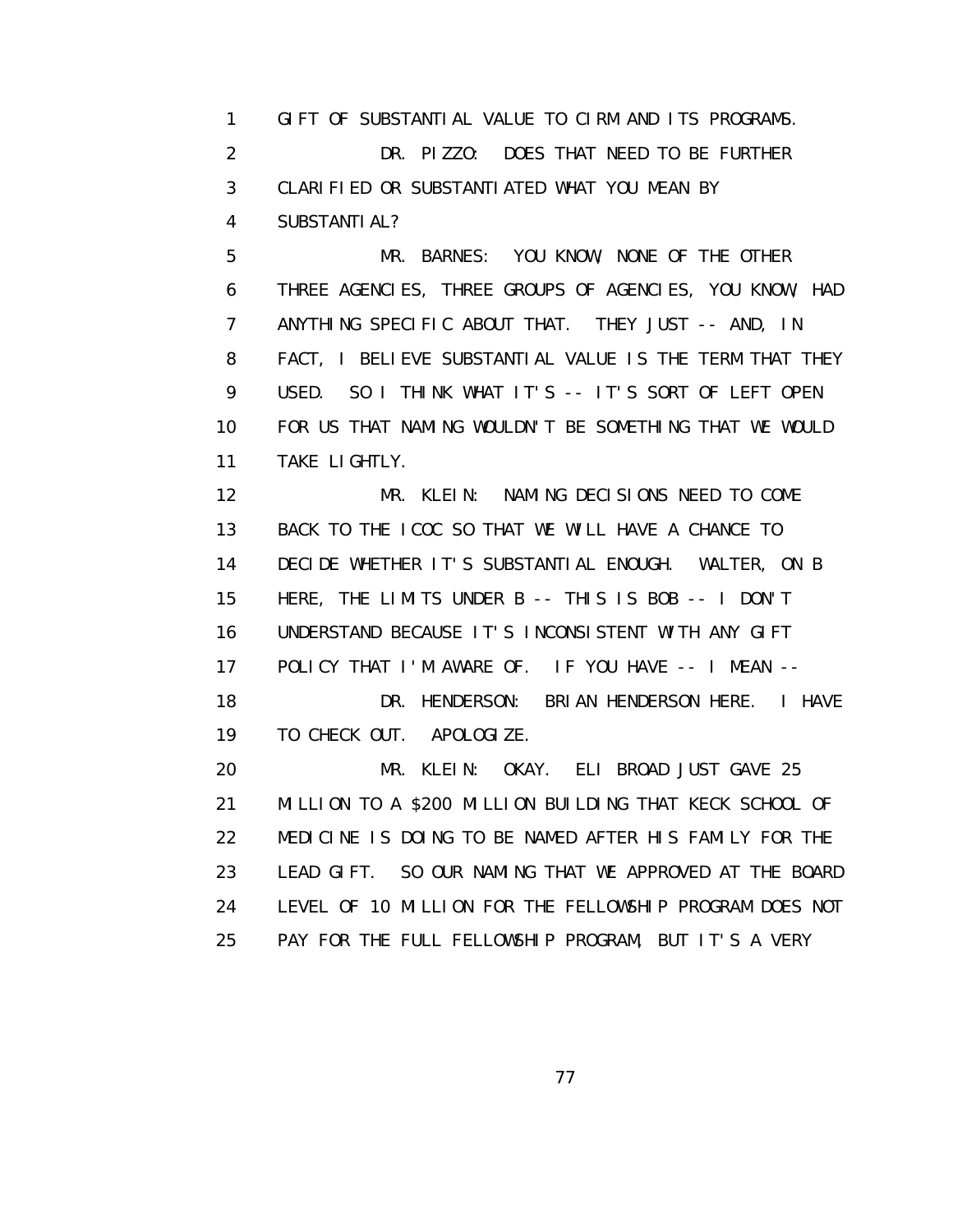1 SUBSTANTIAL PORTION OF IT. SO THE OTHER ITEMS I 2 UNDERSTAND, BUT B, I DON'T UNDERSTAND THAT PROVISION, 3 AND I WOULD NOT BE SUPPORTIVE OF IT.

 4 MR. BARNES: TWO THINGS. FIRST OFF, WITH 5 REGARD TO SUBSTANTIAL VALUE, THAT'S ANOTHER REASON 6 SPECIFICALLY WHY WE TRIED NOT TO MAKE A SPECIFIC 7 DETERMINATION BECAUSE THE 10 TO 15 MILLION THAT WE 8 MIGHT GET IMMEDIATELY TO HELP US OUT IN GETTING OUR 9 GRANTS PROGRAM GOING WOULD BE OF SUBSTANTIAL VALUE TO 10 US AND PERHAPS EVEN MORE THAN WHAT WE MIGHT GET FIVE OR 11 SIX YEARS DOWN THE ROAD. SO THAT'S WHY WE WANTED TO 12 LEAVE THAT OPEN.

 13 IN PART B WHAT WE'RE SAYING IS THAT IF A GIFT 14 COMES WITH INITIAL AND/OR ONGOING EXPENDITURES, IN 15 ORDER TO MAINTAIN THAT GIFT, KEEP IN MIND THAT THIS IS 16 NOT ONLY CASH, BUT IT COULD BE, YOU KNOW, ANY REAL OR 17 PERSONAL PROPERTY, IF, IN FACT, IT REQUIRES INITIAL OR 18 ONGOING EXPENDITURES THAT WILL LIKELY EXCEED OR EQUAL 19 THE VALUE OF THE GIFT, THEN IT SEEMS TO US THAT WE 20 REALLY SHOULD NOT ACCEPT THOSE TYPES OF GIFTS. 21 MR. KLEIN: SO YOU'RE SAYING THE ONGOING 22 EXPENDITURES OF THE GIFT, NOT OF THE PROGRAM THAT -- 23 MR. BARNES: NO. NO. NO. IT'S THE 24 EXPENDITURE OF THE GIFT. 25 MR. KLEIN: MAYBE YOU COULD JUST ADD SOME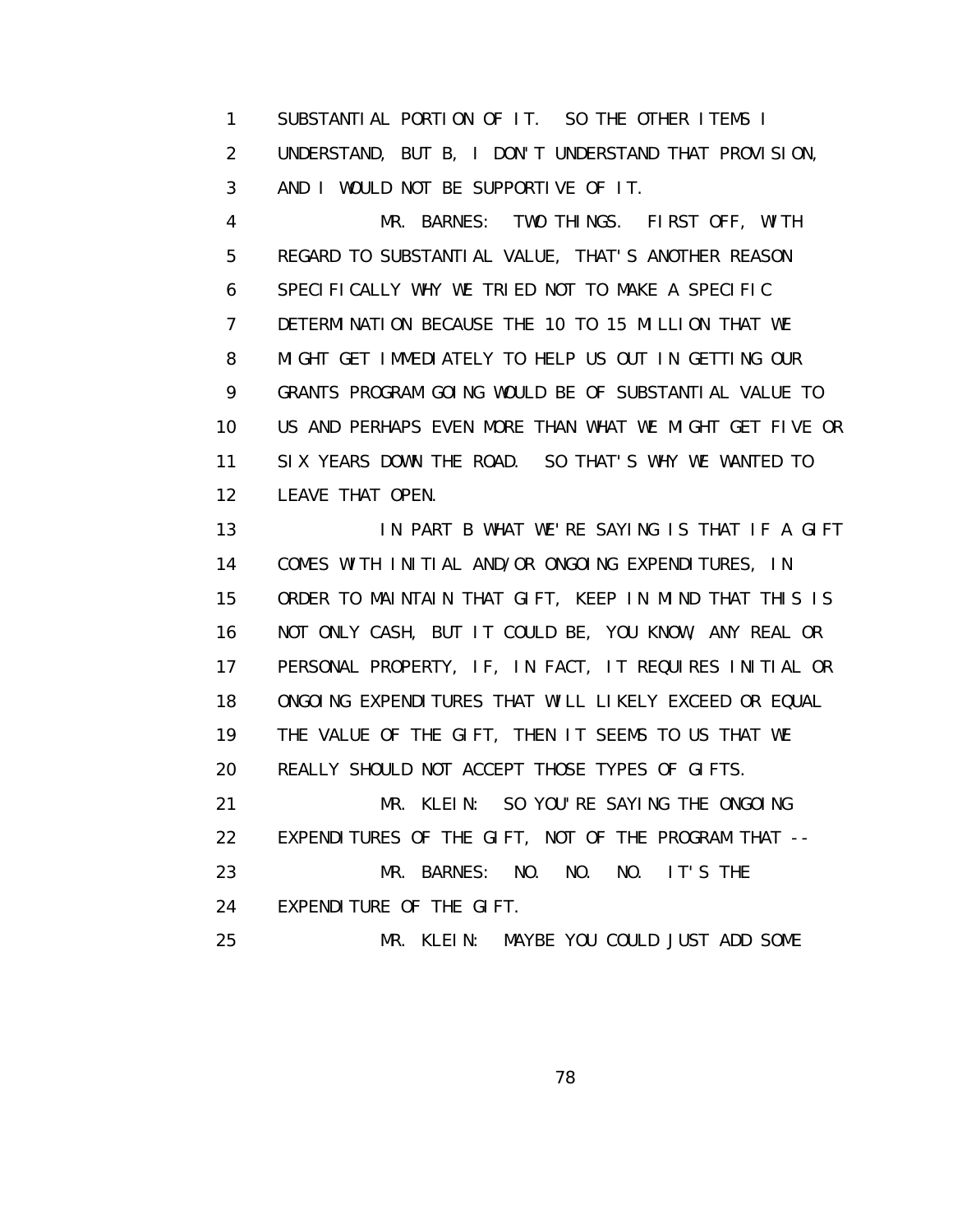1 WORDING THERE TO CLARIFY IT BECAUSE THE OTHER PEOPLE 2 THAT HAVE SEEN THIS DID NOT UNDERSTAND THAT LANGUAGE. 3 MR. BARNES: HAPPY TO DO SO. OKAY. AND THEN 4 BASICALLY THE OTHER TWO ITEMS, ONE IS OUR USUAL DEALING 5 WITH INSTITUTIONS OR ENTITIES OR INDIVIDUALS THAT HAVE 6 APPLIED FOR CIRM FUNDING OR THAT INTEND TO APPLY. WE 7 HAVE ONE SMALL CAVEAT TO THIS, AND IT RELATES TO THE 8 FACT THAT WE ARE ACCEPTING GIFTS SOMETIMES FROM 9 AGENCIES FOR OUR WORKING GROUP OR OUR ICOC MEETINGS OR 10 SCIENTIFIC MEETINGS WHERE WE MAY GET CONFERENCE 11 FACILITIES THAT ARE EITHER REDUCED COST OR NO COST. 12 AND OUR FEELING IS THAT THOSE THINGS SHOULD NOT BE 13 COUNTED IN THIS PROHIBITION. WE'RE FEELING THAT IT'S A 14 SMALL AMOUNT, AND IT DOESN'T HAVE THE SAME ISSUE AS 15 LARGER GRANTS.

16 AND THEN FINALLY, THE NO GIFT FOR A 17 BIOTECHNOLOGY COMPANY THAT DEVOTES (INAUDIBLE) PERCENT 18 OR MORE. THIS IS BASICALLY A LIFT OUT OF THE CIRM COI, 19 CONFLICT OF INTEREST, REQUIREMENT RELATED TO 20 DIVESTITURE. SO OUR FEELING WAS THAT THESE WERE THE 21 LIMITS THAT WE SHOULD ADOPT UNDER THIS POLICY AND WITH 22 THAT CLARIFICATION ON B. 23 WITH REGARD TO THE PROCEDURE, THERE'S TWO

 24 PARTS TO IT. IT'S WHO GETS TO MAKE THE DECISION AND 25 HOW IS THAT DECISION IMPLEMENTED. AND PART A TALKS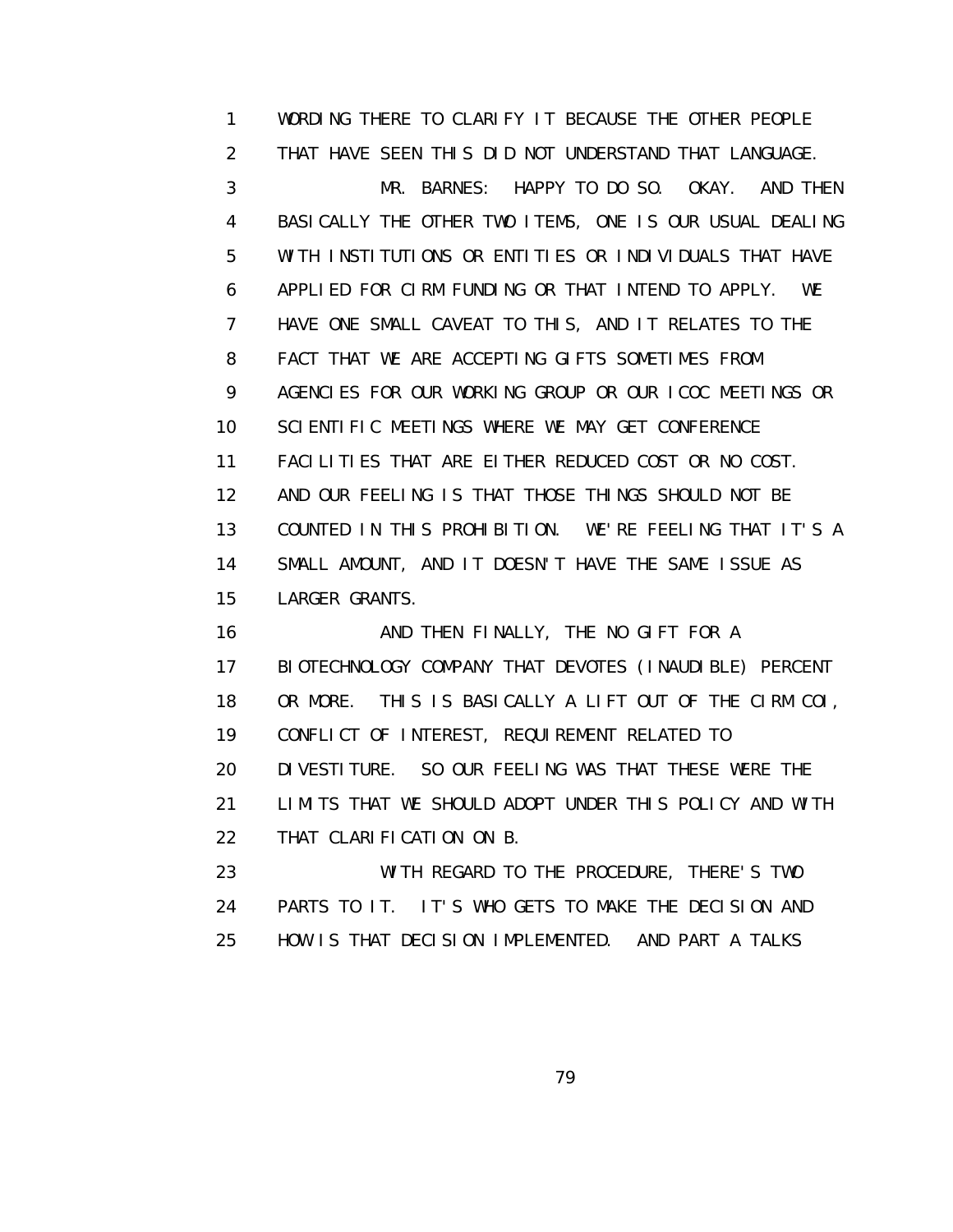1 ABOUT THE DECISION-MAKING AUTHORITY ON REAL AND 2 PERSONAL PROPERTY AND NAMING. WHAT WE'RE RECOMMENDING 3 IS THAT ALL NAMING DECISIONS BE APPROVED BY THE ICOC. 4 IN ADDITION, WE'RE RECOMMENDING THAT ALL GIFTS OF REAL 5 AND PERSONAL PROPERTY BE APPROVED BY THE ICOC WITH 6 CERTAIN EXCEPTIONS.

7 AND THE FIRST EXCEPTION, WHICH IS RELATED, 8 AGAIN, BACK TO THE RECOMMENDATION THAT WAS INCLUDED IN 9 THE FEBRUARY MEETING, GIFTS OF CASH, STOCK, BONDS, 10 PERSONAL PROPERTY WITH A VALUE OF UP TO FIVE MILLION 11 CAN BE APPROVED BY THE ANIMUS AGREEMENT OF AN EXECUTIVE 12 COMMITTEE, WHICH WOULD BE COMPOSED OF THE CHAIR AND THE 13 VICE CHAIR OF THE ICOC AND THE PRESIDENT OF CIRM, 14 PROVIDED THE TERMS OF THE GIFT ARE CONSISTENT WITH ALL 15 THE POLICIES UP ABOVE.

 16 WE ALSO HAVE SOME CLARIFICATIONS IN HERE IN 17 CASE ONE OF THE EXECUTIVE COMMITTEE MEMBERS EITHER 18 CAN'T VOTE OR IF THERE'S A VACANCY OR ANY OF THAT KIND 19 OF STUFF, THAT BASICALLY IF WE CAN'T GET A UNANIMOUS OF 20 ALL THREE MEMBERS, THEN ESSENTIALLY THAT WOULD GO TO 21 THE ICOC TOO EVEN IF THE VALUE IS LESS THAN FIVE 22 MILLION.

 23 WE HAVE TWO CAVEATS TO THAT WHICH DEALS WITH 24 DIRECT PAYMENT REIMBURSEMENT MY THIRD PARTIES FOR COSTS 25 OF GENERAL OPERATION OR GRANT MANAGEMENT CAN BE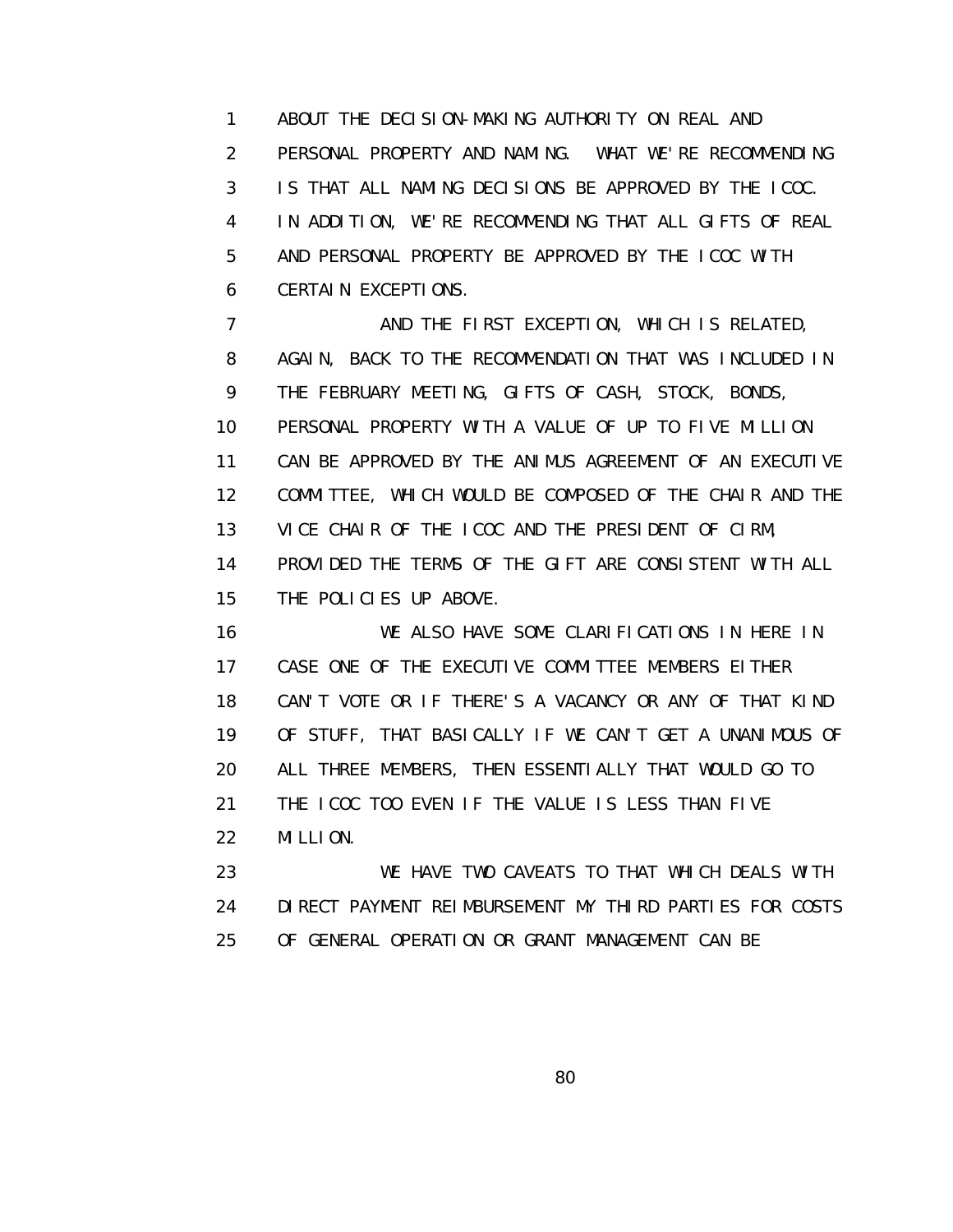1 ACCEPTED BY THE PRESIDENT. AND BASICALLY THIS MIGHT 2 INCLUDE THINGS LIKE PEOPLE AGREEING TO PAY FOR AN 3 ACTIVITY AT A CONFERENCE THAT'S SPONSORED BY CIRM. 4 IN ADDITION, WE'RE SAYING THAT THE PRESIDENT 5 AND THE CHAIR ARE AUTHORIZED TO ACCEPT THE FREE OR 6 REDUCED COST FOR THE USE OF THE GOVERNMENT FACILITIES 7 THAT WE EXEMPTED FROM OUR LIMITS IN THE FIRST PART OF 8 THIS PACKAGE. AND THEN BASICALLY WE'RE SAYING THAT 9 DIRECT PAYMENTS AND REIMBURSEMENTS CANNOT USED TO 10 SUPPLEMENT THE ICOC APPROVED COMPENSATION. THIS 11 DOESN'T MEAN IT CAN'T BE USED TO PAY FOR THE 12 COMPENSATION, BUT YOU CAN'T INCREASE THE COMPENSATION 13 ABOVE THE LEVELS THAT THE ICOC EVENTUALLY APPROVES. 14 AND THEN FINALLY, WE HAVE GIFTS OF A DE 15 MINIMIS AMOUNT. WE'VE SET IT AT 5,000, THAT THESE MAY 16 BE ACCEPTED BY THE PRESIDENT WITHOUT THE APPROVAL OF 17 THE EXECUTIVE COMMITTEE OR THE ICOC. AND IT IS 18 INTERESTING THROUGH OUR WEBSITE WE HAVE GOTTEN 19 INQUIRIES FROM PEOPLE ABOUT DONATING \$50 HERE OR A 20 HUNDRED DOLLARS OR SOMETHING LIKE THAT, SO THERE IS THE 21 POTENTIAL THAT WE'LL HAVE A LOT OF THESE THINGS THAT WE 22 DON'T THINK NEED TO HAVE EITHER THE ICOC OR THE 23 EXECUTIVE COMMITTEE TIED UP WITH. 24 BUT THOSE ARE OUR RECOMMENDATIONS WITH REGARD 25 TO APPROVALS. WHAT IT WOULD MEAN IS THAT ALL REAL

en and the state of the state of the State of the State of the State of the State of the State of the State of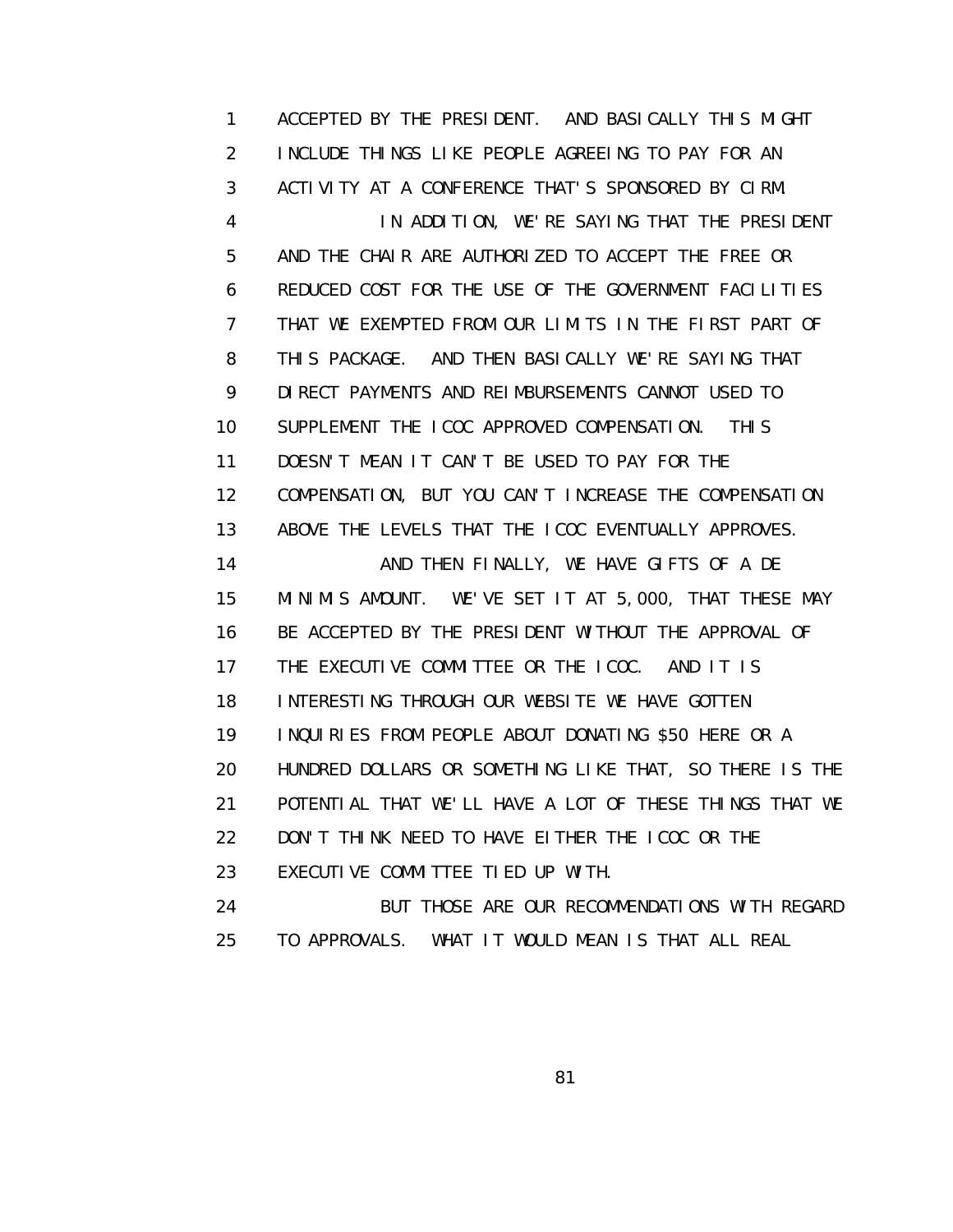1 PROPERTY WOULD COME TO THE ICOC REGARDLESS OF VALUE. 2 ALL NAMING DECISIONS APPROVED BY THE ICOC, AND THEN 3 BASICALLY ANYTHING THAT'S ABOVE THE FIVE MILLION FOR 4 PERSONAL PROPERTY WOULD BE APPROVED BY THE ICOC. 5 THE SECOND PART OF THIS DEALS WITH THE 6 PRESENTATION OF GIFTS TO THE ICOC. AND WE'RE KIND OF 7 TAKING A LEAD FROM THE CONTRACTS PRESENTATION THAT WE 8 GIVE YOU EACH MONTH. WE GIVE YOU INFORMATION ABOUT 9 THOSE CONTRACTS THAT THE PRESIDENT HAS THE AUTHORITY TO 10 APPROVE, AND THEN WE LAY OUT FOR YOU THE INFORMATION ON 11 CONTRACTS THAT YOU HAVE THE RESPONSIBILITY TO APPROVE 12 EITHER AT THE GOVERNANCE LEVEL OR AT THE ICOC LEVEL. 13 **AND SO WHAT WE'RE SAYING IS THAT FOR GIFTS**  14 THAT REQUIRE ICOC APPROVAL, THERE'S A LIST OF PROPOSED 15 INFORMATION THAT WE WOULD PROVIDE TO YOU. AND, AGAIN, 16 THOSE OF YOU THAT WORK IN THE UC AND SCU SYSTEM 17 PROBABLY RECOGNIZE MOST OF THIS INFORMATION. AND THAT 18 BASICALLY ONCE THE ICOC APPROVES THIS GIFT BY A 19 MAJORITY OF MEMBERS PRESENT AND ELIGIBLE, THEN THE 20 PRESIDENT WOULD BE AUTHORIZED TO INITIATE ACTION TO 21 ACCEPT THE GIFT AND IMPLEMENT ANY CONDITIONS THAT WOULD 22 BE IMPOSED. AND SOME OF THE CONDITIONS SOMETIMES MIGHT 23 BE THAT THEY WOULD WANT IT ONLY TO BE USED FOR 24 SCIENTIFIC ACTIVITIES OR ONLY TO BE USED FOR THIS OR 25 THAT KIND OF THING. SO WE HAVE TO LAY THOSE CONDITIONS

<u>82 and 2014 and 2014 and 2014 and 2014 and 2014 and 2014 and 2014 and 2014 and 2014 and 2014 and 2014 and 201</u>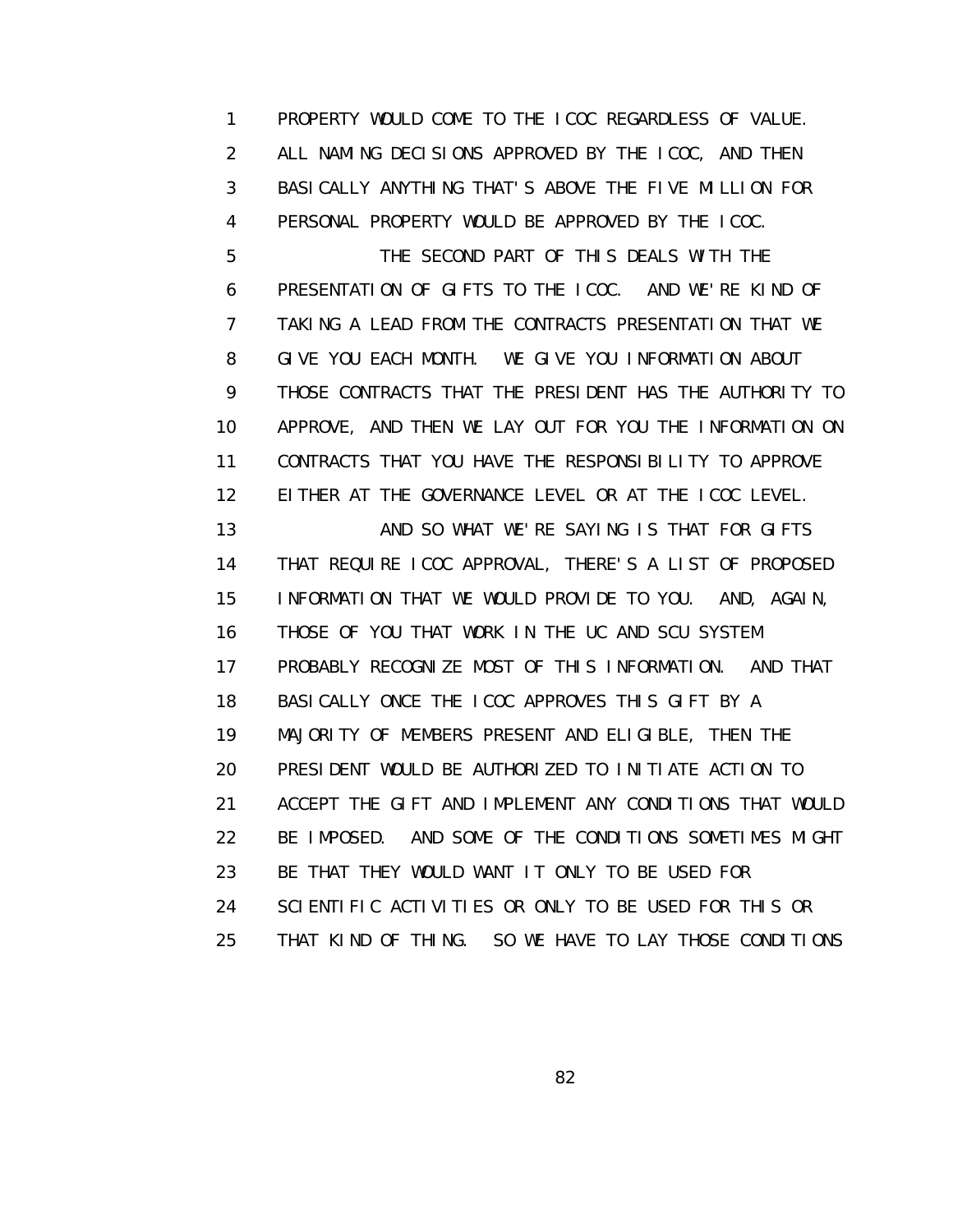1 OUT FOR YOU. GIFTS THAT DO NOT REQUIRE ICOC APPROVAL 2 WOULD STILL BE REPORTED TO YOU, AND WE WOULD GIVE YOU 3 THE LIST OF DATA THAT IS LISTED AT THE TOP OF PAGE 6. 4 AND THEN FINALLY GIFTS OF A DE MINIMIS AMOUNT, WHAT 5 WE'RE SUGGESTING IS THAT WE SUMMARIZE THOSE AND REPORT 6 IN TOTAL WITHOUT ALL OF THE INFORMATION.

 7 THE FINAL PIECE HAS TO DO WITH IMPLEMENTING 8 THE DECISION TO ACCEPT THE GIFT AND ITS TERMS AND 9 CONDITIONS, INCLUDING NAMING. AND BASICALLY ONCE A 10 GIFT HAS BEEN APPROVED BY THE EXECUTIVE COMMITTEE, THE 11 PRESIDENT, OR THE ICOC, WE WOULD HAVE A COMMITMENT 12 LETTER DEVELOPED AND SIGNED BY THE DONOR AND THE 13 PRESIDENT OF CIRM.

 14 NOW, WE GAVE YOU A SAMPLE FORMAT WITH THE 15 MINIMUM REQUIRED TERMS FOR CIRM. THAT'S ATTACHMENT 2. 16 THIS IS BASED ON THE COMMITMENT LETTER THAT WE 17 DEVELOPED IN CONNECTION WITH THE DOLBY GRANT, AND IT'S 18 ALSO BEING USED IN CONNECTION WITH DISCUSSIONS WITH 19 OTHER PEOPLE WHO ARE INTERESTED IN GIVING US A GIFT NOW 20 AS WELL. ONCE THE COMMITMENT LETTER IS SIGNED, THEN 21 THE OFFICE OF ADMINISTRATION WOULD RECEIVE THE FUNDS, 22 DEPOSIT THEM IN A STATE ACCOUNT AS SOON AS POSSIBLE; IF 23 IT'S PROPERTY, WE WOULD LIQUIDATE IT AS QUICKLY AS 24 POSSIBLE AND DEPOSIT THAT MONEY IN THE ACCOUNT. WE'D 25 ESTABLISH A FILE FOR EACH GIFT, INCLUDING RECORDS THAT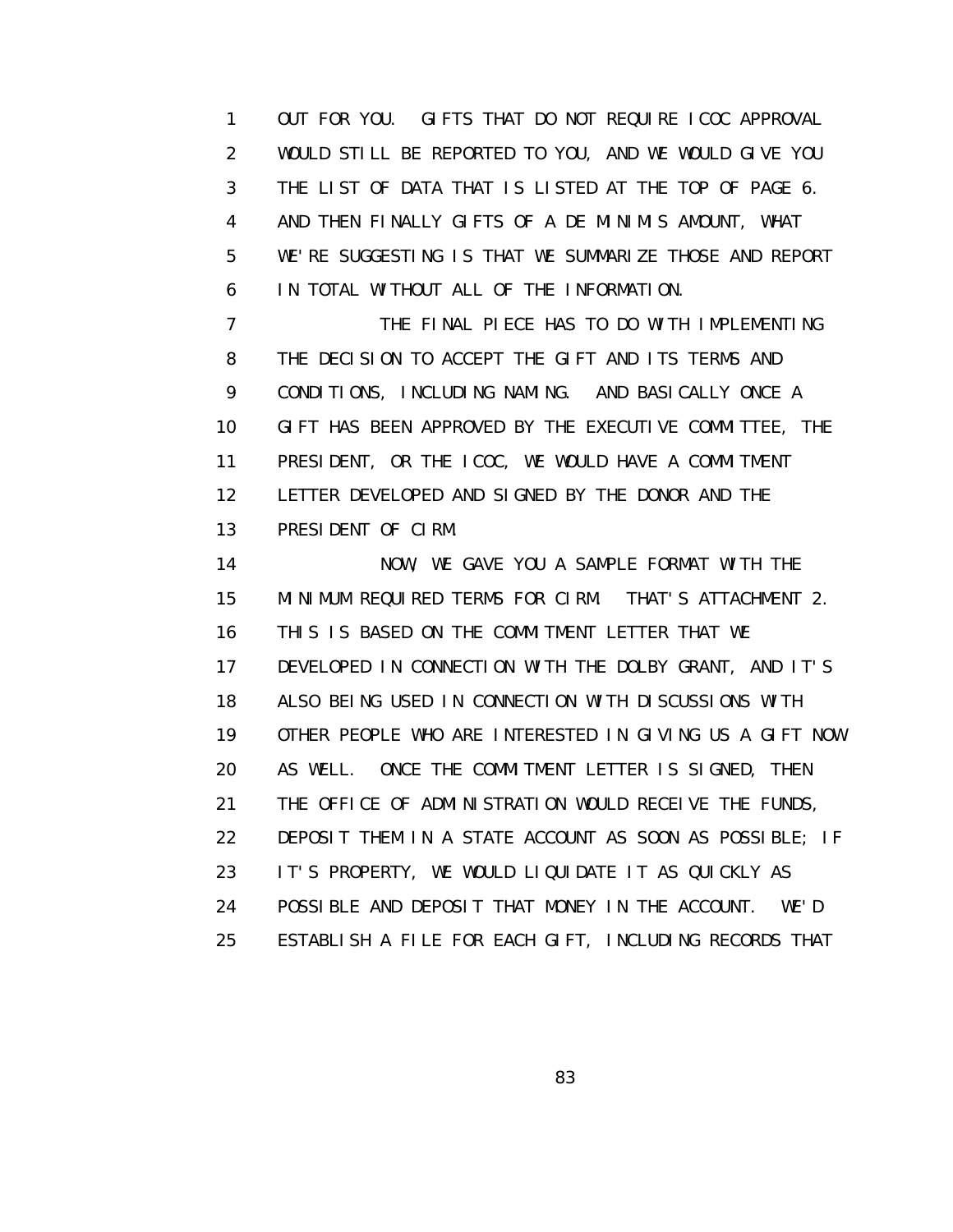1 SUPPORT COMPLIANCE WITH ALL THE STATED TERMS AND ANY 2 ACTIONS TAKEN TO IMPLEMENT THE NAMING DECISIONS. 3 AND THAT'S BASICALLY WHAT OUR RECOMMENDATION 4 IS WITH REGARD TO AN ONGOING POLICY FOR REAL AND 5 PERSONAL PROPERTY AND NAMING. ANY QUESTIONS? 6 DR. POMEROY: WALTER, AT MY INSTITUTION AND 7 WHAT I'M USED TO IS IN REGARDS TO NAMING, THAT THERE'S 8 A NAMING COMMITTEE THAT, BEFORE SOLICITING GIFTS, SETS 9 A MINIMUM AMOUNT FOR ANY NAMING OPPORTUNITY. THE 10 ADVANTAGE OF THAT IS THAT, YOU KNOW, OUR 11 REPRESENTATIVES AREN'T GOING OUT AND SORT OF COMING TO 12 AN UNDERSTANDING OF NAMING THAT'S THEN TURNED DOWN 13 BECAUSE THAT HAS A VERY NEGATIVE IMPACT ON DONORS. SO, 14 FOR INSTANCE, FOR AN ENDOWED CHAIR, IT TAKES X AMOUNT 15 OR TO NAME A ROOM IT TAKES X AMOUNT, AND THAT'S KNOWN 16 UP FRONT. 17 I'M WONDERING IF YOU CONSIDERED THE 18 POSSIBILITY OF HAVING A NAMING COMMITTEE THAT SET THESE 19 SORT OF FLOORS FOR THE MAJOR NAMING OPPORTUNITIES IN 20 ADVANCE OF SOLICITING THEM. 21 MR. BARNES: ACTUALLY I THINK THAT'S A GOOD 22 IDEA. AND I MEAN TO A CERTAIN EXTENT IT GETS US TO 23 BEING ABLE TO COME UP WITH A DEFINITION FOR SUBSTANTIAL 24 VALUE. 25 DR. POMEROY: EXACTLY.

<u>84 and 2012 and 2013</u>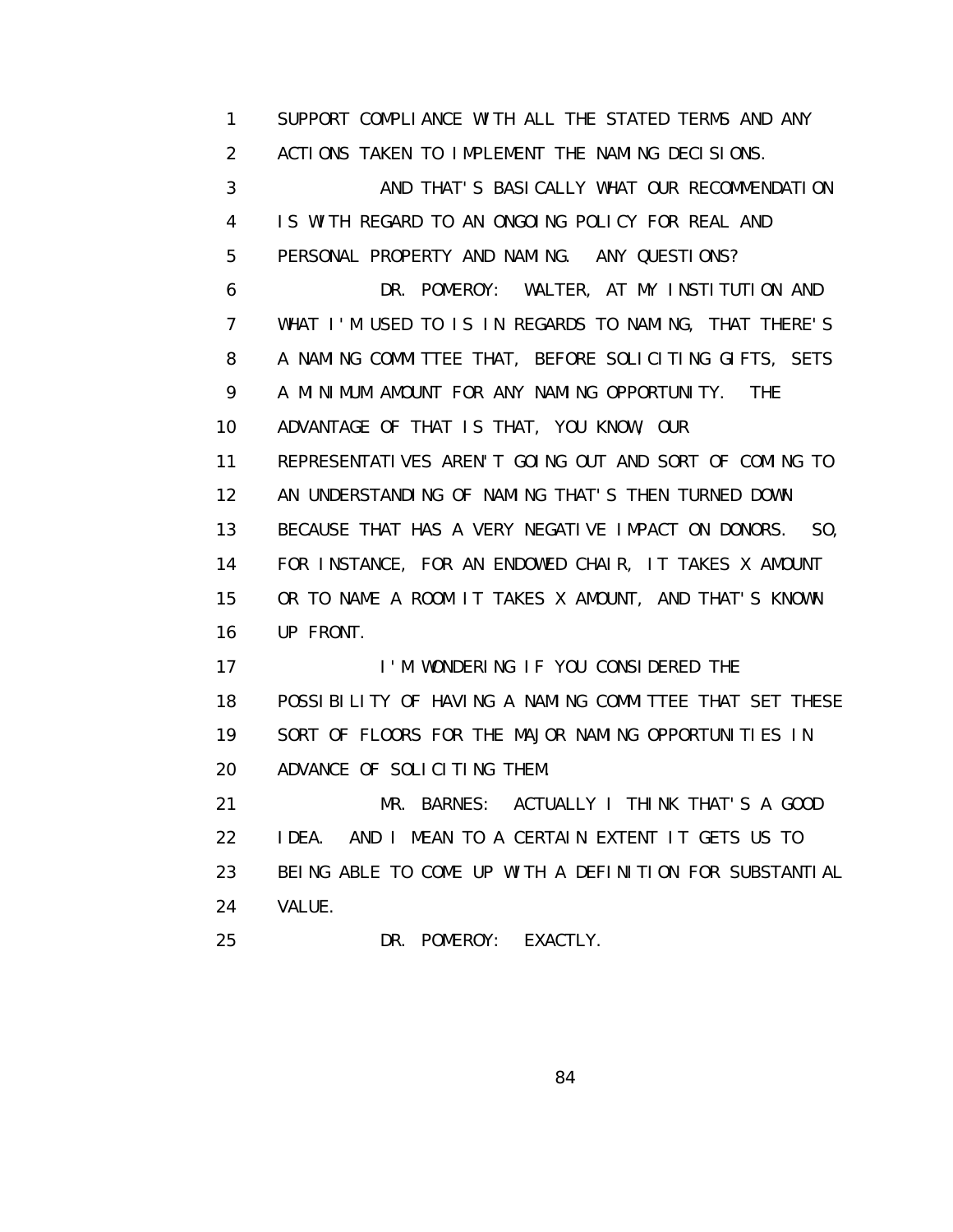1 MR. BARNES: IF YOU WANT TO LEAVE SUBSTANTIAL 2 VALUE THERE RIGHT NOW AND THEN COME BACK -- HAVE US 3 COME BACK WITH A RECOMMENDATION FOR HOW WE DEFINE THAT 4 AT A SUBSEQUENT MEETING, THAT WOULD BE, I THINK, A VERY 5 GOOD IDEA.

 6 DR. PIZZO: I THINK CLAIRE MAKES A GOOD 7 POINT. WE HAVE A SIMILAR APPROACH. I SUSPECT THAT IT 8 VARIES A LOT FROM PLACE TO PLACE IN TERMS OF THE 9 AMOUNTS FOR DIFFERENT THINGS. A NAMING GIFT FOR ANY 10 PHYSICAL FACILITY, IT'S ACTUALLY NOW SET AT HALF THE 11 COST OF THE FACILITY. AND AT LEAST THAT SERVES AS A 12 BENCHMARK THAT YOU COULD USE. I'M SURE THERE ARE OTHER 13 BENCHMARKS, BUT SOME GUIDEPOST IS USEFUL. BUT I THINK 14 WE SHOULD DO THAT THROUGH THIS COMMITTEE, NOT HAVE 15 ANOTHER COMMITTEE TO DO IT.

 16 MR. BARNES: AS I SAID, I'D BE HAPPY TO GO 17 AHEAD AND PREPARE SOME SUGGESTIONS FOR YOUR 18 CONSIDERATION AT THE NEXT GOVERNANCE COMMITTEE. 19 MR. KLEIN: THAT'S, CLAIRE, CONSISTENT. 20 REMEMBER, ON THE NAMING OPPORTUNITY WE BROUGHT TO THE 21 BOARD PREVIOUSLY, WE FIRST CAME TO THIS COMMITTEE, THE 22 GOVERNANCE COMMITTEE, RAISED THE IDEA, GOT AN 23 ENDORSEMENT FROM THIS COMMITTEE, AND THEN WENT TO 24 RESEARCH INDIVIDUALS WHO WOULD BE WILLING TO MEET THOSE 25 CRITERIA. SO HAVING THIS COMMITTEE SERVE THAT FUNCTION

<u>85 and 2008 and 2008 and 2008 and 2008 and 2008 and 2008 and 2008 and 2008 and 2008 and 2008 and 2008 and 200</u>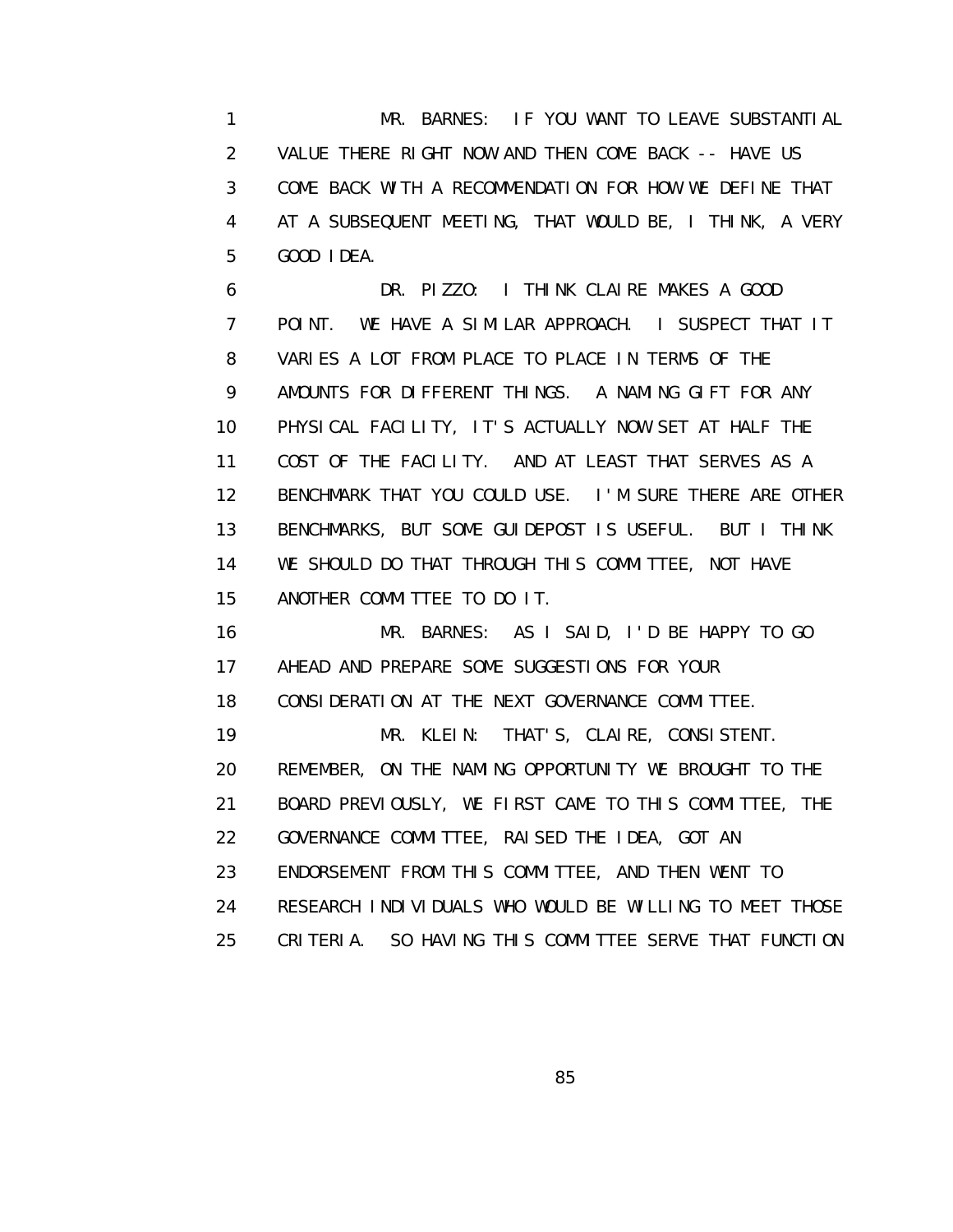1 RATHER THAN HAVING A SEPARATE BOARD COMMITTEE WOULD 2 SEEM TO BE A GOOD IDEA. 3 DR. POMEROY: I'D BE VERY COMFORTABLE WITH 4 THAT COMMITTEE TAKING THAT RESPONSIBILITY. 5 DR. PIZZO: GOOD. 6 CHAIR LANSING: WALTER, THANK YOU FOR THIS 7 TERRIFIC PRESENTATION. IS THERE BOARD COMMENT FROM LOS 8 ANGELES? NO. FROM CEDARS? USC? IRVINE? 9 DR. STEWARD: A QUESTION, I GUESS. I REALIZE 10 THAT WHAT WE'RE REALLY TRYING TO DO HERE IS WORK 11 PRIMARILY ON BRIDGE FUNDING. BUT IS CIRM IN A POSITION 12 TO ACCEPT, FOR EXAMPLE, GIFTS OF REAL PROPERTY THAT 13 WOULD BE DELIVERABLE UPON A PERSON'S DEATH; IN OTHER 14 WORDS, IN A WILL, OR ARE WE EXCLUDING THAT AS POSSIBLE 15 FUTURE SOURCE OF REVENUE? 16 MR. BARNES: NO. THAT WOULD BE INCLUDED 17 WITHIN THE DEFINITION OF REAL AND PERSONAL PROPERTY. 18 SO IT COULD -- BEQUESTS ARE ONE THING THAT WE'VE 19 ACTUALLY ALREADY GOT SOME INQUIRIES ON, AND SO THIS 20 POLICY THAT WE'VE LAID OUT HERE WOULD BE USED TO ACCEPT 21 THOSE KINDS OF GIFTS AS WELL. 22 DR. STEWARD: SO I'M REALLY ASKING ABOUT, 23 THEN, SITUATIONS WHERE THE BEQUEST IS MADE WELL IN 24 ADVANCE OF THE PERSON'S DEATH. AND I JUST WONDER IF

25 THERE NEEDS TO BE ADDITIONAL LANGUAGE IN THERE IN TERMS

<u>86 and 2008 and 2008 and 2008 and 2008 and 2008 and 2008 and 2008 and 2008 and 2008 and 2008 and 2008 and 200</u>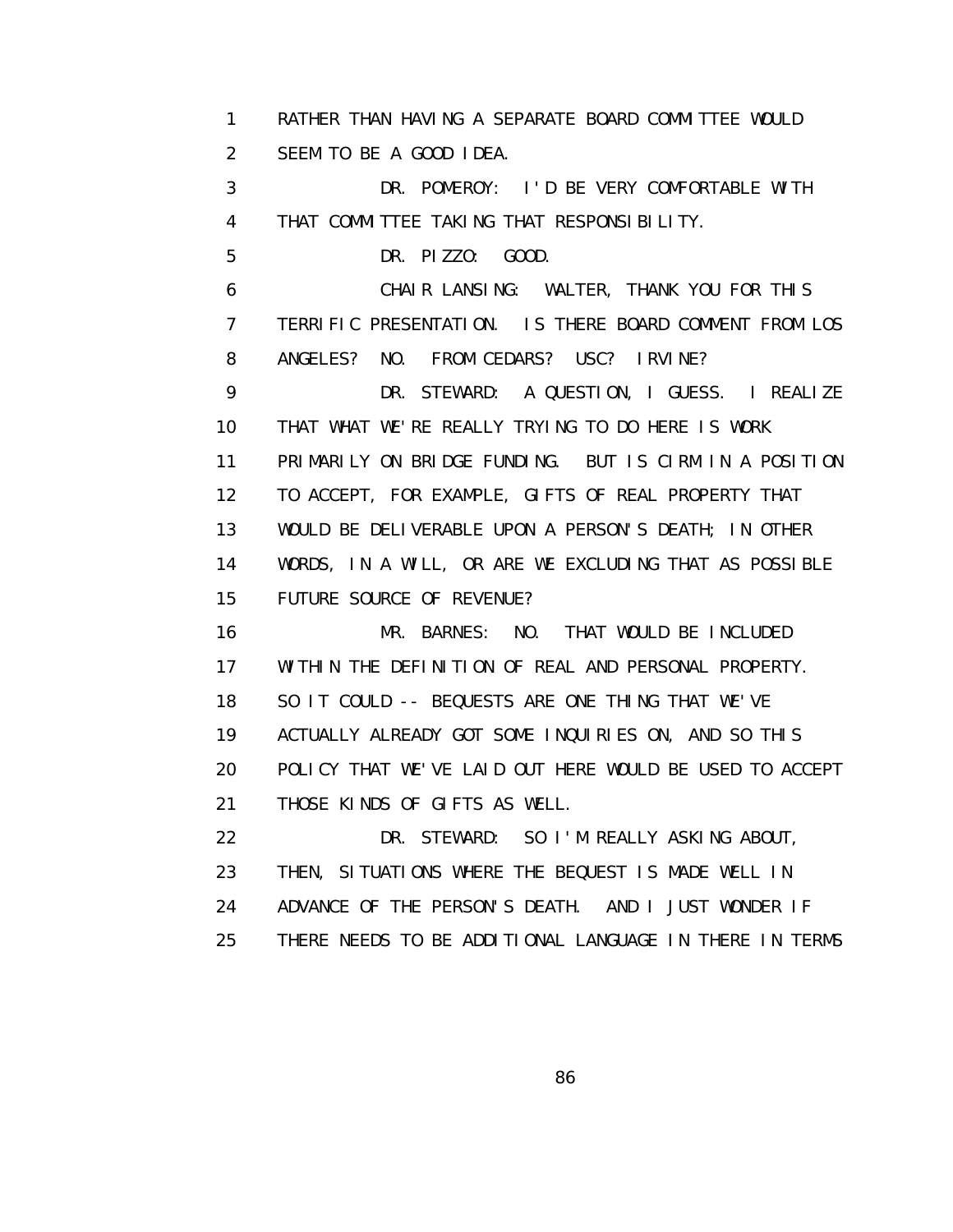1 OF THE DISPOSAL OF THE REAL PROPERTY AND SO FORTH. I 2 DON'T KNOW. I'M JUST ASKING.

 3 MR. BARNES: I THINK THAT IN THE 4 IMPLEMENTATION PART, WE DO HAVE UNDER ONCE THE 5 COMMITMENT LETTER IS SIGNED, THAT IF THE GIFT IS 6 PROPERTY OTHER THAN CASH OR REAL PROPERTY, WE'LL TAKE 7 ACTION TO LIQUIDATE THESE ASSETS AS SOON AS POSSIBLE 8 AND DEPOSIT THE RESULTING FUNDS. SO THE IDEA HERE IS 9 THAT WE WOULD NOT BE IN THE BUSINESS OF HOLDING ONTO 10 THESE THINGS. WE WOULD BASICALLY BE CONVERTING THEM TO 11 CASH AND USING THEM AS QUICKLY AS POSSIBLE. 12 CHAIR LANSING: OKAY. STANFORD, ANY COMMENTS 13 FROM THE BOARD? 14 DR. PIZZO: WELL DONE. 15 CHAIR LANSING: UC DAVIS? 16 DR. POMEROY: NO. 17 CHAIR LANSING: SAN DIEGO? 18 DR. NOVA: NO. SOUNDS GOOD. 19 CHAIR LANSING: OKAY. PUBLIC COMMENT ON THE 20 GIFT POLICY, LOS ANGELES? 21 MR. SIMPSON: JOHN SIMPSON FROM THE 22 FOUNDATION FOR TAXPAYER AND CONSUMER RIGHTS. I 23 UNDERSTAND, I THINK, VERY CLEARLY THE DESIRE AND THE 24 NEED TO TAKE IN MONEY FROM THE PUBLIC AND GIFTS AND 25 THAT SORT OF THING. I JUST AM SOMEWHAT UNCOMFORTABLE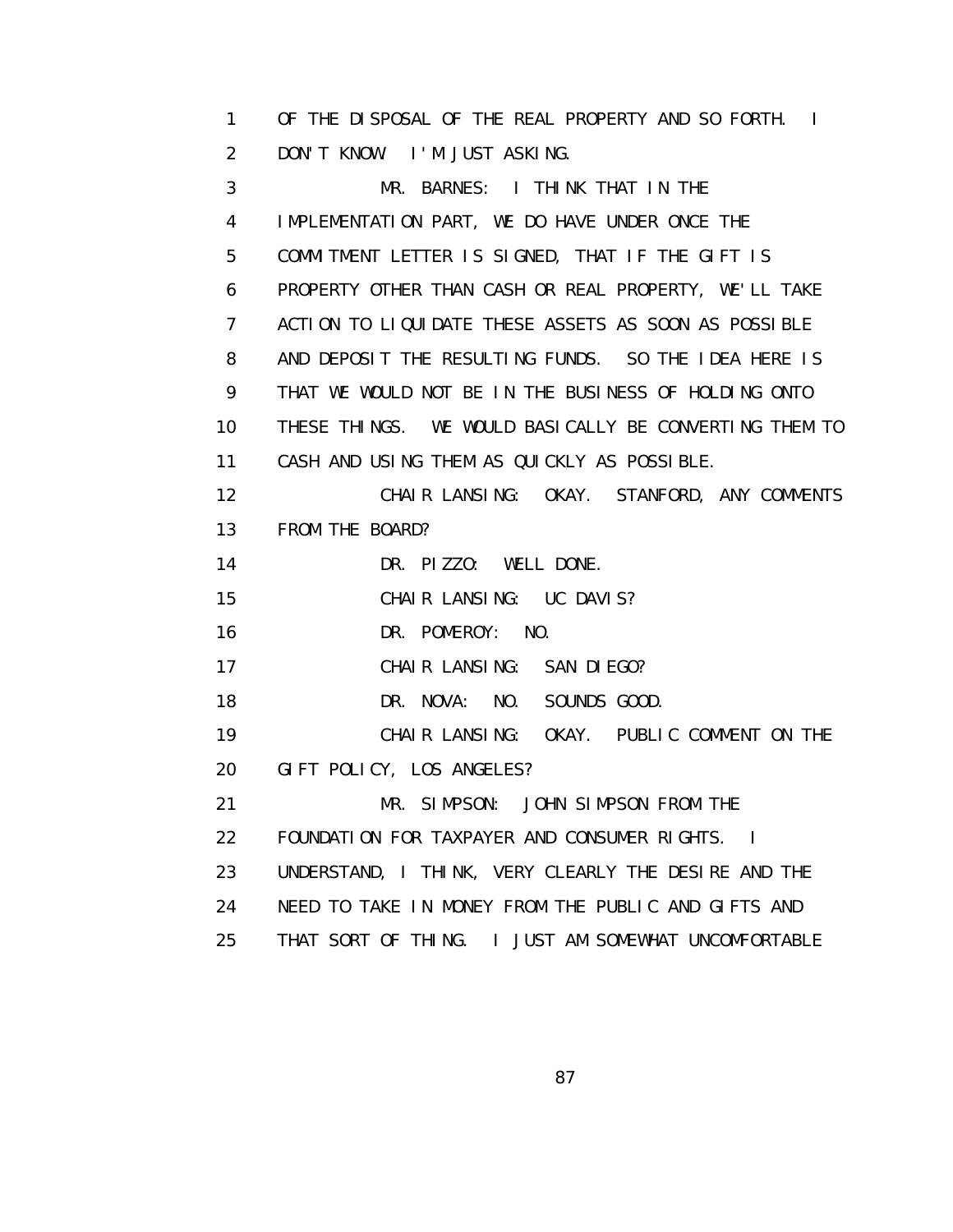1 WITH THE WHOLE CONCEPT OF NAMING. I REALIZE THAT 2 THAT'S A CONVENTION, BUT I JUST WANT TO STRESS THAT IT 3 SEEMS TO ME THAT IT DOES OPEN OPPORTUNITIES FOR THE 4 APPEARANCE OF CONFLICT. I JUST WOULD HOPE THAT THE 5 ICOC WOULD VERY COGNIZANT OF THAT FACT, SPELL OUT 6 EVERYTHING IN TERMS OF LEVELS AS WERE JUST SUGGESTED, 7 AND BE VERY, VERY, VERY AWARE OF THE POTENTIAL OF 8 LOOKING LIKE CIRM IS FOR SALE, WHICH IS SOMETHING THAT 9 I DON'T THINK ANYONE WOULD WANT TO HAVE. SO I THINK 10 YOU NEED TO ENTER INTO THIS WITH A MAXIMUM AMOUNT OF 11 TRANSPARENCY AND THE RECOGNITION THAT THERE IS THE 12 POTENTIAL HERE FOR CREATING IMAGES THAT YOU DON'T WANT. 13 I'M FREQUENTLY REMINDED OF SOME FORMER 14 FOOTBALL BOWL THAT NOW IS KNOWN, I THINK, AS THE WEED 15 WHACKER FIESTA BOWL. SOMEHOW I DON'T THINK THAT SORT 16 OF THING WANTS TO HAPPEN WITH CIRM. THANK YOU. 17 CHAIR LANSING: THANK YOU FOR YOUR COMMENTS. 18 VERY WISE. I'M SORRY. SAN FRANCISCO? 19 MR. REED: I WOULD LIKE -- ONE GIFT I WOULD 20 LIKE TO SEE US ASK FOR IS A VISUAL REPRESENTATION OF 21 THE HOPE EMBODIED BY THE CALIFORNIA INSTITUTE OF 22 REGENERATIVE MEDICINE, SOMETHING CENTRALLY LOCATED IN 23 THE CITY. MAYBE GAVIN NEWSOM COULD ORGANIZE A 24 STATEWIDE ARTISTIC SEARCH, A CONTEST. IT WOULD BE 25 SOMETHING, I THINK, THAT NEWS COULD PICK UP, SOMETHING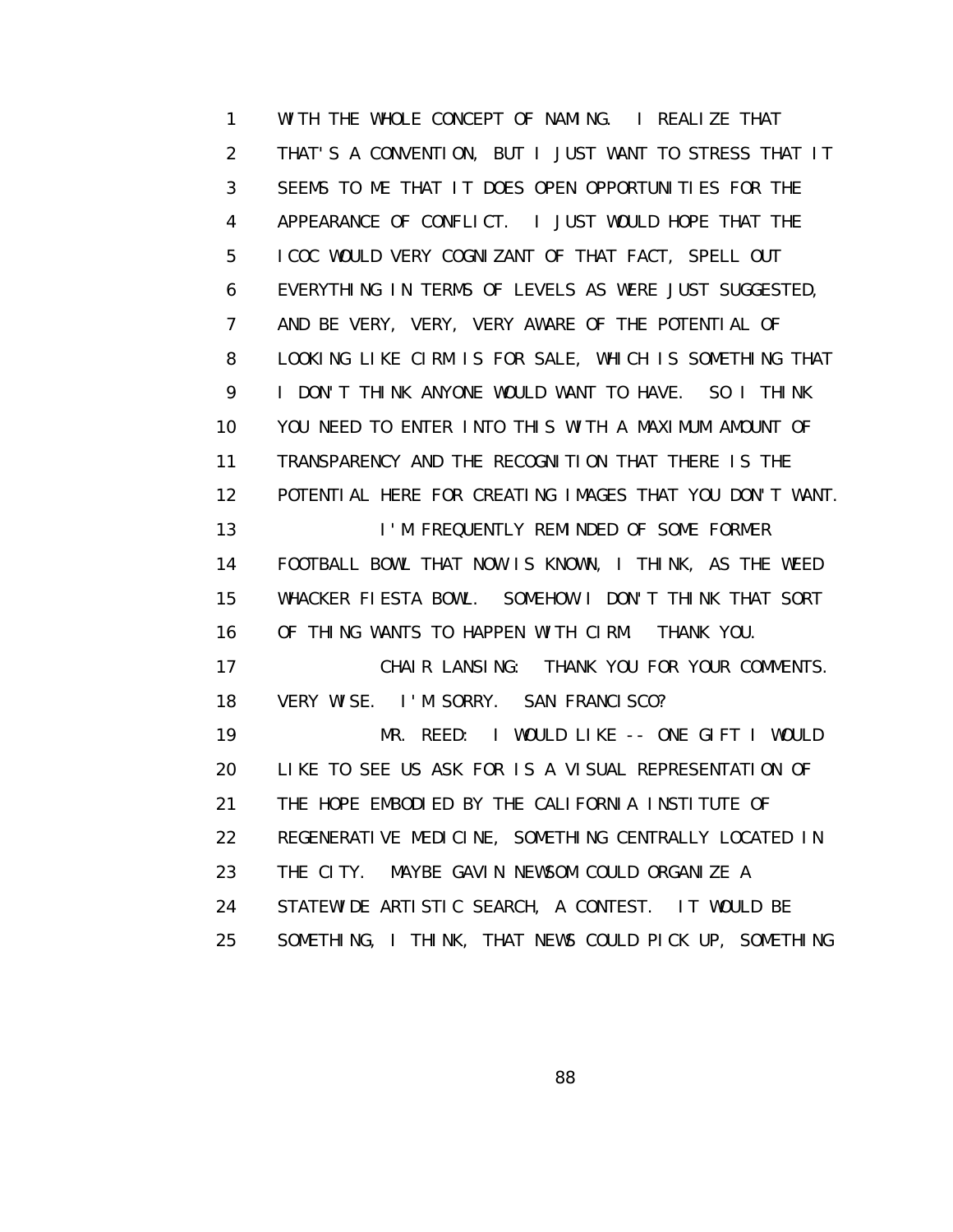1 POSITIVE, SOME WAY TO DO SOMETHING VISUAL PEOPLE COULD 2 SEE AND TAKE PRIDE IN. AT ONE TIME I THOUGHT ABOUT 3 MAYBE LIKE A STATUTE OF CHRISTOPHER REEVE AS SUPERMAN. 4 THAT'D PROBABLY BE TOO COMPLICATED WITH TRADEMARK 5 RIGHTS, BUT SOMETHING WHICH SHOWS THE HOPE AND THE JOY 6 WE'RE HOPING, THE STRUGGLE THAT IT'S GOING THROUGH, 7 SOMETHING OF PRIDE PEOPLE COULD BE PHOTOGRAPHED NEXT 8 TO, A VISUAL REPRESENTATION OF WHAT WE'RE TRYING TO DO. 9 CHAIR LANSING: THANK YOU. GOOD IDEA. USC? 10 THERE'S NO ONE AT CEDARS. IRVINE? ANY PUBLIC? 11 STANFORD? 12 DR. PIZZO: NO PUBLIC. 13 **CHAIR LANSING: DAVIS?**  14 DR. POMEROY: NO PUBLIC. 15 CHAIR LANSING: SAN DIEGO? 16 DR. NOVA: NO PUBLIC. 17 CHAIR LANSING: WITH THAT SAID THEN, THERE'S 18 NO ONE ELSE WITH ANY COMMENTS? THEN IS THERE A MOTION 19 TO APPROVE THIS GIFT POLICY? 20 DR. PIZZO: SO MOVED. 21 CHAIR LANSING: THAT WAS PHIL PIZZO. IS 22 THERE A SECOND? 23 DR. POMEROY: SECOND. 24 CHAIR LANSING: CLAIRE POMEROY. ANY 25 DISCUSSION ON THE MOTION?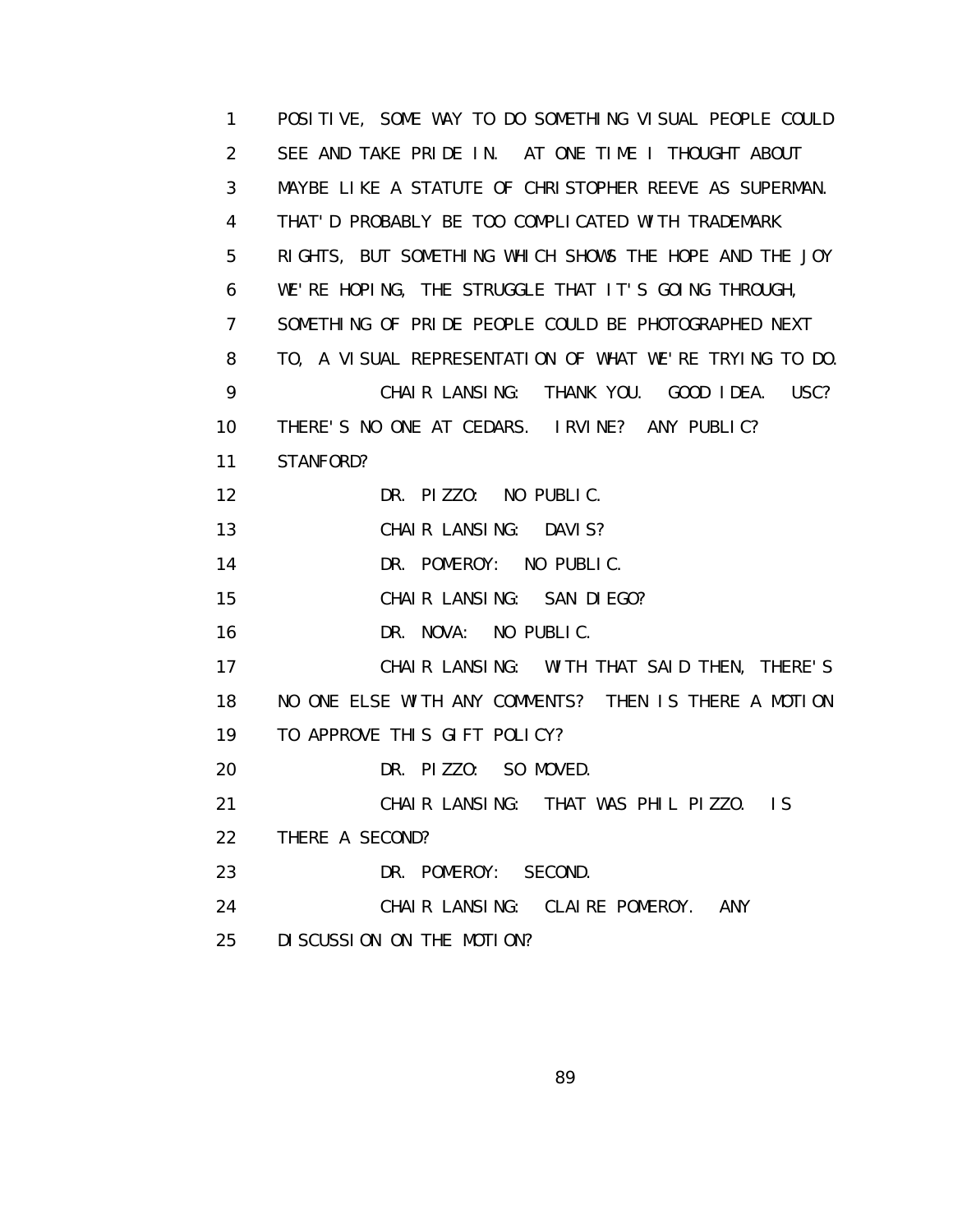1 MR. KLEIN: THIS IS BOB KLEIN. I'D JUST LIKE 2 TO SAY THAT FOR JOHN SIMPSON AND FOR BENEFIT OF THE 3 PUBLIC, THAT MAINTAINING IN THIS POLICY THE REQUIREMENT 4 THAT EVERY GIFT NAMING COME BACK TO THE FULL BOARD, SO 5 IT HAPPENS BEFORE THE FULL BOARD AND THE SENSITIVITIES 6 THAT JOHN SIMPSON SO WELL DESCRIBED WOULD CERTAINLY BE 7 DISCUSSED AND PUBLIC COMMENT WOULD BE RECEIVED BEFORE 8 ANY NAMING COULD OCCUR. AND I THINK THAT'S A GOOD 9 SAFEGUARD. 10 MR. SIMPSON: I APPRECIATE THAT. 11 CHAIR LANSING: THANK YOU, BOB. AMY, THEN, 12 WOULD YOU LEAD US IN A ROLL CALL VOTE. 13 MS. DU ROSS: SHERRY LANSING. 14 CHAIR LANSING: YES. 15 MS. DU ROSS: KEITH BLACK. BRIAN HENDERSON. 16 BOB KLEIN. 17 MR. KLEIN: YES. 18 MS. DU ROSS: CLAIRE POMEROY. 19 DR. POMEROY: YES. 20 MS. DU ROSS: OS STEWARD. 21 DR. STEWARD: YES. 22 MS. DU ROSS: TINA NOVA. 23 DR. NOVA: YES. 24 MS. DU ROSS: PHIL PIZZO. 25 DR. PIZZO: YES.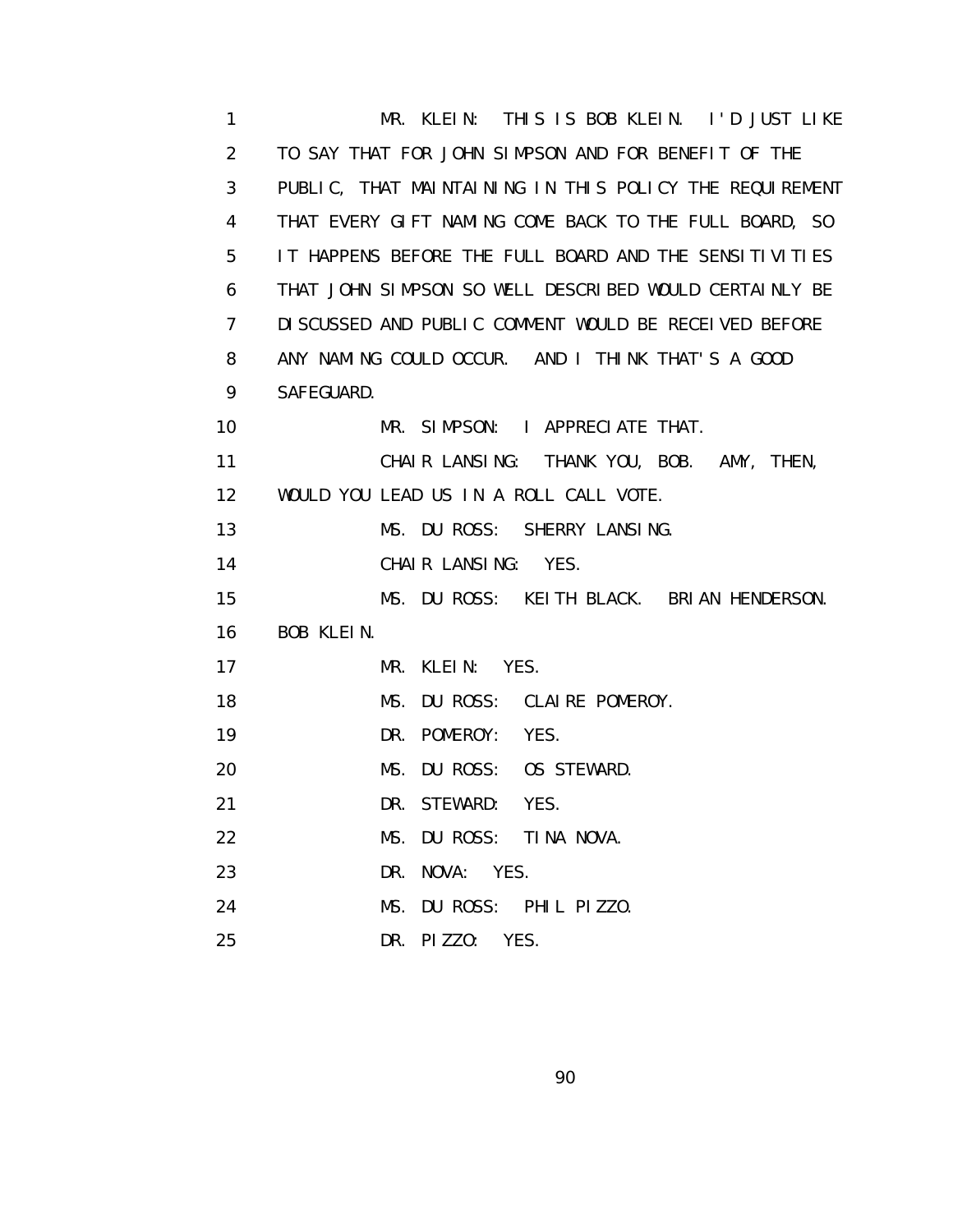1 MS. DU ROSS: JOHN REED. RICHARD MURPHY. 2 DR. NOVA: HE HAD TO LEAVE. 3 CHAIR LANSING: DO WE HAVE A QUORUM? 4 MS. DU ROSS: THAT IS ONE SHORT OF A QUORUM. 5 CHAIR LANSING: WELL, IT HAS TO GO BACK TO 6 THE FULL ICOC ANYWAY, SO I THINK WE CAN DULY NOTE THAT 7 THE PEOPLE THAT WERE IN ATTENDANCE UNANIMOUSLY VOTED 8 YES FOR IT. AND WE HAVE TO BRING IT BACK TO THE FULL 9 BOARD ANYWAY, SO THAT IS HOW WE WILL EXPLAIN IT AT THAT 10 TIME. 11 NOW, WE'RE GOING TO MOVE ON TO AGENDA ITEM 7. 12 TINA, I HAVE A REQUEST. I HAVE TO STEP OUT FOR ABOUT 13 FIVE MINUTES, SO I'M GOING TO ASK ALEXANDRA TO LEAD US 14 THROUGH THIS AGENDA ITEM. AND SHOULD I NOT BE BACK, 15 TINA, WILL YOU CONTINUE FOR ME FOR A SECOND? 16 DR. NOVA: NOT A PROBLEM. 17 MS. CAMPE: THIS IS ALEXANDRA, AND I'M JUST 18 GOING TO DISCUSS THE CURRENT CONTRACTS AND INTERAGENCY 19 AGREEMENTS. WE HAVE ATTACHED AN EXCEL SPREADSHEET TO 20 GIVE YOU A CURRENT STATUS OF ALL OF OUR CONTRACTS 21 CURRENTLY. AND NOW I'M GOING TO GO THROUGH THE CURRENT 22 STATUS AND WHAT WE WOULD LIKE TO PRESENT TO YOU. 23 FOR NEW AND AMENDED INTERAGENCY AGREEMENTS 24 WHICH ARE SUBJECT TO APPROVAL BY THE PRESIDENT, WE DO 25 NOT HAVE ANY TO PRESENT TO YOU TODAY.

<u>91 - Johann Stein, amerikan pengaran pengaran pengaran pengaran pengaran pengaran pengaran pengaran pengaran</u>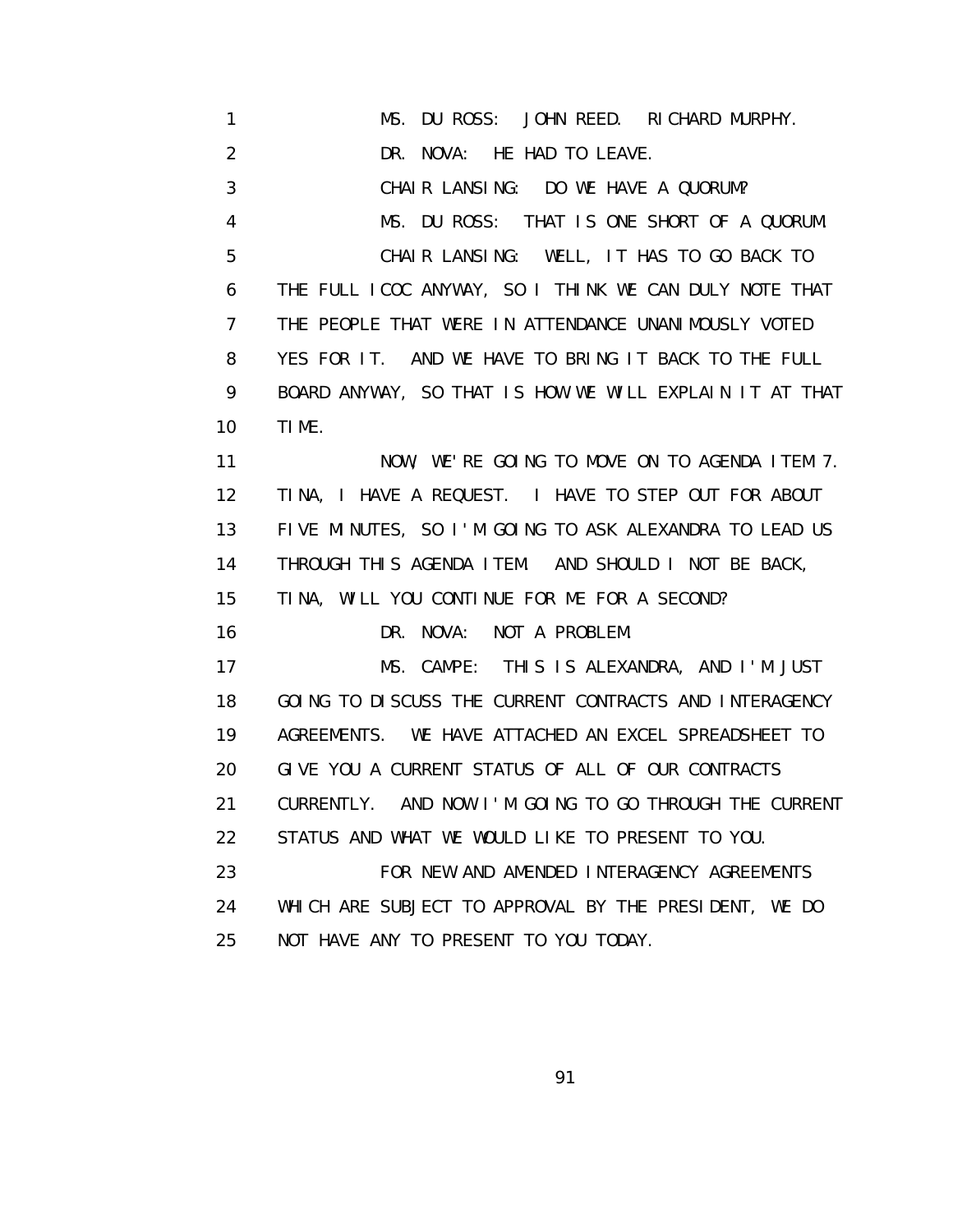1 FOR NEW OR AMENDED THIRD-PARTY CONTRACTS LESS 2 THAN 100,000 WHICH ARE SUBJECT TO APPROVAL BY THE 3 PRESIDENT AND HAVE BEEN APPROVED, THERE ARE THREE. ONE 4 IS LITIGATION SUPPORT, A CATEGORY OF LITIGATION 5 SUPPORT. ONE OF THEM IS THE DEPARTMENT OF JUSTICE 6 THROUGH THE DEPARTMENT OF JUSTICE. ANOTHER THIRD-PARTY 7 AGREEMENT WITH SPIEGEL, LIAO & KAGAY TO OBTAIN THEIR 8 EXPERTISE AND ASSISTANCE IN PREPARING FOR THE TRIAL 9 SCHEDULED, AS WE KNOW, BACK IN FEBRUARY AND BEYOND. 10 THE TERM OF THIS CONTRACT IS FEBRUARY 1ST, 2006, 11 THROUGH JUNE 30TH AT A MAXIMUM AMOUNT OF \$75,000. 12 IN ADDITION, THERE WAS ANOTHER THIRD-PARTY 13 AGREEMENT THROUGH THE DEPARTMENT OF JUSTICE THAT WE 14 ENTERED INTO WITH ORRICK, HERRINGTON & SUTCLIFFE. WE 15 MENTIONED THIS IN THE LAST GOVERNANCE COMMITTEE 16 MEETING. THEIR LEGAL COUNSEL AND THEIR EXPERTISE IS 17 WHAT WE'VE REQUESTED FROM THEM. THE TERM OF THE 18 CONTRACT IS JANUARY 1ST, 2006, THROUGH JUNE 30TH AT A 19 MAXIMUM AMOUNT OF \$25,000. 20 AS YOU KNOW, WE ALSO WENT OUT TO BID FOR A 21 CPA AUDITOR. WE DID AWARD THAT CONTRACT TO GILBERT &

22 ASSOCIATES. IT'S A TWO-YEAR CONTRACT. THEY ARE

23 CURRENTLY AND HAVE BEEN REVIEWING CIRM'S FINANCIAL

24 STATEMENTS, WHICH IS, AS YOU KNOW, REQUIRED BY SECTION

25 125290.30(B) OF THE HEALTH AND SAFETY CODE, WHICH YOU

<u>92 and 2011 and 2012 and 2014 and 2014 and 2014 and 2014 and 2014 and 2014 and 2014 and 2014 and 2014 and 201</u>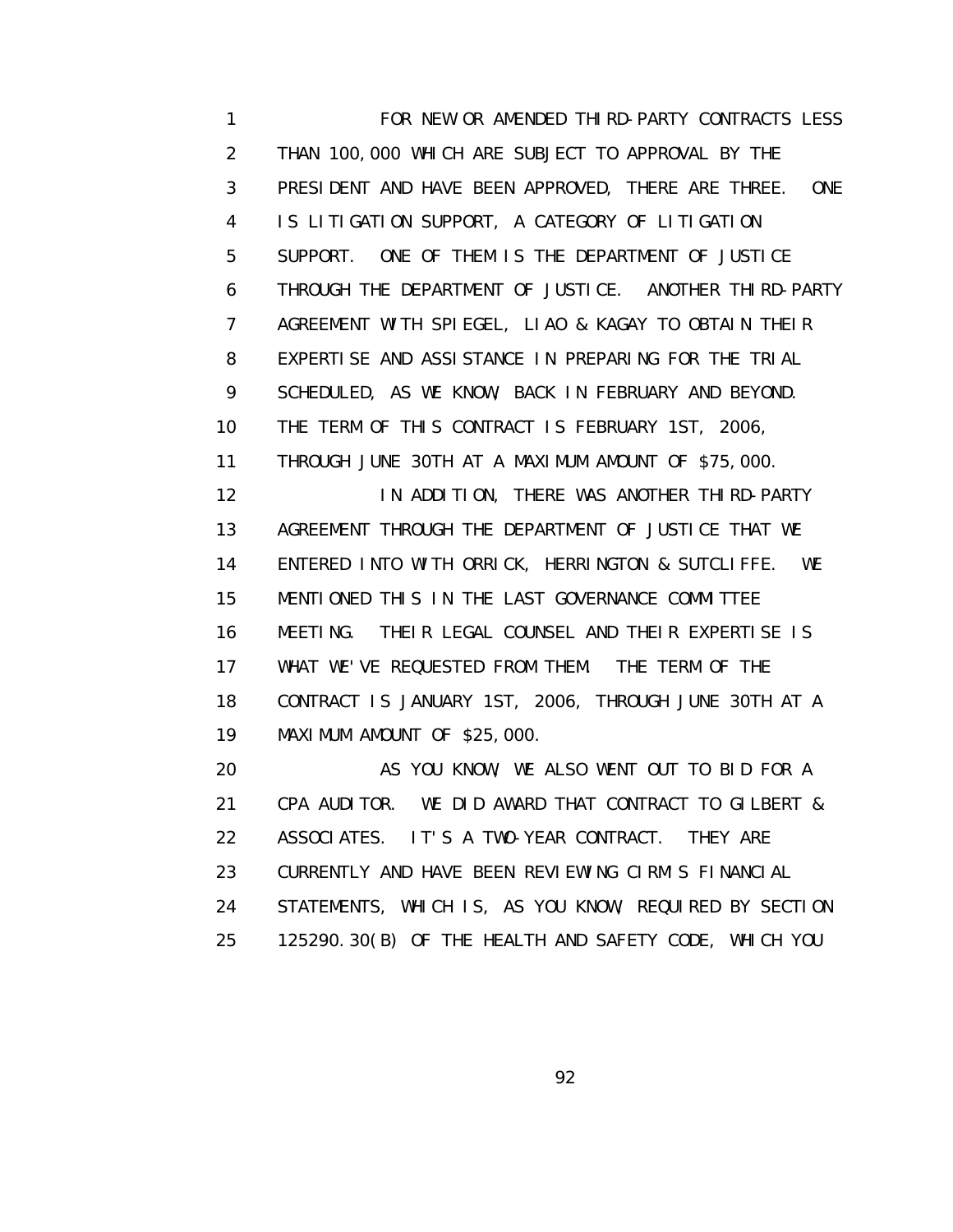1 ARE AWARE OF, WHICH STATES, OF COURSE, THAT ANNUALLY 2 CIRM MUST COMMISSION AN INDEPENDENT FINANCIAL AUDIT OF 3 ITS ACTIVITIES FROM A CERTIFIED PUBLIC ACCOUNTING FIRM. 4 THE TERM OF THIS CONTRACT IS FEBRUARY 14TH, 2006, 5 THROUGH JUNE 30, 2007. THE AMOUNT BUDGETED IS \$45,000. 6 IN REGARDS TO THIRD-PARTY AGREEMENTS OR 7 CONTRACTS EXCEEDING 100,000 SUBJECT TO APPROVAL BY THE 8 GOVERNANCE COMMITTEE, THERE ARE NONE TO PRESENT. 9 WE DO HAVE A STRATEGIC PLAN CONTRACT THAT WE 10 ARE SUBMITTING FOR APPROVAL BY THE ICOC, AND I'M GOING 11 TO PASS THIS OVER TO ZACH HALL TO PRESENT TO YOU. 12 MR. BARNES: THIS IS WALTER. I'M GOING TO DO 13 THAT. YOU RECEIVED TODAY A TWO-PAGE FORM CALLED THE 14 CIRM CONTRACT. I'D LIKE TO PREFACE THIS BY SAYING THAT 15 THIS APPROVAL FORM IS SOMETHING THAT WE DESIGNED AT THE 16 SUGGESTION OF TWO OF THE ICOC MEMBERS, JEFF SHEEHY AND 17 JONATHAN SHESTACK. THEIR SUGGESTION WAS FOR THOSE 18 CONTRACTS THAT REQUIRE GOVERNANCE OR ICOC APPROVAL, TRY 19 TO PROVIDE A MORE EXTENDED DESCRIPTION OF WHAT THE 20 CONTRACT IS AND HOW WE CAME TO IT AND WHAT WE'RE 21 PLANNING TO DO AND THINGS LIKE THAT. 22 SO WE HOPE THIS WILL HELP YOU, NOT ONLY WITH

 23 THIS PARTICULAR CONTRACT, BUT ALSO FUTURE CONTRACTS 24 THAT YOU HAVE TO APPROVE IN THE FUTURE. THESE ARE THE 25 SPECIFIC ITEMS THAT WE HAVE INCLUDED IN THIS PARTICULAR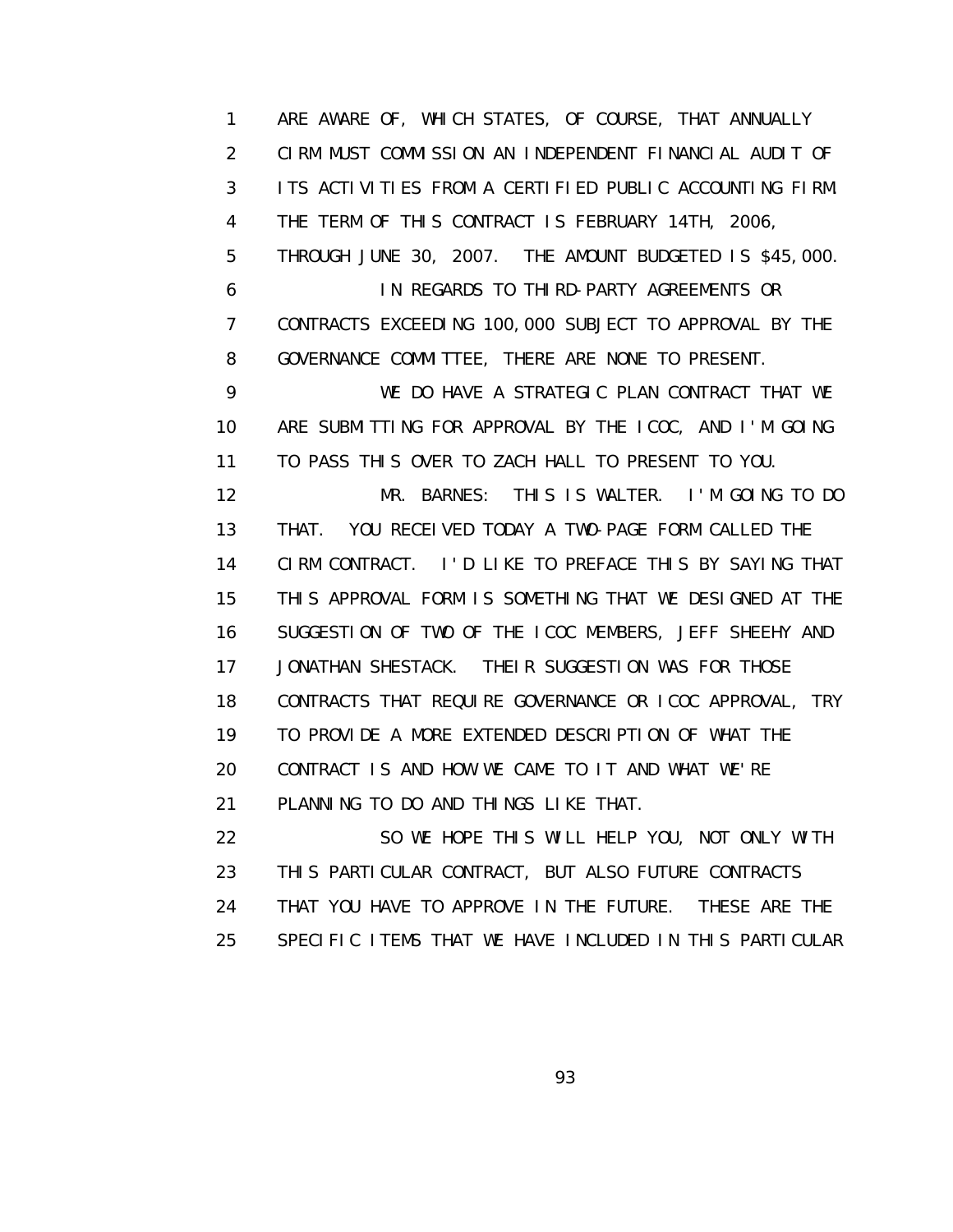1 FORM; BUT IF ANYBODY WANTS ADDITIONAL ITEMS IN THE 2 FUTURE, JUST LET US KNOW AND WE'LL BE HAPPY TO INCLUDE 3 IT.

 4 THIS IS A PROPOSAL TO ENTER INTO NEGOTIATIONS 5 WITH A COMPANY CALLED PRICEWATERHOUSECOOPERS. THE 6 SERVICE IS THAT PRICEWATERHOUSECOOPERS WOULD ASSIST US 7 WITH THE DEVELOPMENT OF THE PROPOSED 10-YEAR SCIENTIFIC 8 STRATEGIC PLAN. SPECIFICALLY, THE CONTRACTOR WOULD 9 DESIGN AN INFORMATION GATHERING PROGRAM THAT WOULD 10 INVOLVE EXPERTS AND STAKEHOLDERS, IMPLEMENT THE DATA 11 GATHERING PLAN THROUGH GROUP AND INDIVIDUAL MEETINGS, 12 AND ASSIST CIRM STAFF TO DEVELOP RECOMMENDATIONS FOR 13 THEMES AND IDEAS TO BE INCORPORATED INTO A DRAFT 14 STRATEGIC PLAN BEFORE PRESENTING IT TO THE ICOC FOR 15 MODIFICATION, REVISION, AND APPROVAL.

 16 WE SHOULD NOTE THAT PRICEWATERHOUSECOOPER HAS 17 PROPOSED TO DEVOTE 20 PERCENT OF A SENIOR PARTNER'S 18 TIME TO THIS PROJECT AND UP TO THREE EXPERIENCED STAFF 19 THAT WOULD BE ON-SITE DURING THE PERIOD OF THE PROJECT, 20 WHICH WOULD, WE BELIEVE, ENSURE SUFFICIENT 21 COLLABORATION WITH AND OVERSIGHT BY THE CIRM 22 ORGANIZATION. 23 WE'RE DOING THIS THROUGH A CONTRACT. WE'VE

24 CONSIDERED THE POSSIBILITY OF HIRING SOMEBODY AS A

25 STATE EMPLOYEE WITH CIRM; BUT, FIRST OFF, WE HAVE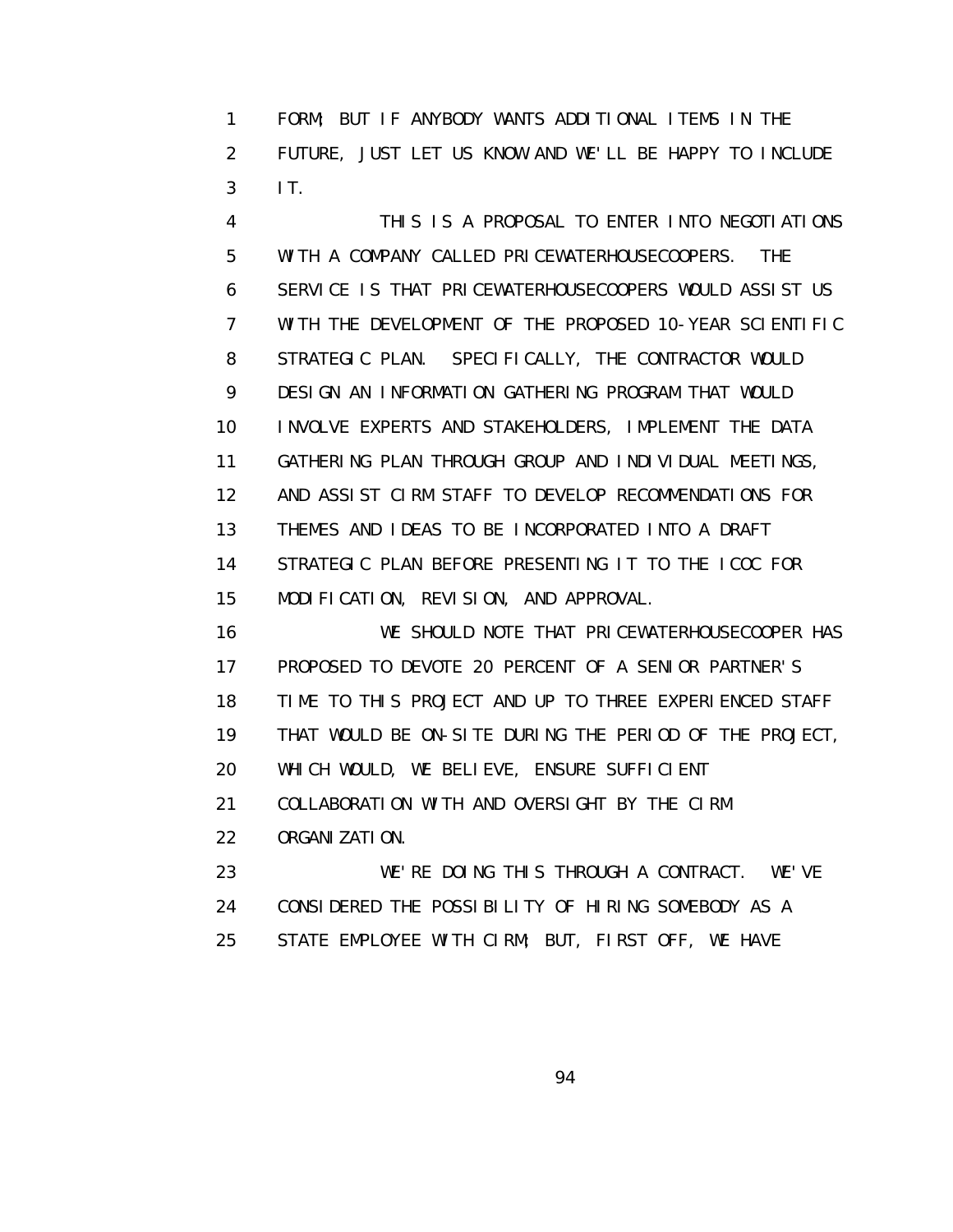1 LIMITED DIRECT STAFFING THAT CAN BE DEVOTED TO THIS 2 EFFORT. IN ADDITION, IT'S GOING TO BE VERY DIFFICULT, 3 WE FEEL, FOR CIRM TO RECRUIT AND HIRE ANYBODY WITH THE 4 SPECIALIZED SKILLS NEEDED TO PERFORM THE WORK OF 5 STRATEGIC PLANNING, ESPECIALLY FOR A PROJECT THAT'S OF 6 SHORT DURATION. AND WE'RE EXPECTING THE LENGTH OF TIME 7 FOR THIS SERVICE TO BE PERFORMED OF APPROXIMATELY SIX 8 MONTHS. SO THAT'S WHY WE'VE DECIDED TO GO THROUGH A 9 CONTRACT.

 10 PRICEWATERHOUSECOOPER HAS OFFERED TO 11 NEGOTIATE TERMS THAT WOULD DEFER A SUBSTANTIAL PORTION 12 OF THEIR FEES AND COSTS UNTIL AFTER THE COMPLETION OF 13 THE PROJECT, WHICH WOULD BE A HELP TO US GIVEN OUR CASH 14 FLOWS AND WHERE WE ARE AT THIS TIME.

 15 WITH REGARD TO TOTAL EXPENDITURES, WE'VE 16 ESTIMATED THAT THE TOTAL COST OF THE PROJECT, INCLUDING 17 THE COST OF THE CONTRACT, WILL BE NO MORE THAN 18 \$500,000. SO THE CONTRACT WITH PRICEWATERHOUSECOOPERS 19 WOULD BE WITHIN THIS BUDGET, BUT WOULD NOT CONSTITUTE 20 THE ENTIRE BUDGET. IT'S GOING TO BE EXPENSES 21 ASSOCIATED WITH SETTING UP MEETINGS AND GETTING 22 CONFERENCES AND, YOU KNOW, TRAVEL, AND ALL THAT KIND OF 23 STUFF. SO IF THE ICOC AGREES TO ALLOW US TO MOVE 24 FORWARD, WE WILL NEGOTIATE WITH PRICEWATERHOUSECOOPER 25 TO OBTAIN THE LOWEST POSSIBLE PRICE AND THE MOST

<u>95 and the state of the state of the state of the state of the state of the state of the state of the state of the state of the state of the state of the state of the state of the state of the state of the state of the st</u>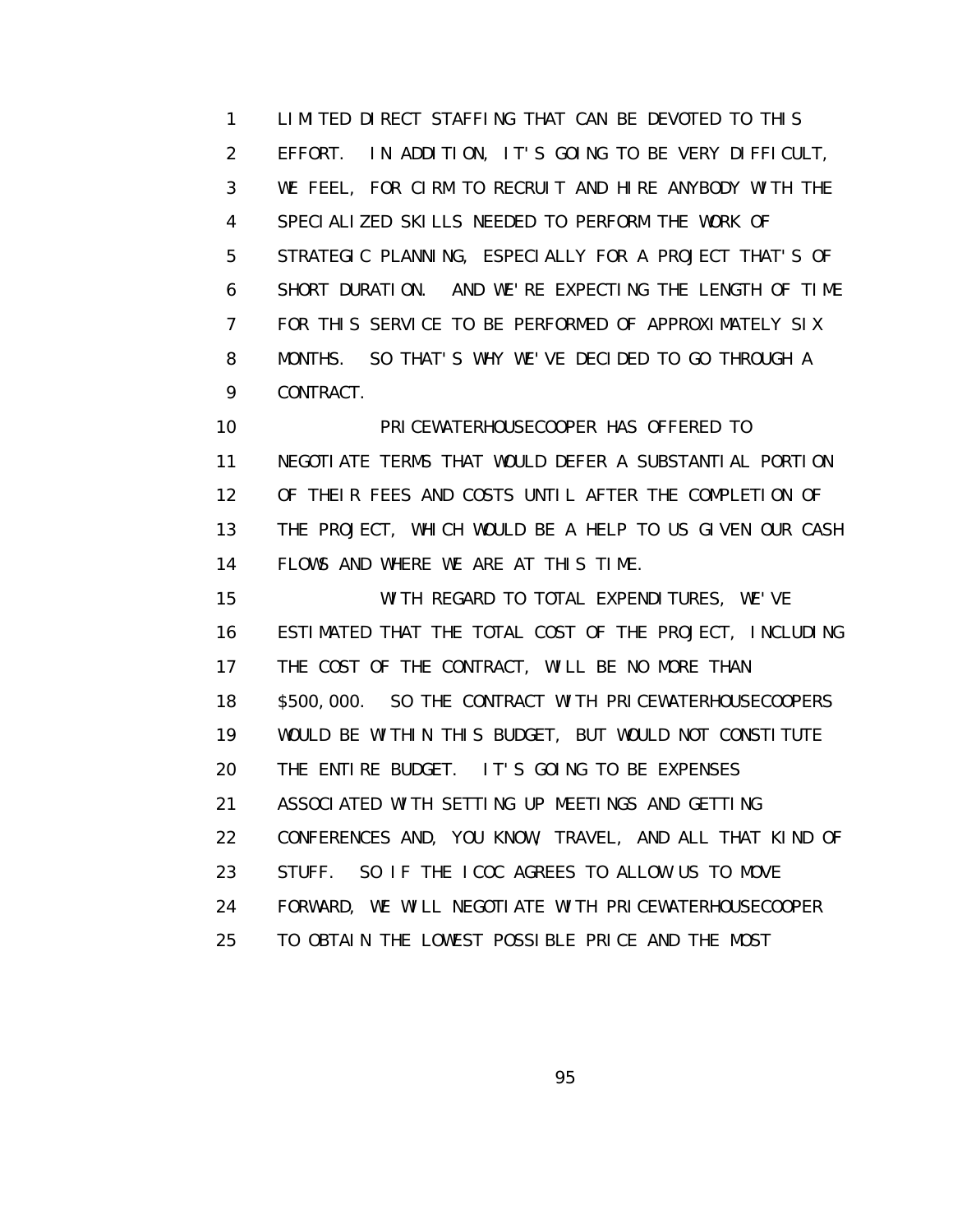1 FAVORABLE TERMS.

 2 NOW, IN SOME OF THE PREVIOUS BUDGET 3 PRESENTATIONS THAT I'VE MADE TO ALL OF YOU, WE'VE 4 ESTIMATED THAT A CONTRACT FOR THIS TYPE OF SERVICE 5 MIGHT BE UP TO ABOUT \$250,000, WHICH IS WHY WE'RE 6 REQUESTING THE FULL ICOC APPROVAL OF GOING FORWARD WITH 7 THIS.

8 **I SHOULD TELL YOU A LITTLE BIT ABOUT THE**  9 SELECTION PROCESS. WE ACTUALLY TALKED TO TWO FIRMS 10 WITH PREVIOUS EXPERIENCE IN THIS AREA. THEY WERE 11 REQUESTED TO DESIGN A PROPOSAL ON HOW THEY COULD HELP 12 US DEVELOP A STRATEGIC PLAN. EACH OF THEM DID SO AND 13 MADE A PRESENTATION DURING THE FIRST WEEK IN JANUARY TO 14 A PANEL THAT WAS MADE UP OF ZACH HALL, ARLENE CHIU, GIL 15 SAMBRANO, ROBERT KLEIN, ED PENHOET, MARY MAXON, AMY 16 DUROSS, AMY LEWIS, AND MYSELF. AFTER THE MEETINGS EACH 17 OF THE PANEL MEMBERS WAS ASKED FOR THEIR OPINIONS ABOUT 18 THE TWO FIRMS, WHICH WERE GIVEN TO ZACH.

 19 GENERALLY THERE WAS A CONSENSUS THAT WHILE 20 BOTH WERE CAPABLE OF DOING THE JOB, THERE WAS A FEELING 21 THAT PRICEWATERHOUSECOOPER MIGHT HAVE SOME MORE 22 RELEVANT EXPERIENCE IN WORKING WITH PUBLIC PROJECTS 23 WITH A VERY COMPLEX CONSTITUENCY, WHICH IS WHAT CIRM IS 24 FACED WITH.

25 SO FINALLY, EACH WAS REQUESTED TO GIVE US AN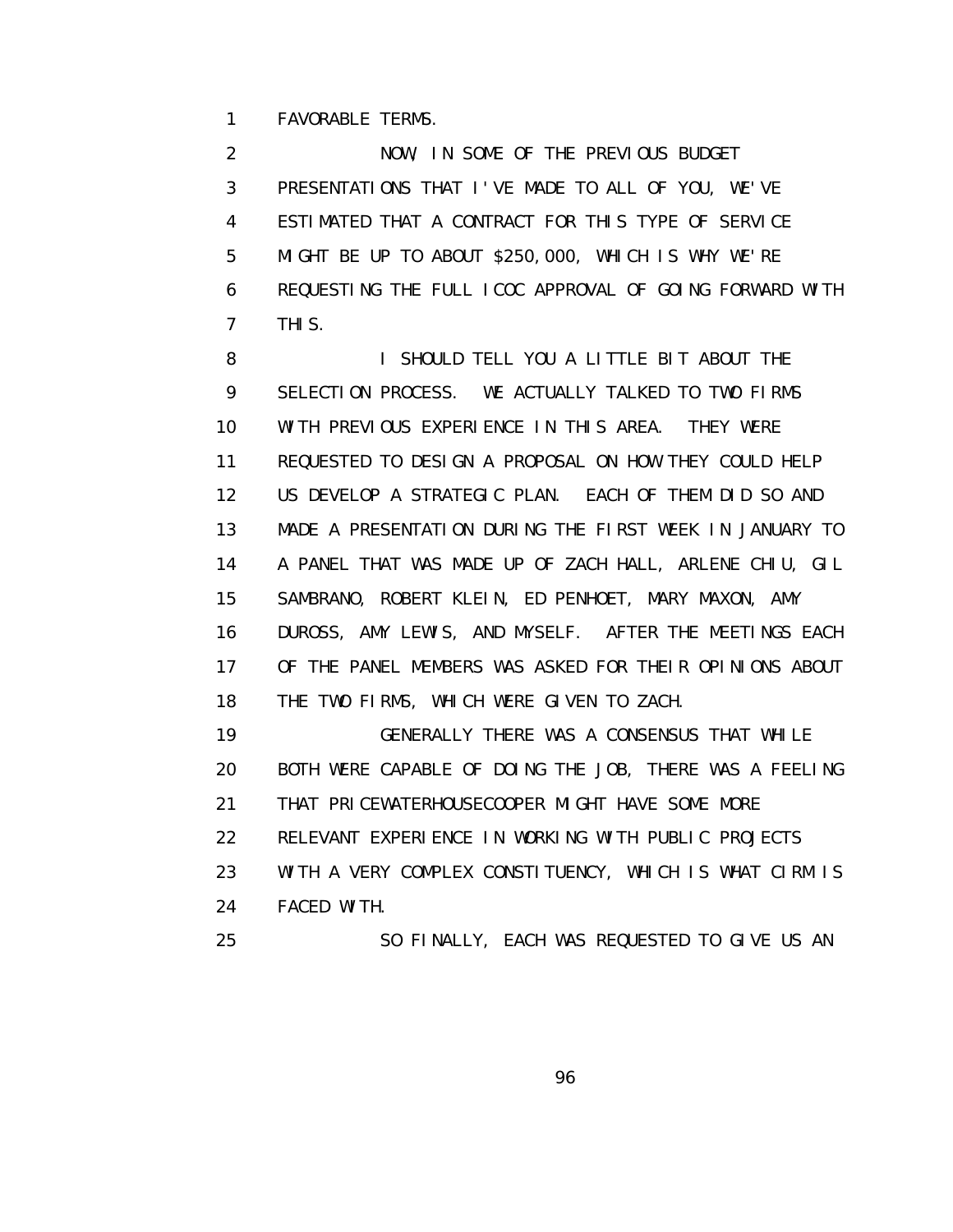| 1               | ESTIMATE OF COST AND TO OFFER SOME PAYMENT ALTERNATIVES   |
|-----------------|-----------------------------------------------------------|
| 2               | THAT WOULD ADDRESS CIRM'S CASH FLOW ISSUES. BOTH          |
| 3               | AGREED TO PROVIDE PAYMENT DEFERRALS, BUT                  |
| 4               | PRICEWATERHOUSECOOPER'S ESTIMATES OF COST WAS LESS THAN   |
| 5               | THAT OF THE OTHER FIRM. BASED ON ALL OF THESE FACTORS,    |
| 6               | WE'RE RECOMMENDING THAT THE GOVERNANCE COMMITTEE          |
| $\overline{7}$  | RECOMMEND TO THE ICOC THAT WE BE ALLOWED TO NEGOTIATE A   |
| 8               | CONTRACT WITH PRICEWATERHOUSECOOPER TO PROVIDE THESE      |
| 9               | SERVICES RELATED TO THE STRATEGIC PLAN.                   |
| 10              | ANY QUESTIONS?                                            |
| 11              | CHAIR LANSING: I'M BACK. THANK YOU, TINA,                 |
| 12 <sup>2</sup> | FOR YOUR HELP.                                            |
| 13              | DR. NOVA: THANK YOU.                                      |
| 14              | CHAIR LANSING: I GET CONFUSED. IT SAYS HERE               |
| 15              | THAT WE CAN NEGOTIATE A CONTRACT, BUT IT CAN'T BE MORE    |
| 16              | THAN A CERTAIN AMOUNT; IS THAT CORRECT?                   |
| 17              | DR. HALL: LET ME JUST SAY A WORD ABOUT THAT,              |
| 18              | SHERRY. WE SAID TO THEM THAT WE WISH TO ALLOCATE NO       |
| 19              | MORE THAN \$500,000 FOR THE PROJECT. AND THAT INCLUDES,   |
| 20              | FOR EXAMPLE, EACH ICOC MEETING COSTS US NOW ABOUT         |
| 21              | \$20,000. SO IF WE WERE TO HAVE TWO SPECIAL MEETINGS,     |
| 22              | LET'S SAY, OF ICOC MEMBERS TO TALK ABOUT THE PLAN, AND    |
| 23              | WE DON'T KNOW EXACTLY WHAT THAT WOULD COST, BUT THAT      |
| 24              | WOULD (INAUDIBLE) EXPENSE. WE MAY HAVE SOME TRAVEL IN     |
| 25              | TERMS OF GOING PLACES TO INTERVIEW WITH PEOPLE.<br>WE MAY |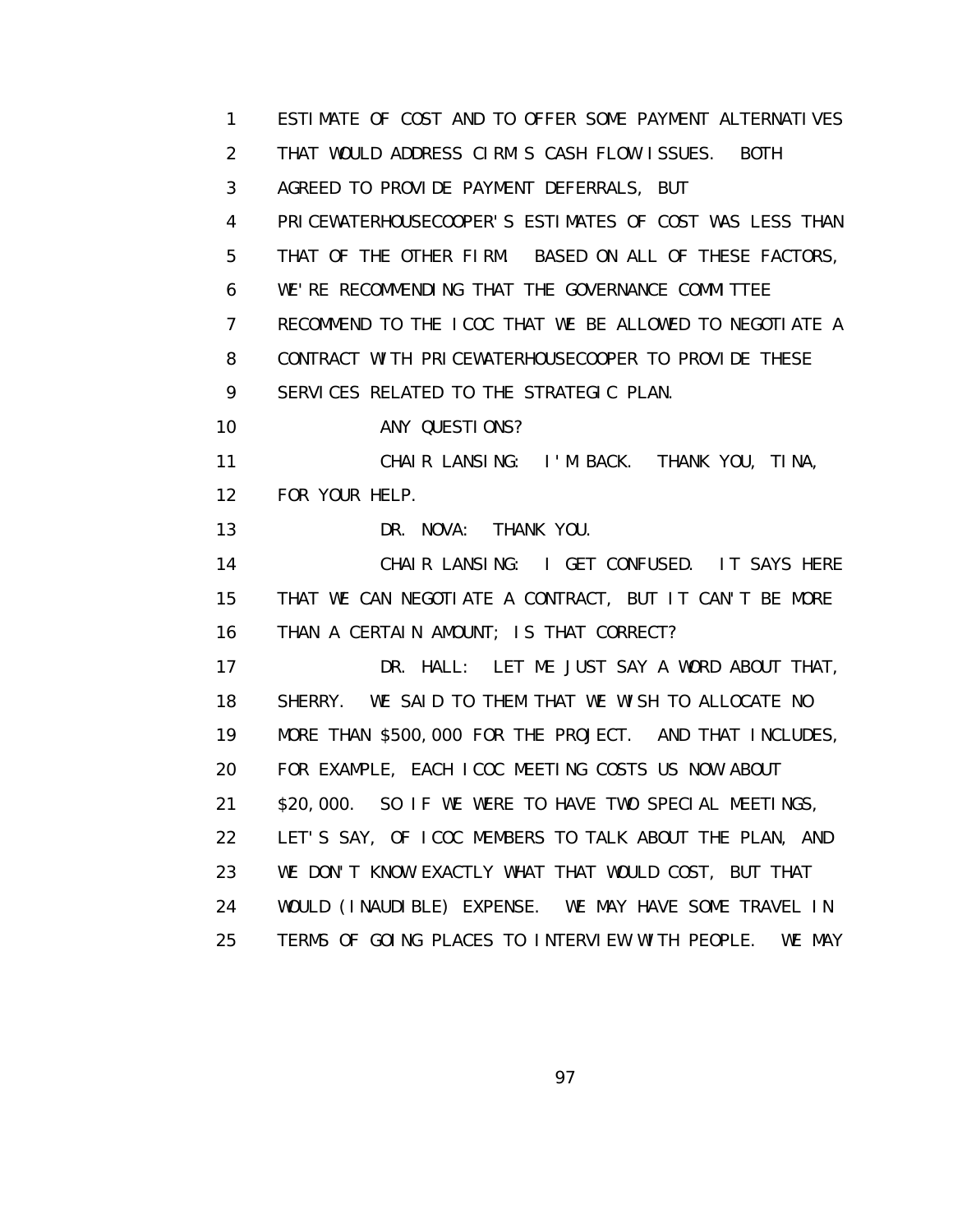1 HAVE FOCUS MEETINGS BESIDES.

 2 SO WHAT WE HAVE SAID TO THEM IS THAT OUR 3 ENTIRE PROJECT COST FOR THIS, INCLUDING ALL EXPENSES, 4 WE WOULD LIKE TO KEEP UNDER \$500,000. AND SO WE WILL 5 THEN NEGOTIATE WITH THEM SOME AMOUNT THAT WOULD INCLUDE 6 BOTH THEIR PROFESSIONAL FEES AND THEIR EXPENSES WITHIN 7 THAT RANGE. 8 AND LET ME SAY THAT THE INITIAL OFFER, 9 ESTIMATE THEY MADE TO US, WHICH WAS ABOVE THE NUMBER 10 THEY WILL HAVE TO SETTLE WITH ON THIS, IS SIGNIFICANTLY 11 MORE THAN TWOFOLD LOWER THAN THE OTHER ESTIMATES WE 12 GOT. 13 CHAIR LANSING: LET ME ASK FOR QUESTIONS, 14 THEN, FROM THE BOARD. FROM SAN FRANCISCO? FROM 15 CEDARS? FROM USC? FROM IRVINE? 16 DR. STEWARD: NO QUESTIONS. 17 CHAIR LANSING: FROM STANFORD? FROM DAVIS? 18 DR. POMEROY: YES, I DO HAVE A QUESTION. I 19 GUESS I'M A LITTLE CONFUSED ABOUT WHAT WE'RE DISCUSSING 20 HERE BECAUSE I USUALLY, IF I'M AUTHORIZING SOMEBODY TO 21 GO OUT AND NEGOTIATE A CONTRACT, I USUALLY HAVE SOME 22 CONCEPT OF THE AMOUNT OF THE CONTRACT, NOT JUST THE 23 AMOUNT OF THE TOTAL PROJECT. THEY' VE PROVIDED 24 ESTIMATES. AND I GUESS I'M FEELING A LITTLE IN THE 25 DARK ABOUT THE SIZE OF THE CONTRACT WE'RE BEING ASKED

e de la construction de la construction de la construction de la construction de la construction de la constru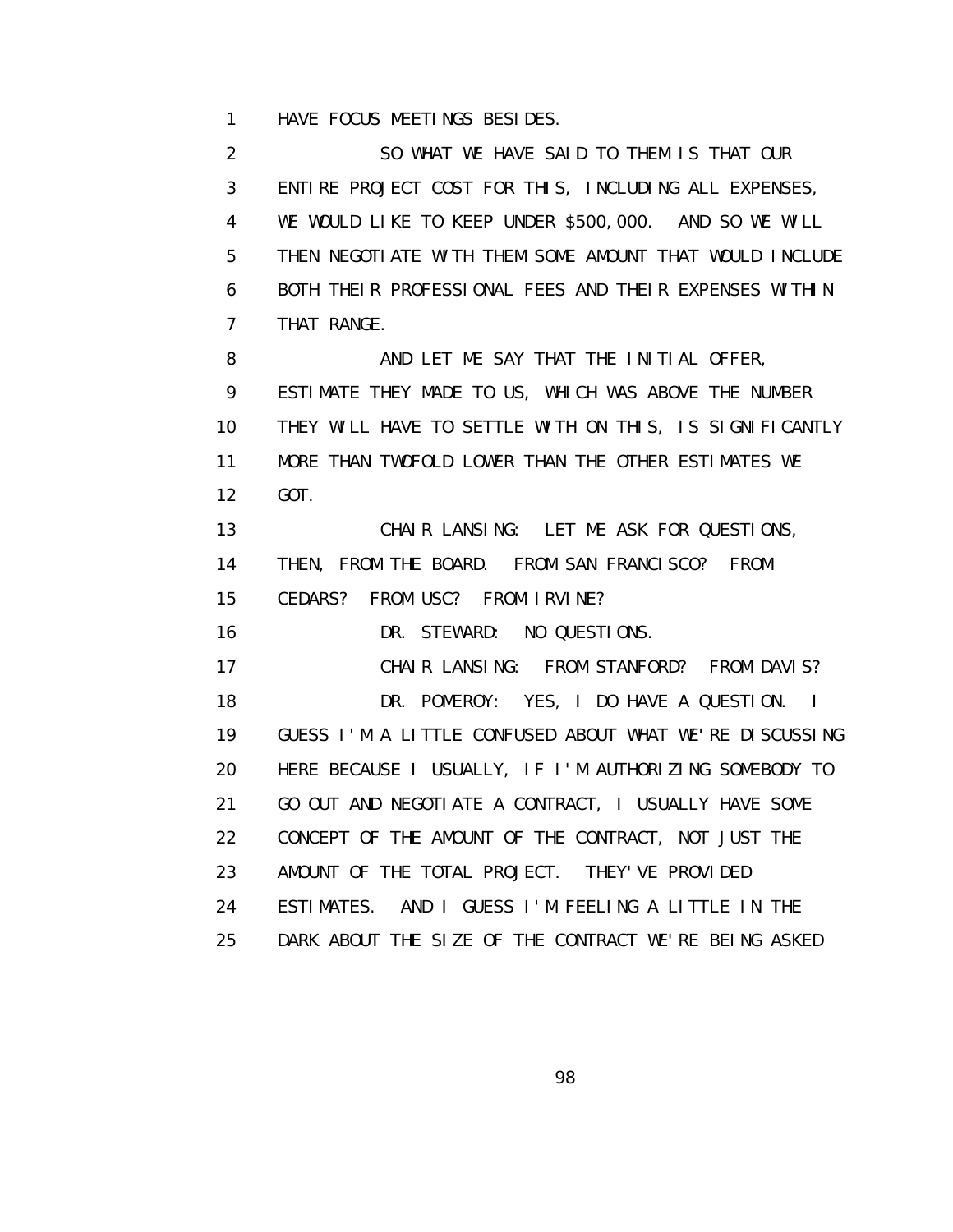1 TO AUTHORIZE.

 2 DR. HALL: WELL, WE HAVE NOT UNDERGONE THE 3 HARD NEGOTIATION WITH THEM. AND I WANTED, BEFORE I DID 4 THAT, PERHAPS MISTAKENLY, I WANTED TO GET THE 5 AUTHORIZATION FROM THE BOARD THAT IT WAS ALL RIGHT TO 6 DO THIS. 7 DR. POMEROY: I GUESS THAT'S WHAT I'M ASKING, 8 ZACH, BECAUSE THERE'S SOME CONFUSION HERE. WHEN DO WE 9 PROVIDE GUIDELINES? HOW FAR DO YOU GO BEFORE WE 10 PROVIDE GUIDELINES, ETC., ETC.? I'M NOT SURE WE 11 DEFINED THAT YET. 12 DR. HALL: WHAT WE HAVE SAID, WHAT I'VE DONE 13 IS TO GIVE OUR ESTIMATE OF THE COST FOR THE ENTIRE 14 PROJECT. 15 CHAIR LANSING: THE COST OF THE CONTRACT 16 WITHIN THE ENTIRE PROJECT. SO THAT'S WHAT I UNDERSTOOD 17 IT TO BE. SO IN OTHER WORDS, THE WHOLE PROJECT, 18 CLAIRE, INCLUDING THE CONTRACT, INCLUDING EVERYTHING, 19 CAN'T EXCEED \$500,000. 20 DR. POMEROY: BUT I DON'T UNDERSTAND -- 21 DR. HALL: LET ME JUST SAY, CLAIRE, THAT IT'S 22 A LITTLE COMPLICATED HERE BECAUSE WE HAVE TO WORK WITH 23 THEM TO DESIGN EXACTLY HOW THIS IS GOING TO WORK. 24 OKAY? AND SO THE NUMBER OF MEETINGS, HOW WE'RE GOING 25 TO DO IT IS ALL NOT COMPLETELY PLAYED OUT, AND IT WILL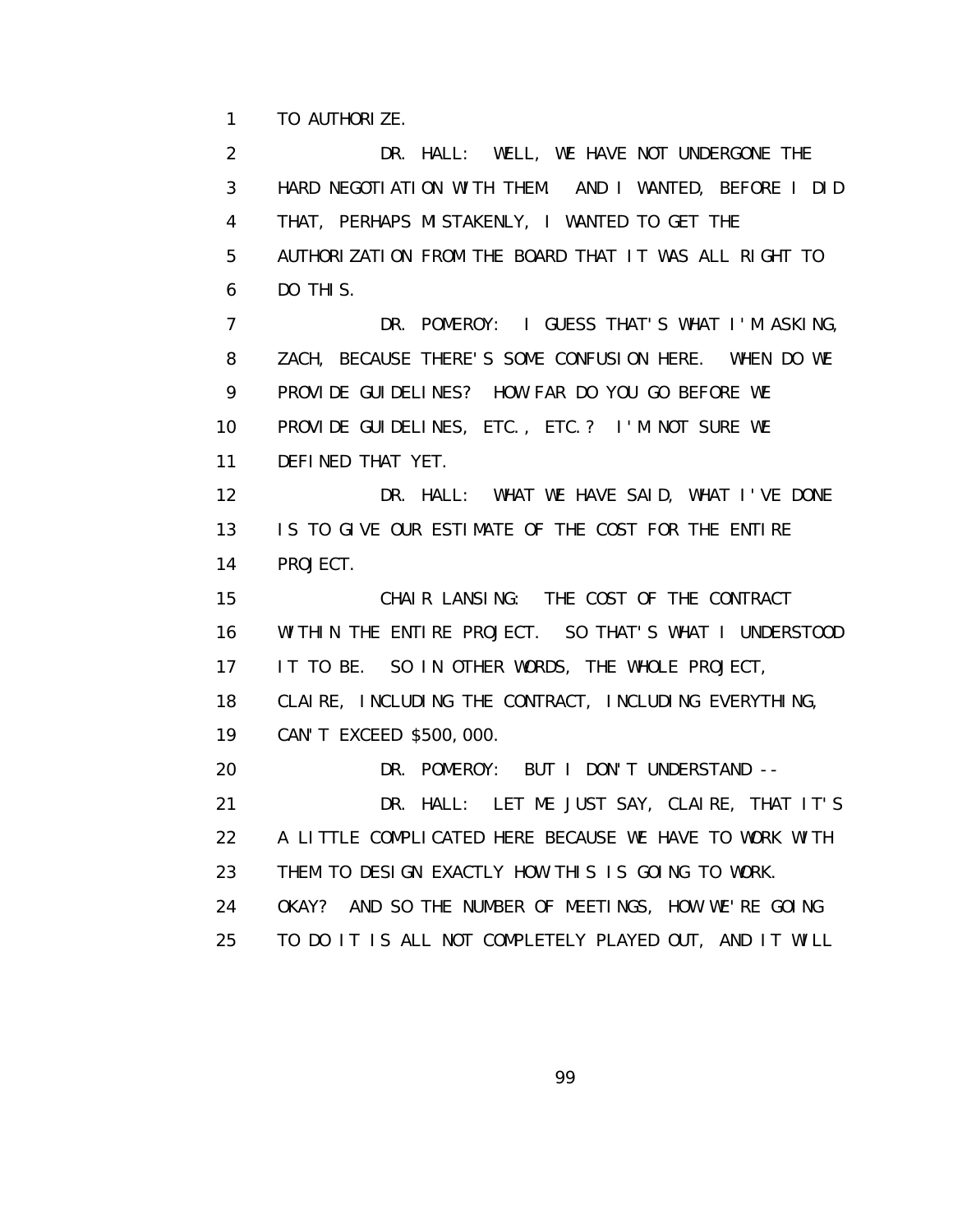1 TAKE SOME TIME OF US WORKING WITH THEM. WE HAVE SOME 2 GENERAL IDEAS. WE ACTUALLY HAVE ALREADY MET WITH THEM 3 AND DISCUSSED, AS YOU WILL HEAR, SOME OF THESE IDEAS 4 WILL BE PRESENTED AT THE NEXT ICOC MEETING, BUT WE HAVE 5 NOT SAT DOWN AND COME UP WITH A FIGURE. 6 WE HAVE TOLD THEM THAT THIS IS OUR TOTAL 7 PROJECT COST. SO THERE IS, THEN, AN UNDERSTANDING THAT 8 THE MORE MEETINGS WE HAVE, THE LESS MONEY THEY WILL 9 GET, AND WE WILL HAVE TO WORK THIS OUT. 10 CHAIR LANSING: LET ME ASK YOU, CLAIRE, I 11 HEAR WHERE YOU ARE GOING. LET ME ASK YOU IF THIS HELPS 12 IN ANY WAY. CAN WE HAVE A MOTION, HOWEVER WE PUT THIS, 13 TO ALLOW YOU TO TAKE THE FIRST STEP AND THEN TO REPORT 14 BACK TO US WITHOUT CLOSING THE CONTRACT? DO YOU KNOW 15 WHAT I'M SAYING? 16 DR. HALL: WELL, YOU KNOW -- 17 CHAIR LANSING: IS THAT GOING TO TIE YOU UP 18 TOO MUCH? 19 DR. HALL: I FEEL A LITTLE FRUSTRATED HERE, I 20 MUST SAY. WE'RE TRYING TO GET THIS OFF THE GROUND. 21 AND I FEEL THAT THE BOARD NEEDS TO GIVE ME SOME 22 LATITUDE TO NEGOTIATE AND DO THIS. SO I PRESENTED TO 23 YOU THE OUTER ENVELOPE OF THIS. 24 CHAIR LANSING: I HEAR YOU. YOU'RE SAYING 25 THAT YOU'LL ALLOCATE THE FUNDS WITHIN THAT RIGHT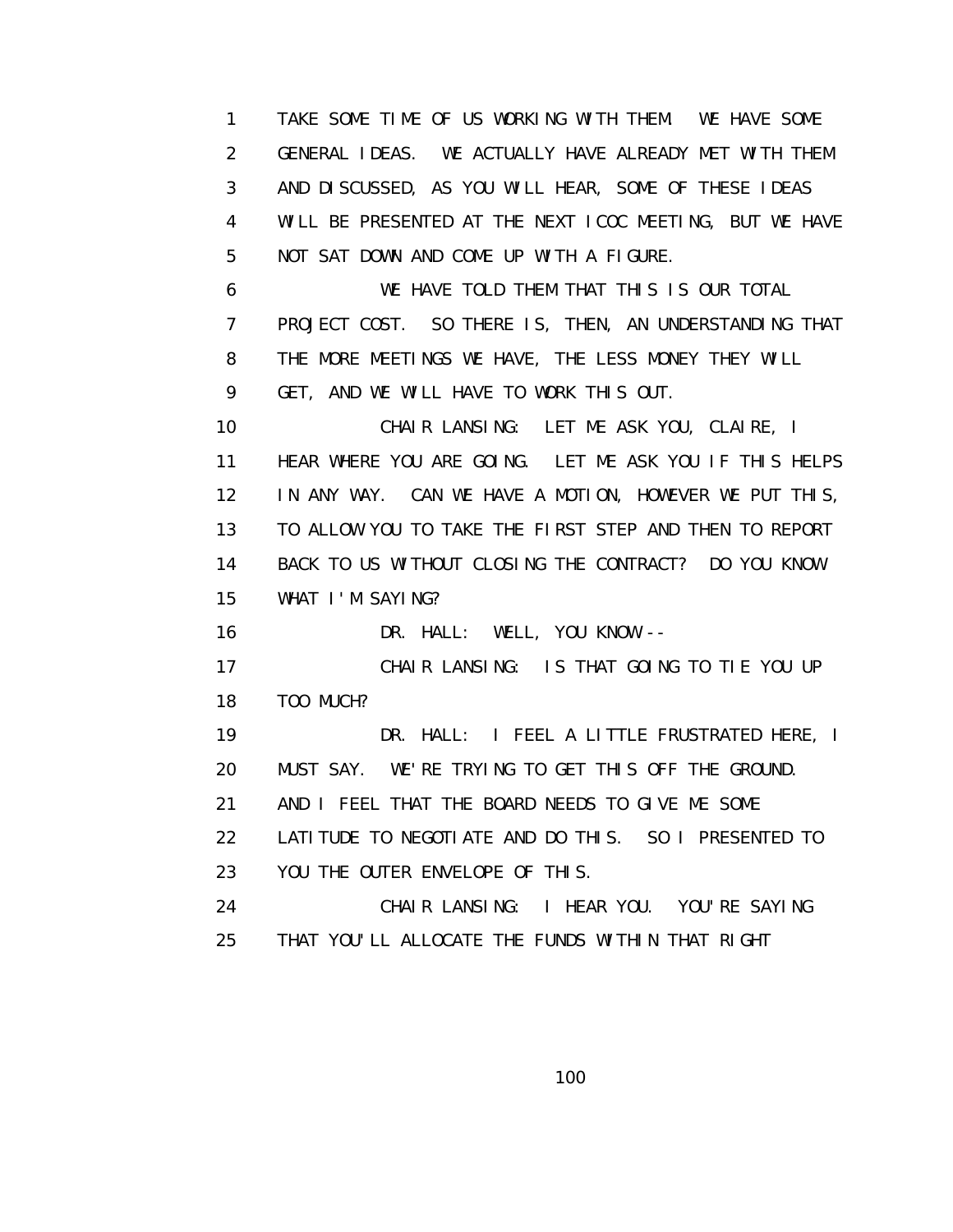1 AMOUNT.

 2 DR. HALL: I THINK FOR US TO GO AND NEGOTIATE 3 A CONTRACT WITH THEM AND THEN WAIT AND COME BACK TO 4 YOU, AND NOW WE'RE IN JUNE, AND WE HAVEN'T STARTED YET. 5 CHAIR LANSING: I HEAR YOU. OKAY. 6 DR. POMEROY: ZACH, YOU KNOW THAT I'VE BEEN A 7 VERY BIG SUPPORTER OF THIS STRATEGIC PLAN PROCESS. AND 8 I PERSONALLY WANTED TO AUTHORIZE YOU TO DO IT AT OUR 9 LAST MEETING. I HAVE THE SAME SENSE OF URGENCY THAT 10 YOU'VE JUST EXPRESSED. 11 **I GUESS MY SPECIFIC QUESTION IS IT'S YOUR**  12 ADVICE THAT IT'S INAPPROPRIATE TO SHARE WITH US AT THIS 13 TIME THE ESTIMATE THAT YOU HAVE ALREADY RECEIVED FROM 14 THEM. 15 DR. HALL: I DON'T GUESS THERE'S ANY HARM IN 16 DOING THAT. THEY SAID THEIR ORIGINAL ESTIMATE WAS 450 17 TO 550, THEY THOUGHT WOULD BE THEIR PROFESSIONAL FEES, 18 NOT INCLUDING EXPENSES, AS WE UNDERSTOOD IT. SO WE 19 CAME BACK AND SAID THAT -- I SAID I DON'T BELIEVE I CAN 20 GO TO THE BOARD AND GET MORE THAN \$500,000 FOR THIS 21 ENTIRE PROJECT. 22 DR. POMEROY: FOR THE ENTIRE PROJECT. THAT'S 23 VERY HELPFUL. 24 DR. HALL: YOU HAVE TO UNDERSTAND THAT. AND 25 IF YOU WANT TO CONTINUE TO TALK TO US, YOU HAVE TO BE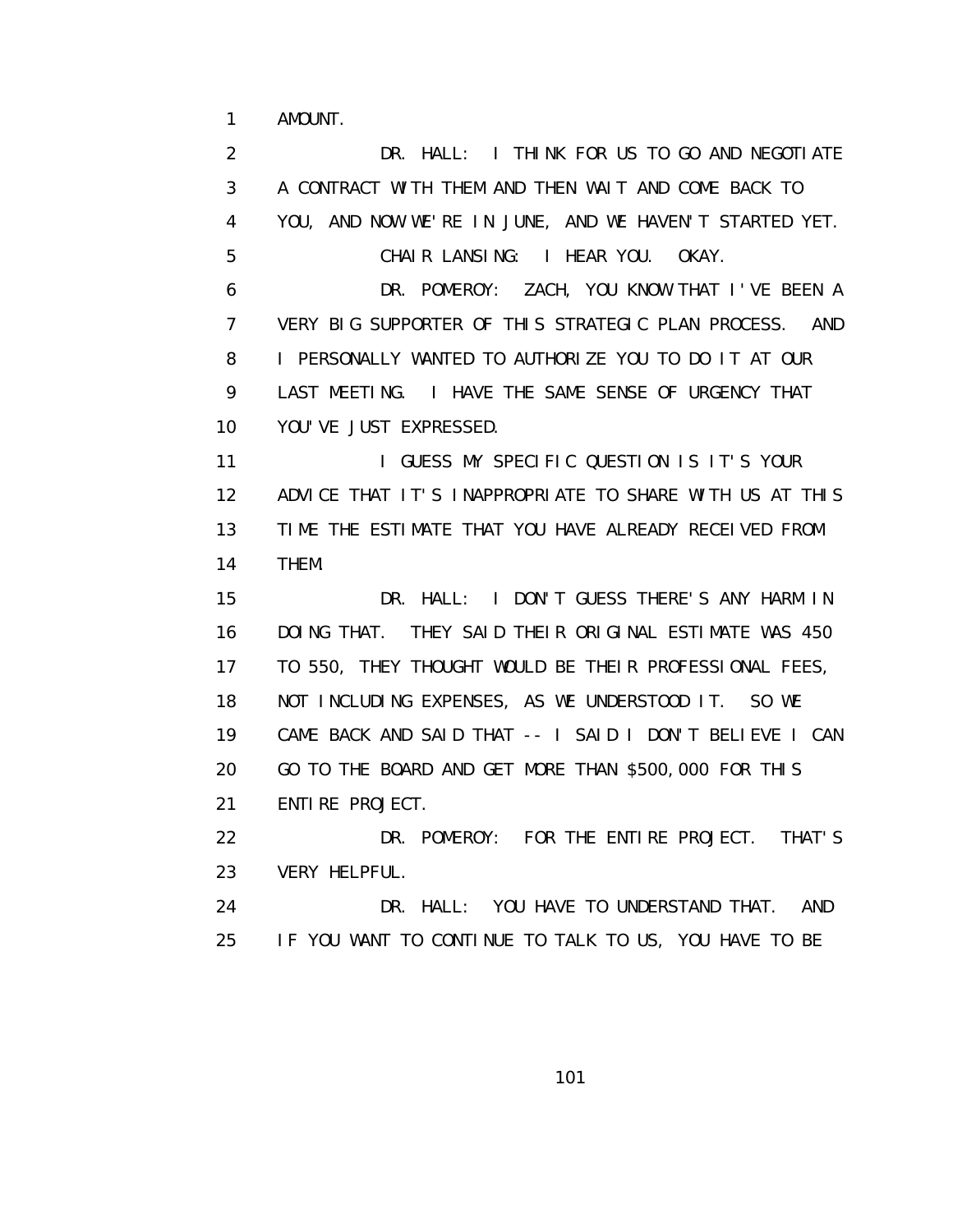1 WILLING TO ACCEPT THAT CONCEPT, AND THEY SAID YES. 2 CHAIR LANSING: YOU'RE DOING A REALLY GOOD 3 JOB. 4 DR. POMEROY: THANK YOU. 5 CHAIR LANSING: I THINK THAT'S VERY HELPFUL 6 BECAUSE THEN WE KNOW THAT CLEARLY THEY'RE GOING TO BE 7 CONSIDERABLY LESS THAN WHAT THEY CAME TO YOU WITH. 8 DR. HALL: WELL, LET ME POINT OUT 9 CONSIDERABLY LESS THAN THE OTHER FIRM. IF YOU DO THE 10 ARITHMETIC, I THINK YOU'LL SEE WHAT WE'RE TALKING 11 ABOUT. 12 CHAIR LANSING: OKAY. I THINK THAT'S GOOD 13 WORK. ALL RIGHT. SAN DIEGO, ANY COMMENTS? 14 DR. NOVA: NO. 15 CHAIR LANSING: I HOPE I HAVEN'T LEFT ANYBODY 16 OUT. NOW, LET ME GO TO THE PUBLIC. SO LOS ANGELES? 17 MR. SIMPSON: THANK YOU VERY MUCH. I'M A 18 LITTLE CONCERNED THAT THE HORSE IS BEHIND THE CART ON 19 THIS. I THINK THE STRATEGIC PLAN IS PROBABLY THE MOST 20 IMPORTANT THING THAT'S GOING TO BE DONE. IT'S A \$3 21 BILLION ROAD MAP TO WHAT ALL OF CIRM IS ABOUT. AND MY 22 BIGGEST CONCERN IS THAT IT BE ABSOLUTELY OPEN AND 23 TRANSPARENT, MUCH LIKE THE PROCESS THAT WAS FOLLOWED 24 WITH THE DEVELOPING OF IP AND ALSO THE WORKING GROUP ON 25 MEDICAL AND ETHICAL STANDARDS.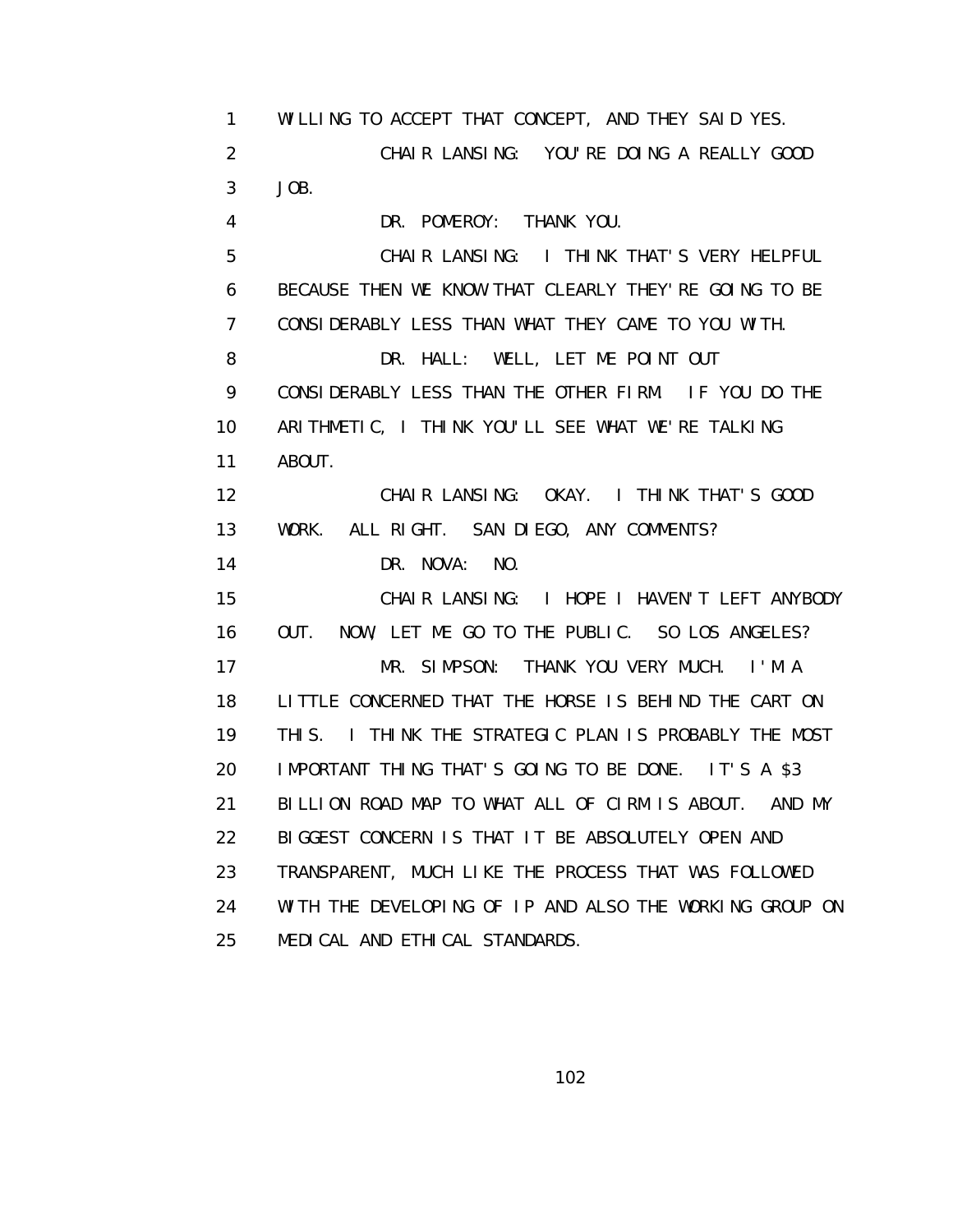1 **IT'S DIFFICULT RIGHT NOW TO SEE HOW THAT'S**  2 HAPPENING, SO IT WOULD HAVE BEEN, I THINK, HELPFUL TO 3 HAVE MORE UNDERSTANDING OF THE PLAN. I HAPPEN TO HAVE 4 GREAT FAITH IN CIRM AND ITS STAFF AND EVEN WONDER 5 WHETHER A CONSULTANT IS NECESSARY. I'VE BEEN TOLD THAT 6 YOU ARE OVERBURDENED AND THAT IT IS, BUT WHAT'S THEN 7 TROUBLESOME TO ME IS THAT I WOULD THINK THAT THE WAY 8 YOU WOULD GO ABOUT THIS IS A DRAW UP THE SPECIFICATIONS 9 OF WHAT YOU WANT AND THEN ESSENTIALLY ADVERTISE IT AND 10 PUT IT OUT TO PUBLIC BID.

11 **IT'S GOOD THAT YOU'VE BEEN ABLE TO NARROW**  12 THINGS WITH ONE PARTICULAR CONTRACTOR OR POTENTIAL 13 CONTRACTOR, BUT IT'S POSSIBLE THAT SOMEONE OUT THERE IS 14 EVEN BETTER AND WOULD HAVE A BETTER DEAL IF THEY AT 15 LEAST KNEW ABOUT IT. SO IT WOULD SEEM TO ME THAT THIS 16 REALLY CRIES OUT FOR A PUBLIC BID. BUT, AGAIN, I JUST 17 WANT TO REITERATE THAT I THINK THIS IS ONE OF THE MOST 18 IMPORTANT THINGS THAT'S BEFORE THE ICOC AND CIRM NOW. 19 IT LITERALLY IS THE ROAD MAP FOR WHAT'S GOING TO BE 20 ACCOMPLISHED OVER THE NEXT TEN YEARS, AND THAT IS 21 TERRIBLY IMPORTANT.

 22 DR. HALL: JOHN, TWO COMMENTS. WALTER IS 23 GOING TO COMMENT IN PART OF WHAT YOU JUST SAID, BUT I 24 JUST WANTED TO SAY THAT YOU'RE EXACTLY RIGHT. THIS IS 25 A HUGE PROJECT. IT IS TREMENDOUSLY IMPORTANT. IT'S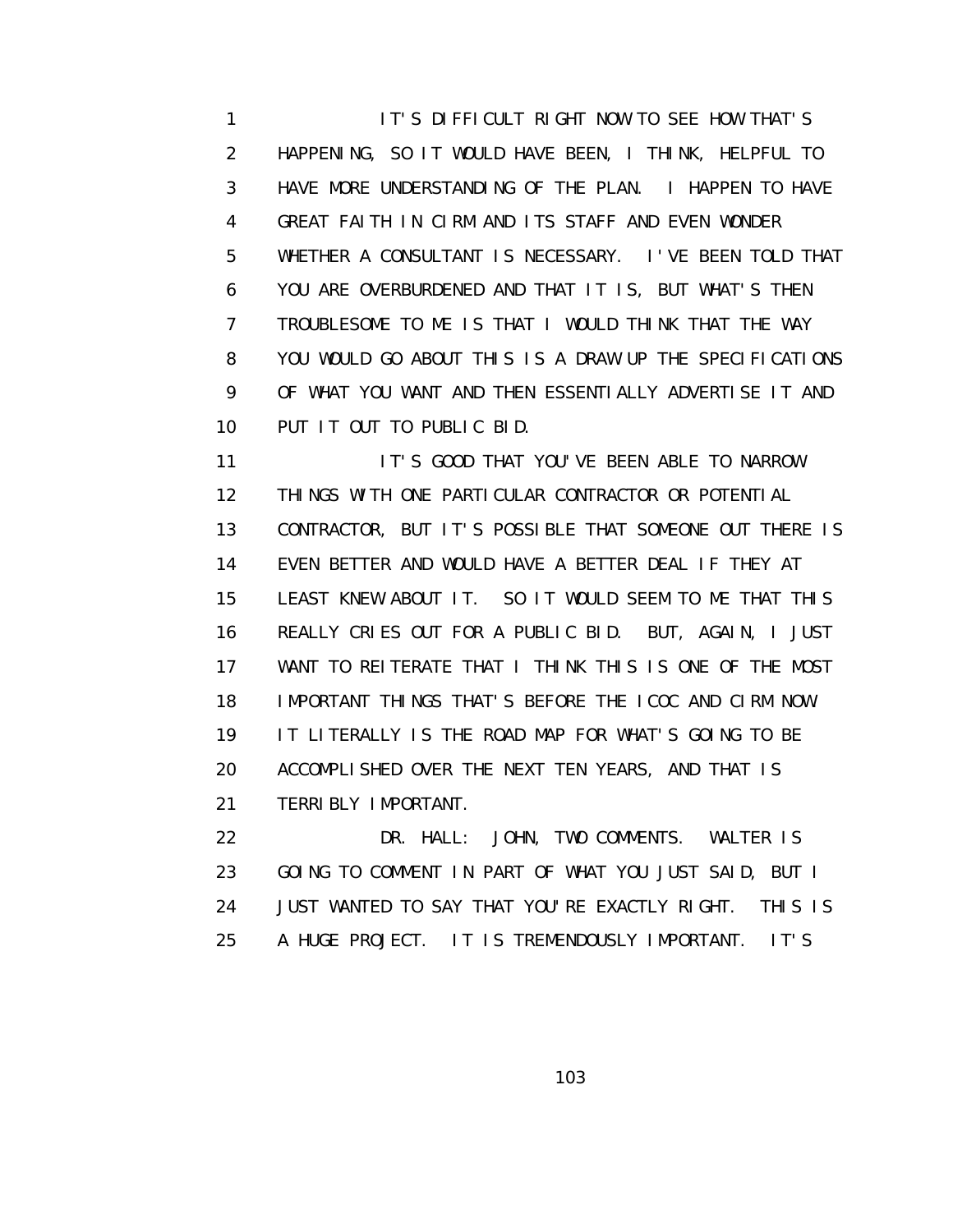1 IMPORTANT THAT WE GET IT RIGHT. AND AS THE NEW YORK 2 TIMES POINTED OUT IN AN ARTICLE EARLIER, OUR SUCCESS 3 WILL DEPEND ON HOW WE LAY OUR BETS. THAT'S ESSENTIALLY 4 WHAT WE'RE GOING TO BE TALKING ABOUT WITH THE STRATEGIC 5 PLAN.

 6 WALTER WANTS TO COMMENT ON THE PROCESS. 7 MR. BARNES: ONLY TO SAY THAT I THINK THAT 8 THE PROCESS THAT WE WENT THROUGH WITH THE TWO 9 ORGANIZATIONS GAVE US A PRETTY CLEAR INDICATION OF WHAT 10 THE COMPETITIVENESS WOULD BE OUT THERE ANYWAY. BUT IN 11 ADDITION, I ALSO THINK THAT IT'S IMPORTANT TO REMEMBER 12 THAT THE CONTRACT IS ONE PIECE, YOU KNOW, THAT FITS 13 UNDER A PLAN THAT HAS TO BE APPROVED BY THE ICOC. 14 DR. HALL: NO. NO. NO. 15 MR. BARNES: BASICALLY IT'S THE IMPLEMENTING 16 ARM THAT HELPS US IMPLEMENT THE PLAN FOR A PLAN. 17 DR. HALL: RIGHT. 18 MR. BARNES: SO DEPENDING UPON WHAT PLAN, HOW 19 IT LAYS OUT AND ALL THE WORK THAT GOES WITH IT, THAT 20 WILL DETERMINE HOW WE ARE ABLE TO NEGOTIATE AND HOW 21 MUCH WE'RE ABLE TO NEGOTIATE WITH THEM. I THINK THAT I 22 UNDERSTAND YOUR CONCERN ABOUT A LITTLE BIT OF THE 23 VAGUENESS OF IT, BUT IT'S THE CIRCUMSTANCES THAT 24 REQUIRE THAT. 25 DR. HALL: I ASKED VERY CAREFULLY, JOHN, WHEN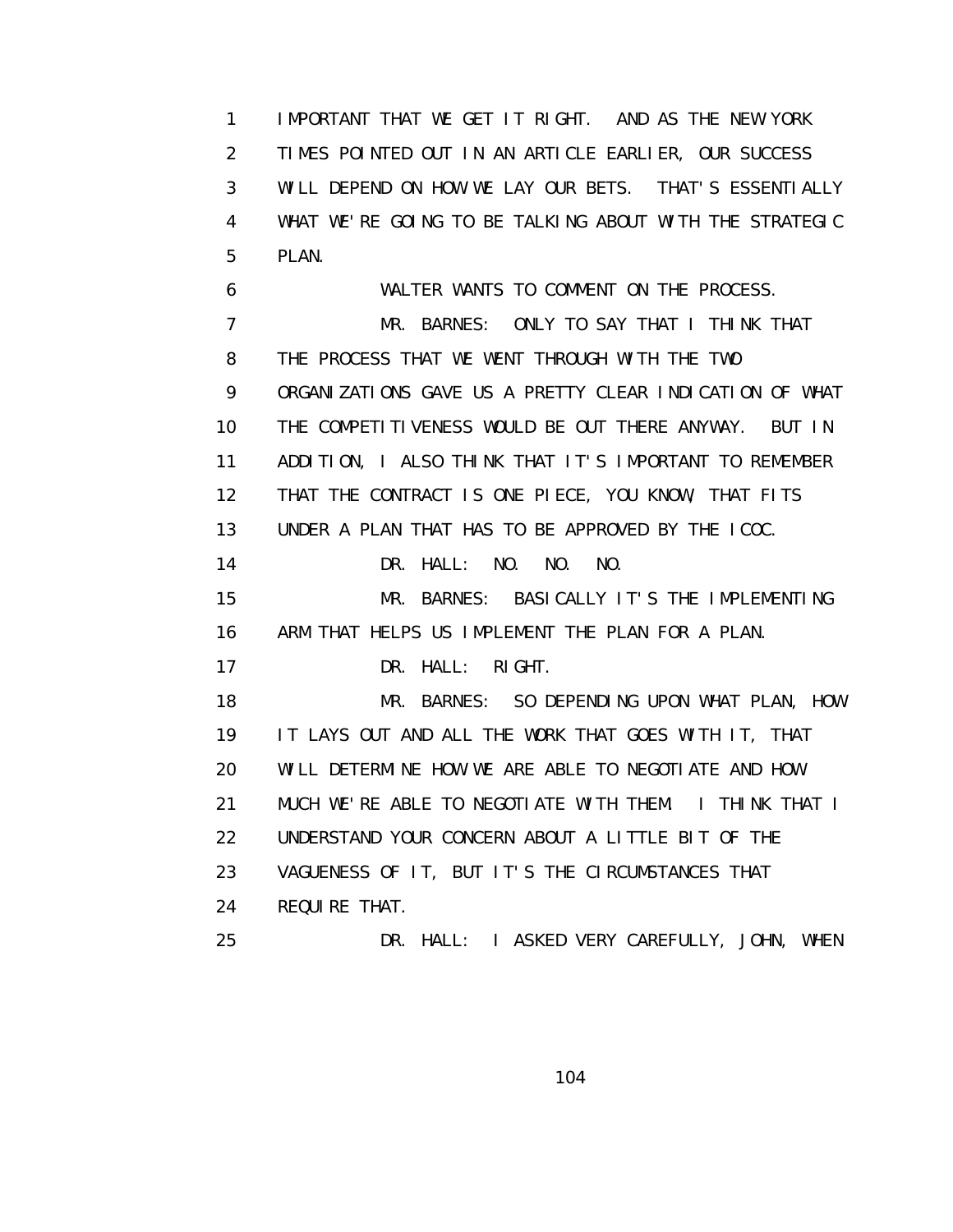1 WE BEGAN THIS, I SAID THAT I WANTED TO FOLLOW THE 2 CORRECT STATE PROCEDURES ON THIS AND WAS ASSURED BY 3 WALTER THAT THIS WAS ENTIRELY IN COMPLIANCE WITH STATE 4 PROCEDURES FOR GETTING A CONTRACT OF THIS SORT. 5 CHAIR LANSING: SO YOU DON'T PUT IT OUT FOR 6 PUBLIC BID? NO. EVERYBODY IS SHAKING THEIR HEAD. 7 MR. BARNES: KEEP IN MIND THAT OUR 8 CONTRACTING PROCEDURES ARE BASED ON THE UC SYSTEM AND, 9 YOU KNOW, IT'S NOT ON THE ONE THAT IS IMPLEMENTED BY 10 GENERAL SERVICES. AND YOU ADOPTED A CONTRACTS POLICY 11 THAT WAS BASED ON THAT. SO THE GUIDING PRINCIPLE HERE 12 IS TO OBTAIN THE BEST POSSIBLE SERVICE THAT WE CAN FOR 13 THE LEAST AMOUNT OF COST, AND WE BELIEVE THAT WE'VE 14 SATISFIED THAT IN THIS PARTICULAR CASE.

 15 MR. SIMPSON: I FULLY APPRECIATE THAT. I'M 16 JUST RAISING THE POINT, THAT IF IT HAD BEEN AND STILL 17 COULD BE MADE MORE PUBLIC THAT YOU ARE INTERESTED IN 18 THIS, YOU MIGHT GET AN EVEN BETTER DEAL. YOU WOULD 19 ALSO BE IN THE POSITION OF APPEARING TO BE TRANSPARENT, 20 WHICH IS VERY, VERY, VERY USEFUL.

 21 CHAIR LANSING: LET ME -- SUSAN HAS A 22 COMMENT.

 23 MS. DELAURENTIS: THIS IS SUSAN DELAURENTIS 24 FROM THE ALLIANCE FOR STEM CELL RESEARCH. I WANT TO 25 SAY A COUPLE OF THINGS. AND I AGREE THAT THIS IS THE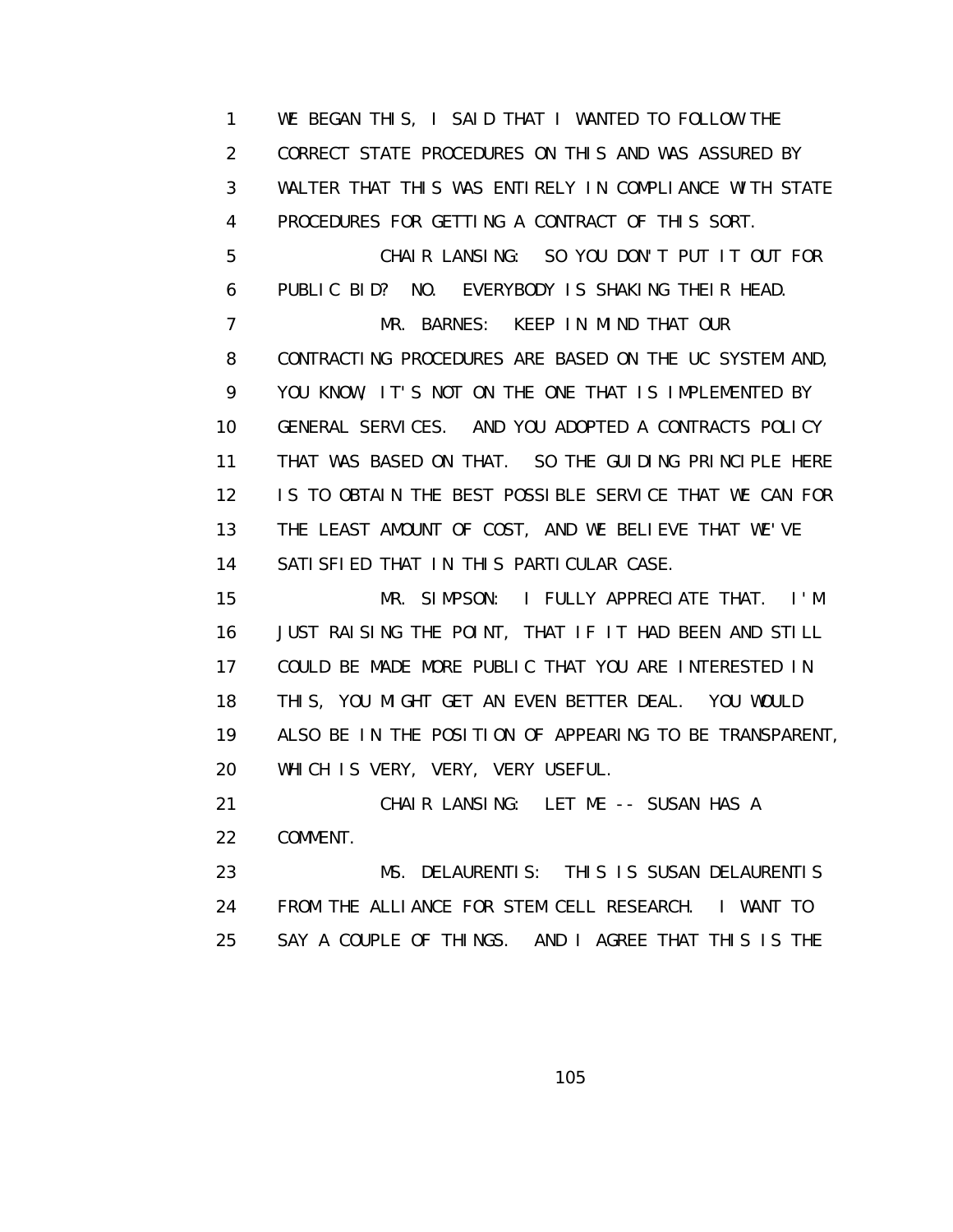1 MOST IMPORTANT THING THAT THE CIRM WILL UNDERTAKE, BUT 2 I COMPLETELY SUPPORT HIRING CONSULTANTS. AND I THINK 3 THAT ZACH LAID OUT THE EXPERIENCE AT THE LAST MEETING 4 THAT THIS PARTICULAR COMPANY HAS, THAT THEY SOUND LIKE 5 THE RIGHT COMPANY TO BE CONTRACTING WITH. AND I 6 UNDERSTAND THAT YOU DON'T HAVE TO PUT THIS OUT FOR 7 PUBLIC BID. AND WITH THE LAWSUITS HOLDING UP BEING 8 ABLE TO HIRE ADDITIONAL STAFF, I THINK THAT THAT -- 9 THEY FULFILL ONE OF THOSE -- THAT THAT PARTLY FULFILLS 10 THE STAFFING ISSUE, BUT ALSO YOU NEED SOMEONE WHO HAS 11 EXPERIENCE AT THIS AND EXPERTISE AT THIS. SO I THINK 12 THAT THAT'S THE RIGHT WAY TO GO.

 13 HAVING SAID THAT, THIS IS THE LARGEST 14 CONTRACT, I THINK, THAT HAS COME BEFORE THIS GROUP. 15 AND MY CONCERN IS THAT IN ORDER TO GET THE BEST 16 POSSIBLE OUTCOME, ARE WE LIMITING THE AMOUNT OF MONEY? 17 I FEEL -- I'M CONCERNED THAT YOU ARE NOT BUILDING IN 18 ENOUGH MEETINGS BECAUSE YOU'RE LIMITING THE AMOUNT TO 19 \$500,000. AND THIS IS ABOUT GETTING THE BEST POSSIBLE 20 OUTCOME, AND SO HOW DO YOU DO THAT? IF THEY CAME TO 21 YOU FIRST WITH AN AMOUNT OF 450 TO \$550,000, HOW MUCH 22 MORE ARE -- HOW MUCH LOWER WILL THEY GO THAT WILL STILL 23 LEAVE ENOUGH ROOM TO HAVE ENOUGH MEETINGS AND ENOUGH OF 24 THE ADMINISTRATIVE SUPPORT TO GET THE BEST POSSIBLE 25 OUTCOME?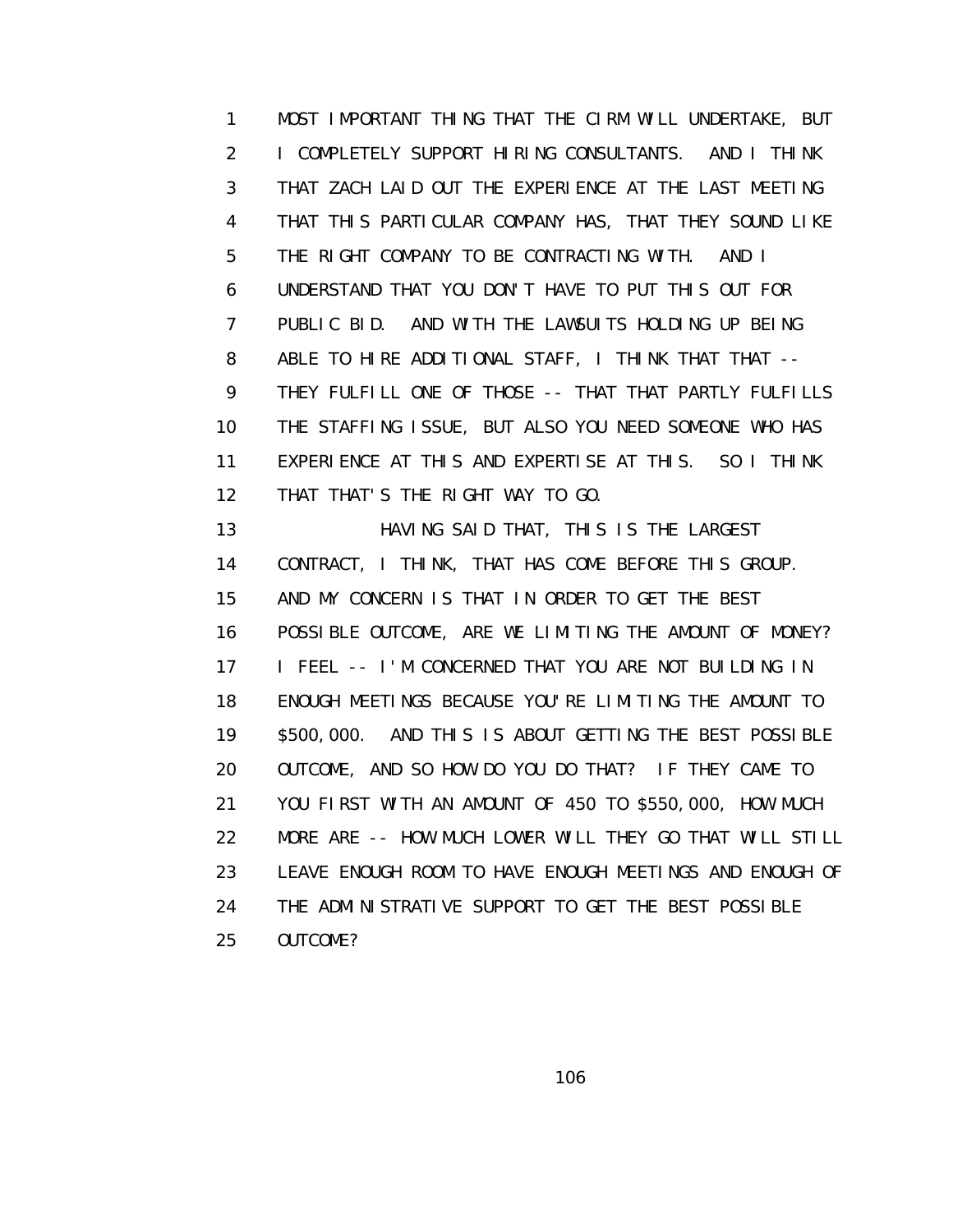1 DR. HALL: SUSAN, IF YOU WANT TO PROPOSE A 2 HIGHER LIMIT, I'M QUITE HAPPY TO HAVE YOU DO SO. 3 MS. DELAURENTIS: I'M JUST CONCERNED ABOUT 4 THE STRUCTURE OF THE PLAN AND HOW ALL OF THE ELEMENTS 5 COME TOGETHER. AND BASED ON WHAT THEIR FEE -- WHAT 6 THEY THINK THEIR FEE SHOULD BE, I'M CONCERNED THAT 7 THERE WON'T BE ENOUGH MONEY, BELIEVE IT OR NOT. 8 DR. HALL: WELL, IF THAT TURNS OUT TO BE A 9 PROBLEM, WE WOULD COME BACK TO THE SUBCOMMITTEE AND 10 MAKE OUR CASE. 11 MR. BARNES: THIS IS THE BEST ESTIMATE THAT 12 WE HAVE AT THIS POINT. IF IT TURNS OUT THAT WE NEED 13 MORE, THEN WE'LL HAVE TO COME BACK. THAT'S THE WHOLE

 14 POINT OF GETTING THE APPROVAL. BY THE WAY, WE HAVE 15 ACTUALLY HAD CONTRACTS THAT ARE MORE THAN THIS THAT 16 HAVE COME BEFORE THE COMMITTEE.

 17 DR. STEWARD: I JUST WANT TO FOLLOW UP ON 18 SUSAN'S COMMENT, AND WONDER WHETHER IT MIGHT MAKE MORE 19 SENSE NOT TO TRY TO WRAP THIS AROUND THE ENTIRE 20 PROJECT, BUT RATHER TO SAY GO THEE FORTH AND NEGOTIATE 21 A CONTRACT WITH THIS AS THE CEILING. I'M ACTUALLY A 22 LITTLE BIT CONCERNED TOO THAT SOMEWHERE DOWN THE ROAD, 23 WE'RE GOING TO WANT TO DO MORE IN TERMS OF MEETINGS AND 24 SO FORTH. AND IT WOULD BE INCONVENIENT, TO SAY THE 25 LEAST, TO HAVE TO COME BACK TO, FIRST, THE GOVERNANCE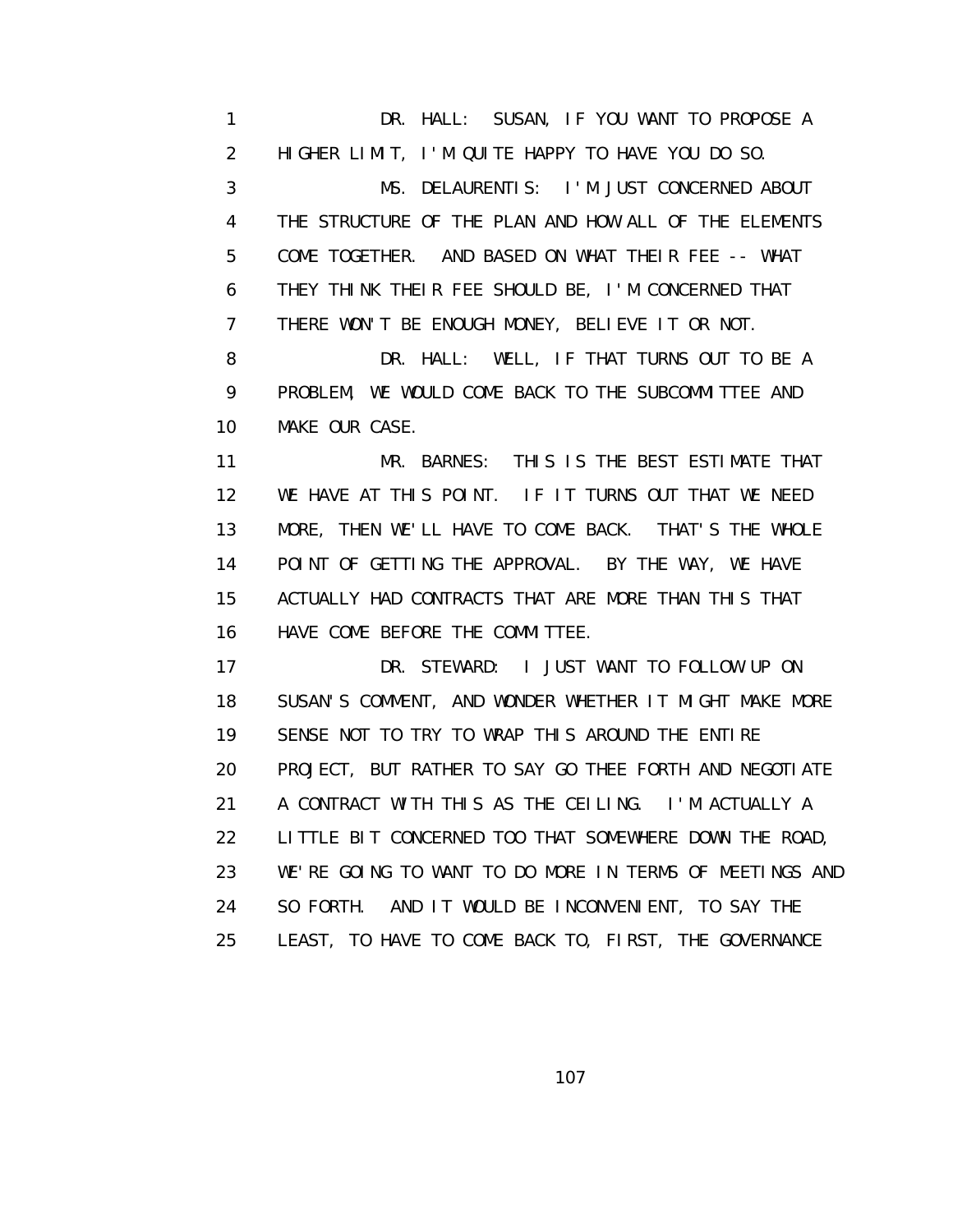1 SUBCOMMITTEE AND THEN TO THE FULL ICOC TO AUTHORIZE 2 SPENDING MORE MONEY THAT WE ALL FELT NEEDED TO BE 3 SPENT. WHEREAS, IF WE JUST SAID THIS IS THE LIMIT FOR 4 THE CONTRACT FOR NOW, TRY TO NEGOTIATE THAT, WE MIGHT 5 BE BETTER OFF.

 6 DR. HALL: LET ME JUST SAY THIS IS WHAT WE'RE 7 ASKING FOR AT THIS POINT. WE ARE TRYING TO -- WE ARE 8 SHORT OF MONEY. LET ME POINT THAT OUT. WE WILL HAVE 9 TO RAISE SOME OF THE MONEY TO PAY FOR THIS. IT IS 10 IMPORTANT. IT'S EXTREMELY IMPORTANT, SO WE TRIED TO 11 BALANCE ALL THESE THINGS AND SAY, YOU KNOW, HOW CAN WE 12 CARRY THIS OUT UNDER THESE CIRCUMSTANCES? AND IT 13 SEEMED TO ME THERE MAY HAVE BEEN OTHER WAYS TO GO ABOUT 14 IT, BUT IT SEEMED TO ME THAT THE SENSIBLE THING WAS TO 15 TRY TO ESTIMATE THE COST OF THE STRATEGIC PLANNING AT 16 THIS POINT, TO MAKE THAT CLEAR TO OUR CONSULTANTS THAT 17 THE ENTIRE PROJECT HAD A CEILING TO IT. IF WE GO DOWN 18 THE LINE AND IT TURNS OUT WE NEED MONEY FOR ANOTHER 19 PURPOSE, THIS WILL BE A SIX-MONTH PROJECT, WE WILL COME 20 BACK AND ASK FOR MORE. I THINK THAT ALSO WILL DEPEND 21 ON WHAT OUR FINANCIAL SITUATION IS AT THAT TIME. 22 **AND I JUST WILL SAY THAT, GIVEN THE** 23 EXPERIENCE AND DISCUSSION ON THE BOARD, THERE'S ALSO

24 BEEN, I THINK, A DIFFERENCE OF OPINION. SOME PEOPLE

25 HAVE FELT THIS WAS TOO MUCH MONEY, OTHERS HAVE FELT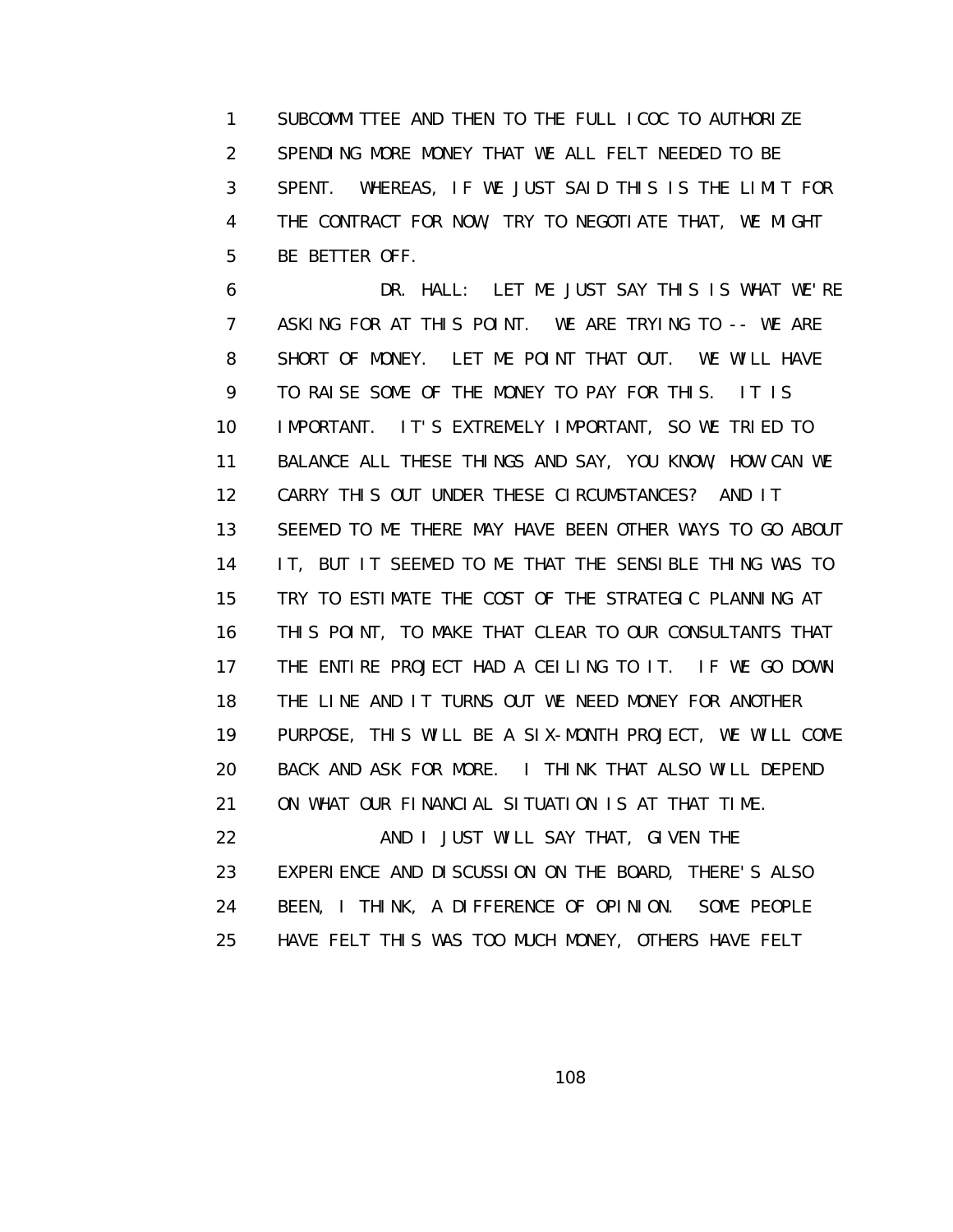1 MAYBE IT WASN'T ENOUGH. THAT TOLD US THAT MAYBE IT WAS 2 ABOUT RIGHT FOR THIS STAGE OF THE PROCESS. I THINK 3 THIS IS ENOUGH. WE WILL GET STARTED. I THINK WE CAN 4 GO AHEAD WITH THIS.

 5 THEY HAVE ACCEPTED THIS PARAMETER, THIS 6 BOUNDARY. AND I THINK THAT ALSO WAS A GOOD SIGN TO US, 7 THAT THEY REALLY ARE ENTHUSIASTIC ABOUT DOING THIS, 8 WANT TO DO THE JOB, AND I THINK IT ALSO HELPS US IN 9 SPENDING THE STATE'S MONEY AS WISELY AS POSSIBLE ON 10 THIS CONTRACT. SO I THINK IT GIVES US ENOUGH TO GET 11 STARTED. AND IF WE NEED MORE, WE WILL, I CAN ASSURE 12 YOU, COME BACK. AND ALSO, WE'RE GOING TO HAVE TO SEE 13 WHERE THIS MONEY COMES FROM AND SEE WHAT OUR OWN 14 FINANCIAL SITUATION IS LIKE. I DON'T THINK WE COULD 15 RESPONSIBLY BUDGET A MILLION DOLLARS FOR THIS AT THIS 16 POINT. I JUST DON'T THINK WE COULD DO IT. SO THIS 17 SEEMED TO ME TO BE THE RIGHT COMPROMISE BETWEEN ENOUGH 18 TO DO THE JOB, AN ADEQUATE JOB, AND GET STARTED. IF WE 19 NEED MORE, WE CAN COME BACK, BUT I THINK WE CAN COME 20 CLOSE TO THIS AND AT THE SAME TIME BE PRUDENT. 21 SO THAT'S THE -- THAT'S WHERE THE NUMBER 22 COMES FROM. AND AS I SAY, MY APPROACH IN DOING IT WAS 23 TO SET A PROJECT COST, AND THEN TO FIT THEM INTO IT AND 24 EVEN GIVE THEM SOME RESPONSIBILITY AS WE DO OUR

25 PLANNING.

109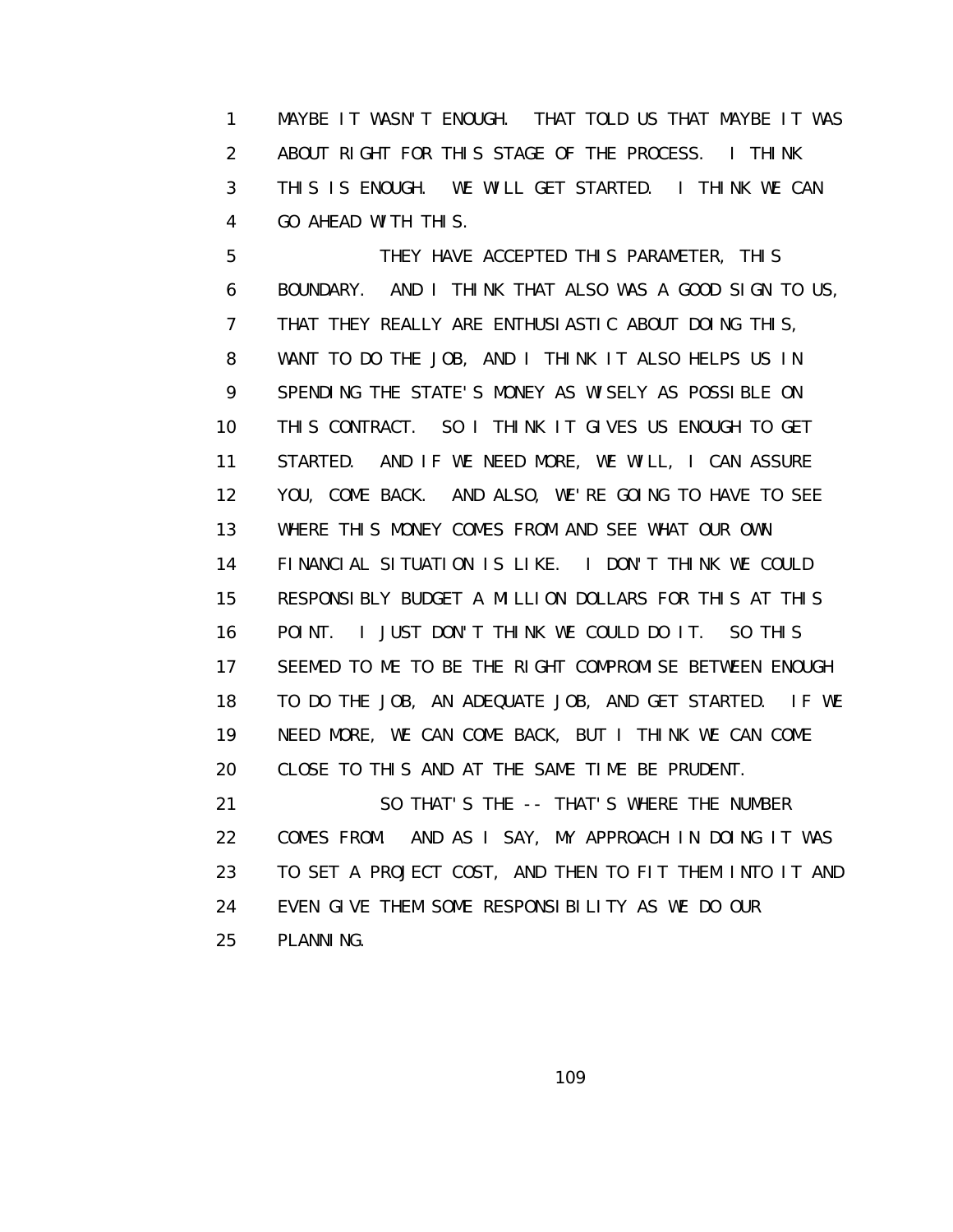1 CHAIR LANSING: I TOTALLY AGREE WITH YOUR 2 POINT OF VIEW. I SHARE THE POSSIBLE CONCERNS, BUT I 3 THINK SETTING THE PARAMETERS GIVEN WHERE WE ARE TODAY 4 IS ABSOLUTELY THE RIGHT THING TO DO. LET ME CONTINUE 5 WITH PUBLIC COMMENT. I'VE ONLY DONE LOS ANGELES. SO 6 ANY COMMENT IN SAN FRANCISCO? CEDARS? USC? IRVINE? 7 DR. STEWARD: NO PUBLIC. 8 CHAIR LANSING: STANFORD? 9 MS. DUROSS: NO PUBLIC. 10 CHAIR LANSING: DAVIS? 11 DR. POMEROY: NONE. 12 CHAIR LANSING: SAN DIEGO? 13 DR. NOVA: NO PUBLIC. 14 CHAIR LANSING: THEN IS THERE ANY MORE 15 COMMENT FROM THE BOARD? AND HAVING SAID THAT, IS THERE 16 A MOTION TO APPROVE THIS CONTRACT? 17 MR. HARRISON: SHERRY, IT'S JAMES HARRISON. 18 I'M NOT SURE THAT WE HAVE A QUORUM AT THIS POINT. 19 MS. DU ROSS: WE DON'T. 20 CHAIR LANSING: I'D LIKE TO DO WHAT WE DID 21 LAST TIME AT LEAST FOR THE RECORD. I JUST THINK AT 22 LEAST FOR THE RECORD FOR THOSE OF US THAT HUNG IN, WE 23 CAN GET THEIR VOTES. 24 MR. SIMPSON: IF YOU STAY PAST A CERTAIN 25 HOUR, YOU SHOULD BE ABLE TO COUNT AS A VOTE AND A HALF.

110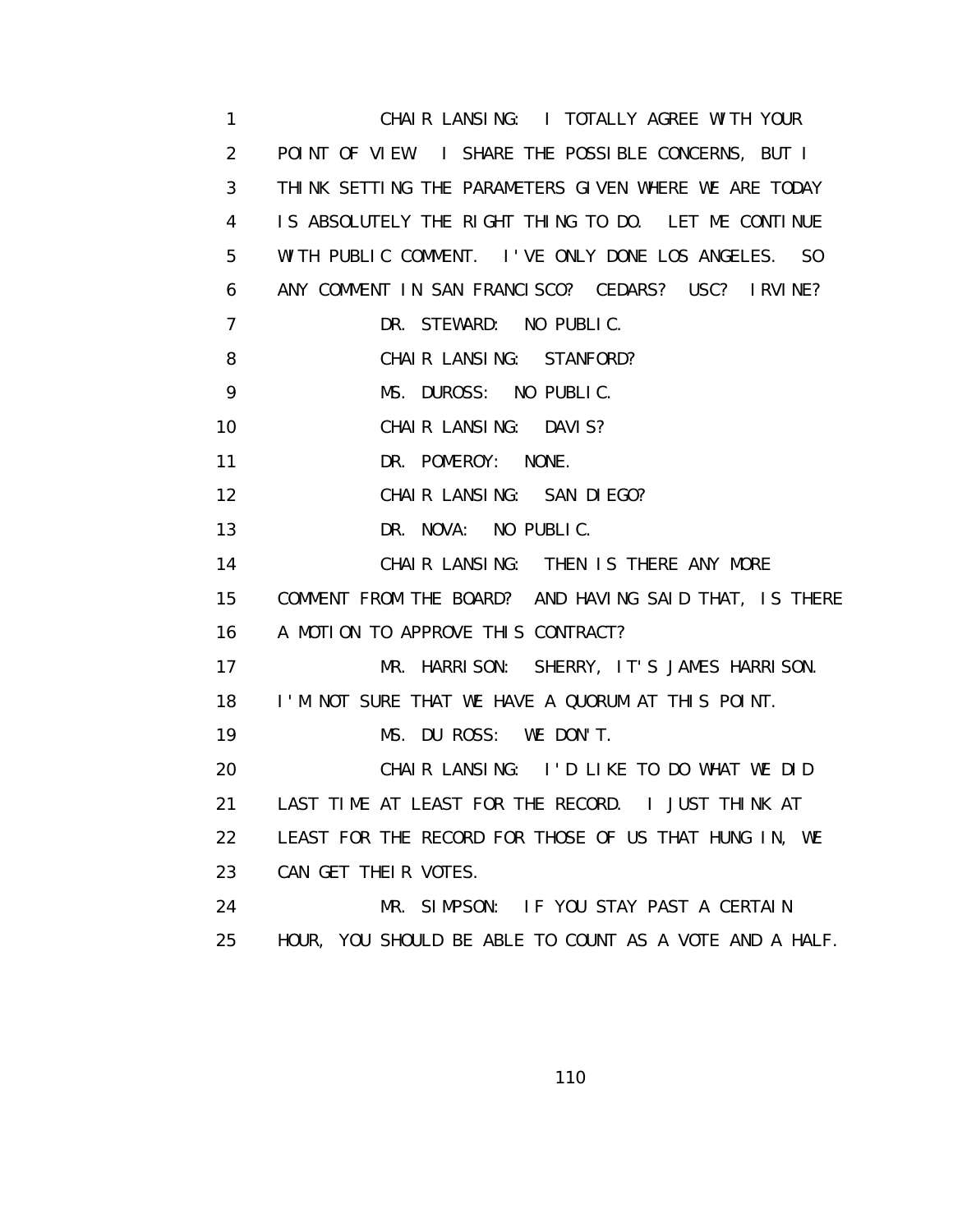1 CHAIR LANSING: I AGREE. VERY ASTUTE. CAN I 2 HAVE APPROVAL FOR THIS CONTRACT? 3 DR. STEWARD: I SO MOVE. 4 CHAIR LANSING: AND A SECOND? 5 DR. POMEROY: SECOND. 6 CHAIR LANSING: OKAY. THERE'S NO MORE 7 DISCUSSION. AMY, WOULD YOU LEAD A ROLL CALL VOTE? 8 MS. DU ROSS: SHERRY LANSING. 9 CHAIR LANSING: YES. 10 MS. DU ROSS: CLAIRE POMEROY. 11 DR. POMEROY: YES. 12 MS. DU ROSS: OS STEWARD. 13 DR. STEWARD: YES. 14 MS. DU ROSS: TINA NOVA. 15 DR. NOVA: YES. 16 MS. DU ROSS: DID I MISS ANY OTHER ICOC 17 MEMBERS ON THE CALL? 18 CHAIR LANSING: WELL, WE'RE THE HEARTY ONES 19 THAT HUNG AROUND. AND SO I JUST WANT TO THANK 20 EVERYBODY FOR THEIR TIME. IT'S VERY GLOOMY OUT HERE IN 21 LOS ANGELES. IT'S GOING TO POUR AND RAIN, BUT WE ARE 22 HAPPY THAT YOU ALL HUNG BACK. AND THANK YOU FOR YOUR 23 TIME AND THANK YOU FOR YOUR INSIGHT. AND THANK YOU, 24 THE MEMBERS OF THE PUBLIC, FOR BEING WITH US HERE TO 25 TODAY AND FOR ALL OF YOUR GOOD THOUGHTS AND

111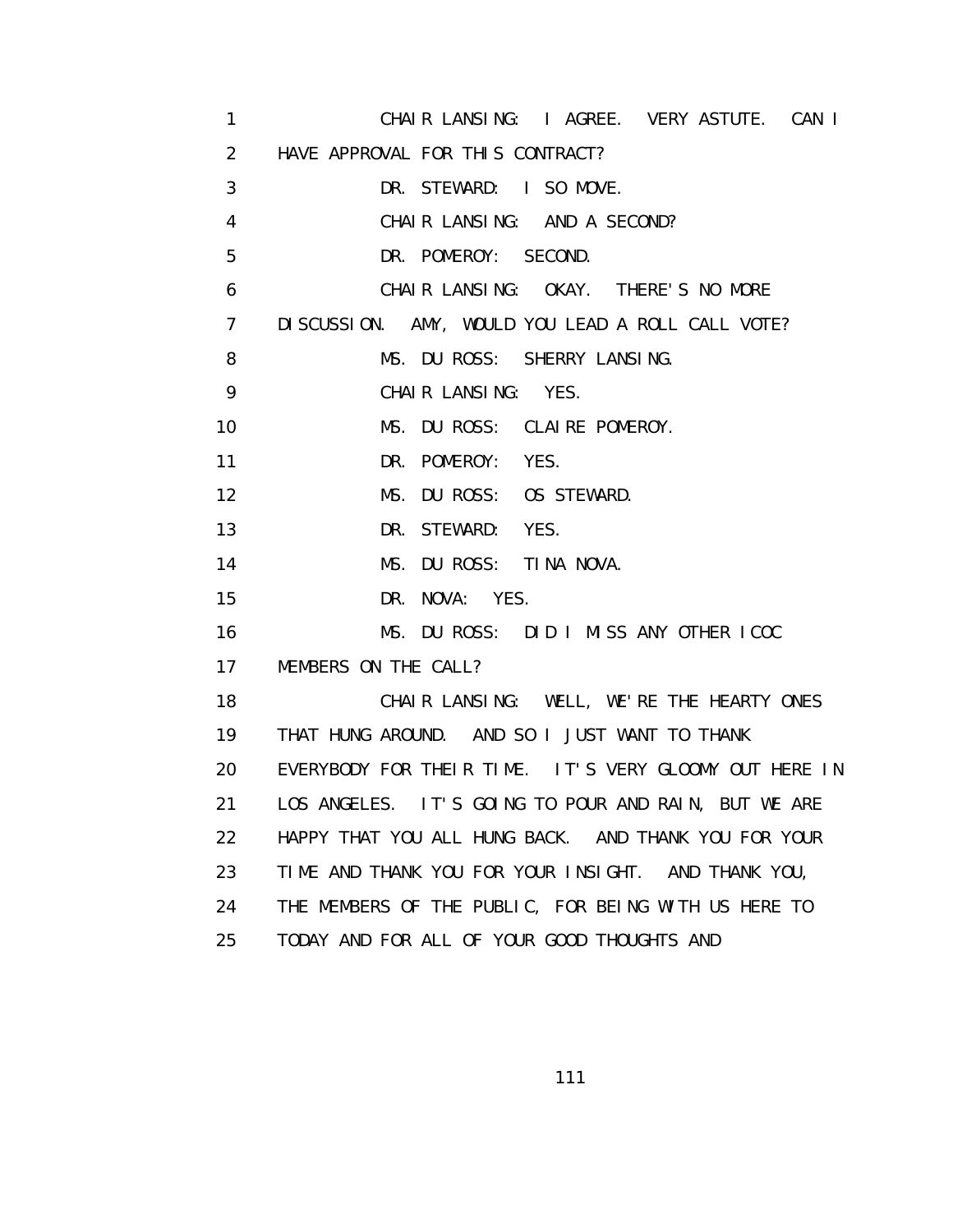| $\mathbf{1}$     | INTELLIGENCE AS WELL. EVERYBODY, THE MEETING IS |
|------------------|-------------------------------------------------|
| $\overline{2}$   | ADJOURNED.                                      |
| $\mathfrak{S}$   | (THE MEETING WAS THEN ADJOURNED AT 6:00         |
| $\overline{4}$   | $P.M.$ )                                        |
| 5                |                                                 |
| $\boldsymbol{6}$ |                                                 |
| $\boldsymbol{7}$ |                                                 |
| 8                |                                                 |
| 9                |                                                 |
| $10\,$           |                                                 |
| $11$             |                                                 |
| 12               |                                                 |
| $13$             |                                                 |
| $14$             |                                                 |
| $15\,$           |                                                 |
| $16$             |                                                 |
| $17$             |                                                 |
| $18\,$           |                                                 |
| $19$             |                                                 |
| $20\,$           |                                                 |
| 21               |                                                 |
| $22\,$           |                                                 |
| 23               |                                                 |
| 24               |                                                 |
| 25               |                                                 |